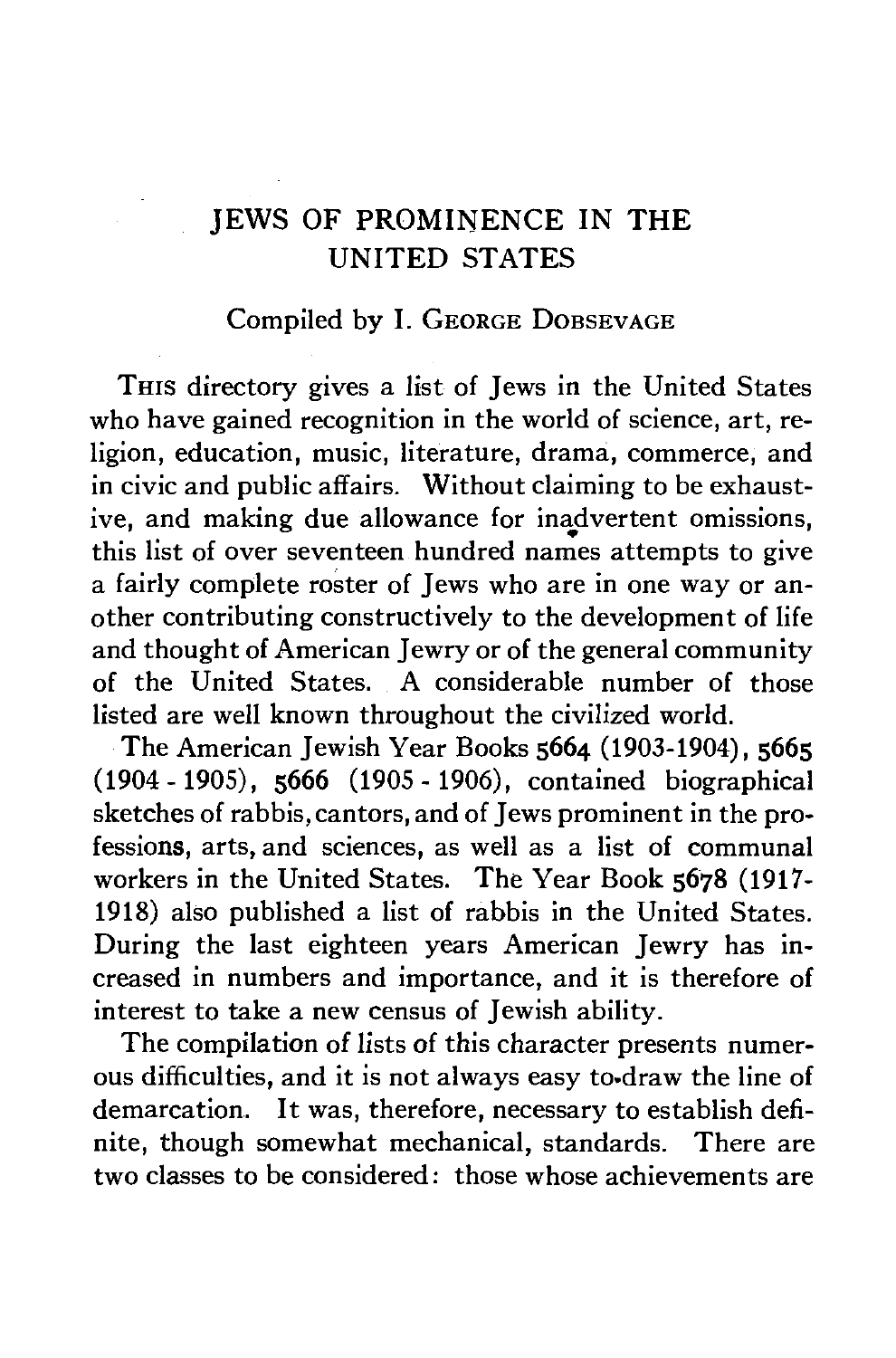universally recognized, and those included on account of the official positions they occupy  $An$  attempt has been made to maintain a uniform standard. All college professors (this designation includes associate, assistant, and clinical professors) and authors, whose books in their specialties are considered important, have been incorporated. It was obviously impossible to give every physician and surgeon who in his community is regarded as a good practitioner. In limiting this list it was necessary to give only such as were included in professional directories as men of science, or who occupied academic positions, or were authors of scientific books. In the legal profession a similar standard was more or less followed.

A person possessing several qualifications is designated by his profession and also by the specialty for which he is distinguished. Wherever possible information was obtained from recognized authorities in the various fields.

The list includes approximately 150 physicians and surgeons; 83 chemists; 125 scientists, covering such specialties as anthropology, zoology, bacteriology, horticulture, hygiene, philology, etc.; 37 engineers; 40 educators and teachers; 150 members of the legal profession; 19 members of either the present or past Congresses; half a dozen in the diplomatic service; 8 chess masters; 2 recipients of the Congressional Medal of Honor. The Army and Navy list is very meagre. It contains one rear-admiral and a few army officers above the rank of captain. There are over a hundred rabbis listed, representative of all shades of Jewish religious views. In an earlier Year Book (5678) a directory of all the rabbis was published, so that the present list, naturally, had to be confined to a special number. Those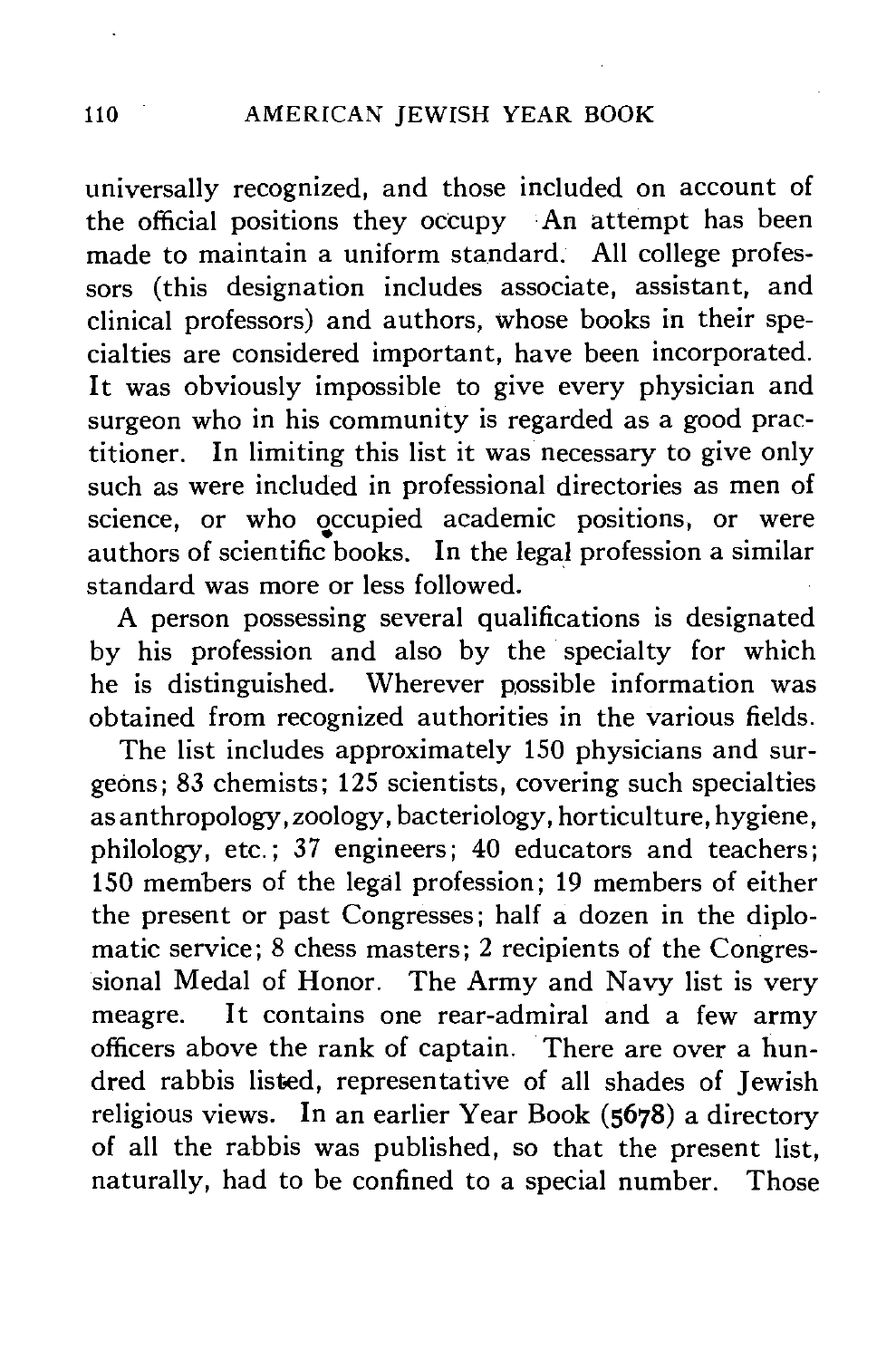who may be grouped as civic, communal, social, and war relief workers, number about 150. The motion picture field, including directors, producers, and photographers, numbers about 30. Artists, including painters, etchers, illustrators, sculptors, number about 180, while *33* architects are listed. The stage is represented by 60 actors and 27 directors, producers, and managers. There are 27 dramatists and playwrights. The world of music is represented by 105 names, including musicians, composers, song writers, conductors, and teachers of music. Commerce is represented by 60 merchants and manufacturers and 30 bankers and financiers. Journalism is represented by 73 editors, 58 journalists, and about 25 newspaper publishers, while there are at least a dozen book publishers. This list contains 275 names of men who are writers, authors, novelists, or critics. There are 9 librarians and 4 bibliographers.

778, that is to say, about half of the entire list, are natives of the United States. 222 give no information on this point. About 400, or nearly one-quarter of the list, were born in Slavic countries; 160 in Germany, Austria, and Hungary, 23 in England, 15 in Roumania, 7 in France, 2 in Palestine, and one each in Australia, China, and Siberia.

The aim has been to list the most notable American Jews. It is thus an index to the contribution of Jews to the culture and civilization of America. Because of limitation of space, this list may be regarded merely as preparatory to an exhaustive "Who's Who," which is a desideratum.

The following are some of the sources of information used to secure the necessary data:

Who's Who in America (the publisher of which kindly gave access to the advance sheets of Vol. 12, for 1922-1923);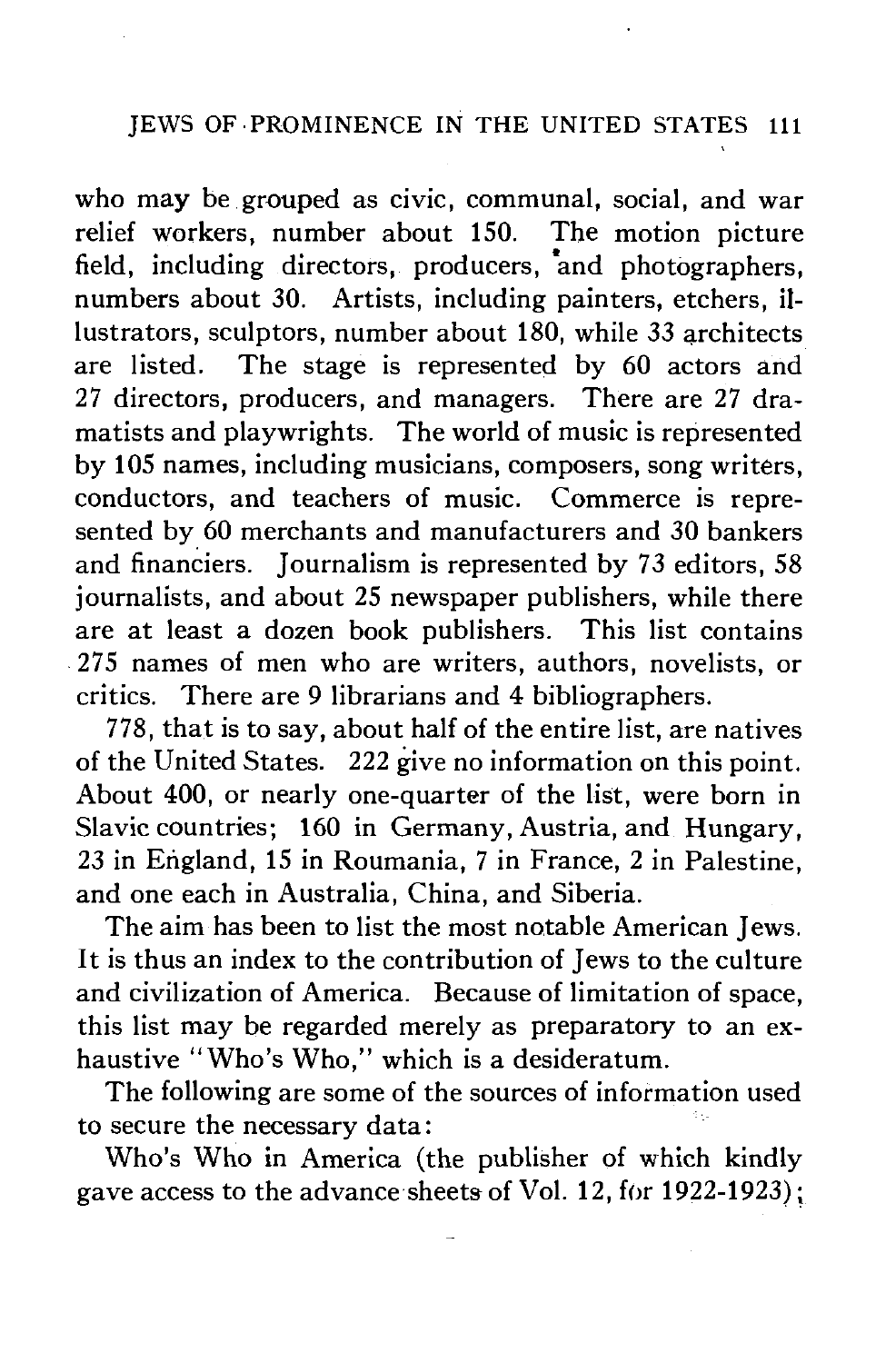American Jewish Year Books; Athena—Year Book of the Learned World; American Men of Science; Grove's DictiTnary of Musicians; Baker's Book of Musicians; Musical Blue Book; The American Art Annual; The Jewish Encyclopedia; Personnel Directories of United States War, Navy and State Departments; Hebrew and Yiddish Biographical Dictionaries and Anthologies.

- AARON, CHARLES DETTIE, physician; *b.* Lockport, N. Y., 1866; *r.* Detroit, Mich.
- AARONS, A. A., theatrical manager; *r.* New York City.
- ABARBANELL, JACOB RALPH, editor; *b.* New York City, 1852; *r.* New York City.
- ABARBANELL, LINA, actress, singer; *b.* Germany, 1880; *r.* Evanston, 111.
- ABELSON, ALTER, rabbi, poet; *b.* Poland; *r.* Orange, N. J.
- ABELSON, PAUL, industrial engineer; *b.* Lithuania, 1878; *r.* New York City.
- ABORN, MILTON, producer of English opera; *b.* Marywell, Cal , 1864; *r.* New York City.
- ABORN, SARGENT, producer of English opera; *b.* Boston, Mass., 1866; *r.* New York City.
- ABRAHAM, HERBERT, chemist; *b.* New York City, 1883; *r.* New York City.
- ABRAHAM, JOSEPH H., physician; *b.* Montgomery, Ala., 1870; *r.* New York City.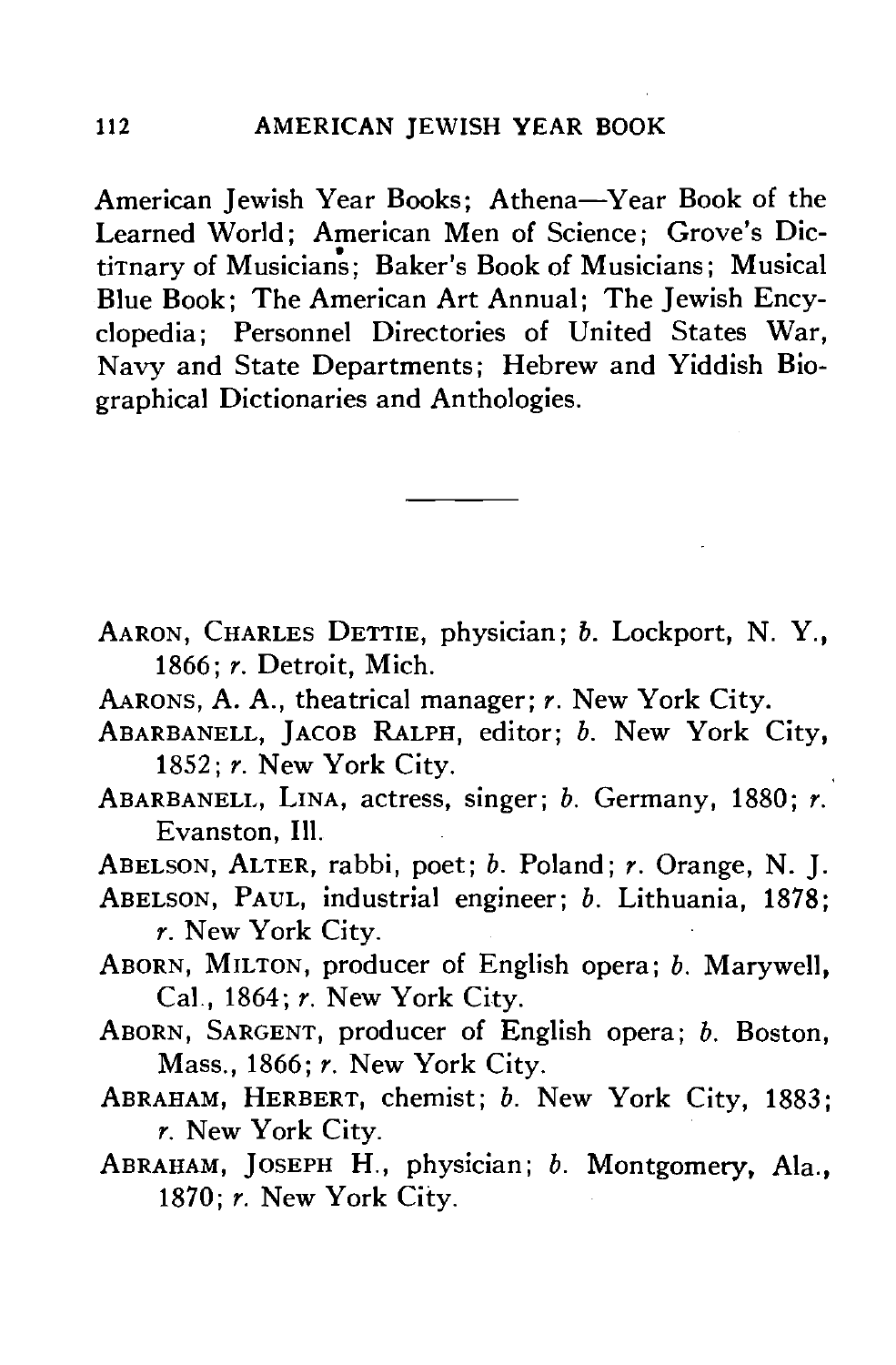- ABRAHAMS, JOSEPH B., calligrapher, illustrator; *b.* Lithuania, 1884; *r.* New York City.
- ABRAHAMSON, ISADOR, physician, college professor; *b.* New York City, 1872; *r.* New York City.
- ABRAHAMSON, IVAN, motion picture director; *b.* Russia; *r.* New York City.
- ABRAMOVITZ, ALBERT M., painter; *b.* Russia, 1879; *r.* New York City.
- ABRAMS, ALBERT, physician; *b.* San Francisco, Cal., 1863; *r.* San Francisco, Cal.
- ABRAMS, HIRAM, motion picture producer; *b.* Portland, Ore.; *r.* New York City.
- ABT, ISAAC ARTHUR, physician; *b.* Bloomington, 111., 1867; *r.* Chicago, 111.
- ADAMS, FRANKLIN PIERCE, writer; *b.* Chicago, 111., 1881; *r.* New York City.
- ADLER, CELIA, Yiddish actress; *r.* New York City.
- ADLER, CYRUS, educator, college professor, communal worker; *b.* Van Buren, Ark., 1863; *r.* Philadelphia, Pa.
- ADLER, DAVID, architect; *r.* Chicago, 111.
- ADLER, EMANUEL PHILIP, newspaper publisher; *b.* Chicago, 111., 1872; *r.* Davenport, la.
	- ADLER, FELIX, educator, founder Ethical Culture Society; *b.* Germany, 1851; *r.* New York City.
	- ADLER, HARRY, physician, college professor; *b.* Baltimore, Md., 1872; *r.* Baltimore, Md.
	- ADLER, HARRY C, newspaper publisher; *b.* Philadelphia,
	- ADLER, HERMAN MORRIS, criminologist, psychiatrist; b. New York City, 1876; *r.* Chicago, Ill. New York City, 1876; *r.* Chicago, 111.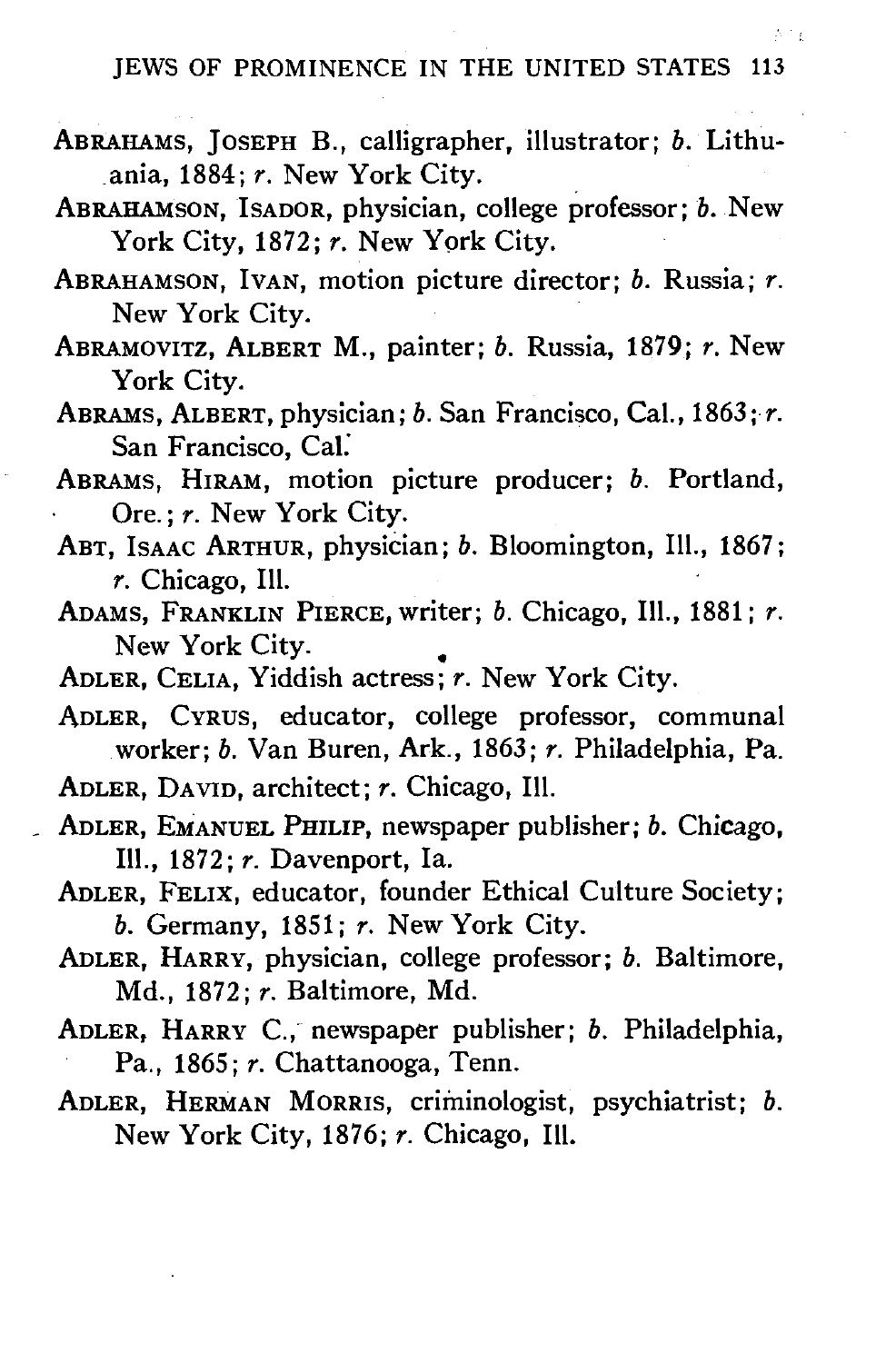- ADLER, JACOB, Yiddish writer; *b.* Austria, 1877; *r.* New York City.
- ADLER, JACOB P., Yiddish actor; *b.* Russia, 1855; *r.* New York City.
- ADLER, SIMON LOUIS, lawyer, legislator; *b.* Seneca Falls, N. Y., 1867; *r.* Rochester, N. Y.
- ALEXANDER, JACQUES, painter; *b.* Germany, 1863; *r.* New York City.
- ALEXANDER, JEROME, chemist; *b.* New York City, 1876; *r.* New York City.
- ALEXANDER, MILTON M., journalist; *b.* Detroit, Mich.; *r.* Cincinnati, Ohio.
- ALEXANDER, MOSES, merchant, former governor of Idaho;' *b.* Germany, 1853; *r.* Boise, Idaho
- ALLMAN, DRUE N., horticulturist and plant breeder; *b.* Philadelphia, Pa., 1893; *r.* Philadelphia, Pa..
- ALSBERG, CARL LUCAS, biochemist; *b.* New York City, 1871; r Palo Alto, Cal
- ALSBERG, HENRY, journalist; *r.* New York City.
- ALSCHULER, SAMUEL, judge; *b.* Chicago, 111., 1859; *r.* Aurora, 111.
- ALTMAN, REBECCA AMETTA, writer; *b.* Lithuania, 1880; *r.* Steubenville, Ohio.
- ALTMANN, AARON, painter, writer; *b.* San Francisco, Cal., 1872; *r.* San Francisco, Cal.
- ALTSCHULER, MODEST, conductor; *b.* Russia, 1873; *r.* New York City.
- AMBERG, EMIL, aural surgeon; *b.* Santa Fé, N. M., 1868; *r.* Detroit, Mich.
- AMBERG, SAMUEL, pharmacologist, physiological chemist; *b.* Germany, 1874; *r.* Chicago, 111.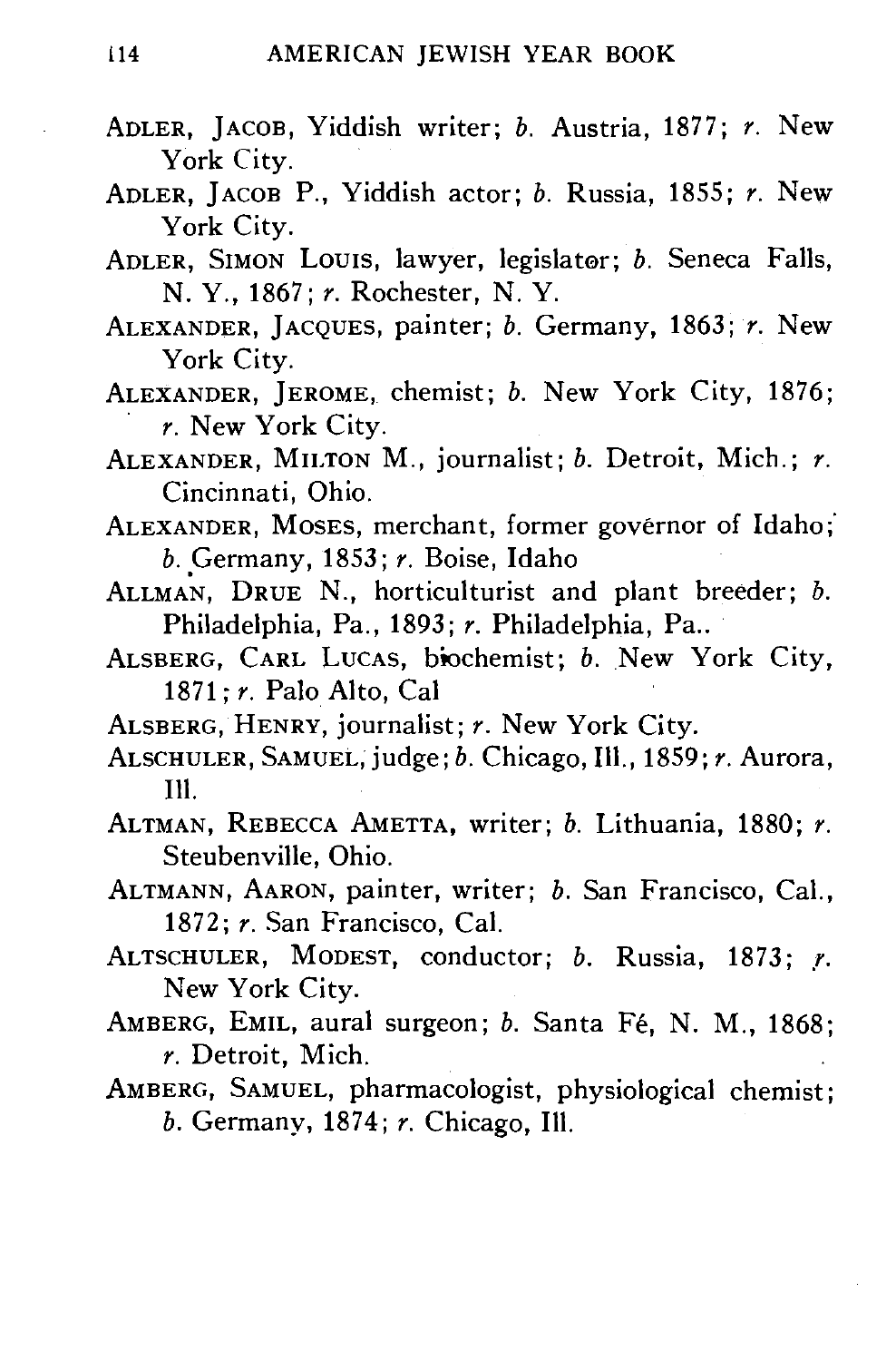- AMERICAN, SADIE, communal worker; *b.* Chicago, 111., 1862; *r.* New York City.
- AMRAM, BEULAH BRYLAWSKI, writer; *b.* Cameron, N. C, 1881; *r.* Philadelphia, Pa.
- AMRAM, DAVID WERNER, lawyer, college professor; *b.* Philadelphia, Pa., 1866; *r.* Philadelphia, Pa.
- ANSORGE, MARTIN CHARLES, congressman; *b.* Corning, N. Y., 1882; r. New York City.
- ANSPACHER, LOUIS KAUFMAN, dramatist; *b.* Cincinnati, Ohio, 1878; *r.* New York City.
- ANTIN. MARY (Mrs. A. W. Grabau), author; b. Russia, 1881; r. Wellesley, Mass.
- APFEL, OSEN C., motion picture director; r. New York City.
- APPEL, AARON H., colonel, U.S.A. (ret.); b. Pennsylvania, 1854; r. New York City.
- ARKIN, AARON, pathologist, college professor; b. Russia, 1888; r. Morgantown, W. Va.
- ASANGER, JACOB, painter, etcher; b. Germany, 1887; r. New York City.
- ASCH, SHOLOM, Yiddish playwright; novelist; b. Poland, 1881; r. New York City.
- ASHKENAZY, MORRIS, painter; b. Russia, 1888; r. New York City.
- AUSTRIAN, CHARLES R., physician, college professor; *b.* Baltimore, Md., 1885; r. Baltimore, Md.  $\alpha$  Dattinoie, Md., 1000, *i*. Dattinoie, Md.
- AN, CLARENCE, CUITOI, *0.* MIT. CIEMENS, *r*. New York City.<br>AXMAN, GLADYS, singer; *b.* Boston, Mass.; *r.* New York.
- City. AXMAN, GLADYS, singer; *b.* Boston, Mass.; *r.* New York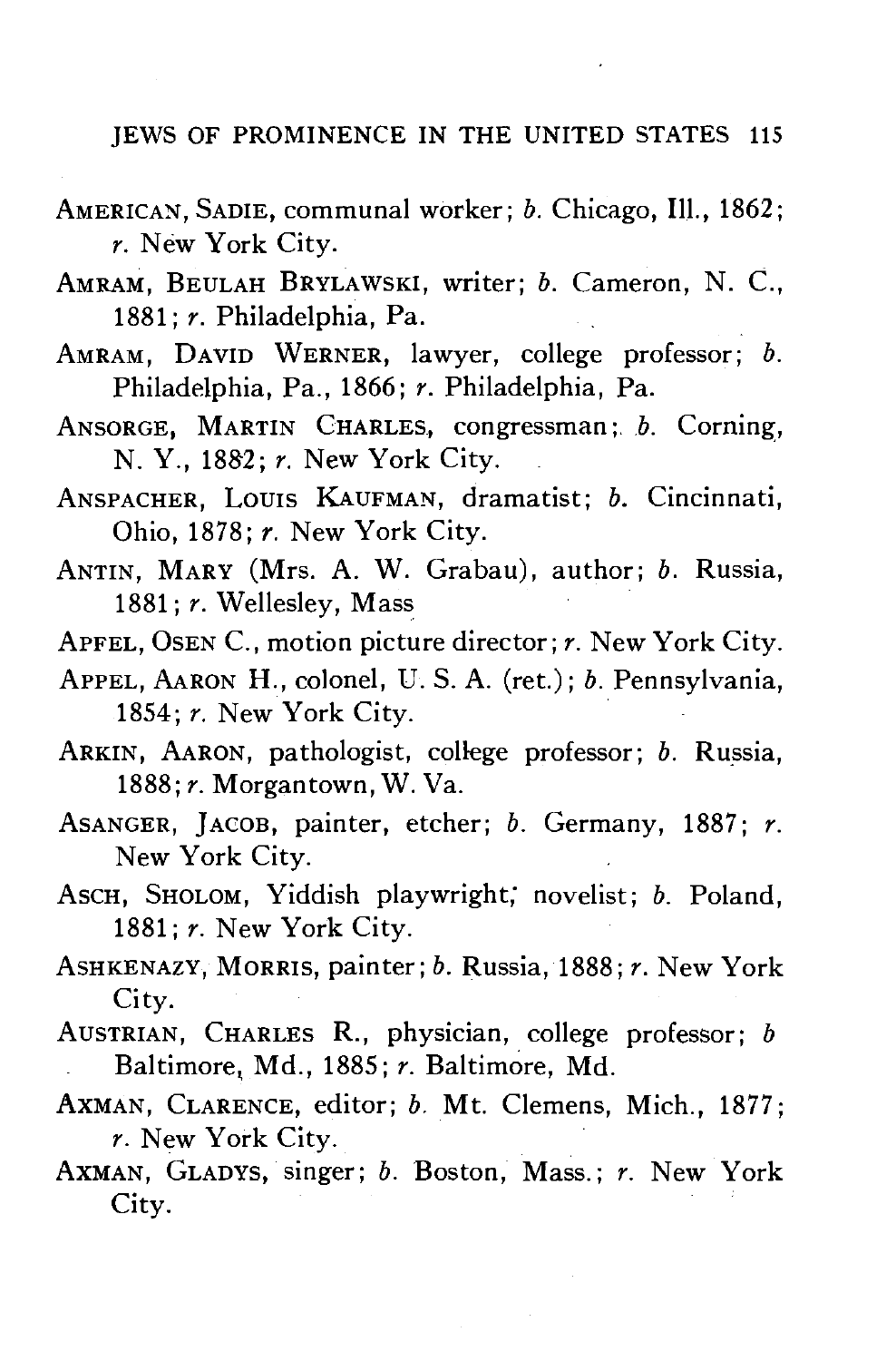- BACHARACH, HARRY, banker, former mayor of Atlantic City; *b.* Philadelphia, Pa , 1873; *r.* Atlantic City, N. J.
- BACHARACH, ISAAC, congressman; *b.* Philadelphia, Pa , 1861; *r.* Atlantic City, N. J.
- BACHE, JULES SEMON, banker; *b.* New York City, 1861; *r.* New York City.
- BADER, GERSHOM, Hebrew and Yiddish editor, journalist; *b.* Galicia, 1868; *r.* New York City.
- BAER, HERBERT M., painter, engraver, architect; *b.* New York City, 1879; r. New York City.
- BAERWALD, PAUL, banker, communal worker; *b.* Germany, 1871; *r.* New York City.
- BAIZERMAN, SAUL, sculptor; *b.* Russia, 1887; *r.* New York City.
- BAKER, BELLE (Mrs. B. B. Abrahams), actress; *b.* New York City, 1895; *r.* Belle Harbor, L. I.
- BAKER, JOSEPH J., lawyer, communal worker; *b.* Brooklyn, N- Y-, 1880; *r.* Brooklyn, N- Y.
- BALDAUF, LEON KAHN, physician; *b.* Louisville, Ky., 1877; *r.* Louisville, Ky.
- BALLIN, HUGO, painter; *b.* New York City, 1879; *r.* New York City.
- BALLIN, MAX, surgeon; *b.* Germany, 1869; *r.* Detroit, Mich.
- BALLIN, MILTON J., physician; *r.* New York City.
- BAMBERGER, ERNEST, engineer, Republican National Committeeman; *b.* Salt Lake City, Utah, 1877; y. Salt Lake City, Utah.
- BAMBERGER, FLORENCE EILAU, educator, college professor; *b.* Baltimore, Md-, 1882; *r.* Baltimore, Md.
- BAMBERGER, LOUIS, merchant, communal worker; *b.* Baltimore, Md-, 1855; *r.* Newark, N. J.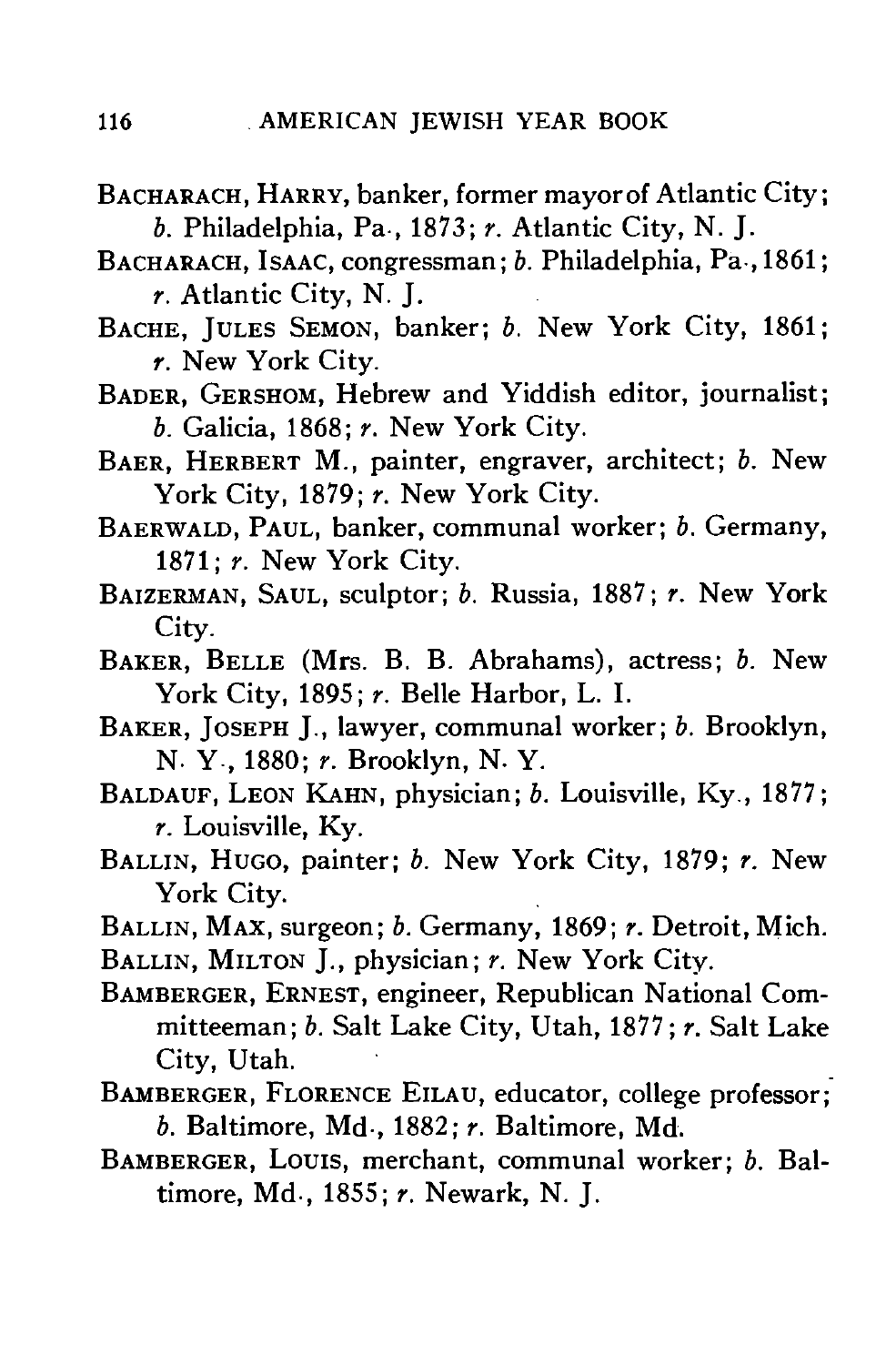- BAMBERGER, RAYMOND SIDNEY, major, Air Service, U.S.A.; *b.* Kentucky, 1877; *r.* Washington, D. C.
- BAMBERGER, SIMON, merchant, former governor of-Utah; *b.* Germany, 1847; *r.* Salt Lake City, Utah.

BANDLER, SAMUEL WILLIAM, physician; *r.* New York City. BANDMAN, CHESTER GABRIEL, educator; *b.* Birmingham,

Ala., 1886; *r.* Birmingham, Ala.

BARA, THEDA, motion picture actress; *r.* New York City.

BARON, HENRY, playwright; *b.* Austria; *r.* New York City.

BARONDESS, JOSEPH, communal worker; 6. Russia, 1862; *r.* New York City.

BARRON, MOSES, pathologist, college professor; *b.* Russia, 1883; *r.* Minneapolis, Minn.

BARUCH, BERNARD MANNES, financier, former chairman of War Industries Board; *b.* New York City, 1869; *r.* New York City.

- BAUER, HAROLD, pianist; *b.* England, 1873; *r.* New York City.
- BAUM, MICHAEL T., editor; *r.* Paterson, N. J.
- BAUMAN, LOUIS, biochemist; *b.* New York City, 1880; *r.* New York City.
- BAUMANN, EMIL JACOB, physiological chemist; *b.* New York City. 1891; *r.* New York City. City, 1891; *r.* New York City.
- BAXTE, MICHAEL POSNER, musician; *b.* Russia, 1890; *r.* New York City.
- BAYES, NORA, actress; *b.* Philadelphia, Pa.; *r.* New York City.
- BAYLINSON, A. S., painter; *b.* Russia, 1882; *r.* New York City.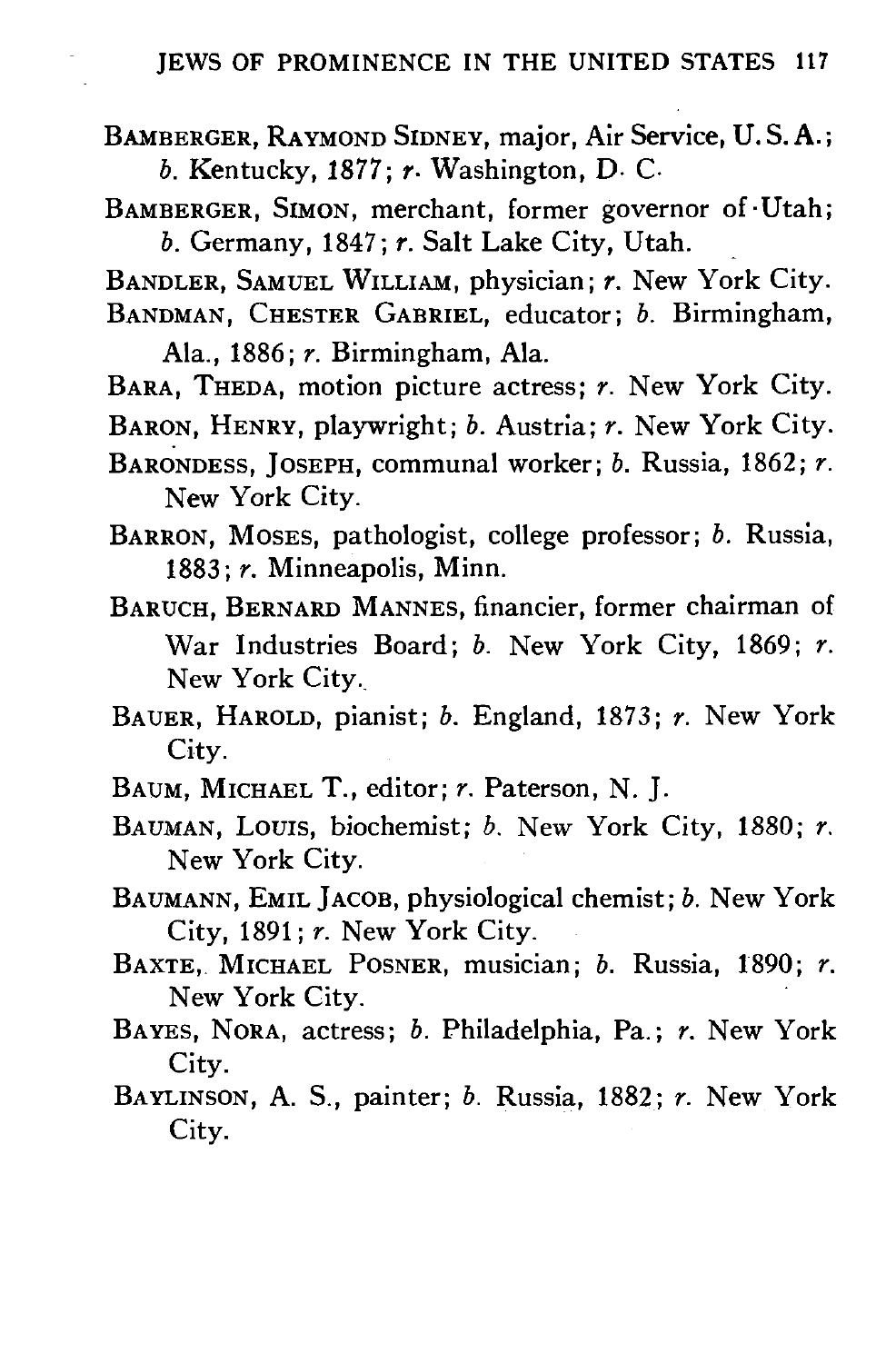- BECK, MARTIN, theatrical manager: *b.* Czecho-Slovakia, 1869; *r.* New York City.
- BECKER, A. G., banker, communal worker; *b.* Warsaw, Ohio, 1857; *r.* Chicago, 111.
- BECKER, JAMES, war relief worker; *b.* Chicago, 111., 1894; *r.* Chicago, 111.
- BECKER, MAURICE, painter, caitoonist; *b.* Russia, 1889; *r.* Tioga, Pa.
- BEER, EDWIN, surgeon; *b.* New York City, 1876; *r.* New York City.
- BEHAR, NISSIM, educator, communal worker; *b.* Palestine, 1848; *r.* New York City.
- BEHREND, BERNARD ARTHUR, engineer, physicist; *b.* Switzerland, 1875; *r.* Brookline, Mass.
- BEHRMAN, MARTIN, mayor of New Orleans, La.; *b.* New York City, 1864; *r.* New Orleans, La.
- BELASCO, DAVID, dramatist, producer; *b.* San Francisco, Cal., 1859; *r.* New York City.
- BEN-AMI, JACOB, actor; *b-* Russia; *r.* New York City.
- BENDERLY, SAMSON, educator; *b.* Palestine, 1876; *r.* New York City.
- BENDIX, MAX, conductor; *b.* Detroit, Mich., 1866; *r.* New York City.
- BENFIELD, BERNARD, engineer; *b.* New York City, 1861; *r.* San Francisco, Cal.<br>Livny - Extonin C
- BENJAMIN, EUGENE S., manufacturer, president Baron de Hirsch Fund; *r.* New York City.
- BENN, BEN, painter; *b.* Russia, 1884; *r.* New York City.
- BENOLIEL, SOLOMON D., electrochemist; *b.* New York City, 1874; *r.* Philadelphia, Pa.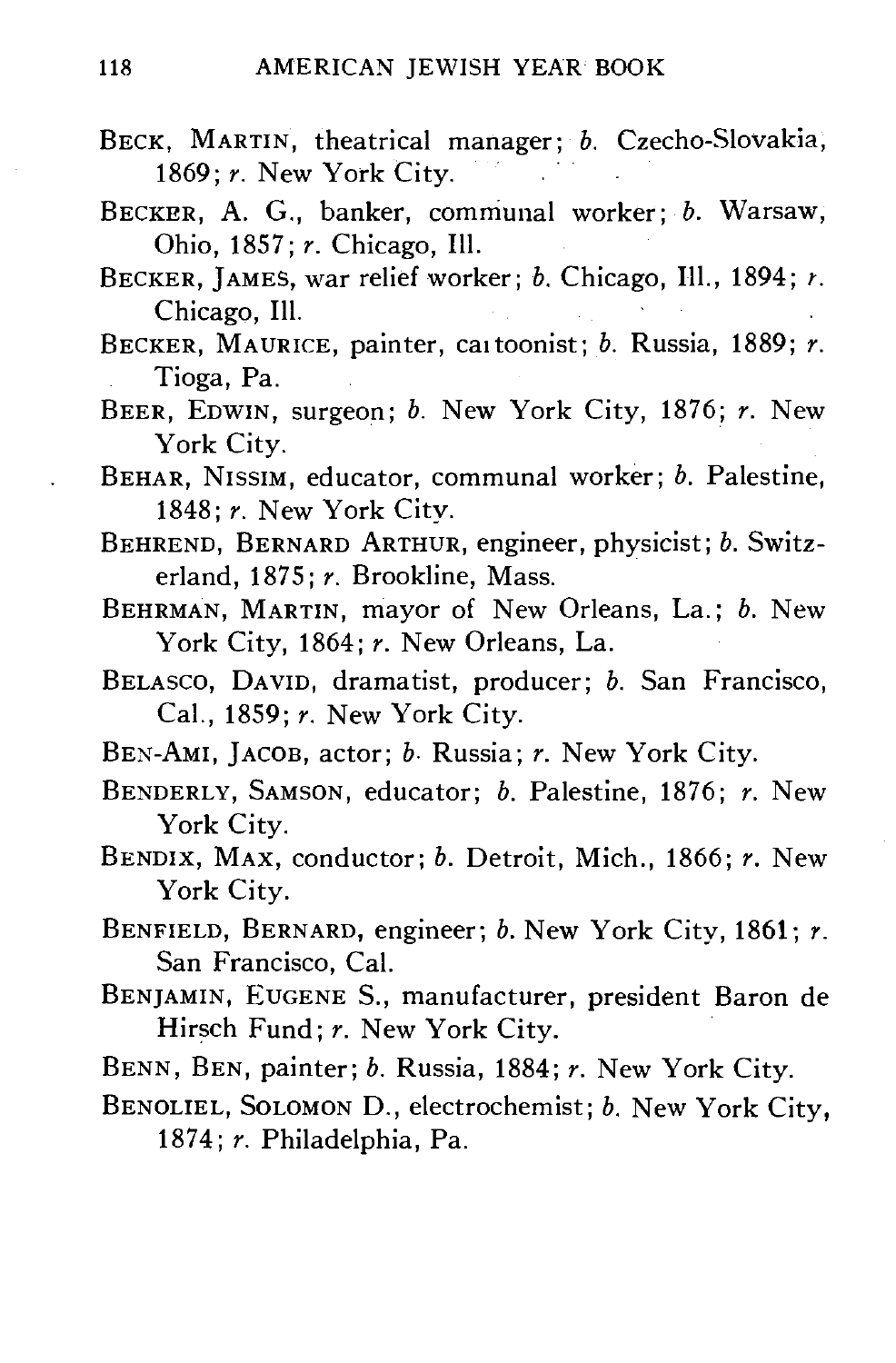- BENSINGER, B. E., manufacturer, communal worker; *b.* Louisville, Ky., 1868; *r.* Chicago, 111.
- BERCOVICI, KONRAD, writer; *b.* Roumania; *r.* Morristown, **N. J.**
- BERENSON, BERNHARD, writer, critic; *b.* Russia, 1865; *r.* Florence, Italy.
- BERG, ALBERT A., surgeon; *b.* New York City, 1872; *r.* New York City.
- BERG, WILLIAM NATHAN, pathological chemist; *b.* Hungary, 1881; *r.* Washington, D. C.
- BERKO, GEZA, newspaper editor; *r.* New York City.
- BERKOWITZ, HENRY, rabbi, author; *b.* Pittsburgh, 1857; *r.* Philadelphia, Pa.
- BERKOWITZ, ISAAC D., Hebrew and Yiddish writer, editor; *b.* Russia, 1885; *r.* New York City.
- BERLIN, IRVING, composer, song writer; *b.* Russia, 1888; *r.* New York City.
- BERLIN, MEYER, rabbi, leader of Mizrachi; *b.* Lithuania, 1880; *r.* New York City.
- BERLINER, EMILE, inventor; *b.* Germany, 1851; *r.* Washington, D. C.
- BERMAN, HENRY, novelist; *b.* New York City, 1884; *r.* Brooklyn, N. Y.
- BERMAN, S. L., judge; *r.* Washington, D. C.
- BERMANX, ISIDOR SAMUEL LEOPOLD, physician; *b.* Germany, 1845; *r.* Washington, D. C.
- BERNARD, BARNEY, actor; *r.* New York City.
- BERNARD, SAM (BARNETT), actor; *b.* England, 1863; *r.* New York City.
- BERNHEIM, BERTRAM MOSES, surgeon; *b.* Paducah, Ky., 1880; *r.* Baltimore, Md.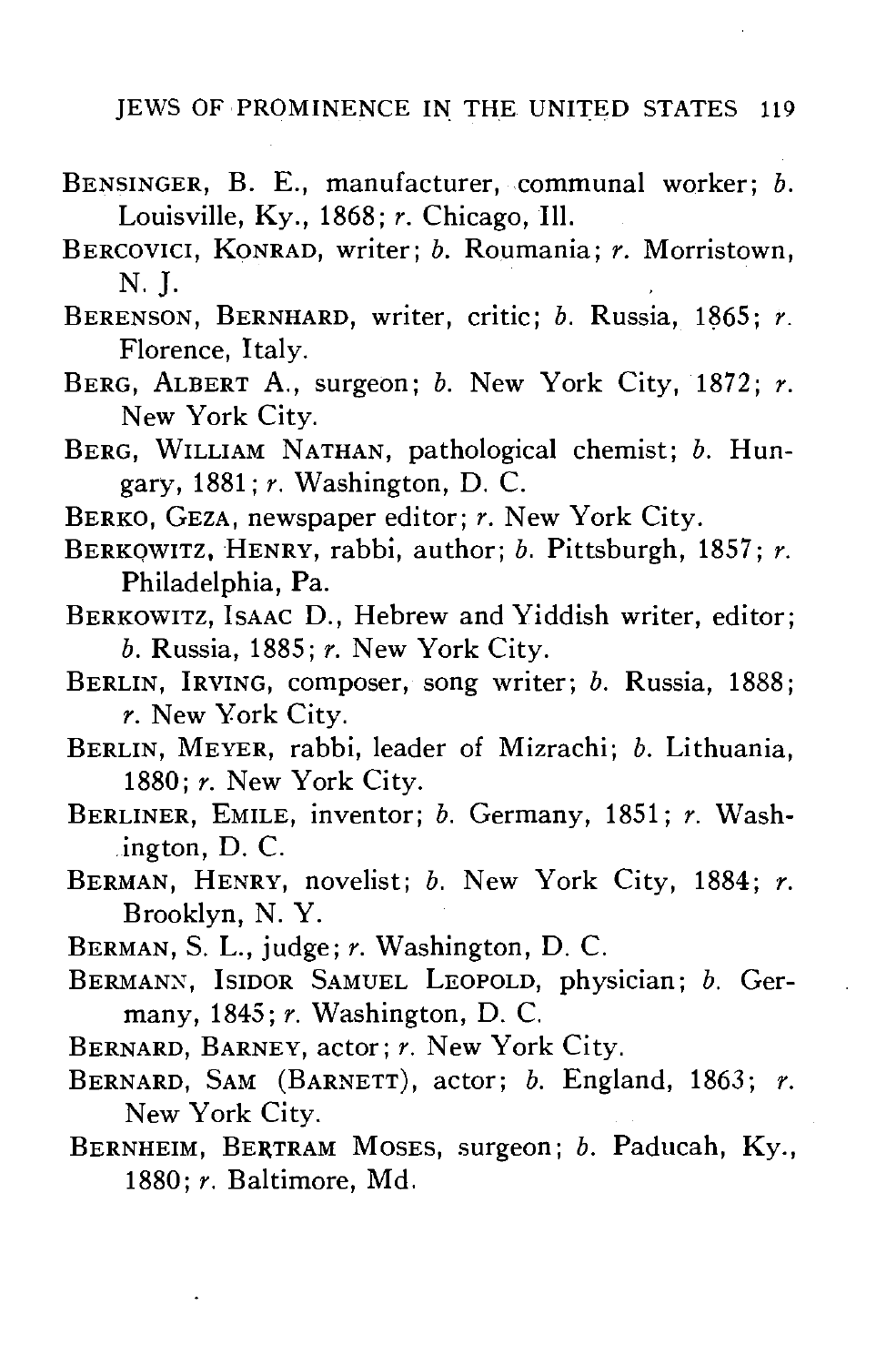- BERNHEIM, ISAAC WOLFE, communal worker; *b.* Germany, 1848; *r.* Louisville, Ky.
- BERNHEIMER, CHARLES L., merchant, communal worker; *b.* Germany, 1864; *r.* New York City.
- BERNHEIMER, CHARLES SELIGMAN, social worker; *b.* Philadelphia, Pa., 1868; *r.* New York City.
- BERNSTEIN, BENJAMIN ABRAM, mathematician, college professor; *b.* Russia, 1881; *r.* Berkeley, Cal.
- BERNSTEIN, CHARLES, neurologist; *b.* Carlisle, N. Y., 1872; *r.* Rome, N. Y.
- BERNSTEIN, HERMAN, writer; *b.* Russia, 1876; *r.* Sheffield, Mass.
- BERNSTEIN, JOHN L., communal worker; *b.* Russia, 1873; *r.* New York City.
- BERNSTEIN, LUDWIG B., social worker; *b.* Russia; *r,* Pittsburgh, Pa.
- BERNSTEIN, MICHAEL, architect; *b.* Russia, 1867; *r.* New York City.
- BERNSTEIN, THERESA F., painter; *b.* Philadelphia, Pa.; *r.* New York City.
- BERNTON, HARRY SAUL, hygienist; *b.* 1884; *r.* Washington, D. C.
- BETTAN, ISRAEL, rabbi,college professor; *r.* Cincinnati, Ohio.
- BETTELHEIM, EDWIN S., editor; *b.* Albany, N. Y., 1865; *r.* New York City.
- BETTMAN, ALFRED, lawyer; *b.* Cincinnati, Ohio, 1873; *r.* Cincinnati, Ohio.
- BETTMAN, GILBERT, lawyer; *b.* Cincinnati, Ohio, 1881; *r.* Cincinnati, Ohio.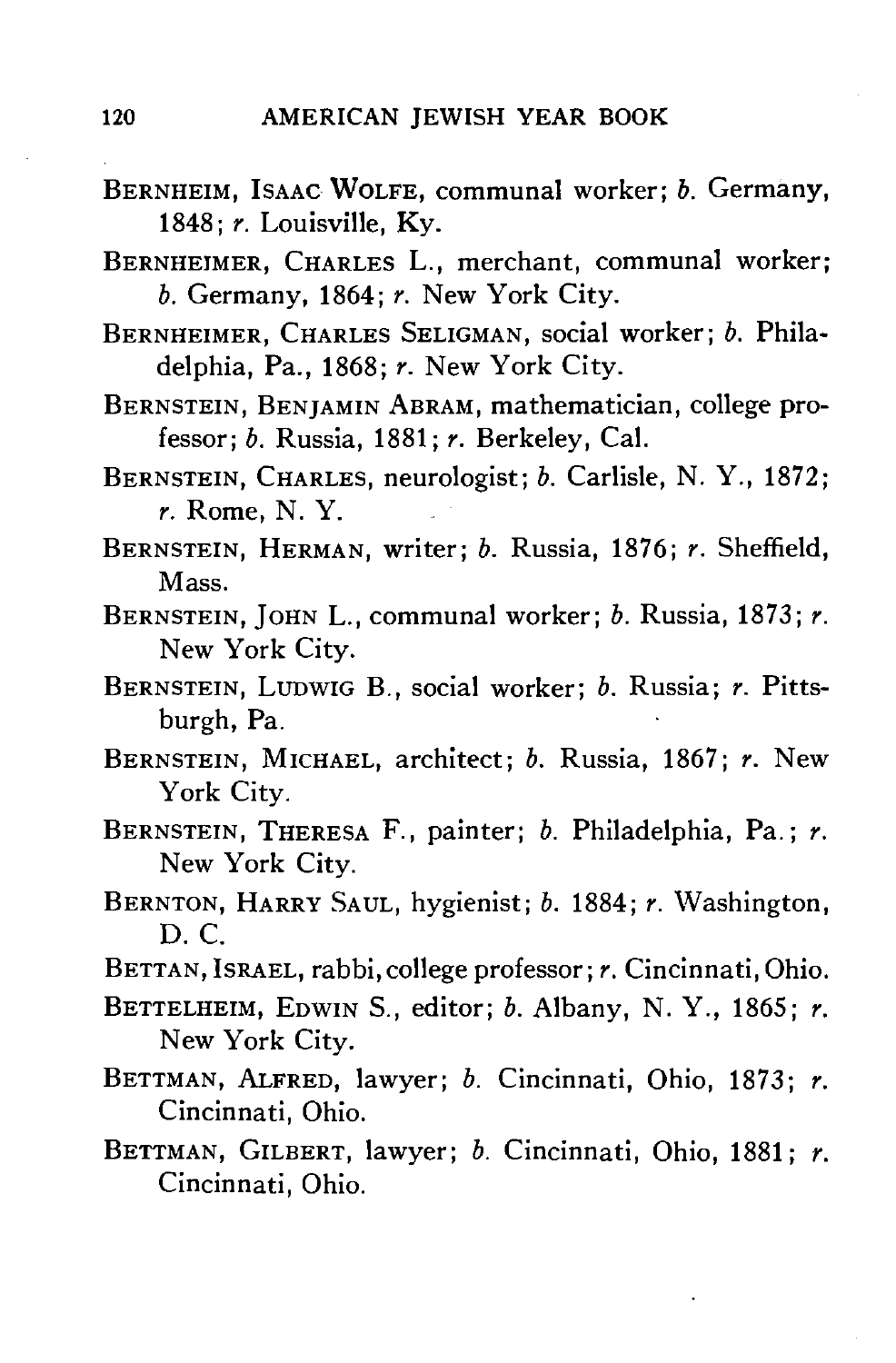- BIEN, JULIUS, cartographer; *r.* New York City.
- BIEN, MORRIS, civil engineer, lawyer; *b.* New York City, 1859; *r.* Washington, D. C.
- BIENENFELD, ABEL MORRIS, division engineer; *b.* San Francisco, Cal., 1873; *r.* San Francisco, Cal.
- BIJUR, NATHAN, judge; *b.* New York City, 1862; *r.* New York City.
- BILDERSEE, ADELE, educator, author, college professor; *b.* New York City, 1883; *r.* New York City.
- BILLIKOPF, JACOB, social worker; *b.* Russia, 1882; *r.* Philadelphia, Pa.
- BIRNBAUM, MARTIN, art dealer, critic; *b.* Hungary, 1878; *r.* New York City.
- BLAI, BORIS, sculptor; *b.* Russia, 1887; *r.* Philadelphia, Pa.

BLANK, LEON, Yiddish actor; *b.* Russia; *r.* New York City.

BLAU, JOEL, rabbi, writer; *b.* Hungary; *r.* New York City.

BLECHMAN, NATHAN, rabbi; *r.* Elizabeth, N. J.

- BLOCH, ALEXANDER, violinist; *b.* Selma, Ala., 1881; *r.* New York City.
- BLOCH, BERTRAM, playwright; *b.* New York City; *r.* Washington, D. C.
- BLOCH, CHARLES E., publisher, bookseller; *b.* Cincinnati, Ohio, 1861; *r.* New York City.
- BLOCH, ERNEST, conductor; *b.* Germany, 1880; *r.* New York City.
- BLOCH, JOSHUA, rabbi, college professor; *b.* Lithuania, 1890; *r.* New York City.
- BLOCH, PAUL, newspaper publisher; *r.* New York City.
- BLOCH, S. JOHN, lawyer, socialist advocate; *b.* Cleveland, Ohio, 1880; *r.* New York City.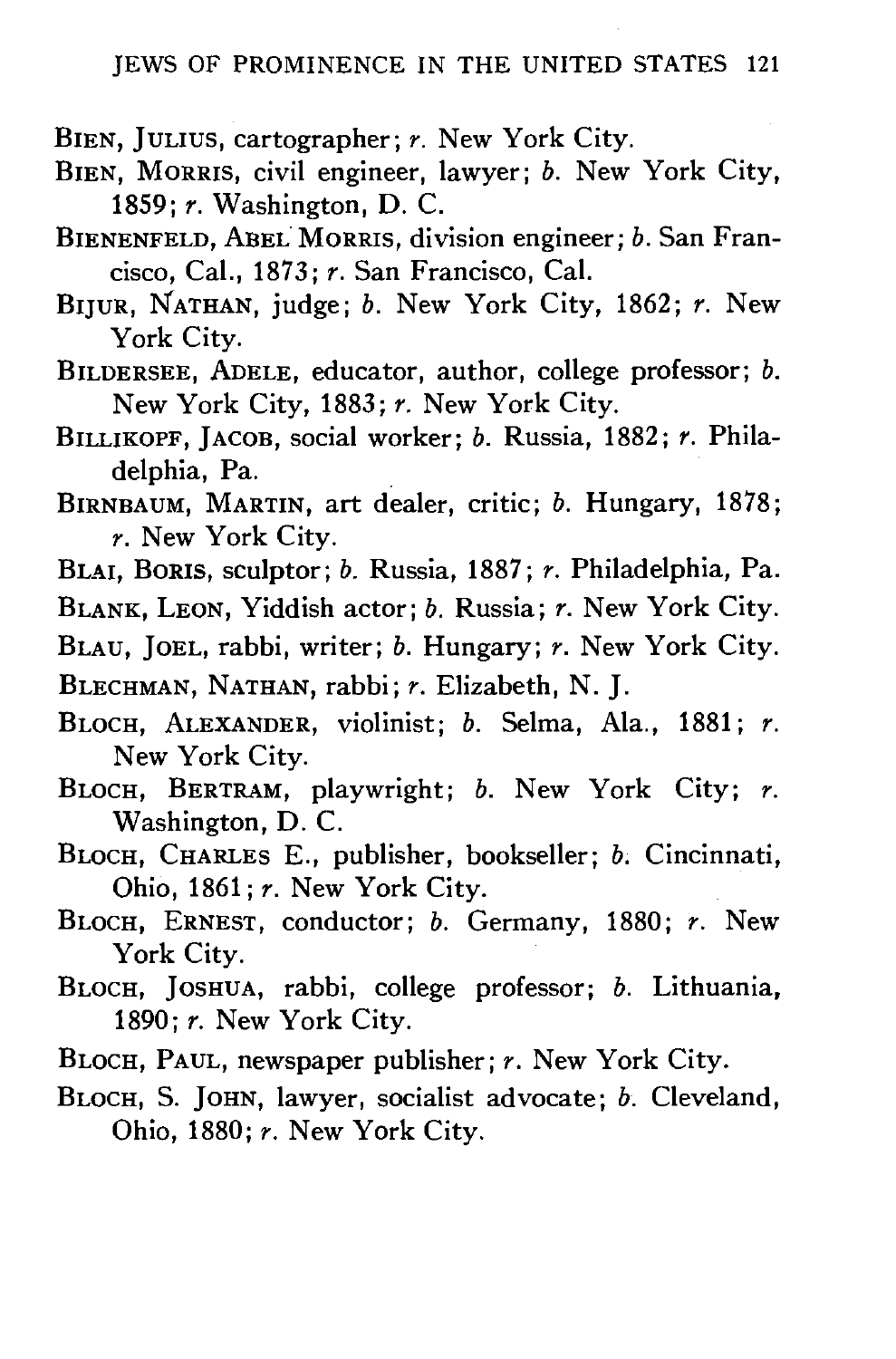- BLOCK, LOUIS JAMES, educator, writer; *b.* Austria, 1851; *r.* Chicago, 111.
- BLOCK, RALPH, motion picture producer; *r.* New York City.
- BLOCK, RUDOLPH (Bruno Lessing), author; *b.* New York City, 1870; *r.* New York City.
- BLOCK, SIEGFRIED, physician; *b.* Switzerland, 1882; *r.* Brooklyn, N. Y.
- BLONDHEIM, ADOLPHE, painter, etcher; *b.* Baltimore, Md., 1888; *r.* Provincetown, Mass.
- BLONDHEIM, DAVID SIMON, college professor; *b.* Baltimore, Md., 1884; *r.* Baltimore, Md.
- BLOOMFIELD, ARTHUR LEONARD, physician; *b.* Baltimore, Md., 1888; *r.* Baltimore, Md.
- BLOOMFIELD, MAURICE, Orientalist, college professor; *b.* Austria, 1855; *r.* Baltimore, Md.
- BLOOMFIELD, MEYER, industrial relations consultant, author; *b.* 1878; *r.* Boston, Mass.
- BLOOMGARDEN, SOLOMON (Yehoash), Yiddish poet and translator of the Bible; *b.* Lithuania, 1870; *r.* New York City.
- BLOOMINGDALE, EMANUEL WATSON, lawyer; *b.* Rome, N. Y.; *r.* New York City.
- BLOOMINGDALE, HIRAM C., merchant; *b*. New York City, 1875; *r*. New York City. 1875; *r.* New York City.
- BLOOMINGDALE, KARL, journalist; *b.* Philadelphia, Pa., 1868; *r.* Philadelphia, Pa.
- 1873; r. New York City.
- BLUM, ALEXANDER A., painter, etcher; b. Cincinnati, Ohio, 1889; r. Philadelphia, Pa.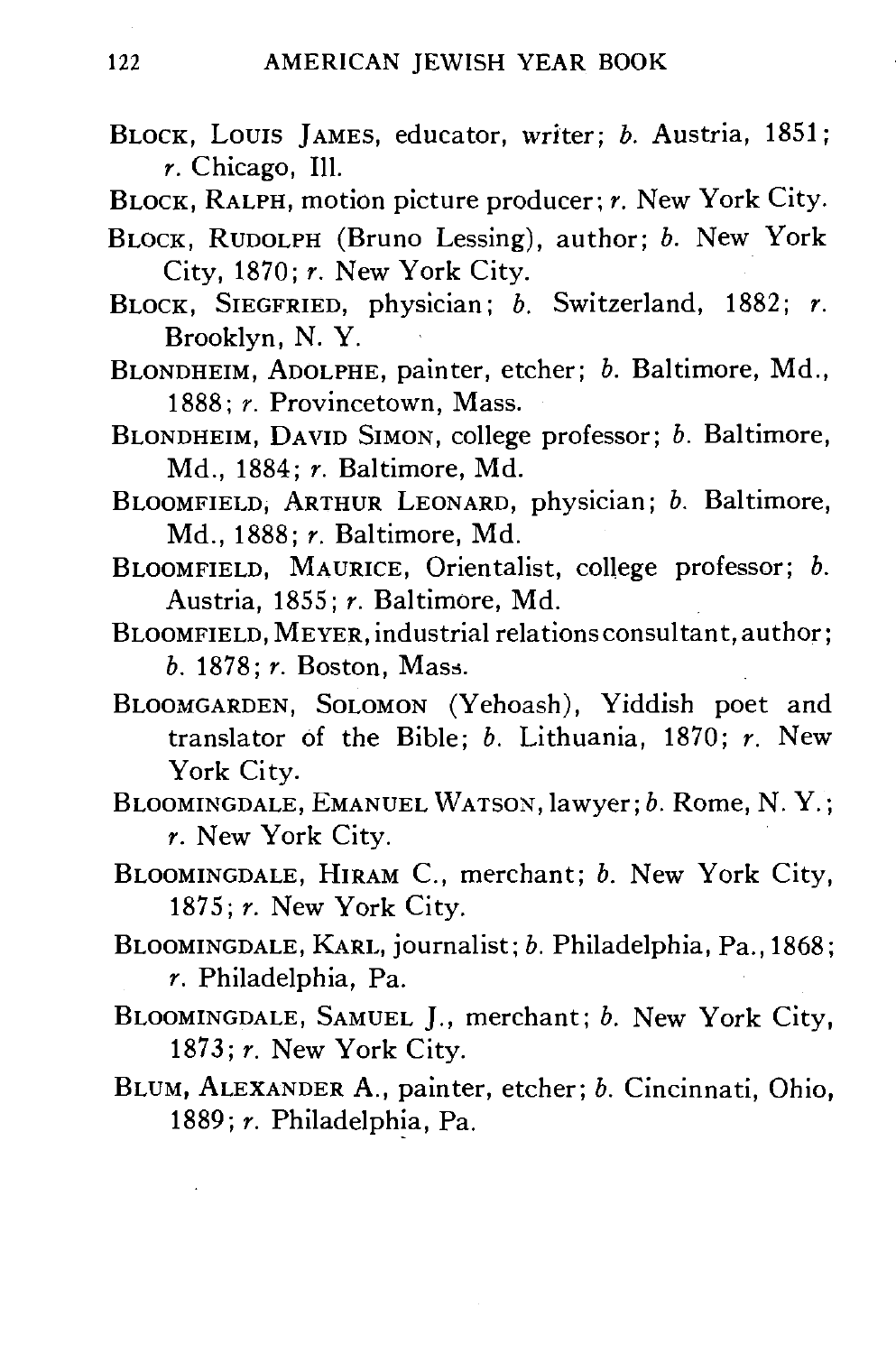- BLUM, SOLOMON, economist, college professor; *b.* Baltimore, Md., 1883; *r.* Berkeley, Cal.
- BLUM, THEODOR, oral surgeon; *b.* Austria, 1883; *r.* New York City.
- BLUMBERG, HENRY, mathematician, college professor; *b.* Russia, 1886; *r.* Urbana, 111.
- BLUMENFELD, RALPH DAVID, journalist; *b.* Watertown, Wis., 1864; *r.* London, Eng.
- BLUMENTHAL, GEORGE, banker; *b.* Germany; *r.* New York City.
- BLUMENTHAL, GUSTAV ADOLPH, statistician; *b.* Germany, 1867; *r.* New York City.
- BLUMENTHAL, MOSES LAWRENCE, illustrator; *b.* Wilmington, N. C, 1879; *r.* Philadelphia, Pa.
- BLUMENTHAL, PHILIP LEE, chemist; *b.* Owensboro, Ky., 1889; r. Buffalo, N. Y.
- BLUMENTHAL, WALTER HART, editor, poet; *b.* Clinton, Iowa, 1883; *r.* New York City.
- BOAS, ERNEST P., physician; *b.* New York City, 1891; *r.* New York City.
- BOAS, FRANZ, anthropologist, college professor; *b.* Germany, 1858; *r.* New York City.
- BOAS, GEORGE, college professor; *b.* Providence, R. I., 1891; *r.* Baltimore, Md.
- BOAZ, RALPH PHILIP, teacher, writer; *b.* Providence, R. I., 1887; *r.* Springfield, Mass.
- BOCHROCH, MAX H., neurologist, college professor; *r.* Philadelphia, Pa.
- BODANZKY, ARTHUR, conductor; b. Austria, 1877; r. New York City.
- BODENHEIM, MAXWELL, poet, critic; *r.* New York City.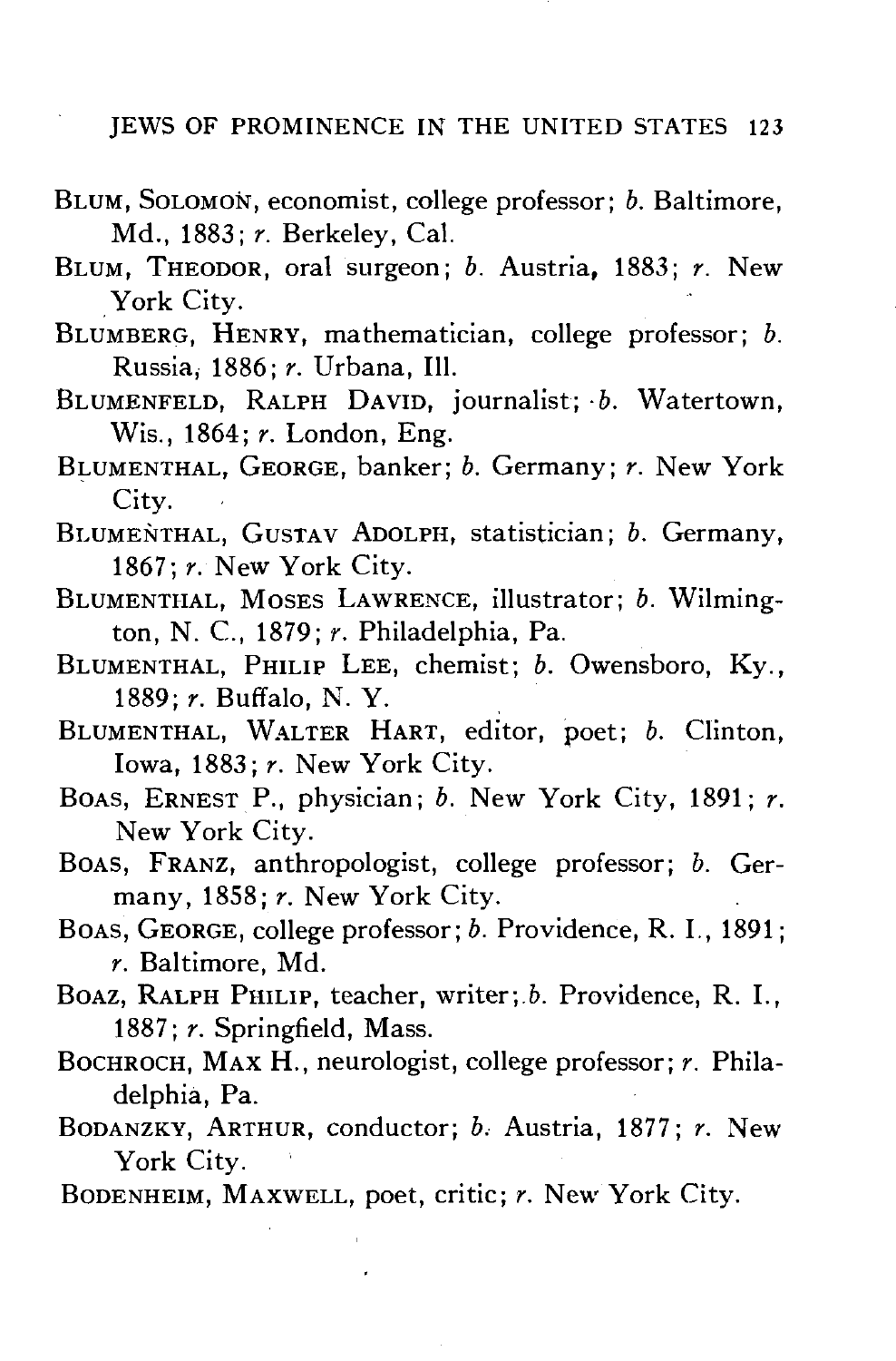- BOGDANOVE, A. J., painter; *b.* Russia, 1884; *r.* New York City.
- BOGEN, BORIS D., social worker; *b.* Russia, 1869; *r.* New York City.
- BOOKMAN, SAMUEL, physiological chemist; *b.* New York City, 1869; *r.* New York City.
- BORCHARD, EDWIN MONTEFIORE, lawyer, college professor; *b.* New York City, 1884; *r.* New Haven, Conn.
- BORG, SIDNEY CECIL, financier; *b.* New York City, 1874; *r.* New York City.
- BORISOFF, J., composer; *b.* Russia; *r.* New York City.
- BORISOFF, MICHEL P., violinist; *b.* Russia; *r.* New York
- City. BOUDIN, Louis B., writer on sociological topics; *b.* Russia, 1874; *r.* New York City.
- BRAININ, REUBEN, Hebrew author, editor; *b.* Russia, 1862; *r.* New York City.<br>BRANDEIS, LOUIS DEMBITZ, Justice of the U.S. Supreme
- Court;  $b$ . Louisville, Ky., 1856;  $r$ . Washington, D. C. Court; *b.* Louisville, Ky., 1856; *r.* Washington, D. C.
- BRANSKY, OSCAR ELLIS, chemist; *b.* Baltimore, Md., 1886;
- *r.* Whiting, Ind. BRASLAU, SOPHIE, singer; *b.* New York, 1892; *r.* New York City.<br>BRAUN, ALFRED N., physician; r. New York City.
- 
- BRAUN, LEO, musical director, teacher; *b.* Germany, 1881;  $r.$  New York City.
- BRAUN, MAURICE, painter; b. Hungary, 1877; r. Point Loma, Cal.
- BREMER, ANNE, painter; b. San Francisco, Cal.; r. San Francisco, Cal.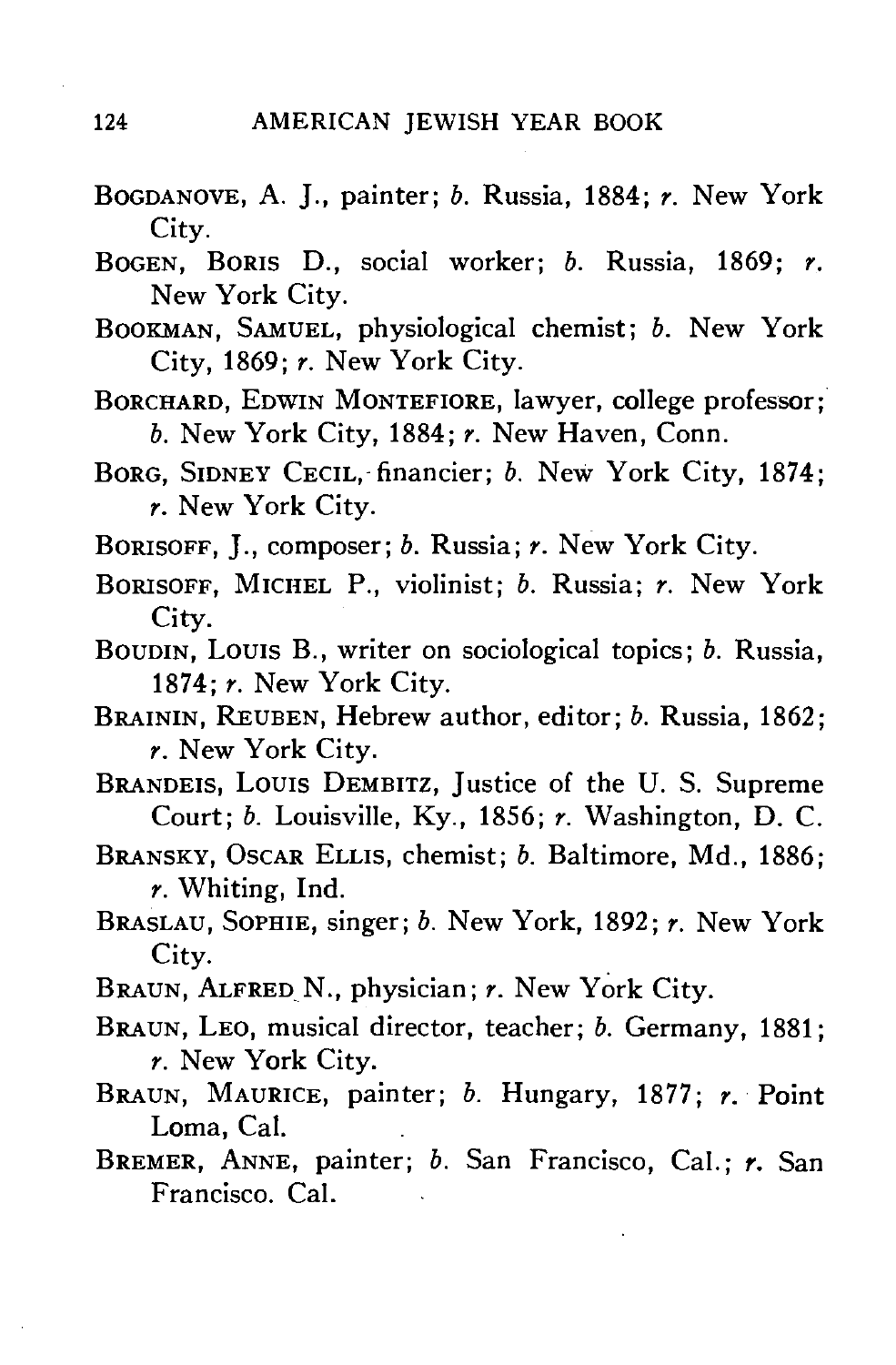- BRENNER, ROSE, National President Council of Jewish Women; *r.* Brooklyn, N. Y.
- BRENNER, VICTOR DAVID, sculptor, medalist; *b.* Lithuania, 1871; *r.* New York City.
- BRENTANO, ARTHUR, publisher, bookseller; *r.* New York City.
- BRESSLER, DAVID M., communal worker; *b.* Germany, 1879; *r.* New York City.
- BRETTAUER, JOSEPH, surgeon; *r.* New York City.
- BREUER, HENRY JOSEPH, painter, illustrator; *b.* Philadelphia, Pa., 1869; *r.* Lone Pine, Inyo Co., Cal.
- BRICE, FANNY, actress; *b.* New York City, 1892; *r.* New York City.
- BRILL, ABRAHAM ARDEN, physician, psychiatrist; *b.* Austria, 1874; *r..* New York City.
- BRILL, NATHAN EDWIN, physician; *b.* New York City, 1860; *r.* New York City.
- BRODY, ALTER, poet; *r.* New York City.
- BRODZKY, HORACE, painter, writer; *b.* Australia, 1885; *r.* New York City.
- BROUN, AARON, illustrator; *b.* England, 1895; *r.* New York City.
- BROUNOFF, PLATON, musician; *b.* Russia, 1869; *r.* New York City.
- BROWN, DAVID ABRAHAM, communal worker; *b.* 1875; *r.* Detroit, Mich.
- BROWN, EDDY, violinist; *b.* Chicago, 111., 1895; *r.* Chicago, 111.
- BROWN, NICHOLAS L., publisher; *b.* Russia; *r.* Philadelphia, Pa.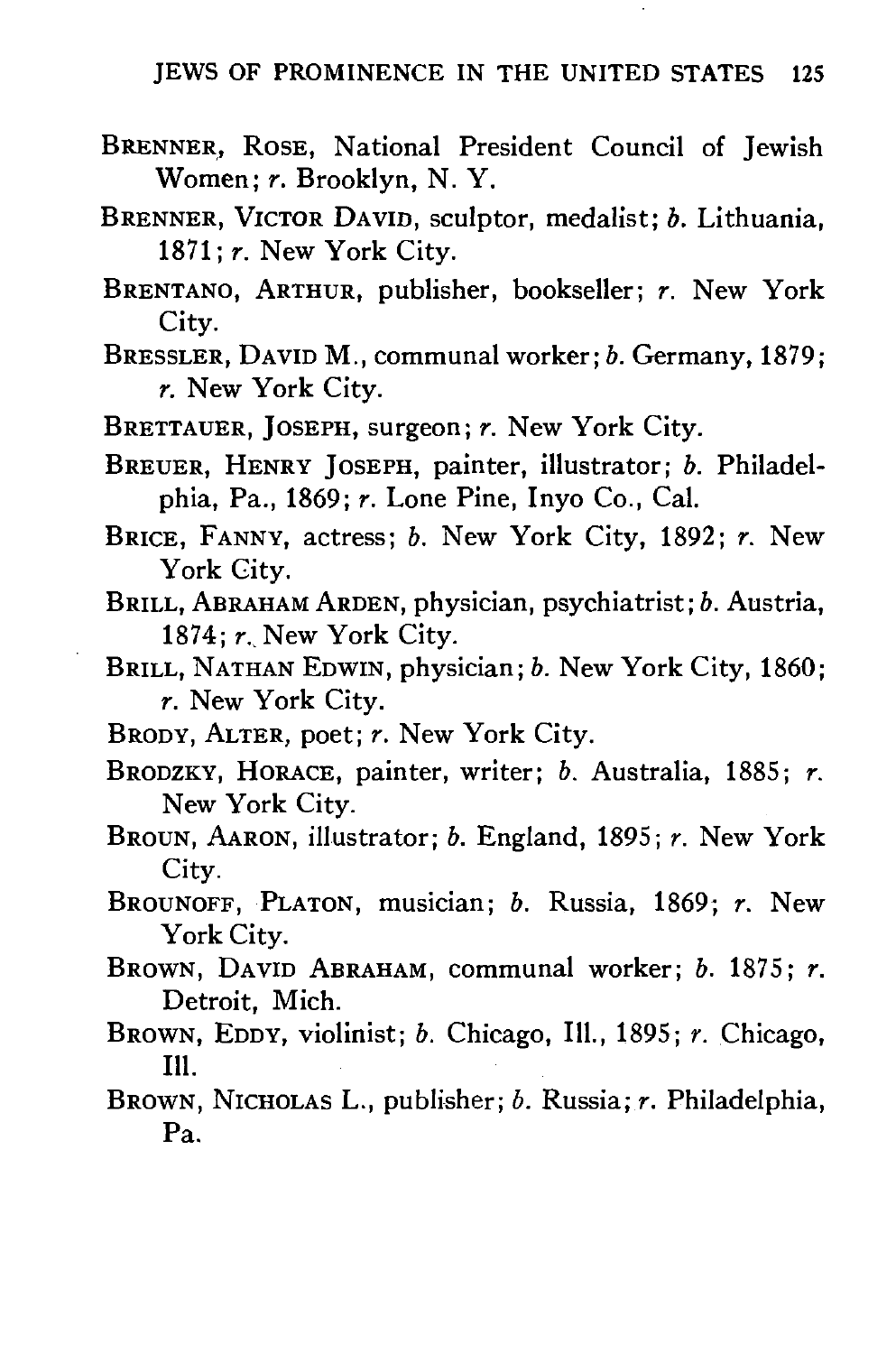- BRUDNO, EZRA SELIG, novelist; *b.* Lithuania, 1878; *r.* Cleveland, Ohio.
- BRUNN, H., surgeon, college professor; *r.* San Francisco, Cal.
- BRUNNER, ARNOLD WILLIAM, architect; *b.* New York City, 1857; *r.* New York City.
- BUBLICK, GEDALIAH, Yiddish editor; *b.* Poland, 1875; *r.* New York City.
- BUCHHALTER, SIMON, pianist, composer; *b.* Russia, 1881; *r.* New York City.
- BUCHMAN, ALBERT, architect; *r.* New York City.
- BUERGER, LEO, surgeon; *b.* Austria, 1879; *r.* New York City.
- BURLIN, PAUL, painter; *b.* New York City, 1886; *r.* New York City.
- BUTENSKY, JULES LEON, sculptor; *b.* Lithuania, 1871; *r.* Fort Lee, N. J.
- BUTTENWIESER, JOSEPH L., communal worker; *b.* Philadelphia, Pa., 1865; *r.* New York City.
- BUTTENWIESER, MOSES, author, college professor; *b.* Germany, 1862; *r.* Cincinnati, Ohio.
- BUTZEL, FRED M., lawyer, communal worker; *b.* Detroit, Mich., 1877; *r.* Detroit, Mich.
- BUTZEL, HENRY M., lawyer, communal worker; *b.* Detroit, Mich., 1871; *r.* Detroit, Mich.
- BUTZEL, LEO M., lawyer, communal worker; *r.* Detroit, Mich.
- BYFIELD, ALBERT H., pediatrist, college professor; *b.* Chicago, 111., 1881; *r.* Iowa City, Iowa.
- CAHAN, ABRAHAM, editor, author; *b.* Lithuania, 1860; *r.* New York City.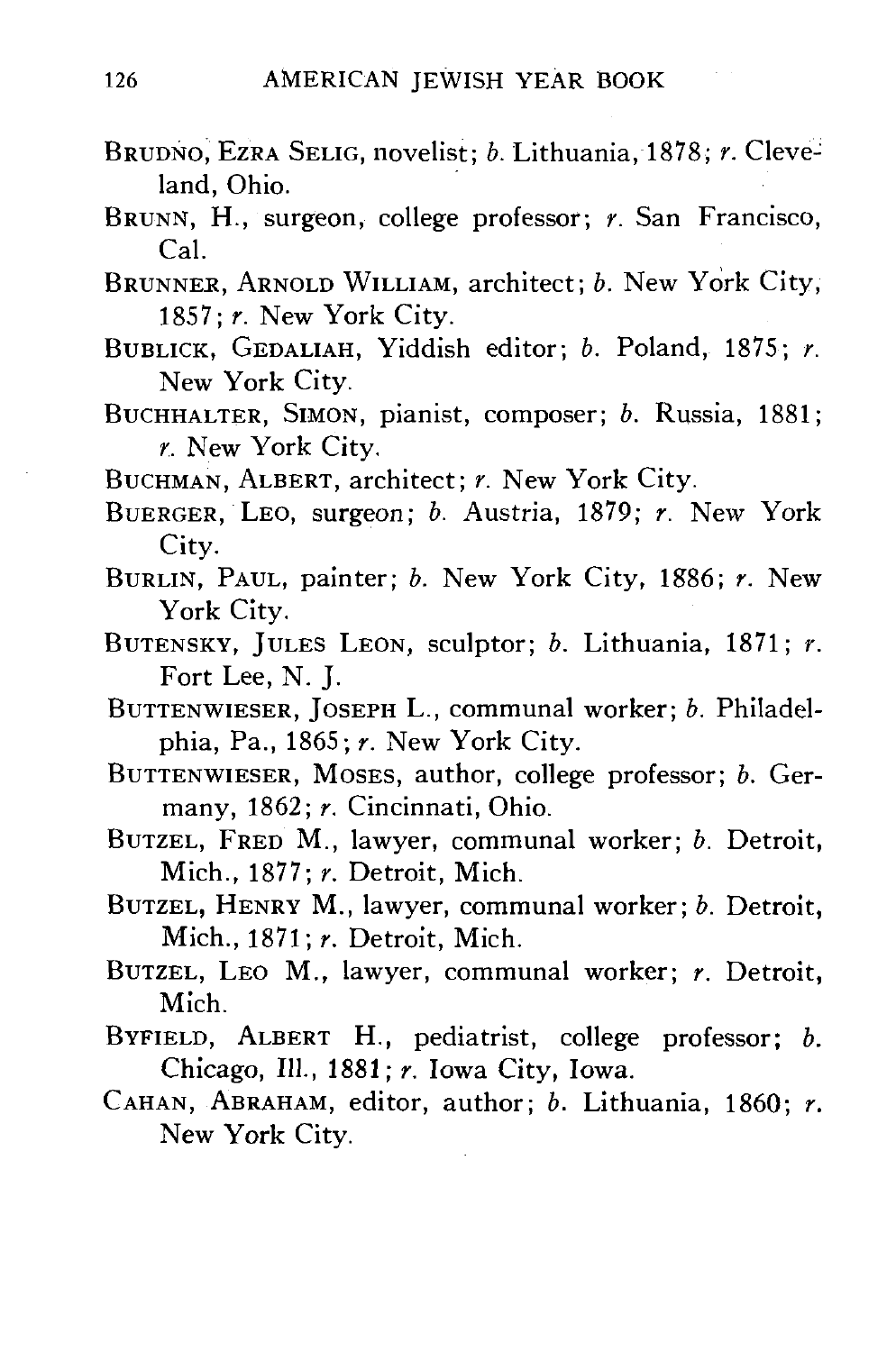CAHN, ALVIN ROBERT, zoologist, college professor; *b.* Chicago, 111., 1892; *r.* College Station, Texas.

CAHN, BERNARD, newspaper publisher; *r.* Memphis, Tenn.

- CALISCH, EDWARD N., rabbi, author; *b.* Toledo, Ohio, 1865; *r.* Richmond, Va.
- CAMPNER, SAMUEL, lawyer, former mayor; *b.* Russia, 1887; *r.* New Haven, Conn.
- CANTOR, EDDIE, actor; *b.* New York City, 1893; *r.* Mt. Vernon, N. Y.
- CARDOZO, BENJAMIN NATHAN, judge; *b.* New York City, 1870; *r.* New York City.
- CARR, ALEXANDER, actor; *r.* New York City.
- CARVALHO, DAVID NUNES, expert in handwriting; *b.* Philadelphia, 1848; *r.* New York City.
- CARVALHO, SOLOMON SOLIS, newspaperman; *b.* Baltimore, Md., 1856; *r.* New York City.
- CASANOWICZ, IMMANUEL MOSES, archaeologist; *b.* Russia, 1853; r. Washington, D. C.
- CASTLEMAN, PHILIP, physician, college professor; *b.* Russia, 1883; *r.* Boston, Mass.
- CHAFFETZ, BER, sculptor; *b.* Russia, 1888; *r.* New York City.
- CHALIF, LOUIS H., teacher of dancing, writer; *b.* Russia, 1876; *r.* New York City.
- CHAJES, OSCAR, chess master; *b.* Austria, 1873; *r.* New York City.
- CHARNEY, SAMUEL, see Niger, S.
- CHAYES, HERMAN E. S., dentist; *b.* Russia; *r.* New York City.
- CHERNIAVSKY, JAN., pianist; *b.* Russia, 1892; *r.* New York City.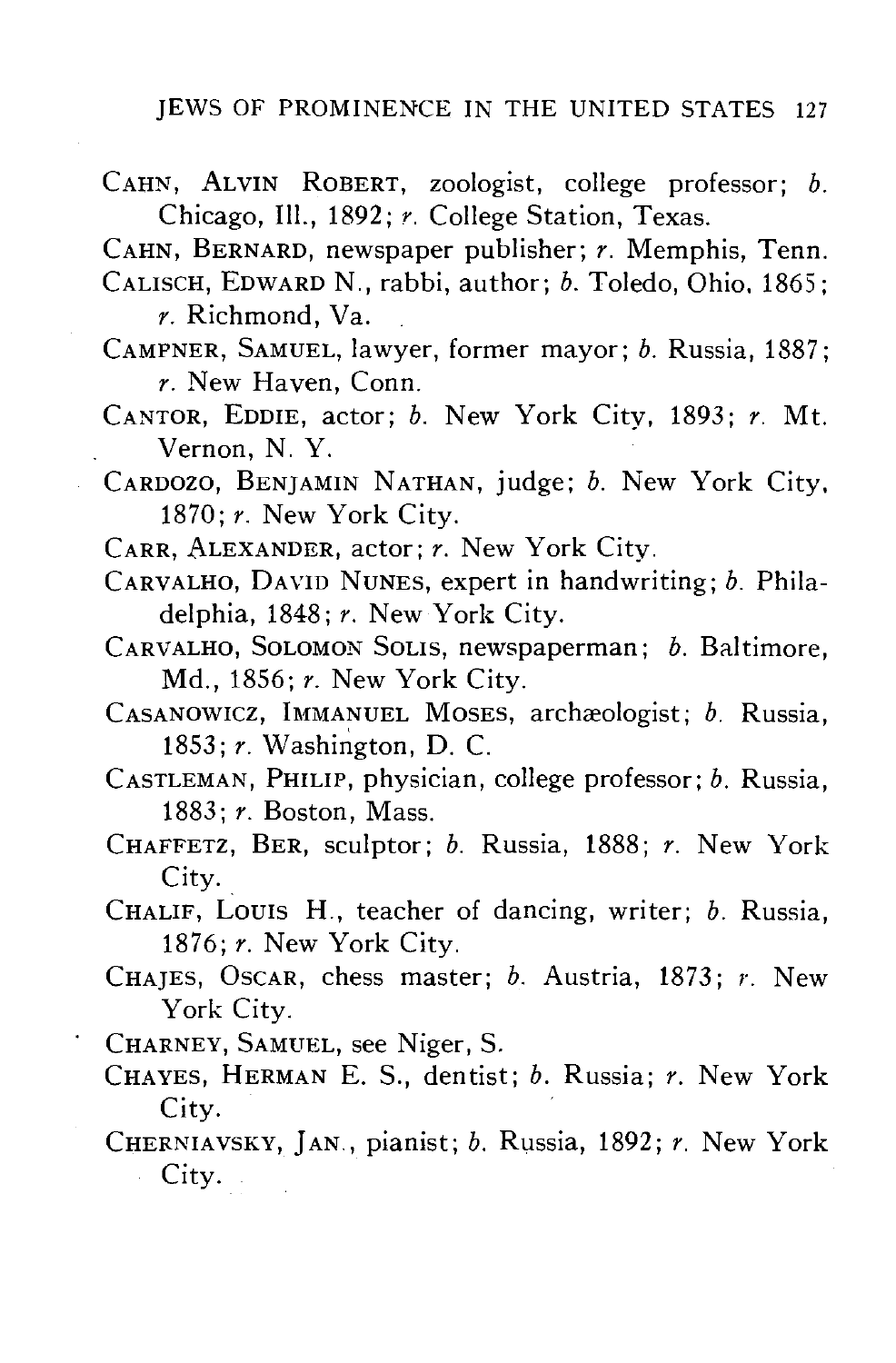- CHERNIAVSKY, LEO, violinist; *b.* Russia, 1890; *r.* New York City.
- CHERNIAVSKY, MICHAEL, 'cellist; *b.* Russia, 1893; *r.* New York City.
- CHERNOFF, LEWIS HILL, chemist, college professor; *b.* Russia, 1890; *r.* Denver, Colo.
- COBLENZ, ADOLPH, rabbi; *r.* Baltimore, Md.
- COFFEE, RUDOLPH ISAAC, rabbi, writer; *b.* Oakland, Cal., 1878; *r.* Oakland, Cal.
- COHEN, ABRAHAM, mathematician, college professor; *b.* Baltimore, Md., 1870; *r.* Baltimore, Md.
- COHEN, ALFRED J., see Dale, Alan.
- COHEN, ALFRED MORTON, lawyer, communal worker; *b.* Cincinnati, Ohio, 1859; *r.* Cincinnati, Ohio.
- COHEN, BARNETT, biological chemist; *b.* Russia, 1891; *r.* Washington, D. C.
- COHEN, CHARLES JOSEPH, manufacturer,  $\overline{c}$ ,  $\overline{c}$  and communal worker; *b.* Philadelphia, Pa., 1847; *r.* Philadelphia, Pa.
- COHEN, DAVID SOLIS, lawyer, communal worker; *b.* Philadelphia, Pa.; *r.* Portland, Ore.
- COHEN, EMILY ELVIRA SOLIS, author; *b.* Philadelphia, Pa.; *r.* Philadelphia, Pa.
- COHEN, HARRY I., newspaper publisher; *b.* Galveston, Tex., 1893; *r.* Galveston, Tex.
- COHEN, HENRY, rabbi, writer; *b.* England, 1863; *r.* Galveston, Tex.
- COHEN, ISABEL, painter; *b.* Charleston, S. C, 1867; *r.* New York City.
- COHEN, JACOB (DASILVA) SOLIS, physician, college professor, writer; *b.* New York City, 1838; *r.* Philadelphia, Pa.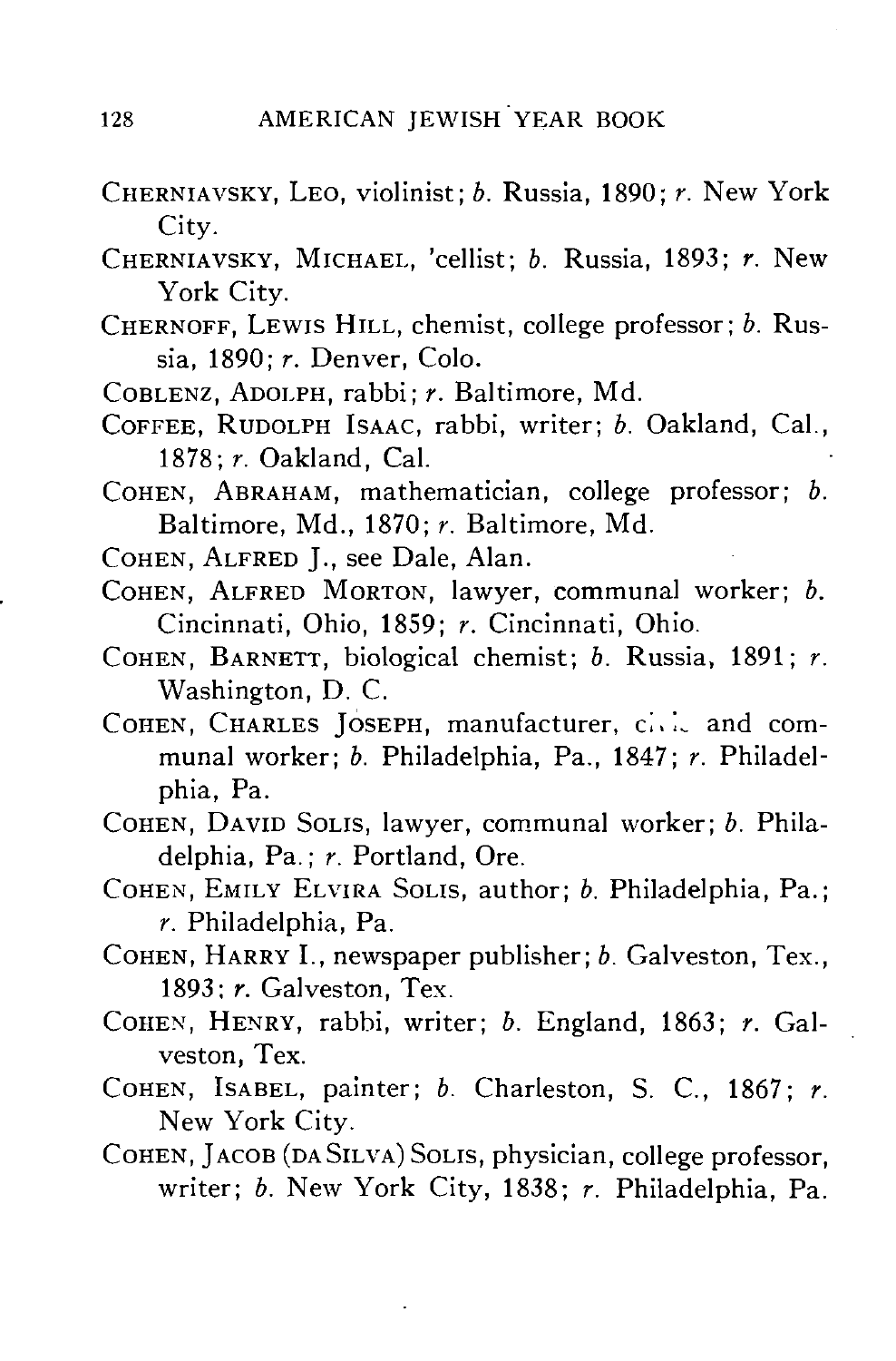- COHEN, JOHN S., newspaper publisher and editor; *r.* Atlanta, Ga.
- COHEN, JOSEPH H., communal worker; *r.* New York City.
- COHEN, JOSEPH L., economist; *r.* Cambridge, Mass.

COHEN, JOSIAH, judge; *b.* England^ 1841; *r.* Pittsburgh, Pa.

- COHEN, JULIUS HENRY, lawyer, author; *b.* Brooklyn, N. Y., 1873; *r.* New York City.
- COHEN, LOUIS, physicist, consulting engineer, author; *b.* Russia, 1876; *r.* Washington, D. C.
- COHEN, MARTIN, physician; *b.* New York City, 1870; *r.* New York City.
- COHEN, MONTAGUE N. A., rabbi; *b.* England, 1877; *r.* York, Pa.
- COHEN, MORRIS RAPHAEL, writer, college professor; *b.* Russia, 1880; *r.* New York City.
- COHEN, MYER SOLIS, physician, college professor; *b.* Philadelphia, Pa., 1877; *r.* Philadelphia, Pa.
- COHEN, NESSA, sculptor; *b.* New York City; *r.* New York City.
- COHEN, OCTAVUS ROY, author; *b.* Charleston, S. C, 1891; *r.* Birmingham, Ala.
- COHEN, SAMUEL M., rabbi; *r.* New York City.
- COHEN, SOLOMON SOLIS, physician, college professor, writer; *b.* Philadelphia, Pa., 1857; *r.* Philadelphia, Pa.
- COHEN, WILLIAM NATHANIEL, lawyer, former judge; *b.* New York City, 1857; *r.* New York City.
- COHN, ADOLPHE, writer, college professor; *b.* France, 1851; *r.* New York City.
- COHN, ALFRED EINSTEIN, physician; *b.* New York City, 1879; *r.* New York City.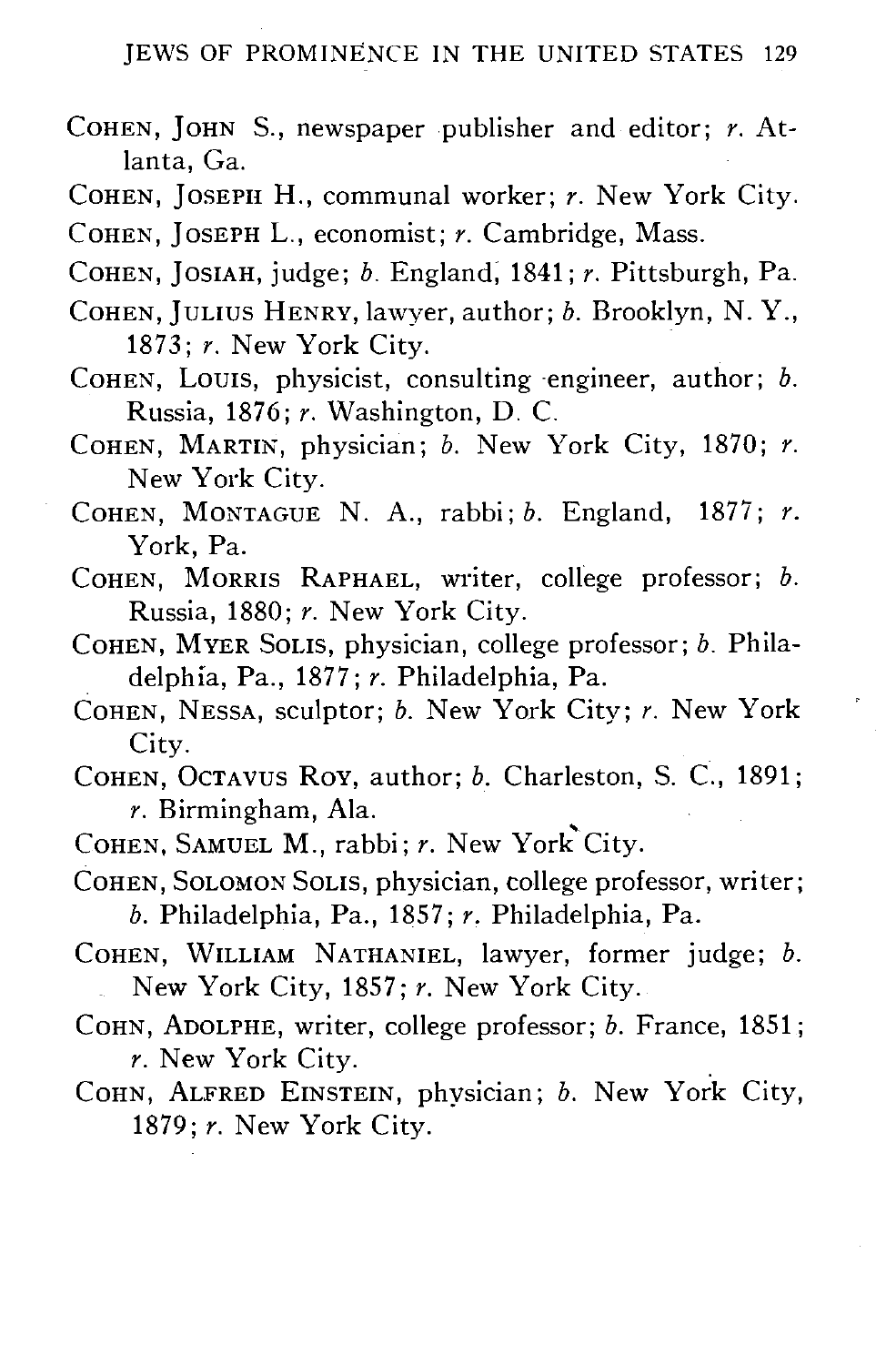- COHN, MORRIS M., lawyer, author; *b.* New Albany, Ind., 1852; *r.* Little Rock, Ark.
- COOPER, PHILIP, physician, college professor; *b.* Russia, 1889; *r.* Syracuse, N. Y.
- CORALNIK, ABRAHAM, Yiddish writer; *b.* Russia, 1883; *r.* New York City.
- CORIAT, ISADOR HENRY, neurologist, author; *b.* Philadelphia, Pa., 1875; *r.* Boston, Mass.
- COURT, NATHAN ALTSHILLER, mathematician, college professor; *b.* Poland, 1881; *r.* Norman, Okla.
- COWEN, PHILIP, former editor; *b.* New York City, 1853; *r.* New York City.
- CRAMER, KONRAD, painter, teacher; *r.* New York City.
- CROMLIN, PAUL H., motion picture producer; *r.* New York City.
- CROXBACH, ABRAHAM, rabbi, college professor; *r.* Cincinnati, Ohio.
- DALE, ALAN (Alfred J. Cohen), dramatic critic; *b.* England, 1861 *;r.* New York City.
- DAMROSCH, FRANK HEINO, musical director; *b.* Germany, 1859; *r.* New York City.
- DAMROSCH, WALTER JOHANNES, conductor; *b.* Germany, 1862; *r.* New York City.
- D'ANCONA, ARNOLD ABRAHAM, physician, college dean; *b.* Brooklyn, N. Y., 1860; *r.* San Francisco, Cal.
- DANNENBAUM, HENRY J., judge; *b.* Columbia, Tex.; *r.* Houston, Tex.
- DANTZIG, TOBIAS, geometrist; *b.* Russia, 1884; *r.* New York City.
- DANZIGER, ADOLPHE, author; *b.* Poland, 1864; *r.* Los Angeles, Cal.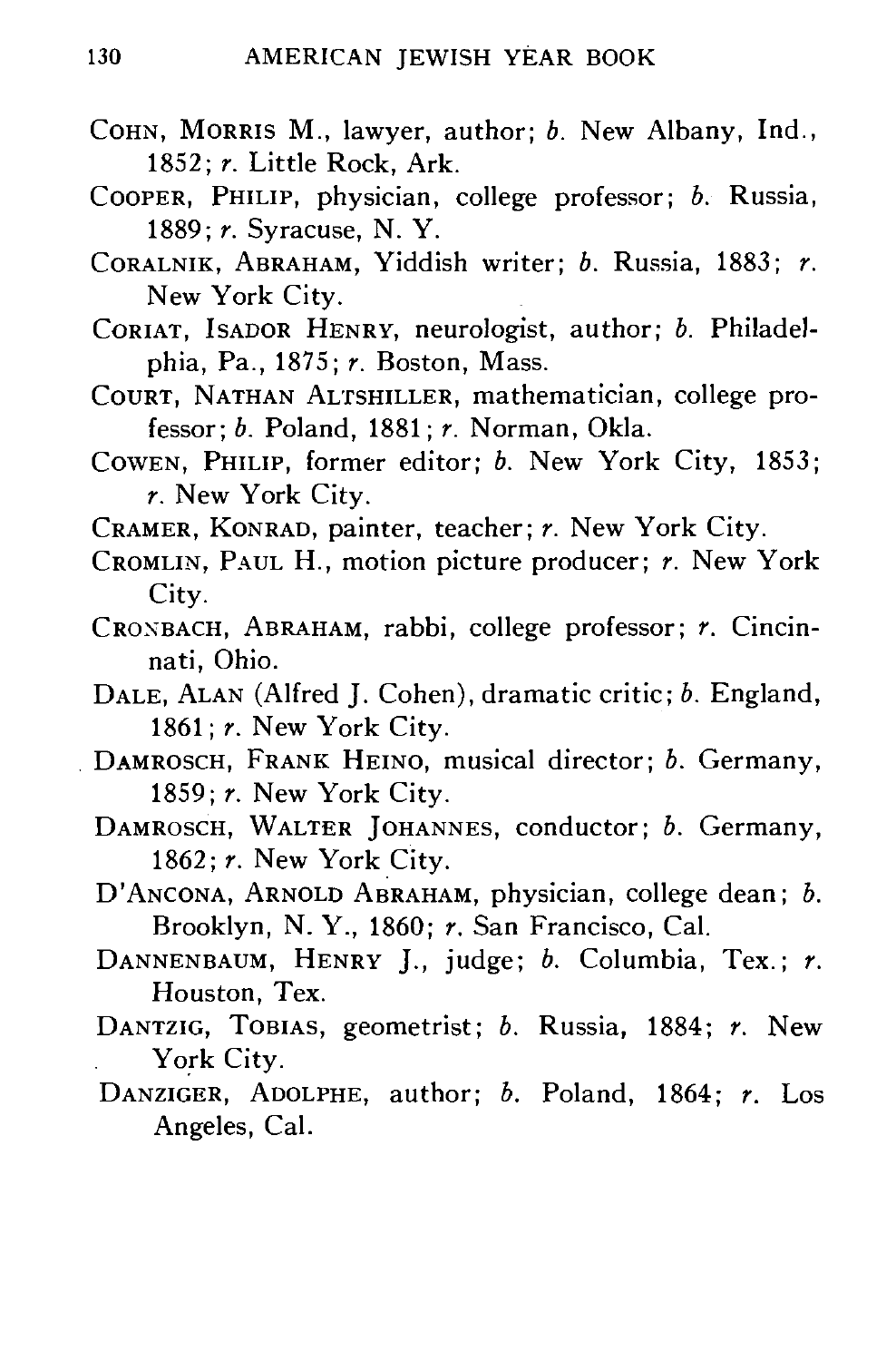- DAVIDOWITZ, HARRY S., rabbi, chaplain, A. E. F.; *r.* Philadelphia, Pa.
- DAVIDSON, DORE, actor; *b.* New York City; *r.* New York City.
- DAVIDSON, GEORGE, painter; *b.* Russia, 1889; *r.* New York City.
- DAVIDSON, HARRY, engraver, critic; *b.* Philadelphia, Pa., 1858; *r.* New York City.
- DAVIDSON, ISRAEL, author, college professor; *b.* Russia, 1870; *r.* New York City.
- DAVIDSON, JEHIEL, chemist; *b.* Russia; *r.* Washington, D. C.
- DAVIDSON, JO., sculptor; *b.* New York City, 1883; *r.* Port Washington, L. I.
- DAVIS, ABEL, banker,communal worker; *b.* Lithuania, 1874; *r.* Chicago, 111.
- DAVIS, ALLAN, social worker; *r.* Pittsburgh, Pa.
- DAVIS, JAMES, merchant, communal worker; *b.* Germany, 1869; *r.* Chicago, 111.
- DAVIS, JOSEPH B., judge; *b.* Louisville, Ky., 1863; *r.* Chicago, 111.
- DE CASSERES, BENJAMIN, essayist; *b.* Philadelphia, Pa., 1873; *r.* New York City.
- DE HAAS, JACOB, writer, Zionist worker; *b.* England, 1872;
- DEINARD, EPHRAIM, bibliographer, traveller, writer; b. Lithuania, 1846; r. Arlington, N. J.
- DE LEE, JOSEPH B., physician; r. Chicago, Ill.
- DEL MAR, ALEXANDER, economist, author; b. New York City, 1836; r. New York City.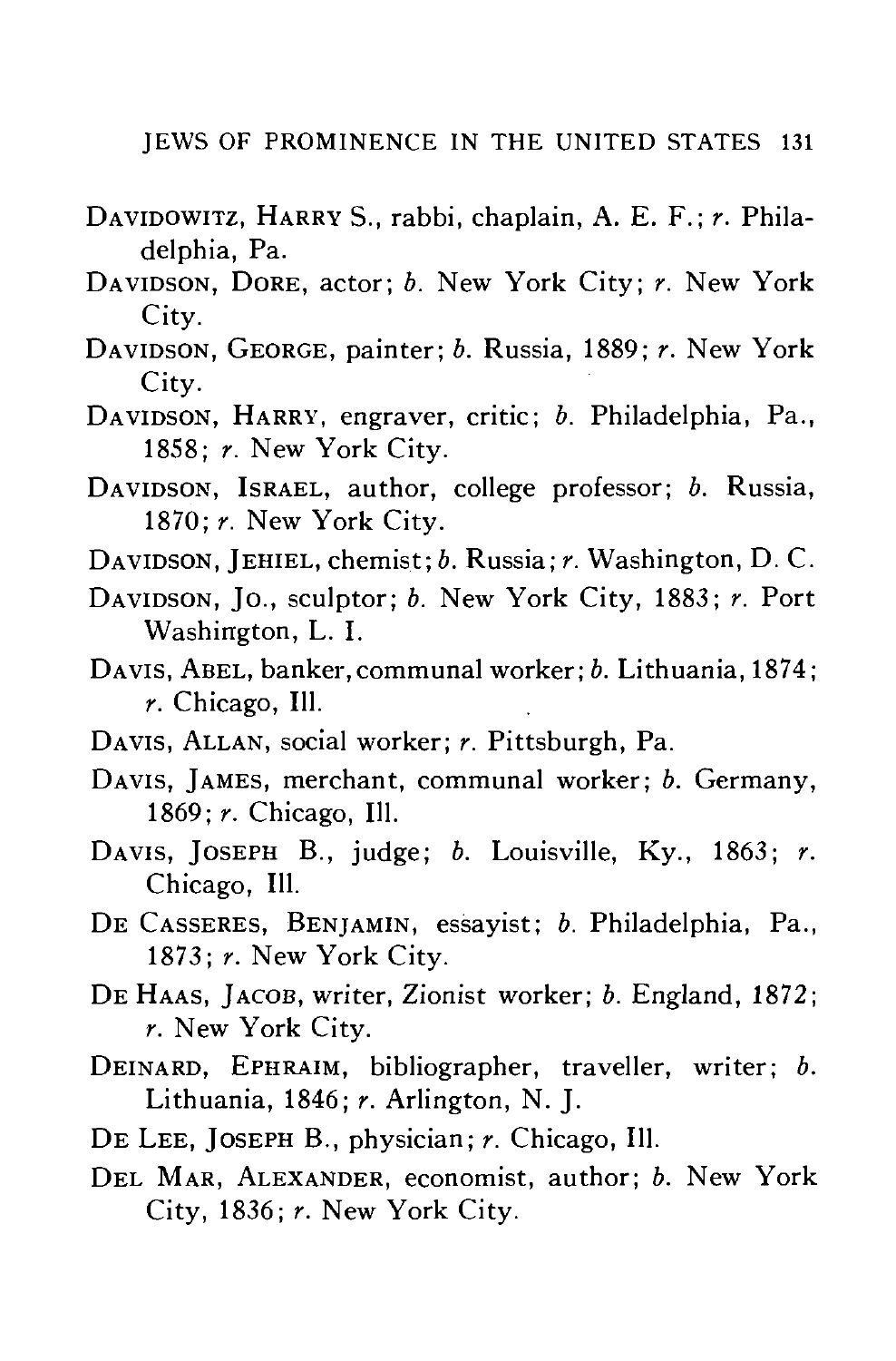- DEL MAR, ALGERNON, mining engineer; b. New York City, 1870; *r.* Los Angeles, Cal.
- DESSAR, LOUIS PAUL, painter; *b.* Indianapolis, Ind., 1867; *r.* New York City.
- DEUTSCH, MONROE EMANUEL, college professor; *b.* San Francisco, Cal., 1879; *r.* Berkeley, Cal.
- DEUTSCH , SAMUEL, manufacturer, communal worker; *b.* Louisville, Ky; r. Chicago, Ill.
- DINER, IRENE CAROLINE, chemist: b. New York City, 1896; *r.* New York City.
- DINER, JACOB, pharmacologist, college dean; *b.* Russia, 1870; *r.* New York City.
- DINKELSPIEL, HENRY G. W., lawyer; *b.* Sinsun City, Cal.; *r.* San Francisco, Cal.
- DINKELSPIEL, MAX, judge; *b.* Germany, 1843; *r.* New Orleans, La.
- DINTENFASS, HENRY, otolgist, college professor; *b.* Austria, 1885; *r.* Philadelphia, Pa.
- DOLITZKY, MENAHEM MENDEL, Hebrew poet, Yiddish novelist; *b.* Russia, 1857; *r.* New York City.<br>DORF, SAMUEL, merchant, communal worker; *b.* Austria,
- 1858; r. New York City. 1858; *r.* New York City.
- DOSKOW, ISRAEL, painter, illustrator; *b.* Russia, 1881; *r.* New York City.
- DRACHMAN, BERNARD, rabbi, author; *b.* New York City, 1861; *r*. New York City.<br>DRACHSLER, JULIUS, sociologist, writer, college professor;
- b. Czecho-Slovakia, 1889; r. New York City. *b.* Czecho-Slovakia, 1889; *r.* New York City.
- DREYFUS, LOUIS G., CONSul; *b. Sa*nta Barbara, Cal., 1889; *r.* Germany.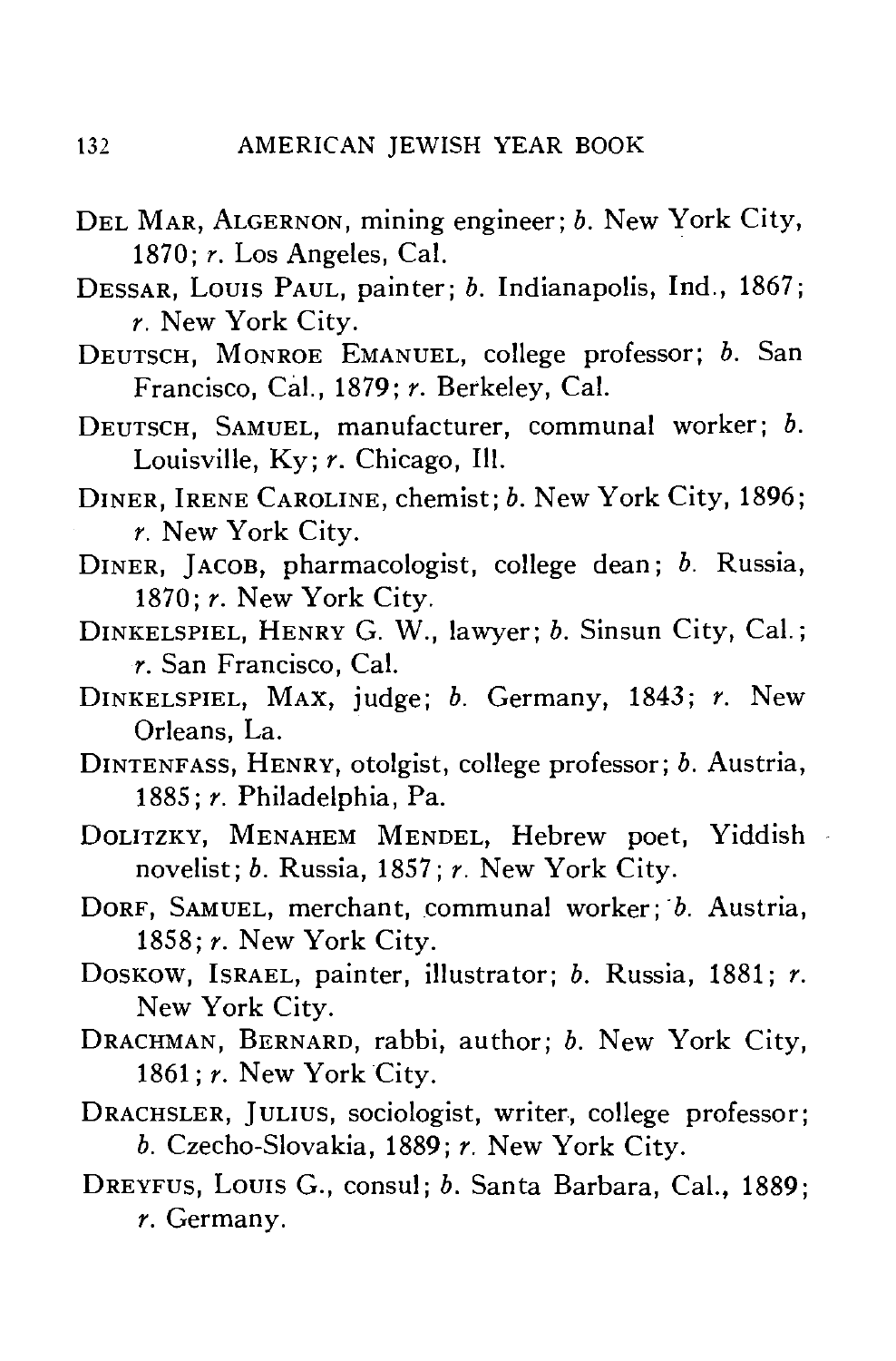- DREYFUS, WOLFRAM E., chemist; *b.* Germany, 1864; *r.* New York City.
- DREYFUSS, ALBERT, sculptor; *b.* New York City, 1880; *r.* New York City.
- DREYFUSS, BARNEY, president Pittsburgh Base Ball Club; *b.* Germany, 1865; *r.* Pittsburgh, Pa.
- DUBILIER, WILLIAM, inventor; *b.* New York City, 1888; *r.* New York City.
- DUBIN, HARRY ENNIS, biochemist; *b.* Russia, 1891; *r.* New York City.
- DUBLIN, LOUIS ISRAEL, statistician; *b.* Russia, 1882; *r.* New York City.
- DUKAS, JULIUS J., merchant, communal worker; *b.* Germany, 1860; *r.* New York City.
- DUSHKIN, ALEXANDER, educator; *b.* Poland, 1890; *r.* New York City.
- DUSHMAN, SAUL, physical chemist; *b.* Russia, 1883; *r.* Schenectady, N. Y.
- DYMOW, OSSIP (Perelman), Russian and Yiddish playwright; *b.* Russia, 1879; *r.* New York City.
- ECKSTEIN, LOUIS, music publisher; *r.* Chicago, 111.
- EDELMAN, PHILIP E., electrical engineer, inventor; *b.* Duluth, Minn., 1894; *r.* St. Paul, Minn.
- EDLIN, WILLIAM, Yiddish editor; *b.* Russia, 1878; *r.* New York City.
- EDWARDS, GUS, actor, composer; *b.* Germany, 1878; *r* New York City.
- EFROS ISRAEL, rabbi, educator; *b.* Russia; *r.* Baltimore, Md.
- EGELSON, LOUIS I., rabbi; *r.* Cincinnati, Ohio.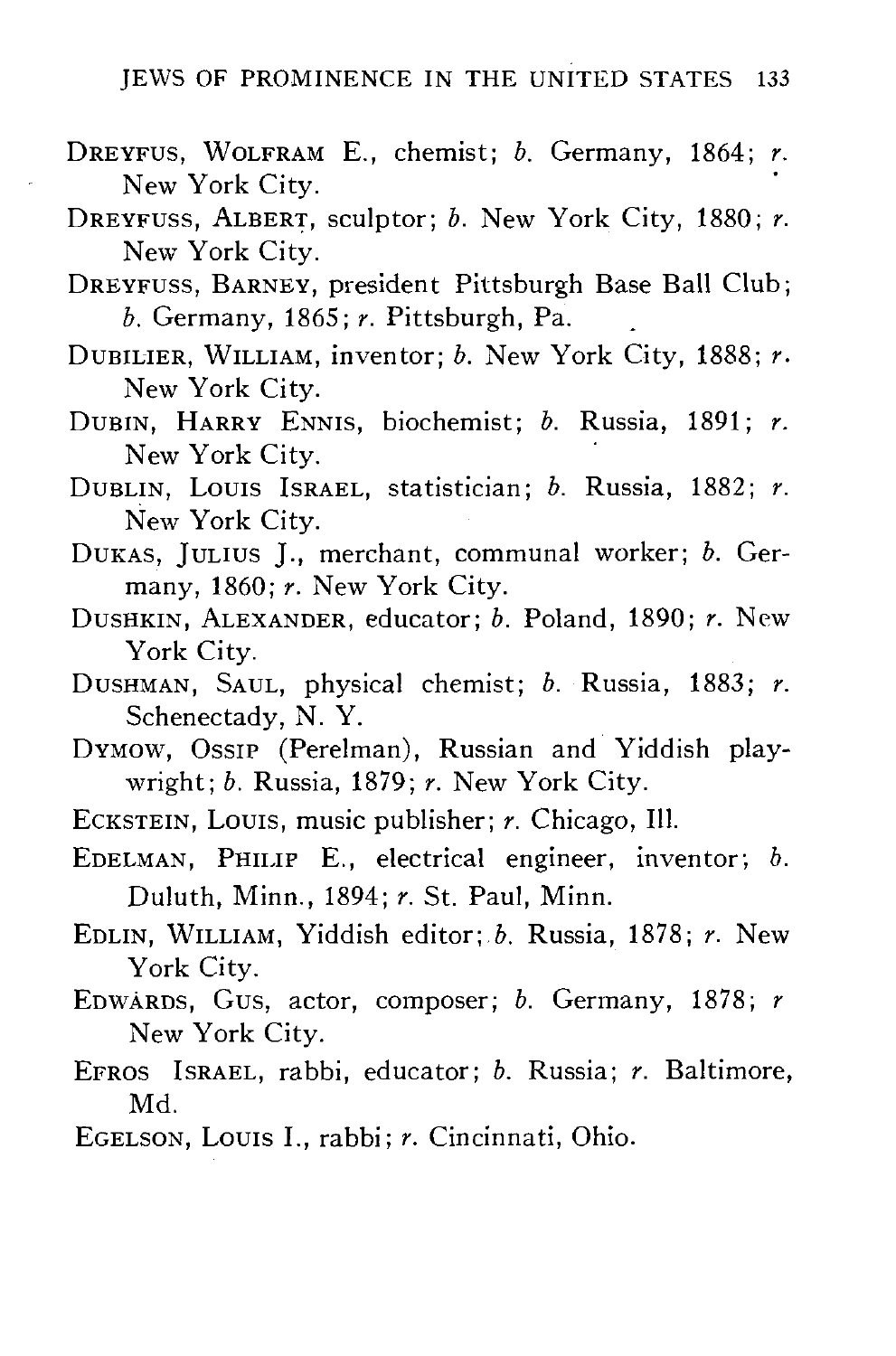- EGLOFF, GUSTAV, physical chemist; *b.* New York City, 1886; *r.* Chicago, 111.
- EHRENFRIED, ALBERT, surgeon, author;' *b.* Lewiston, Me., 1880; *r.* Boston, Mass.
- EHRICH, HAROLD LOUIS, art dealer; *b.* New York City, 1880; *r.* New York City.
- EHRICH, WALTER LOUIS, art dealer; *b.* New York City, 1878; *r.* New York City.
- EHRLICH, JACOB, chemist; *b.* New York City, 1892; *r.* Belleville, N. J.
- EICHLER, MENAHEM M., rabbi; *b.* Hungary, 1870; *r.* Buffalo, N. Y.
- EINHORN, MAX, physician, author, college professor; *b.* Russia, 1862; *r.* New York City.
- EINSTEIN, LEWIS, diplomat, writer; *b.* New York City, 1877; r. New York City.
- EINSTEIN, MRS. WILLIAM, communal worker; *b.* 1862; *r.* New York City.
- EISENDRATH, BLANCHE GOODMAX, writer; *b.* Chattanooga, Tenn.; *r.* Chicago, 111.
- EISENDRATH, DANIEL NATHAN, surgeon, author, college professor; *b.* Chicago, III., 1867; *r.* Chicago, 111.
- EISENDRATH, SIMEON BENJAMIN, architect; *b.* Chicago, 111., 1867; r. New York City.
- EISENMAN, CHARLES, manufacturer, communal worker; *r.* Cleveland, Ohio.
- EISENSTEIN, JULIUS DAVID, Hebrew writer, editor; *b.* Poland, 1855; *r.* New York City.
- EISENSTADT, BENZION, Hebrew writer; *b.* Russia, 1873; *r.* New York City.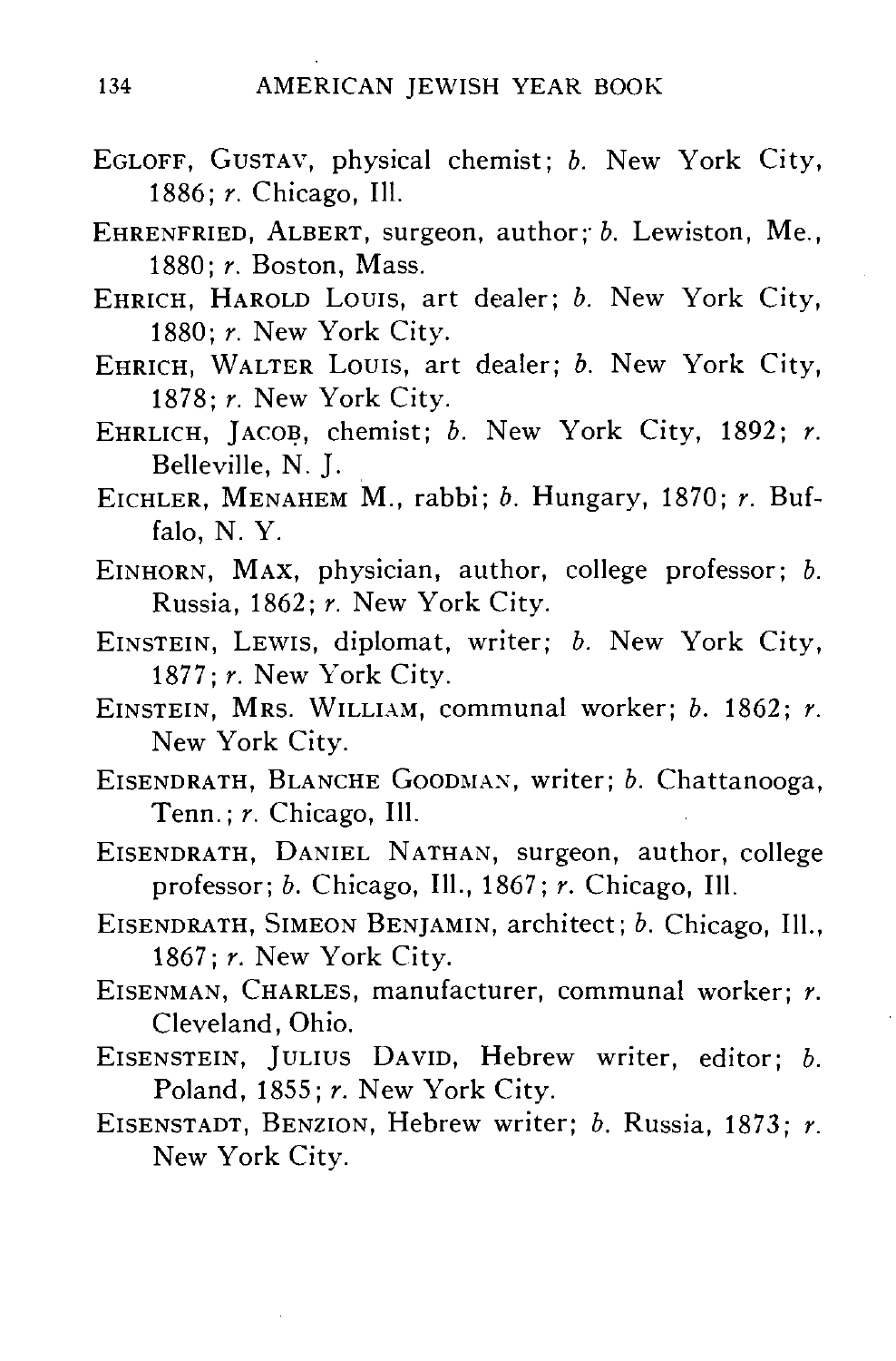- ELKUS, ABRAM I., judge, diplomat; *b.* New York City, 1867; *r.* New York City.
- ELKUS, ALBERT, former mayor; *b.* Sacramento, Cal., 1857; *r.* Sacramento, Cal.
- ELLIS, DAVID ABRAM, lawyer; *b.* Buffalo, N. Y., 1873; *r.* Boston, Mass.
- ELLIS, ESTHER ERNESTINE, educator; *r.* Youngstown, Ohio. ELLMANN, JAMES I., judge; *r.* Detroit, Mich.
- ELMALEH, LEON H., rabbi; *b.* Gibraltar, 1875; *r.* Philadelphia, Pa.
- ELMAN, MISCHA, violinist; *b.* Russia, 1891; *r.* New York City.
- ELOESSER, LEO, surgeon, college professor; *r.* San Francisco, Cal.
- ELSBERG, CHARLES A., surgeon; *b.* New York City, 1871; *r.* New York City.
- EI.VOVE, ELIAS, chemist; *b.* Russia, 1883; *r.* Washington, D. C.
- ELZAS, BARNETT ABRAHAM, rabbi, author; *b.* Germany, 1867; *r.* New York City.
- EMANUEL, VICTOR R., novelist; *b.* England; *r.* New York City.
- EMBER, AARON, college professor; *b.* Russia, 1878; *r.* Baltimore, Md.
- EMERICH, MARTIN, former congressman; *b.* Baltimore, Md., 1847; *r.* Chicago, 111.
- ENELOW, HYMAN GERSON, rabbi, author; *b.* Russia, 1877; *r.* New York City.
- ENGLANDER, HENRY, rabbi, college professor; *b.* Hungary; *r.* Cincinnati, Ohio.
- ENTEEN, JOEL, Yiddish journalist; *b.* Russia, 1874; *r:* New York City.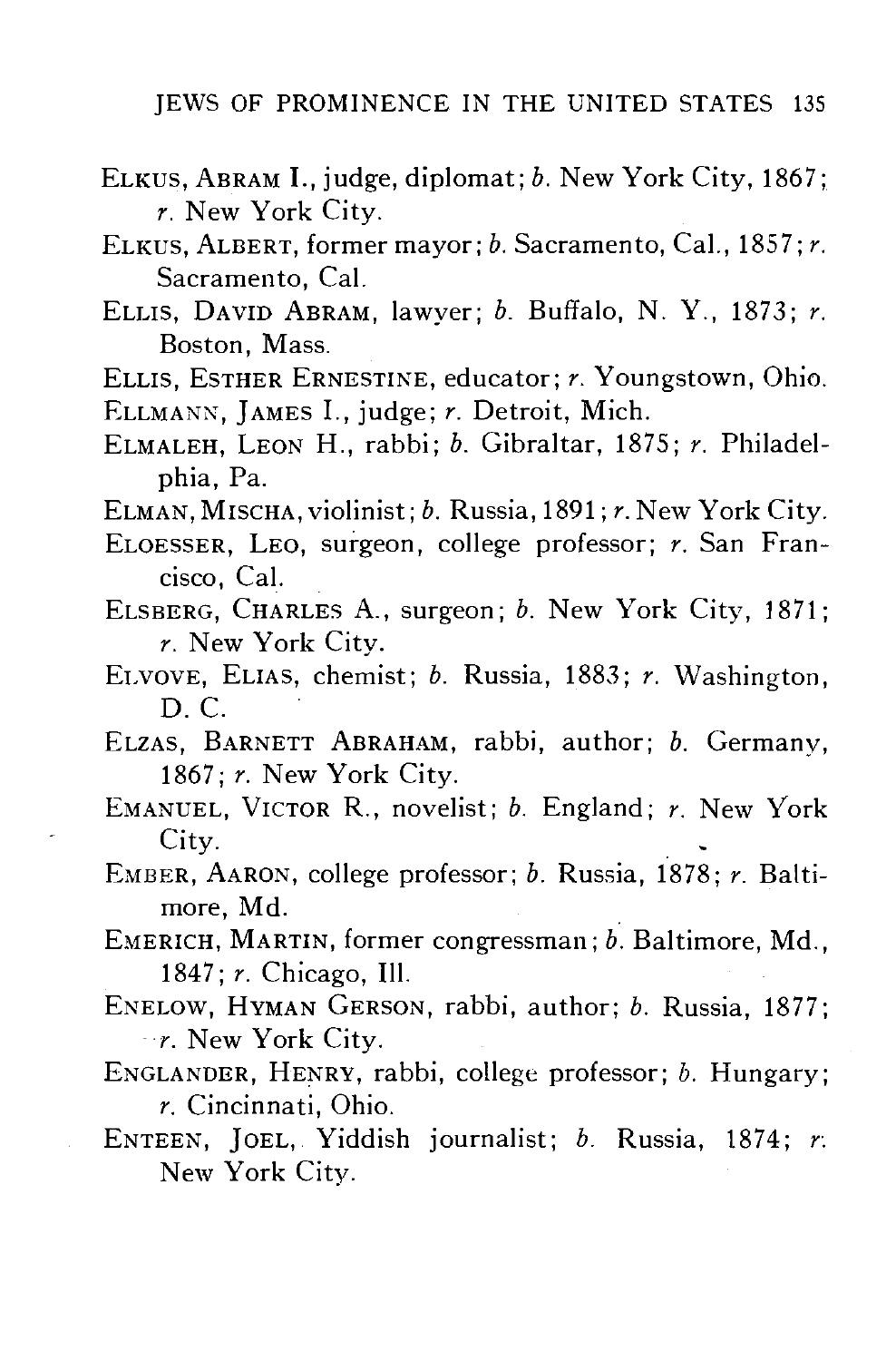- EPSTEEN, SAUL, mathematician; *b.* San Francisco, Cal., 1878; *r.* La Jara, Colo.
- EPSTEIN, ALBERT A., biological chemist; *b.* Russia, 1880; *r.* New York City.
- EPSTEIN, JACOB, sculptor; *b.* New York City, 1880; *r.* England.
- EPSTEIN, JACOB, merchant, communal worker; *b.* Lithuania, 1864; *r.* Baltimore, Md.
- ERB, NEWMAN, railway president; *b.* Germany, 1850; *r.* New York City.
- ERLANGER, ABRAHAM LINCOLN, theatrical manager; *b.* Buffalo, N. Y., 1860; *r.* New York City.
- ERLANGER, JOSEPH, physiologist; *b.* San Francisco, Cal., 1874; *r.* St. Louis, Mo.
- ERLANGER, MITCHELL LOUIS, judge; *b.* Buffalo, N. Y.; *r.* New York City.
- ERON, JOSEPH ELI, educator; *b.* Russia, 1872; *r.* New York City.
- ESHNER, AUGUSTUS A., physician, college professor; *b.* Memphis, Tenn., 1862; *r.* Philadelphia, Pa.
- ETTELSON-, HARRY W., rabbi; *r.* Philadelphia, Pa.
- ETTLESON, MINNIE; educator, *r.* Syracuse, N. Y.
- ETTLINGER, HYMAN JOSEPH, mathematician, college professor; *b.* St. Louis, Mo., 1889; *r.* Austin, Tex.
- EVEN, ISAAC, Hebrew and Yiddish writer; *b.* Poland; *r.* New York City.
- FABER, MAURICE, rabbi; *b.* Tyler, Tex., 1854; *r.* Tyler, Tex.
- FALK, KAUFMAN GEORGE, chemist; *b.* New York City, 1880;
	- *r.* New York City.
- FALK, MYRON S., civil engineer; *b.* New York City, 1878; *r.* New York City.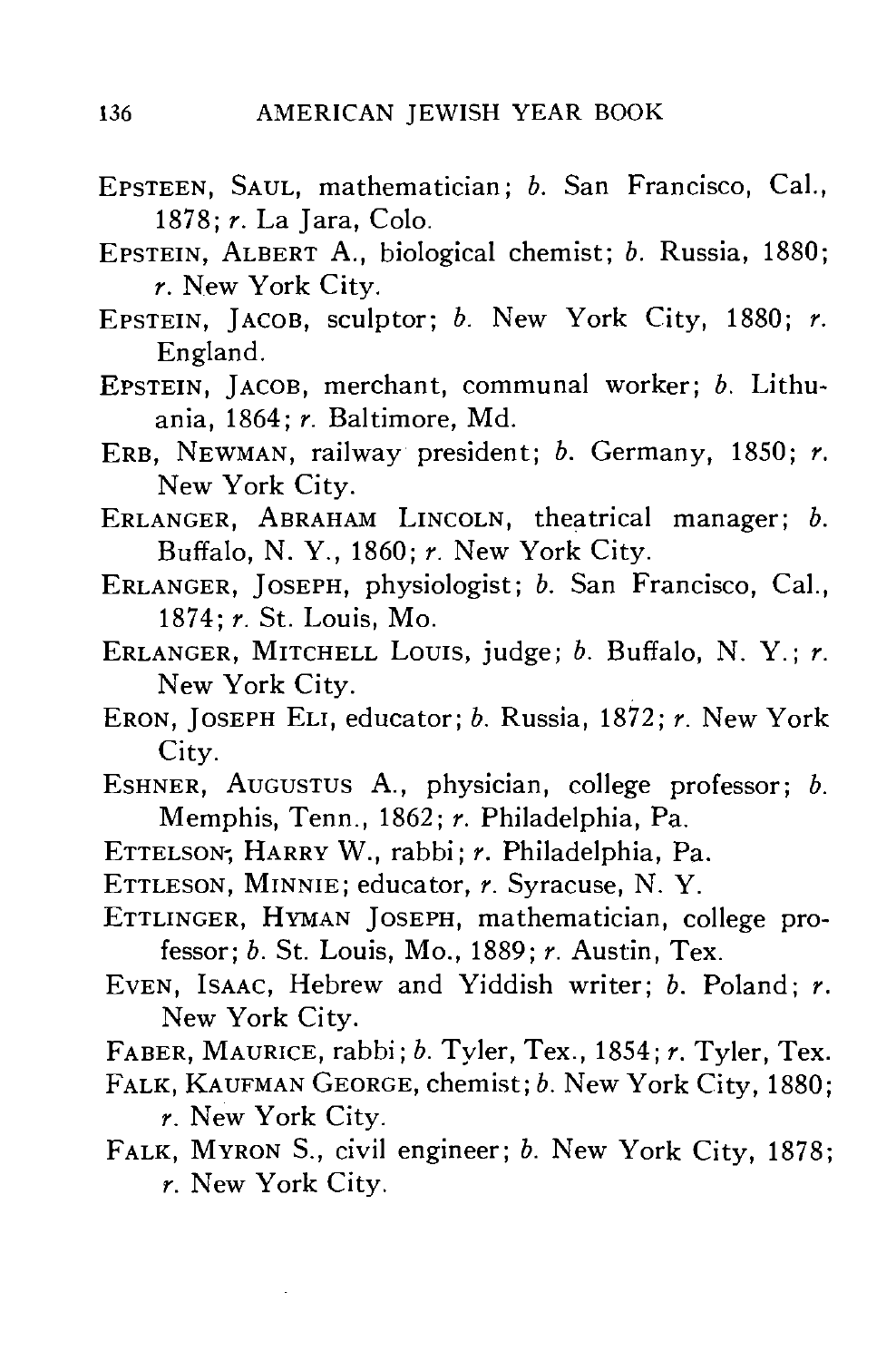- FASTEN, NATHAN, zoologist, college professor; *b.* Austria, 1887; *r.* Corvallis, Ore.
- FECHHEIMER, ROSE, painter; *b.* Cincinnati, 1875; *r.* Cincinnati, Ohio.
- FEIGENBAUM, BENJAMIN, Yiddish journalist; *b.* Poland, 1860; *r.* New York City.
- FEIGENBAUM, WILLIAM MORRIS, statistician, journalist; *b.* Belgium, 1886; *r.* New York City.
- FEINBERG, ALFRED, painter, illustrator; *b.* Russia, 1884; *r.* New York City.
- FEINBERG, BENJAMIN GEORGE, chemist; *b.* New York City, 1886; *r.* New York City.
- FEINGOED, GUSTAVE ALEXANDER, psychologist; *b.* Russia, 1883; *r.* Hartford, Conn.
- FEINGOLD, MARCUS, physician; *b.* Roumania, 1871; *r.* New Orleans, La.
- FEINSTEIN, MARTIN, poet, writer; *b.* New York City, 1892; *r.* New York City.
- FEIS, HERBERT, economist, college professor; *b.* New York City, 1893; *r.* Lawrence, Kan.
- FEISS, JULIUS, manufacturer, communal worker; *b.* Germany, 1848; *r.* Cleveland, Ohio.
- FEISS, PAUL L., manufacturer, communal worker; *b.* Cleveland, Ohio; *r.* Cleveland, Ohio.
- FEIST, LEO, music publisher; *b.* New York City, 1869; *r.* Mt. Vernon, N. Y.
- FELDMAN, BARUCH M., painter, writer; *b.* Russia, 1885; *r.* Uhlerstown, Pa.
- FELS, MARY, civic and communal worker; *b.* Germany, 1863; *r.* New York City.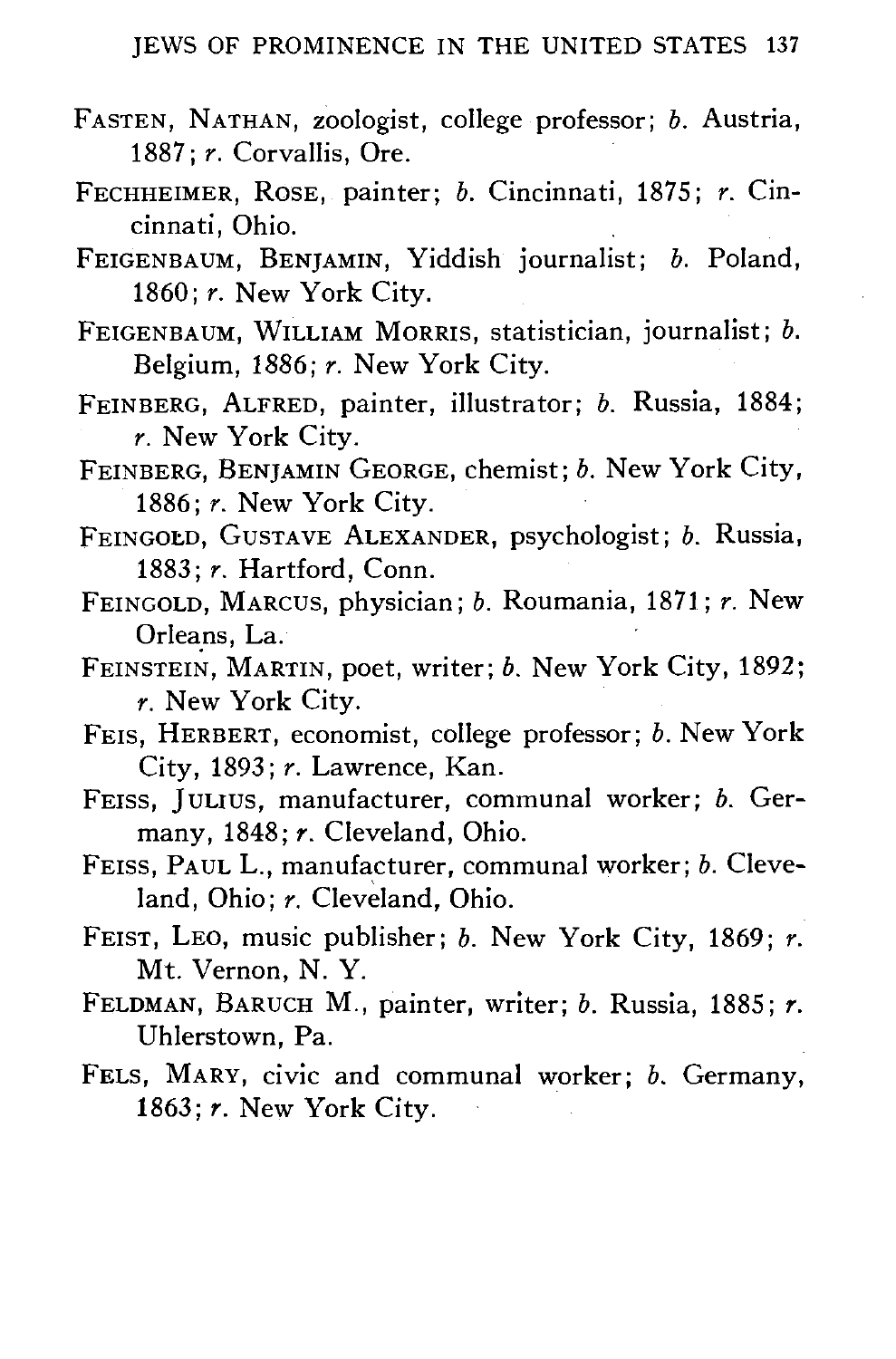- FELS, MAURICE, manufacturer, civic worker; *r.* Philadelphia, Pa.
- FELS , SAMUEL, manufacturer, civic worker; *r.* Philadelphia, Pa.
- FELSENTHAL, EMMA, librarian; *r.* Urbana, 111.
- FERARU, LEON, teacher, writer; *b.* Roumania, 1887; *r.* New York City.
- FERBER, EDNA, novelist; *b.* Kalamazoo, Mich., 1887; *r.* New York City.
- FERNBERGER, SAMUEL WEILLER, psychologist, college professor; *b.* Philadelphia, Pa.; *r.* Philadelphia, Pa.
- FIELDS, LEW (Lewis Maurice Fields), actor; *b.* New York City, 1867; *r.* New York City.
- FILENE, A. LINCOLN, merchant, civic worker; *b.* Boston, Mass., 1865; *r.* Boston, Mass.
- FILENE, EDWARD A., merchant, civic worker; *b.* Salem, Mass., 1860; *r.* Boston, Mass.
- FINE. MORRIS S., pathological chemist; *b.* Bridgeport. Conn., 1886; *r.* Bound Brook, N. J
- FINEMAN, HAYYIM, college professor; *b.* Russia, 1886; *r.* Philadelphia, Pa
- FINKELSTEIN, Louis, rabbi; *r.* New York City.
- FINKELSTEIN, M. L., motion picture exhibitor; *r.* Minneapolis, Minn.
- FINN , JULIUS, chess master; *b.* Russia, 1871; *r.* New York City.
- FISCHEL, HARRY, communal worker; *b.* Russia, 1865; r. New York City.
- FISCHELIS, PHILIPP, histologist, embryologist, college professor; *b.* Russia, 1857; *r.* Philadelphia, Pa.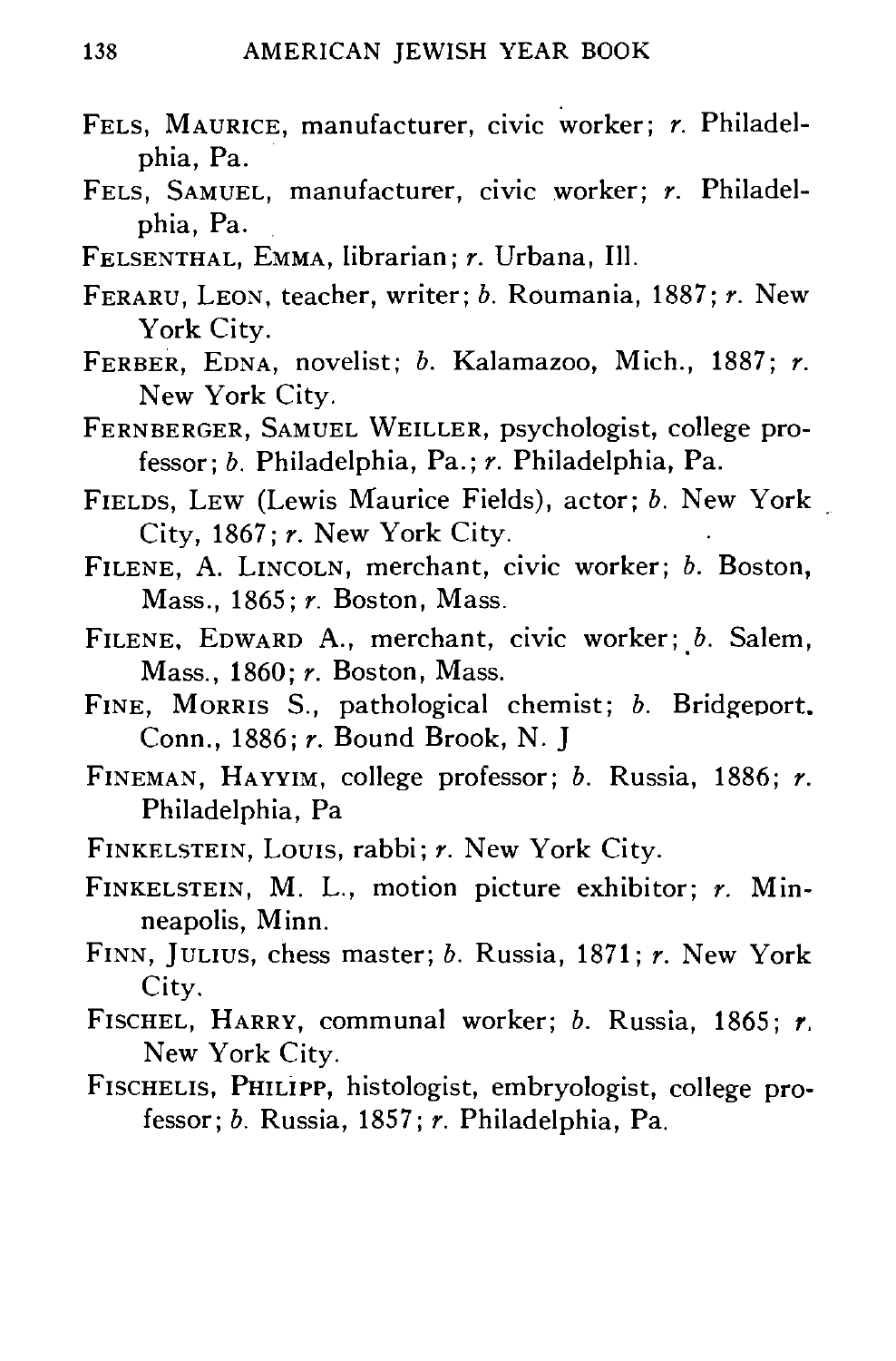- FISCHER, ISRAEL F., former congressman; *b.* New York City, 1858; *r.* Brooklyn, N. Y.
- FISCHER, LOUIS, physician; *b.* Hungary, 1864; *r.* New York City.
- FISHBERG, MAURICE, physician, anthropologist, author, college professor; *b.* Russia, 1872; *r.* New York City.
- FISHER, HARRY MICHAEL, judge, communal worker; *b.* Lithuania, 1882; *r.* Chicago, 111.
- FISHER, LEWIS, physician, college professor; *b.* Russia, 1885; *r.* Philadelphia, Pa.
- FISHMAN, JACOB, Yiddish editor; *b.* Lithuania, 1878; *r.* New York City.
- FLEISCHER, CHARLES, writer; *b.* Germany, 1871; *r.* Boston, Mass.
- FLEISCHMAN, ADOLPH, architect; *b.* Albany, N. Y., 1856; *r.* Albany, N. Y.
- FLEISCHMANN, JULIUS, merchant, former mayor of Cincinnati, Ohio; *r.* New York City.
- FLEISCHMANN, SIMON, lawyer; *b.* Iowa City, la., 1859; *r.* Buffalo, N. Y.
- FLEISCHNER, EMANUEL CHARLES, physician, college professor; *b.* New Haven, Conn., 1882; *r.* San Francisco, Cal.
- FLEISHER, BENJAMIN WILFRID, newspaper editor; *b.* Philadelphia, Pa., 1870; *r.* Tokyo, Japan.
- FLEISHER, MOYER SPRINGER, pathologist, college professor; *b.* Philadelphia, Pa., 1884; *r.* St. Louis, Mo.
- FLEISHER, SAMUEL S., manufacturer, art patron, communal worker; *b.* Philadelphia, Pa., 1873; *r.* Philadelphia, Pa.
- FLEISHHACKER, HUBERT, banker; *b.* San Francisco, Cal., 1872; *r.* San Francisco, Cal.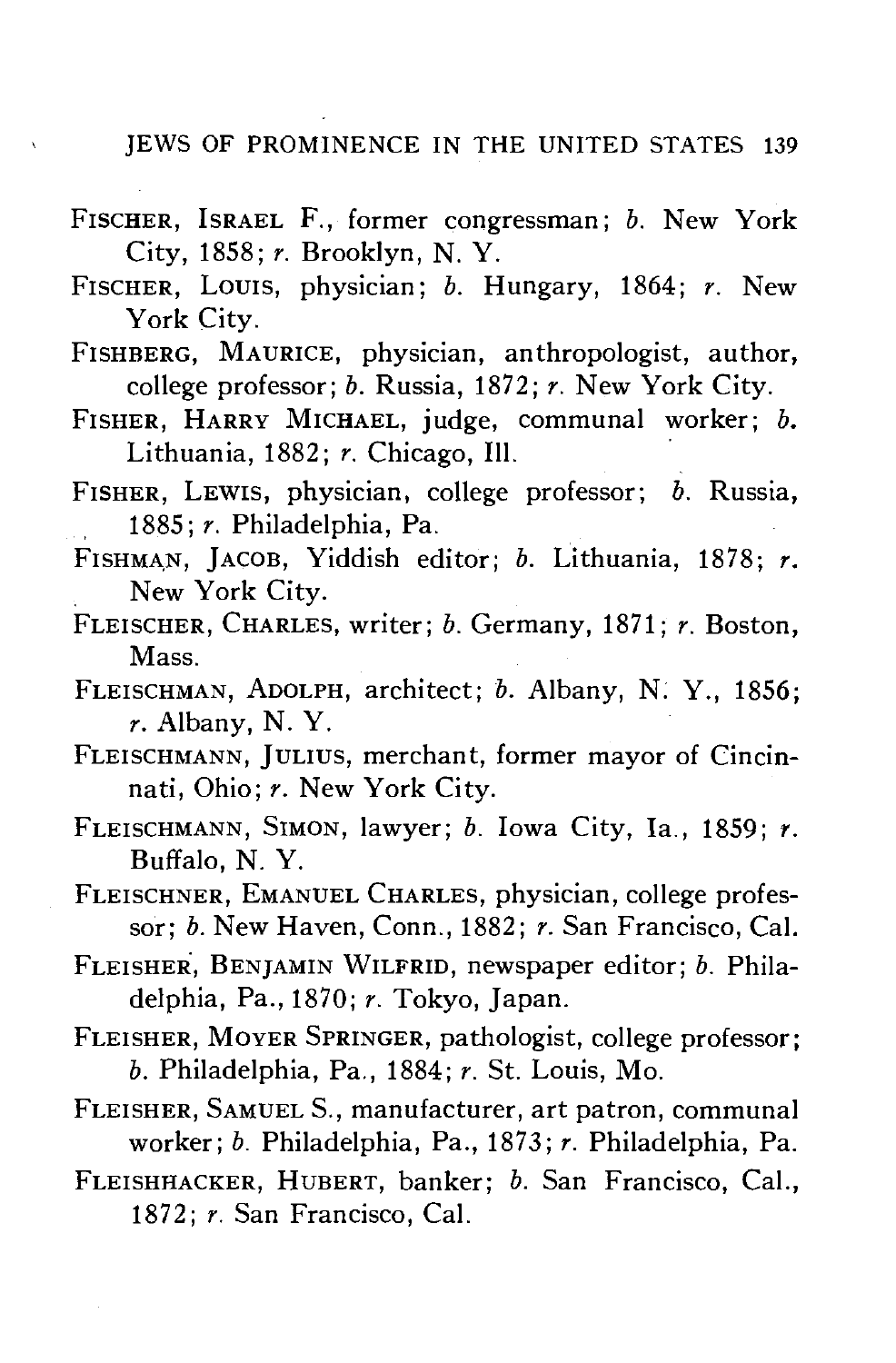- FLEISHHACKER, MORTIMER, civic worker; *r.* San Francisco, Cal.
- FLEISHMAN, ELLA, journalist; *b.* Omaha, Neb., 1894; *r.* Omaha, Neb.
- FLEXNER, ABRAHAM, educator, writer; *b.* Louisville, Ky., 1866; *r.* New York City.
- FLEXNER, BERNARD, lawyer, relief worker; *b.* Louisville, Ky., 1865; *r.* New York City.
- FLEXNER, HORTENSE, poetess; *r.* Louisville, Ky.
- FLEXNER, SIMON, pathologist, director Rockefeller Institute; *b.* Louisville, Ky., 1863; *r.* New York City.
- FOREMAN, JULIUS C, painter, illustrator; *b.* Hungary, 1872; *r.* New York City.
- FOREMAN, MILTON J., lawyer, formerly major-general, A. E. F.; *b.* Chicago, 111.; *r.* Chicago, 111.
- FOREMAN, PETER, chemist; *b.* Russia, 1863; *r.* Trenton, N. J.
- FORST, LEO B., chemist; *b.* Birmingham, Ala., 1884; *r.* Cincinnati, Ohio.
- FOSTER, SOLOMON, rabbi; *b.* Americus, Ga., 1878; *r.* Newark, N. J.
- Fox, WILLIAM, motion picture producer; *b.* Hungary, 1879; *r.* New York City.
- FRACHTENBERG, LEO J., anthropologist, social worker; *b.* Roumania, 1883; *r.* Philadelphia, Pa.
- FRADKIN, FREDERICK, violinist; *b.* Troy, N. Y.<sup>f</sup> 1892; *r.* New York City.
- FRANK, ELI, judge; *b.* Baltimore, Md., 1874; *r.* Baltimore, wiu.<br>...
- FRANK, JACOB, major, U. S. A.; *b.* Burlington, Vt., 1884; *r.* Burlington, Vt.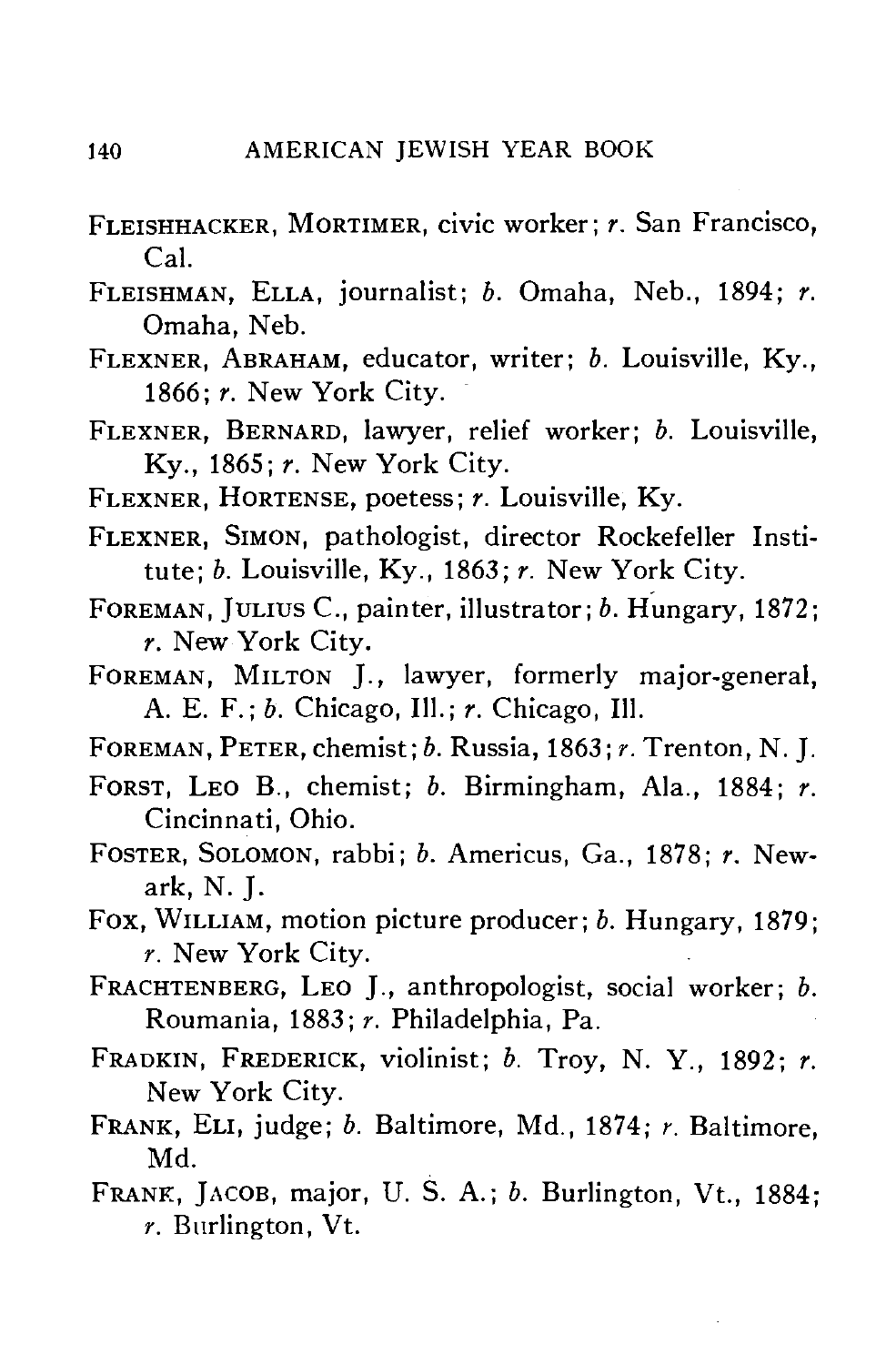- FRANK, NATHAN, former congressman; *b.* Peoria, 111., 1852; *r.* St. Louis, Mo.
- FRANK, WALDO, author; *r.* New York City.
- FRANKEL, LEE KAUFER, insurance expert, communal worker; *b.* Philadelphia, Pa., 1867; *r.* New York City.
- FRANKENBERGER, BERTRAM, major, U. S. A.; *b.* Charleston, W. Va.; *r.* Camp Knox, Ky.
- FRANKENBERGER, SAMUEL, major, U. S. A.; *b.* Charleston, W. Va., 1879; *r.* Washington, D. C.
- FRANKFURTER, FELIX, professor of law; *b.* Austria, 1882; *r.* Cambridge, Mass.
- FRANKLIN, -FABIAN, editor, mathematician; *b.* Hungary, 1853; *r.* New York City.
- FRANKLIN, LEO M., rabbi; *b.* Cambridge City, Ind.; *r.* Detroit, Mich.
- FRANKLIN, W. S., ophthalmologist, college professor; *r.* San Francisco, Cal.
- FRANKO, JEANNE (Mrs. Hugo Kraemer), violinist, teacher; *b.* New Orleans, La., 1868; *r.* New York City.
- FRANKO, NAHAN, conductor; *b.* New Orleans, La., 1861; *r.* New York City.
- FRANKO, SAM, conductor; *b.* New Orleans, La., 1857; *r.* New York City.
- FRANTZ, MARSHALL, illustrator; *b.* Russia, 1890; *r.* New York City.
- FRAUENTHAL, HENRY W., physician; *r.* New York City.
- FRAUENTHAL, HERMAN C, orthopedist; *r.* New York City.
- FREDMAN, SAMUEL, rabbi, former chaplain U. S. A.; *r.* Philadelphia, Pa.
- FREEDLANDER, ARTHUR R., painter; *b.* New York City; *r.* New York City.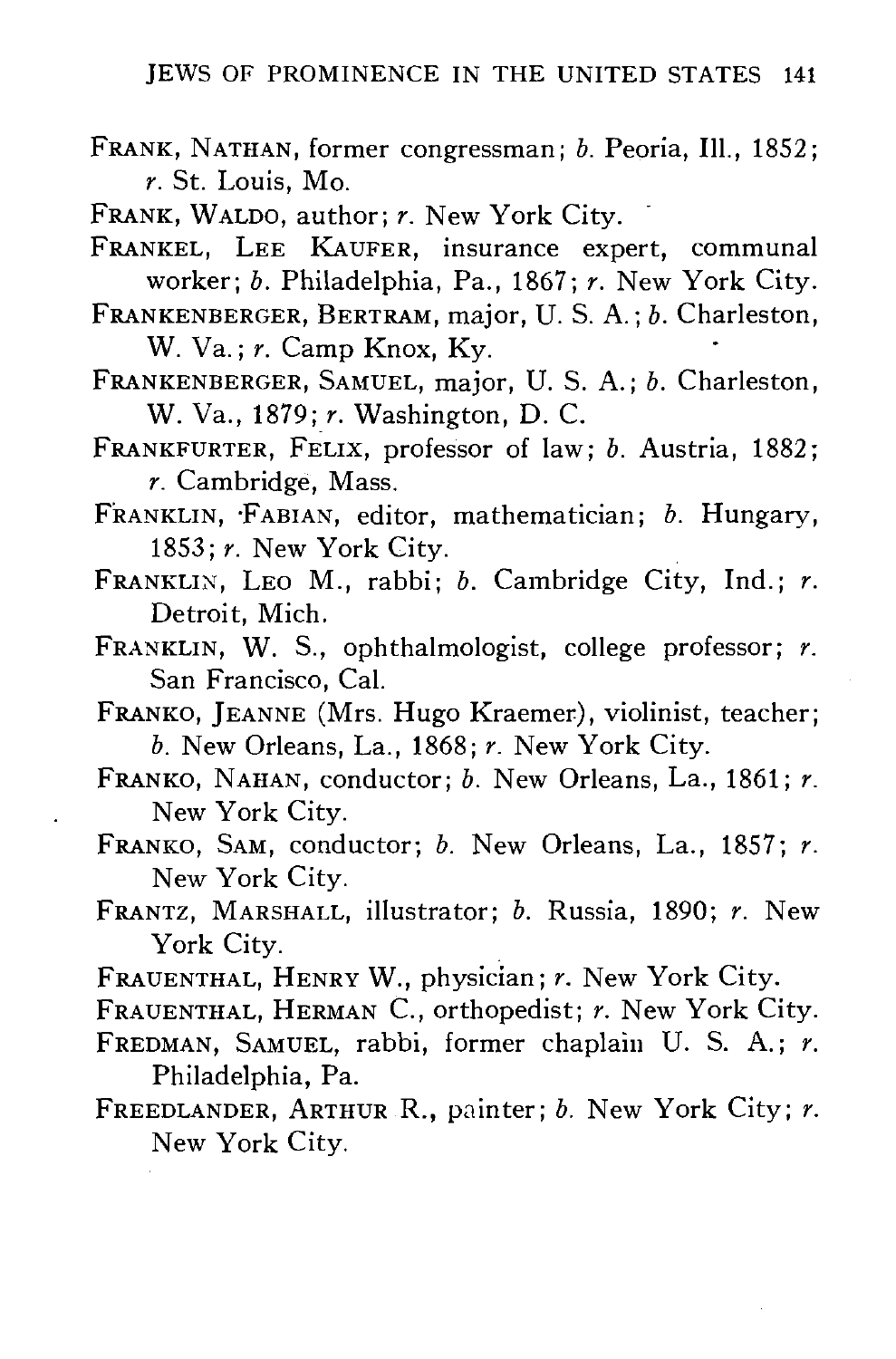- FREEDLANDER, JOSEPH HENRY, architect; *b.* New York City; *r.* New York City.
- FREEHOF, SOLOMON BENNETT, rabbi, college professor; *b.* England, 1892; *r.* Cincinnati, Ohio.
- FREIBERG, ALBERT HEXRY, orthopedic surgeon; *b.* Cincinnati., Ohio, 1868; *r.* Cincinnati, Ohio.
- FREIBERG, MAURICE J., communal worker; *r.* Cincinnati, Ohio.
- FREIDUS, ABRAHAM SOLOMON, bibliographer, librarian; *b.* Latvia, 1867; *r.* New York City.
- FREIDZEL, LOUIS, composer for Yiddish theatre; *r.* New York City.
- FREUDENTHAL, WOLFF, physician; *b.* Germany, 1858; *r.* New York City.
- FREUND, ERNST, college professor; *b.* New York City, 1864;
- FREUND, HUGO ABRAHAM, physician; *b.* Detroit, Mich.,
- FRIEDENBERG, ALBERT MARX, lawyer, writer; b. New York City, 1881; r. New York City.
- FRIEDENWALD, HARRY, ophthalmologist, college professor;  $b.$  Baltimore, Md., 1864;  $r.$  Baltimore, Md.
- FRIEDENWALD, HERBERT, writer; b. Baltimore, Md., 1870;  $r.$  Baltimore, Md.
- FRIEDENWALD, JULIUS, physician, college professor: b. Baltimore, Md., 1866; r. Baltimore, Md.
- FRIEDKIN, ISRAEL, Yiddish newspaper publisher; b. New York City, 1890; r. New York City.
- FRIEDLANDER, LEO, sculptor; *b.* New York City, 1889; *r.* Stamford, Conn.  $\alpha$ annora<sub>,</sub> conn.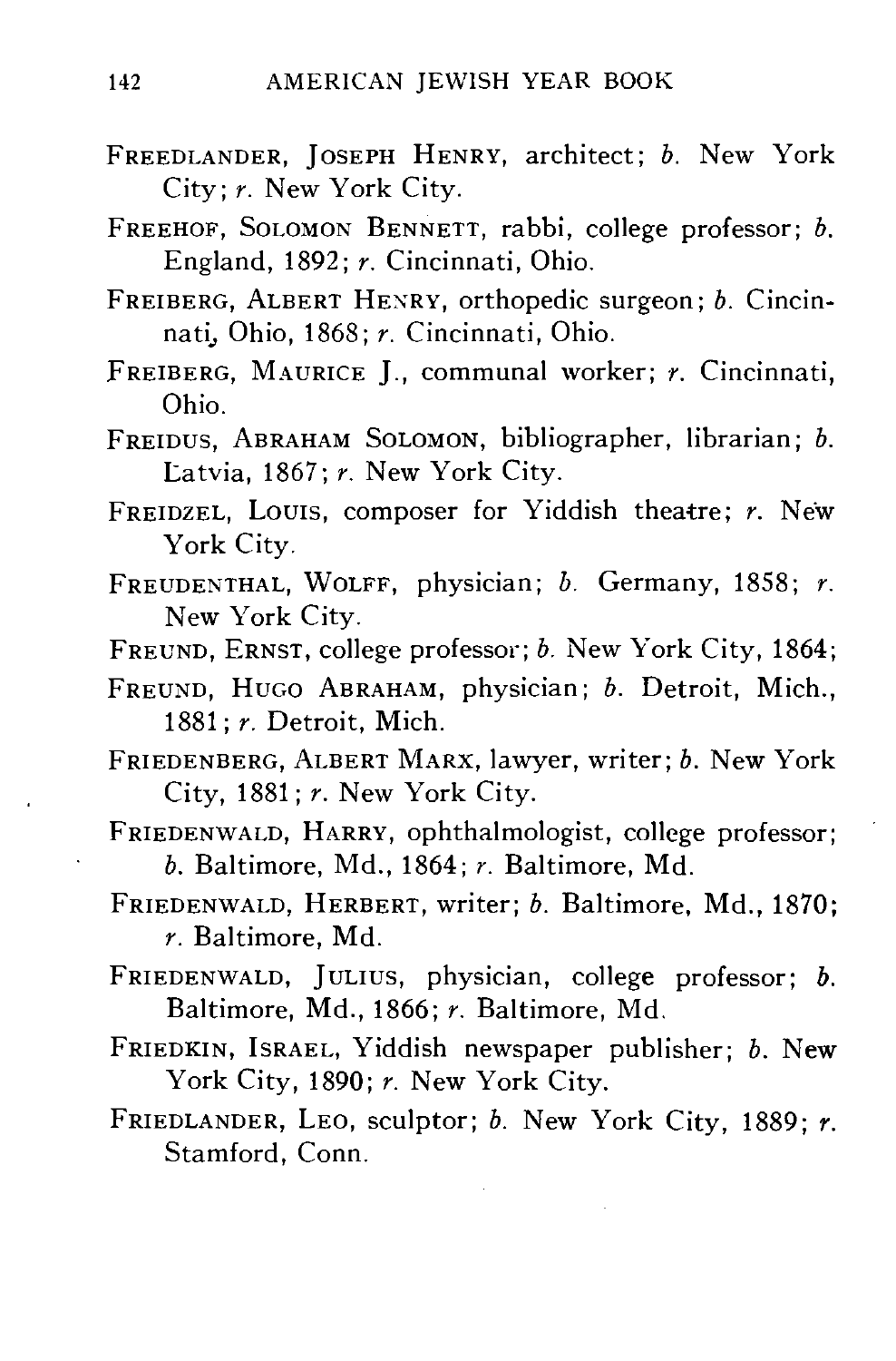- FRIEDMAN, ELISHA MICHAEL, statistician, author; *b.* New York City, 1889; r. New York City.
- FRIEDMAN, EMANUEL DAVID, neurologist; *b.* New York City, 1884; *r.* New York City.
- FRIEDMAN, G. A., physician; *b.* Russia, 1887; *r.* New York City.
- FRIEDMAN, H. G., statistician, writer; *r.* New York City.
- FRIEDMAN, HERBERT JACOB, lawyer, writer; *b.* Chicago, 111., 1876; *r.* Chicago, 111.
- FRIEDMAN, ISAAC KAHN, author; *b.* Chicago, 111., 1870; *r.* Winnetka, 111.
- FRIEDMAN, J. L., motion picture producer; *r.* Chicago, 111.
- FRIEDMAN, LEE MAX, lawyer, writer, collector; *b.* Memphis, Term., 1871; *r.* Boston, Mass.
- FRIEDMAN, LEO VICTOR, surgeon; *b.* Coldwater, Mich., 1874; *r.* Boston, Mass.
- FRIEDMAN, WILLIAM, lawyer; *b.* Detroit, Mich., 1880; *r.* Detroit, Mich.
- FRIEDMAN, WILLIAM STERNE, rabbi; *b.* Chicago, 111., 1869; *r.* Denver, Colo.
- FRIEDSAM, MICHAEL, merchant; *r.* New York City.

FRIEND, EMIL, journalist; *b.* Austria, 1863; *r.* Chicago, 111. FRIEND, HUGO M., judge; *r.* Chicago, 111.

- FRIML, CHARLES RUDOLF, composer, song writer; *b.* Bohemia, 1881; *r.* New York City.
- FROHMAN, DANIEL, theatrical manager; *b.* Sandusky, Ohio; 1853; *r.* New York City.
- FROMENSON, ABRAHAM HAYYIM, journalist, communal worker; *b.* Chicago, 111., 1878; *r.* New York City.
- FROMKES, MAURICE, painter; *b.* Russia, 1872; *r.* New York City.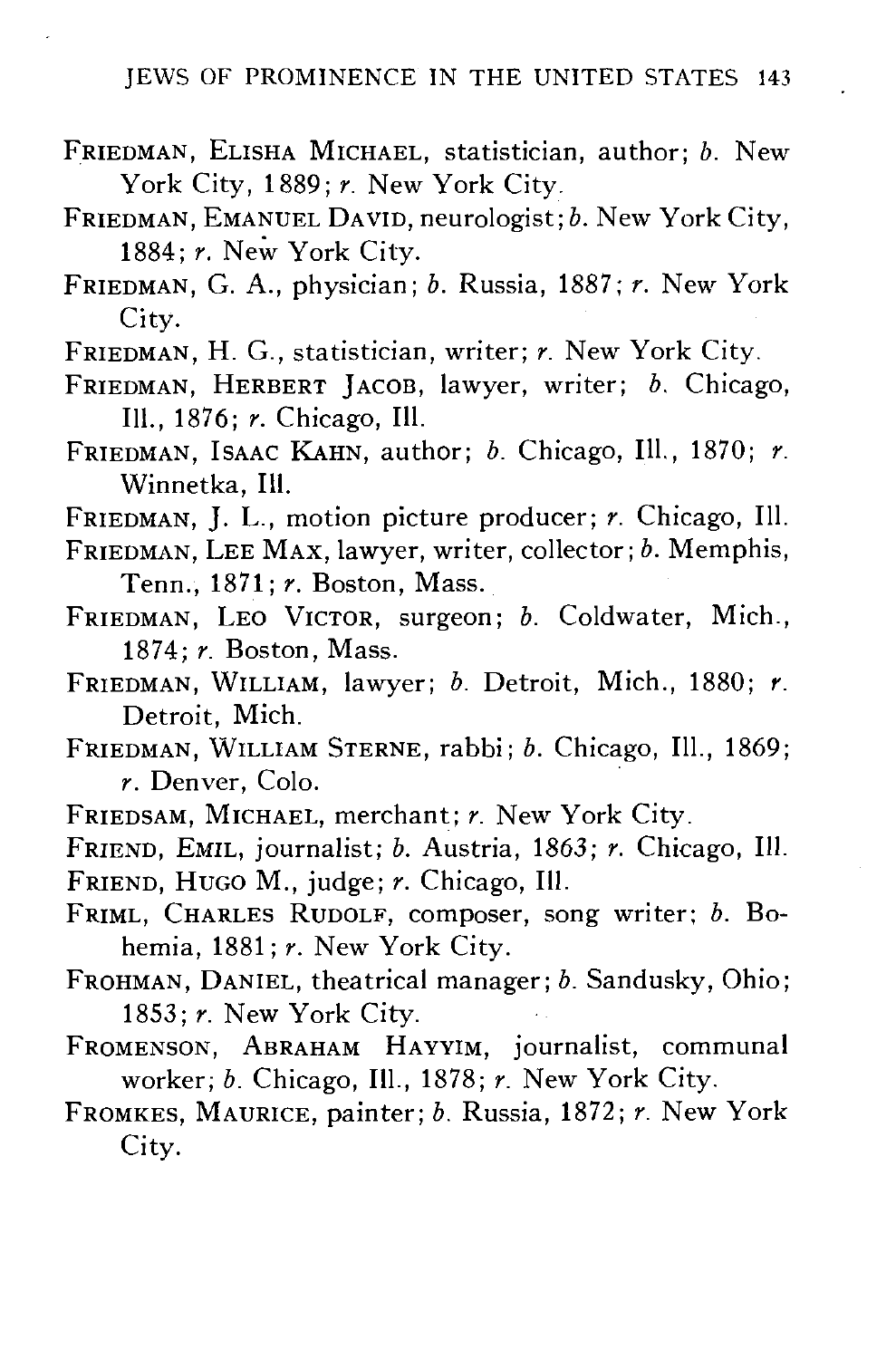- FUCHS, JAMES, writer; *b.* Austria; *r.* New York City.
- FULD, FELIX, merchant, communal worker; *r.* Newark, N. J.
- FUNK, CASIMIR, chemist; *b.* Poland, 1884; *r.* New York City.
- GABEL, MAX, Yiddish actor; *b.* Galicia; *r.* New York City.
- GABRILOWITCH, OSSIP (Salamonovitch), pianist, conductor; *b.* Russia, 1878; *r.* Detroit, Mich.
- GALLIZIER, NATHAN, author; *b.* Germany, 1866; *r.* Cincinnati, Ohio.
- GARDNER, SAMUEL, composer, violinist; *b.* Russia, 1892; *r.* New York City.
- GASPARD, LEON, painter; *b.* Russia, 1882; *r.* Chicago, 111.
- GEISMAR, ALEXANDER HENRY, judge, communal worker; *b.* Cincinnati, Ohio, 1868; *r.* New York City.
- GERBER, ISAAC, X-ray specialist; *b.* Boston, Mass., 1885: *r.* Providence, R. I.
- GERSHENFELD, LOUIS, chemist, bacteriologist, college professor; *b.* Philadelphia, Pa., 1895; *r.* Philadelphia, Pa.
- GERSHWIN, GEORGE, composer, song writer; *b.* Brooklyn, N. Y., 1898; *r.* New York City.
- GERSON, ARMAND J., educator, associate superintendent of public schools; *b.* Philadelphia, Pa., 1881; *r.* Philadelphia, Pa.
- GERSON, FELIX NAPOLEON, editor, poet; *b.* Philadelphia, Pa., 1862; *r.* Philadelphia, Pa.
- GERSON, OSCAR, educator; *r.* Philadelphia, Pa.
- GERSTEN, BERTHA, Yiddish actress; *r.* New York City.
- GERSTENHEIM, LOUIS, painter; *b.* Poland, 1890; *r.* New York City.
- GERSTLEY, LOUIS, merchant, communal worker; *r.* Philadelphia, Pa.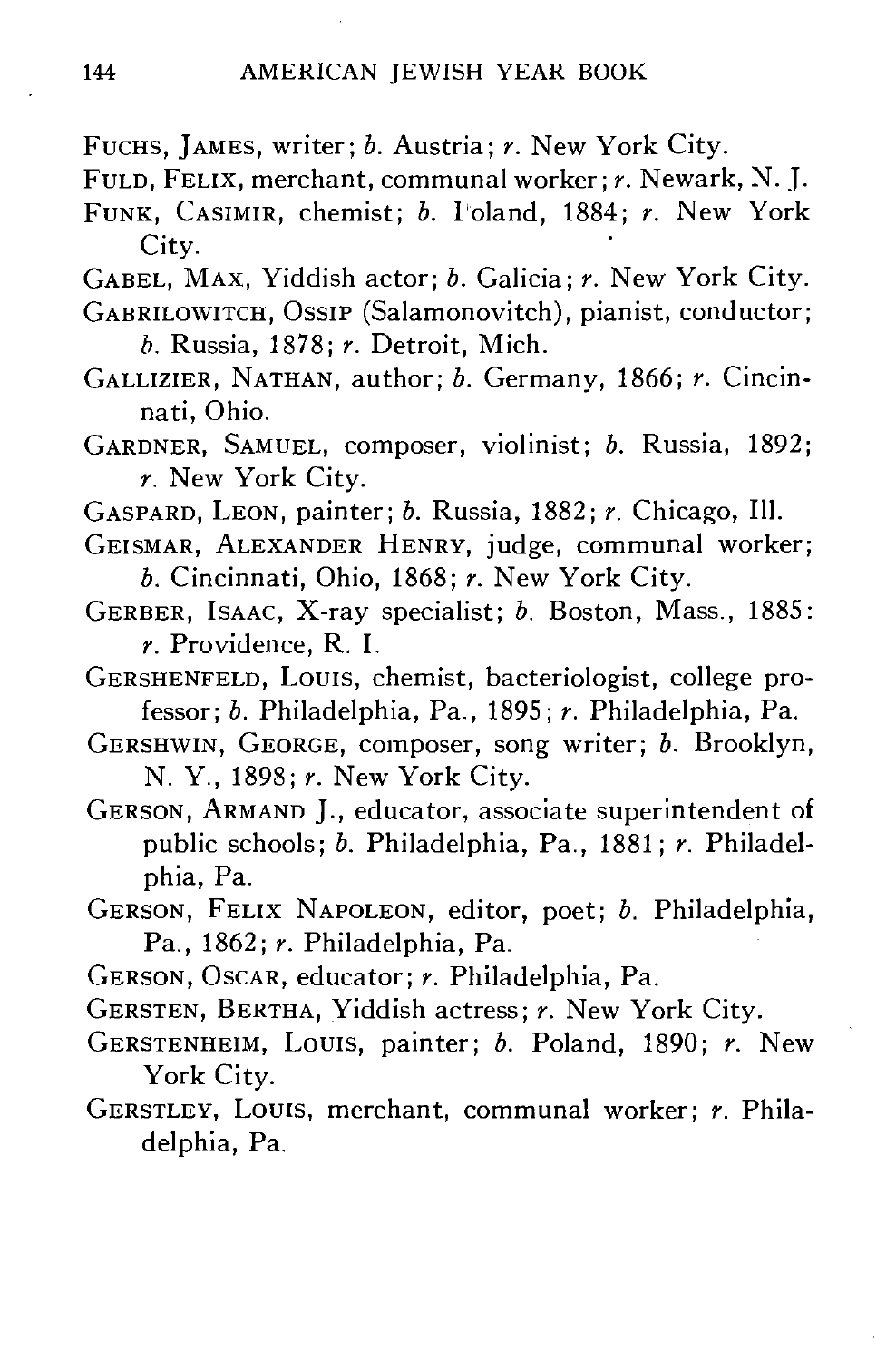- GERSTLEY, WILLIAM, merchant, communal worker; *r.* Philadelphia, Pa.
- GEST, JOSEPH HENRY, painter; *b.* Cincinnati, Ohio, 1859; *r.* Cincinnati, Ohio.
- GEST, MORRIS, theatrical producer; *b.* Russia, 1881; *r.* New York City,
- GIBBS, Louis D., judge; *r.* New York City.
- GICHNER, JOSEPH G., physician, college professor; *r.* Baltimore, Md.
- GIDEON, ABRAM, educator, author; *b.* Louisville, Ky.; *r.* Yonkers, N. Y.
- GIMBEL, ELLIS A., merchant, communal worker; *r.* Philadelphia, Pa.
- GIMBEL, ISAAC, merchant, communal worker; *r.* New York City.
- GIMBEL, JACOB, merchant, communal worker; *r.* Philadelphia, Pa.
- GINSBURG, ISIDOR, Yiddish author, journalist; *b.* Russia; *r.* New York City.
- GINSBURG, JACOB, Yiddish newspaper publisher; *b.* Russia, 1870; *r.* Philadelphia, Pa.
- GINZBERG, Louis, talmudist, college professor; *b.* Lithuania, 1873; *r.* New York City.
- GINZBURG, PH., Yiddish newspaper publisher; *b.* Russia; *r.* Chicago, 111.
- GITTELSON, FRANKLIN MORRIS, violinist, teacher; *b.* Atlantic City, N. J., 1896; *r.* Baltimore, Md.
- GLASS, MONTAGUE MARSDEN, author, playwright; *b.* England, 1877; *r.* Pasadena, Cal.
- GLAZER, BENJAMIN, dramatist; *b.* Ireland, 1887; *r.* New York City.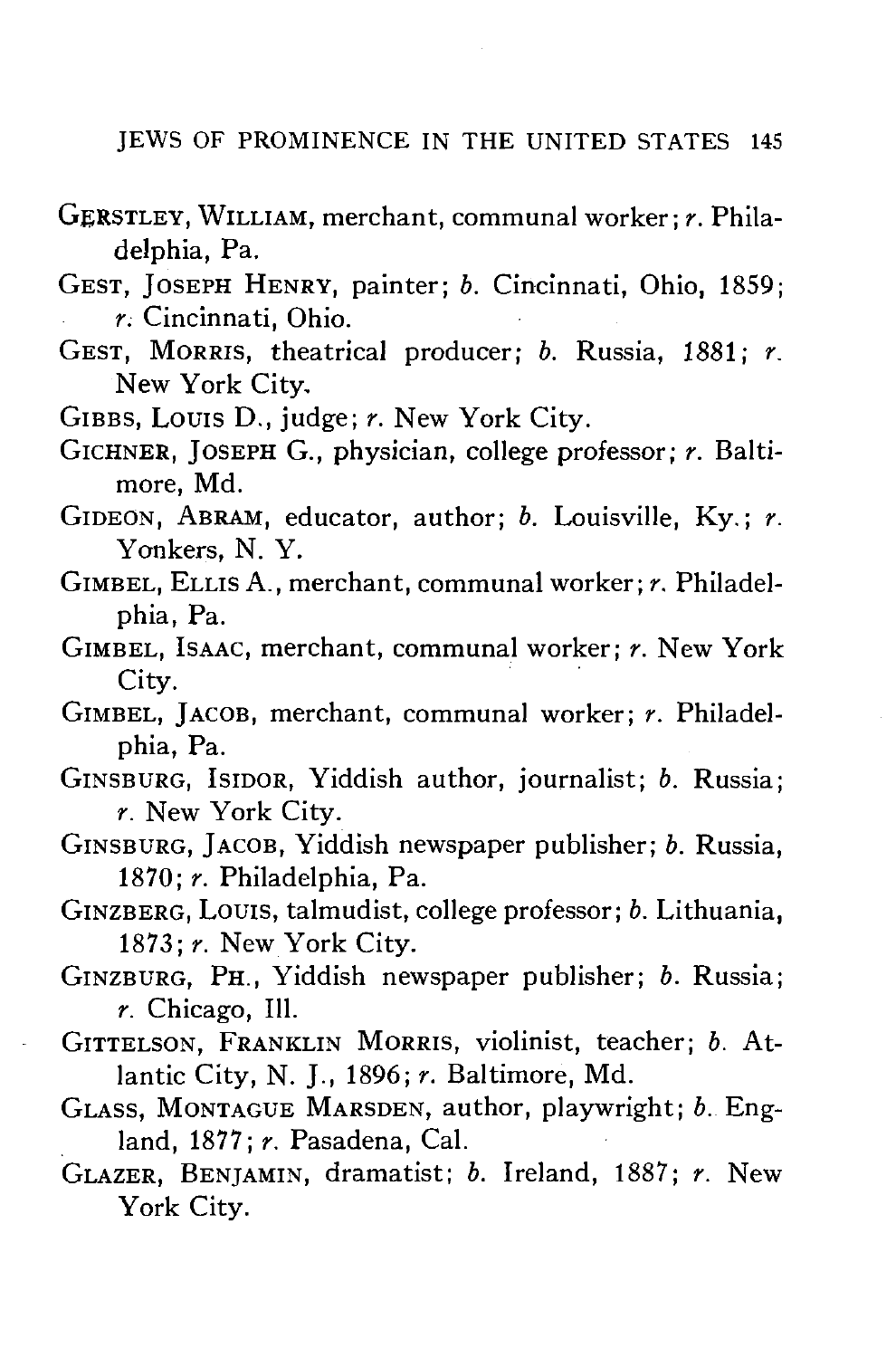- GLUCK, ALMA (Mrs. Ephraim Zimbalist), singer; *b.* Roumania, 1886; *r.* New York City.
- GLUCKSMAN, HARRY, communal worker; *r.* New York City.
- GLUECK, BERNARD, psychiatrist; *b.* Poland, 1883; *r.* New York City.
- GODCHAUX, EMILE, lawyer; *b.* New Orleans, La., 1874; *r.* New Orleans, La.
- GODOWSKY, LEOPOLD, pianist; *b.* Russia, 1870; *r.* New York City.
- GODSOL, F. J., motion picture producer; *r.* New York City.
- GOETZ, JAMES SAMUEL, physician; *b.* Cincinnati, Ohio, 1878; *r.* Omaha, Neb.
- GOLD, MICHAEL, journalist, editor; *b.* New York City, 1893; *r.* New York City.
- GOLDBAUM, JACOB SAMUEL, electrochemist; *b.* New York City, 1887; *r.* Philadelphia, Pa.
- GOLDBERG, ABRAHAM, Zionist worker and Hebrew and Yiddish journalist; *b.* Russia, 1883; *r.* New York City.
- GOLDBERG, ISAAC, translator, author; *b.* Boston, Mass., 1887; *r.* Roxbury, Mass.
- GOLDBERG, MAURICE, art photographer; *b.* Russia; *r.* New York City.
- GOLDBERG, REUBEN LUCIUS, cartoonist; *b.* San Francisco, Cal., 1883; *r.* New York City.
- GOLDBERG, SAMUEL ALEXANDER, pathologist, college professor; *b.* Russia, 1883; *r.* Ithaca, N. Y.
- GOLDBERGER, JOSEPH, professor of medical research; *b.* Hungary, 1874; *r.* Washington, D. C.
- GOLDBLATT, DAVID, Yiddish writer; *b.* Poland; *r.* New York City.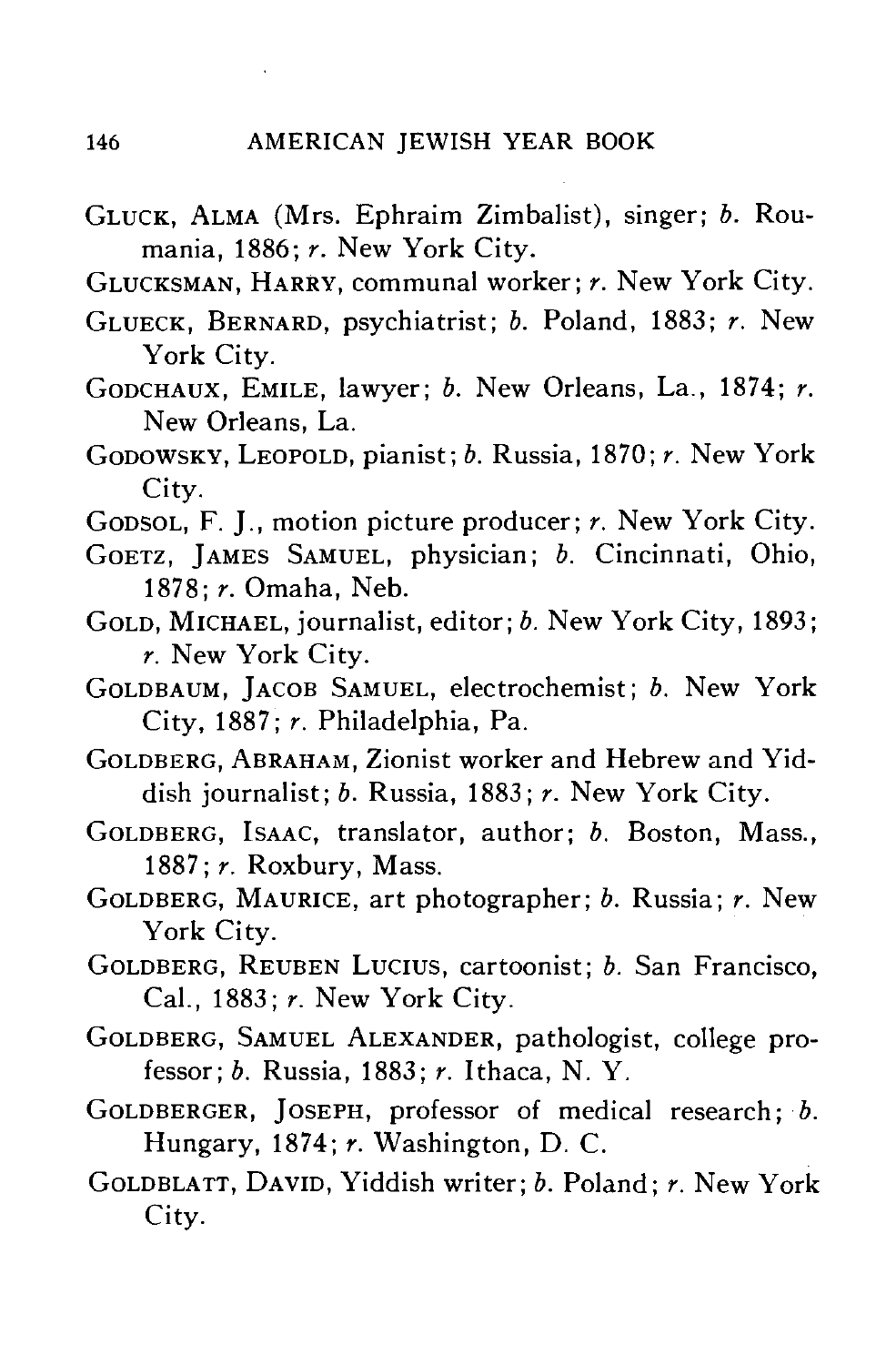- GOLDBLATT, MAURICE HENRY, violinist, composer; *b.* Russia, 1883; *r.* Chicago, 111.
- GOLDEN, HORACE, illusionist; *b.* Russia; *r.* New York City.
- GOLDENSKY, ELIAS, photographer; *b.* Russia, 1867; *r.* Philadelphia, Pa.
- GOLDENSON, SAMUEL H., rabbi; *r.* Pittsburgh, Pa.
- GOLDENWEISER, ALEXANDER A., anthropologist; *b.* Russia, 1880; *r.* New York City.
- GOLDFARB, ABRAHAM J., zoologist, college professor; *b.* England, 1881; *r.* New York City.
- GOLDFARB, ISRAEL, writer on synagogal music; *b.* Galicia, 1881; *r.* Brooklyn, N. Y.
- GOLDFOGLE, HENRY M., lawyer, former congressman; *b.* New York City, 1856; *r.* New York City.
- GOLDMAN, BELLE, librarian; *b.* San Francisco, Cal., 1879; *r.* San Francisco, Cal.
- GOLDMAN, EDWARD ALPHONSE, naturalist, writer; *b.* Mt. Carroll, 111., 1873; *r.* Washington, D. C.
- GOLDMAN, EDWIN FRANKO, conductor, composer; *b.* Louisville, Ky., 1878; *r.* New York City.

GOLDMAN, HENRY, communal worker; *r.* New York City.

- GOLDMAN, JULIUS, lawyer, communal worker; *r.* New York City.
- GOLDMAN, MARCUS ISAAC, geologist; *b.* New York City, 1881; *r.* Washington, D. C.
- GOLDMARK, HENRY, civil engineer: *b.* New York City, 1857; *r.* New York City.
- GOLDMARK, PAULINE DOROTHEA, social worker, author; *b.* New York City; *r.* New York City.
- GOLDMARK, REUBEN, composer; *b.* New York City, 1872; *r.* New York City.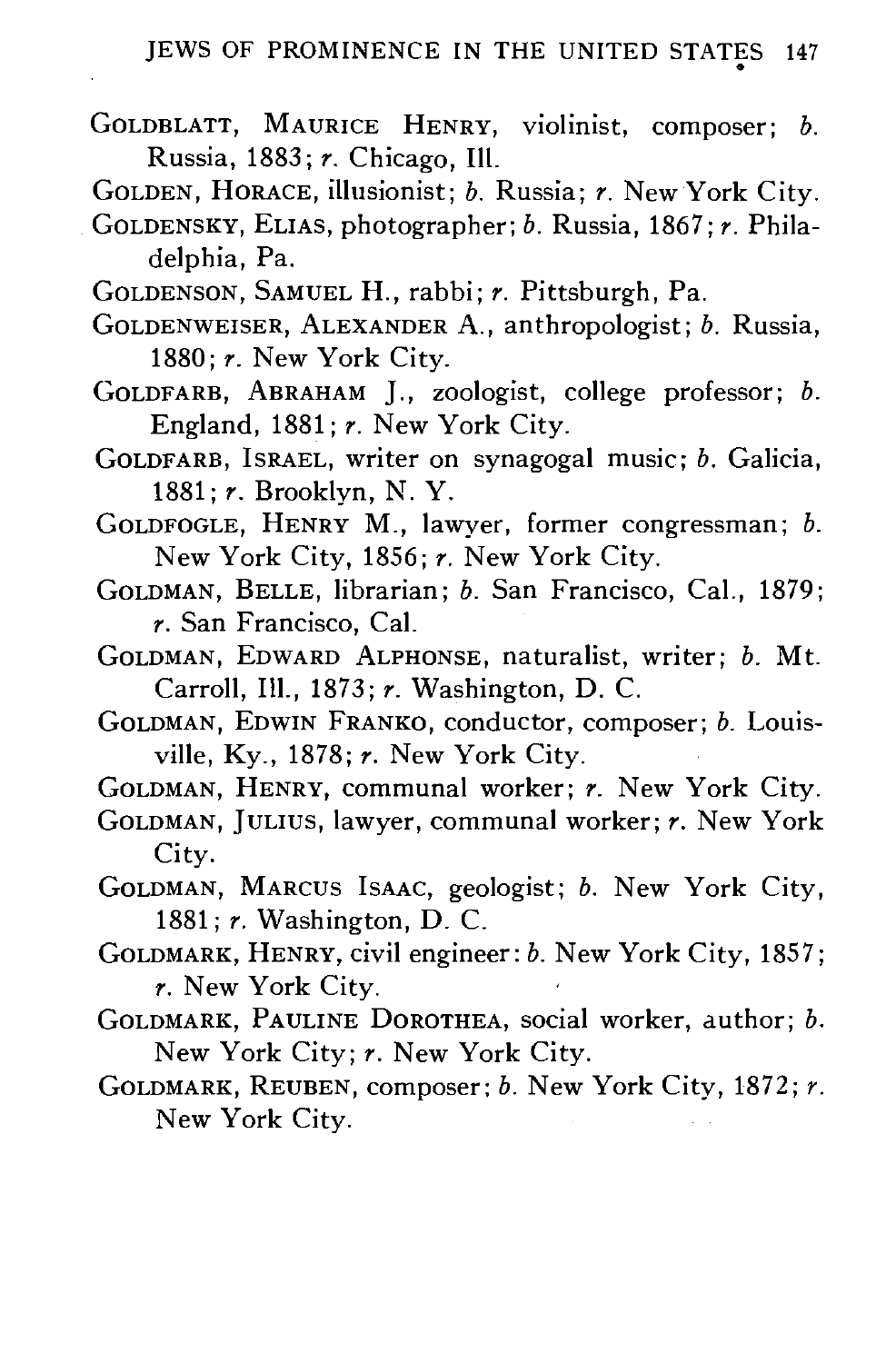- GOLDSCHMIDT, SAMUEL, psychologist, college professor; *r.* Philadelphia, Pa.
- GOLDSMITH, ALFRED NORTON, electrical engineer, college professor; *b.* New York City, 1887; *r.* New York City.
- GOLDSMITH, EDWARD, chemist; *b.* Germany, 1833; *r.* Philadelphia, Pa.
- GOLDSMITH, MILTON, author; *b.* Philadelphia, Pa., 1861; r. New York City.
- GOLDSMITH, SAMUEL A., communal worker; *r.* New York City.
- GOLDSTEIN, MOISE HERBERT, architect; *b*. New Orleans, La., 1882; *r.* New Orleans, La.

GOLDWASSER, I. EDWIN, former district superintendent of public schools, communal worker; *b.* New York City, 1878; r. New York City.

- GOLDWATER, SIGISMUND SCHULZ, hospital administrator; *b.* New York City, 1873; *r.* New York City.
- GOLDWYN, SAMUEL, motion picture producer; *b.* Poland, 1882; *r.* New York City.
- GOLLOMB, JOSEPH, journalist; *b.* Russia; *r.* New York City.
- GOLTMAN, MAXIMILIAN, surgeon, college professor; *b.* Scotland, 1867; *r.* Memphis, Tenn.
- GOMBERG, MOSES, chemist, college professor; *b.* Russia, 1866; *r.* Ann Arbor, Mich.
- GOMPERS, SAMUEL, president American Federation of Labor; *b.* England, 1850; *r.* Washington, D. C.
- GOODELMAN, AARON J., sculptor; *b.* Russia, 1890; *r.* New York City.
- GOODHART, ARTHUR LEHMAN, editor, lecturer on American Constitutional Law; *b.* New York City, 1891; *r.* Cambridge, England.
- GOODHART, P. S., physician; *r.* New York City.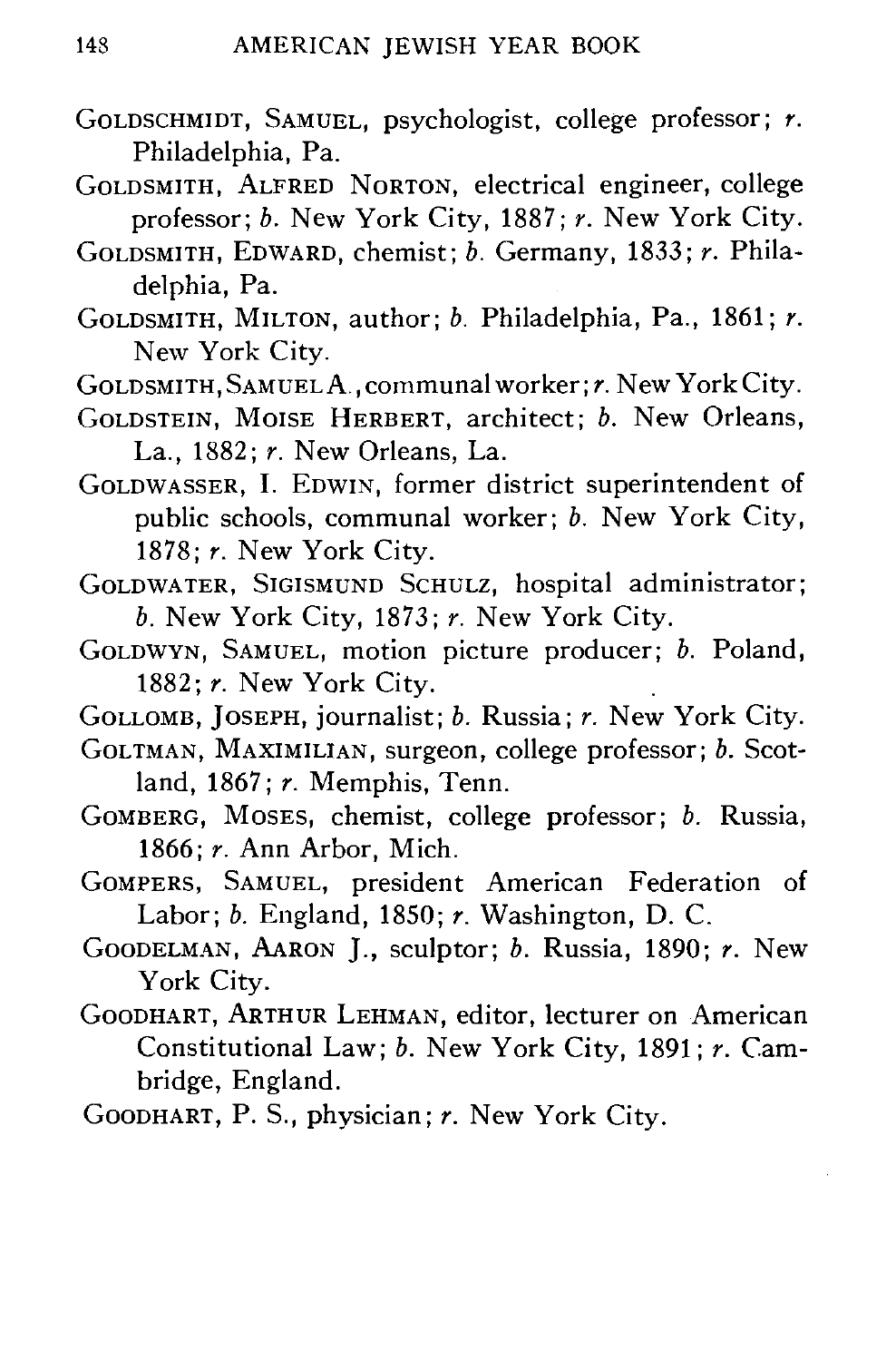- GOODHART, SIMON PHILIP, physician, author; *b.* New Haven, Conn., 1875; *r.* New York City.
- GOODMAN, ISIDOR, newspaperman; *b.* Baltimore, Md., 1865; *r.* Syracuse, N. Y.
- GOODMAN, JULES ECKERT, dramatist; *b.* Gewais, Ore., 1876; *r.* Peekskill, N. Y.
- GOODMAN, CHARLES, surgeon; *b.* Hungary; *r.* New York City.
- GORDIN, HARRY MANN, chemist, college professor; *b.* Russia, 1854; *r.* Chicago, 111.
- GORDON, ALFRED, neurologist, author; *b.* Paris, France, 1870; *r.* Philadelphia, Pa.
- GORDON, JEANNE, singer; *r.* New York City.
- GORDON, LEON, painter; *b.* Russia, 1888; *r.* New York City.
- GORDON, VERA, motion picture actress; *r.* New York City.
- GORIN, BERNARD, Yiddish writer, historian of the Yiddish stage; *b.* Russia, 1868; *r.* New York City.
- GORDON, NATHAN, motion picture producer; *r.* New York City.
- GORFINKLE, JOSEPH I., rabbi; *r.* Mt. Vernon, N. Y.
- GORODNITZKY, JOSEPH B., teacher of music; *b.* Russia, 1875; *r.* New York City.
- GORSON, AARON HARRY, painter; *b.* Russia, 1872; *r.* Pittsburgh, Pa.
- GOTLIEB, BERNARD, consul; *b.* New York City, 1893; *r.* Teheran, Persia.
- GOTTHEIL, RICHARD JAMES HORATIO, Orientalist, college professor; *b.* England, 1862; *r.* New York City.
- GOTTHEIL, WILLIAM SAMUEL, dermatologist; *b.* Germany, 1859; *r.* New York City.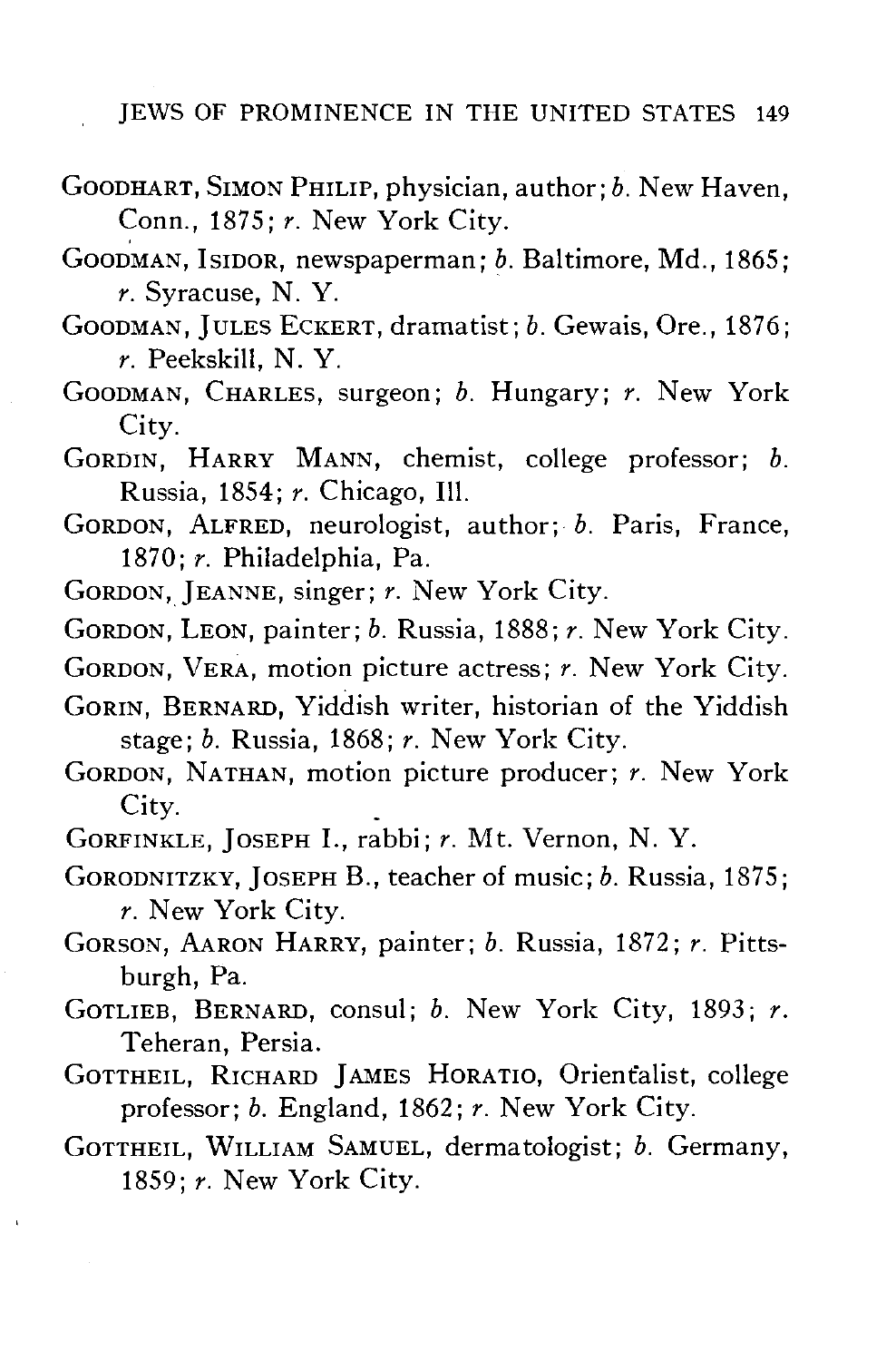- GOTTHELF, AUGUST HENRY, chemist; *b.* New York City, 1876; *r.* Hastings-on-Hudson, N. Y.
- GOTTHOLD, FLORENCE WOLF, painter; *b.* Uhrichsville, Ohio, 1858; *r.* New York City.
- GOTTHOLD, ROZEL, painter, sculptor, writer; *b.* New Orleans, La., 1886; *r.* New Orleans, La.
- GOTTLIEB, ALBERT L., architect; *b.* Port Chester, N. Y., 1870; *r.* New York City.
- GOTTSBERGER, BENJAMIN B., engineer, college professor; *r.* New Haven, Conn.
- GOTTSCHALK, VICTOR HUGO, chemist, physicist, college professor; *b.* St. Louis, Mo., 1878; *r.* Chicago, 111.
- GRAUMEN, SID, motion picture exhibitor; *r.* Los, Angeles, Cal.
- GREEN, BERNARD I., painter, etcher; *b.* Russia, 1886; *r.* New York City.
- GREEN, HARRY, actor; *r.* New York City.
- GREENBAUM, LEO, dentist; *b.* Austria, 1858; *r.* New York City.
- GREENBAUM, MAX, dentist, author; *b.* Austria, 1868; *r.* Philadelphia, Pa.
- GREENBAUM, SAMUEL, judge; *b.* England, 1854; *r.* New York City.
- GREENBAUM, SIGMUND S., dermatologist, college professor; *b.* Philadelphia, Pa., 1890; *r.* Philadelphia, Pa.
- GREENBERG, DAVID, novelist; *r.* New York City.
- GREENBERG-, MORRIS, college professor, lecturer on art topics; *r.* Brooklyn, N. Y.
- GREENDLINGER, LEO, writer on accountancy; *b.* Austria. 1879; *r.* New York City.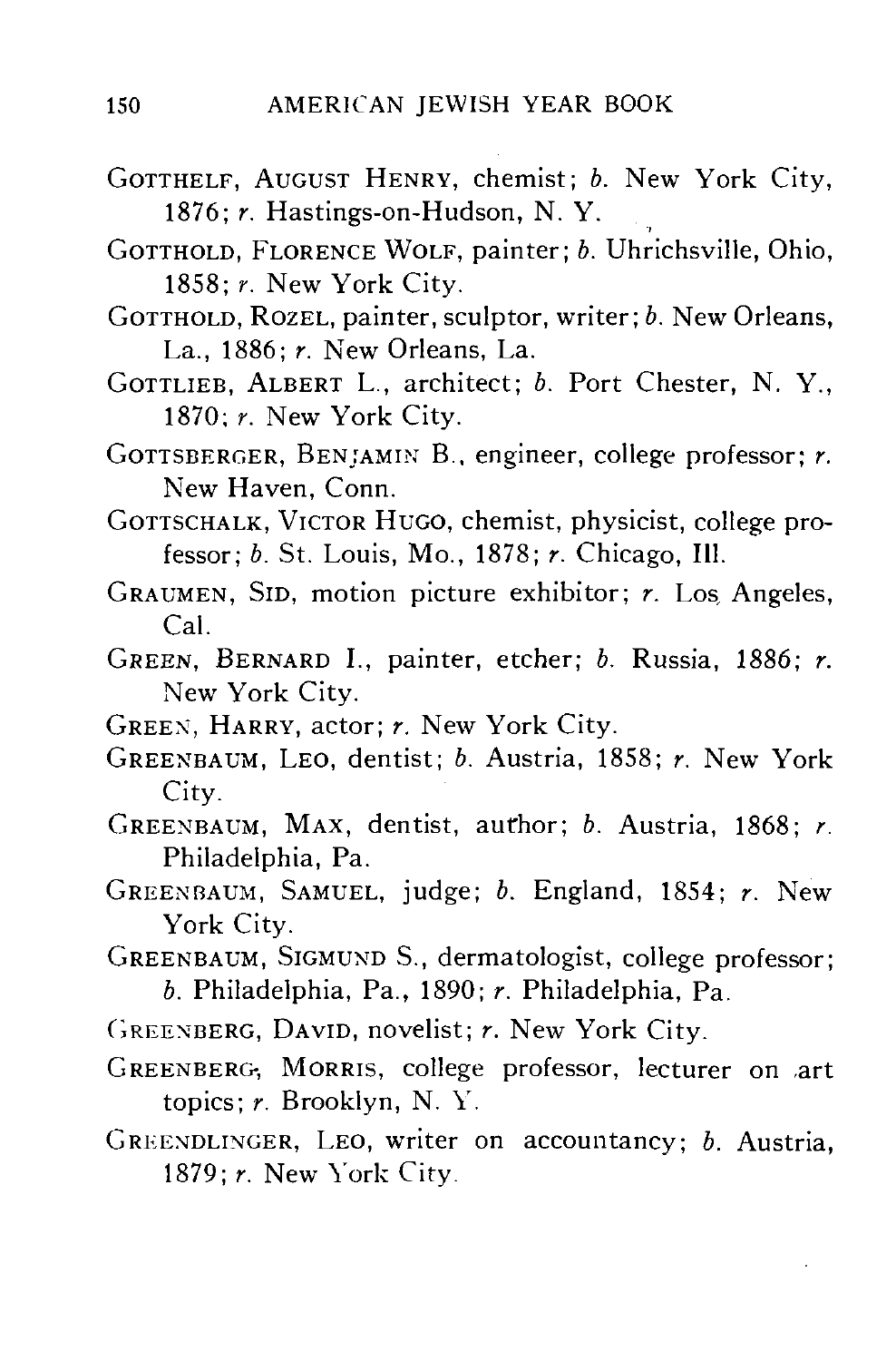- GREENSTONE, JULIUS HILLEL, educator, author; *b.* Russia, 1873; *r.* Philadelphia, Pa.
- GREENWALD, ISIDOR, biological chemist; *b.* New York City,  $1887: r.$  New York City.
- GROSSMAN, LOUIS, rabbi, college professor; *b.* Austria,-1863; *r.* California.
- GRUENBAUM, G., romance philologist, college professor; *r.* Baltimore, Md.
- GRUENBERG, BENJAMIN CHARLES, educator, author; *b.* Russia, 1875; *r.* New York City.
- GRUENBERG, SIDONIE MATZNER (Mrs. Benjamin C), writer, lecturer; *b.* Austria, 1881; *r.* New York City.
- GRUNBERG, LOUIS, composer; *r.* New York City.
- GUDEMAN, ALFRED, philologist; *b.* Atlanta, Ga., 1862; *r.* Germany.
- GUDEMAN, EDWARD, chemist; *b.* New York City, 1865; *r.* Chicago, 111.
- GUGGENHEIM, DANIEL, financier; *b.* Philadelphia, Pa., 1856; *r.* New York City.
- GUGGENHEIM, ISAAC, financier; *b.* Philadelphia, Pa., 1854; *r.* New York City.
- GUGGENHEIM, MURRY (MORRIS), financier; *b.* Philadelphia, Pa., 1858; *r.* New York City.
- GUGGENHEIM, SIMON, financier, former U. S. Senator; *b.* Philadelphia, Pa., 1867; *r.* New York City.
- GUGGENHEIM, SOLOMON R., mining engineer; *b.* Philadelphia, 1861; *r.* New York City.
- GUGGENHEIM, WILLIAM, financier; *b.* Philadelphia, Pa., 1869; r. New York City.
- GUITERMAN, ARTHUR, author; *b.* Austria, 1871; *r.* New York City.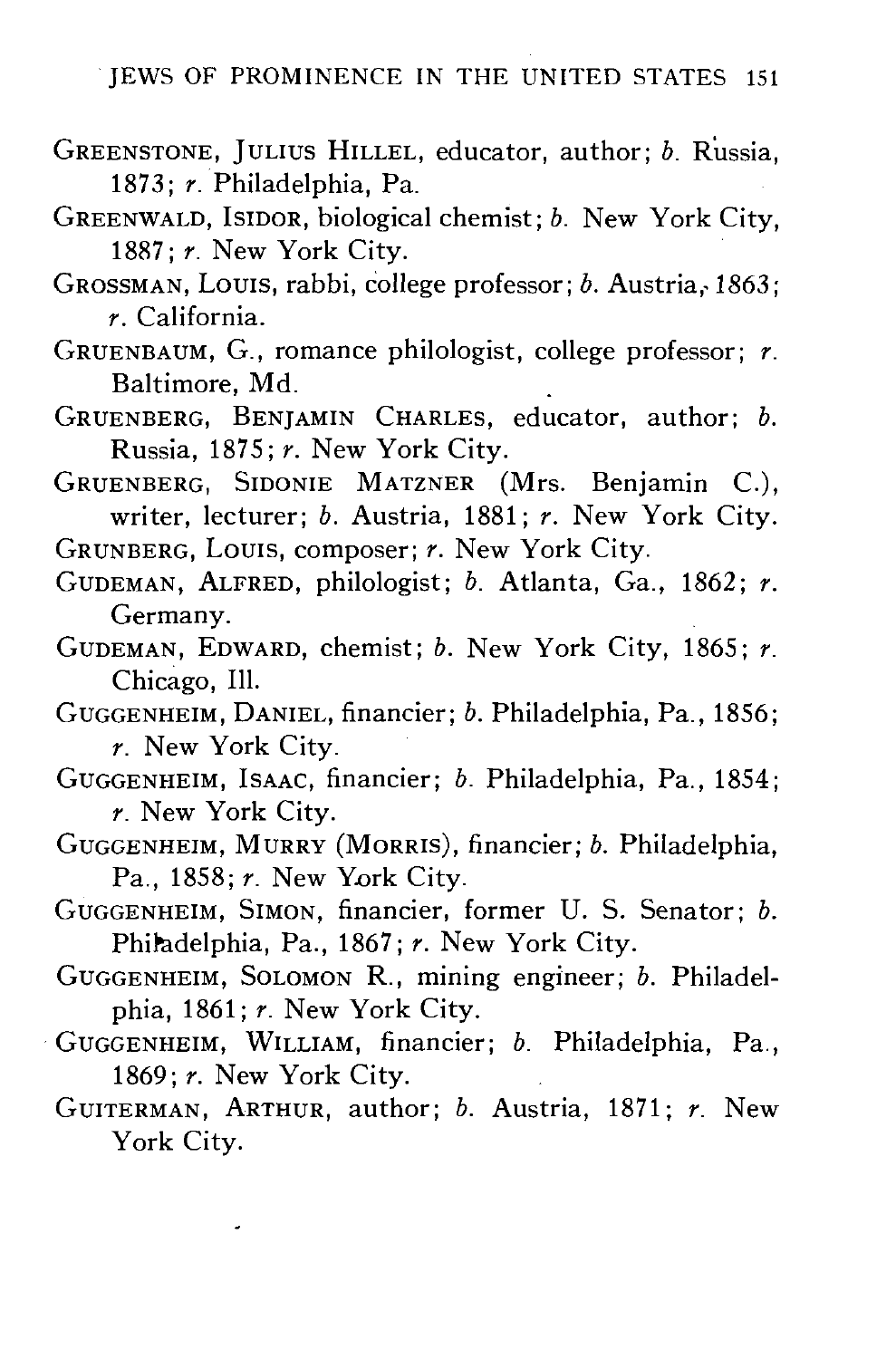- GUMPERTZ, SYDNEY G., recipient Congressional Medal of Honor; r. Chicago, Ill.
- Gussow, BERNARD, painter; *b.* Russia, 1880; *r.* New York City.
- GUTMANN, BERNHARD, painter, illustrator; *b.* Germany, 1869; *r.* New Canaan, Conn.
- HAHN, FREDERICK E., violinist; *b.* New York City, 1869; *r.* Philadelphia, Pa.
- HAHN, J. JEROME, judge; *r.* Providence, R. I.
- HALDEMAN-EMANUEL, JULIUS, publisher, editor; *r.* Girard, Kan.
- HALPER, BENZION, Orientalist, author; *b.* Lithuania, 1884; *r.* Philadelphia, Pa.
- HALPERIN, M. L., Yiddish poet; *b.* Russia, 1886; *r.* New York City.
- HALPERIN, NAN, actress; *b.* Russia; *r.* Kew Gardens, L. I.
- HALPERSON, MAURICE, musical critic; *b.* France, 1862; *r.*
- New York City. HALPERT, SAMUEL, painter; *b.* Russia, 1884; *r.* New York
- י *ניי*י<br>פוזחס HAMBOURG, BORIS,'cellist; *b.* Russia, 1884; *r.* New York
- City. HAMBOURG, JAN, violinist; *b.* Russia, 1882; *r.* New York
- City. HAMBOURG, MARK, pianist; *b.* Russia, 1879; *r.* New York City.
- HAMBURGER, WALTER WILDE, physician, college professor;
- *b.* Chicago, 111., 1881; *r.* Chicago^ 111. HAMMERSTEIN, ARTHUR, theatrical manager; *r.* New York City.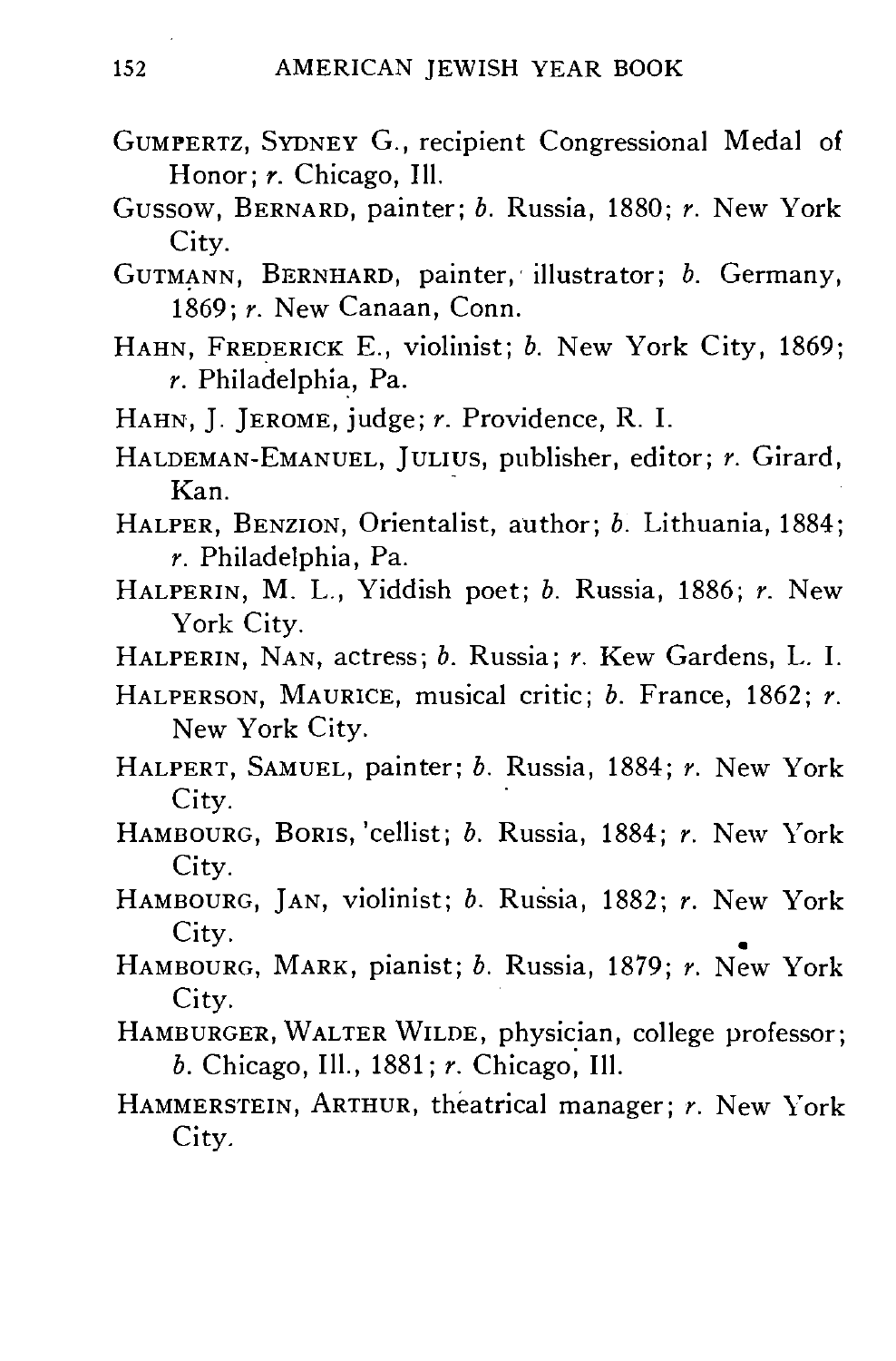- HAMMERSTEIN, ELAINE, motion picture actress; *r.* New York City.
- HANSMAN, LEON AUGUSTUS, zoologist; *b.* New Haven, Conn. 1888; *r.* Ithaca, N. Y.
- HARBY, LEE C, writer; *b.* Charleston, S. C, 1849; *r.* Charleston, S. C.
- HARKAVY, ALEXANDER, Yiddish editor, author; *b.* Russia, 1863; *r.* New York City
- HARRIS, CHARLES K., composer, music publisher; *b.* Poughkeepsie, N. Y., 1864; *r.* New York City.
- HARRIS, JOSEPH, telephone official; *b.* Chicago, 111., 1854; *r.* Chicago, I1L
- HARRIS, JOSEPH H., postmaster; *r.* Kansas City, Mo.
- HARRIS, MAURICE HENRY, rabbi, author; *b*. England, 1859;<br>*r*. New York City. *r.* New York City.
- HARRIS, SAM H., theatrical manager; *b.* New York City, 1872; *r.* New York City.
- HARRIS, VICTOR, composer, conductor; *b.* New York City, 1869; *r.* New York City.<br>HARRISON, LEON, rabbi; *b.* England, 1866; *r.* St. Louis, Mo.
- HARRISON, LEON, rabbi; *b.* England, 1866; *r.* St. Louis, Mo.
- HARROW, BENJAMIN, biochemist, author; *b.* England, 1888; *r.* New York City.<br>HARTMAN, C. BERTRAM, painter; *r.* New York City.
- 
- HARTMAN, GUSTAVE, judge, communal worker; *b.* Hungary, 1880; r. New York City.
	- HARTOGENSIS, B. H., lawyer, communal worker; b. Baltimore, Md., 1865; r. Baltimore, Md.
	- HAST. WALTER, producer of plays; *r.* New York City.
	- HAYS, DANIEL P., lawyer, communal worker; *b.* Pleasantville, N. Y., 1854; r. New York City.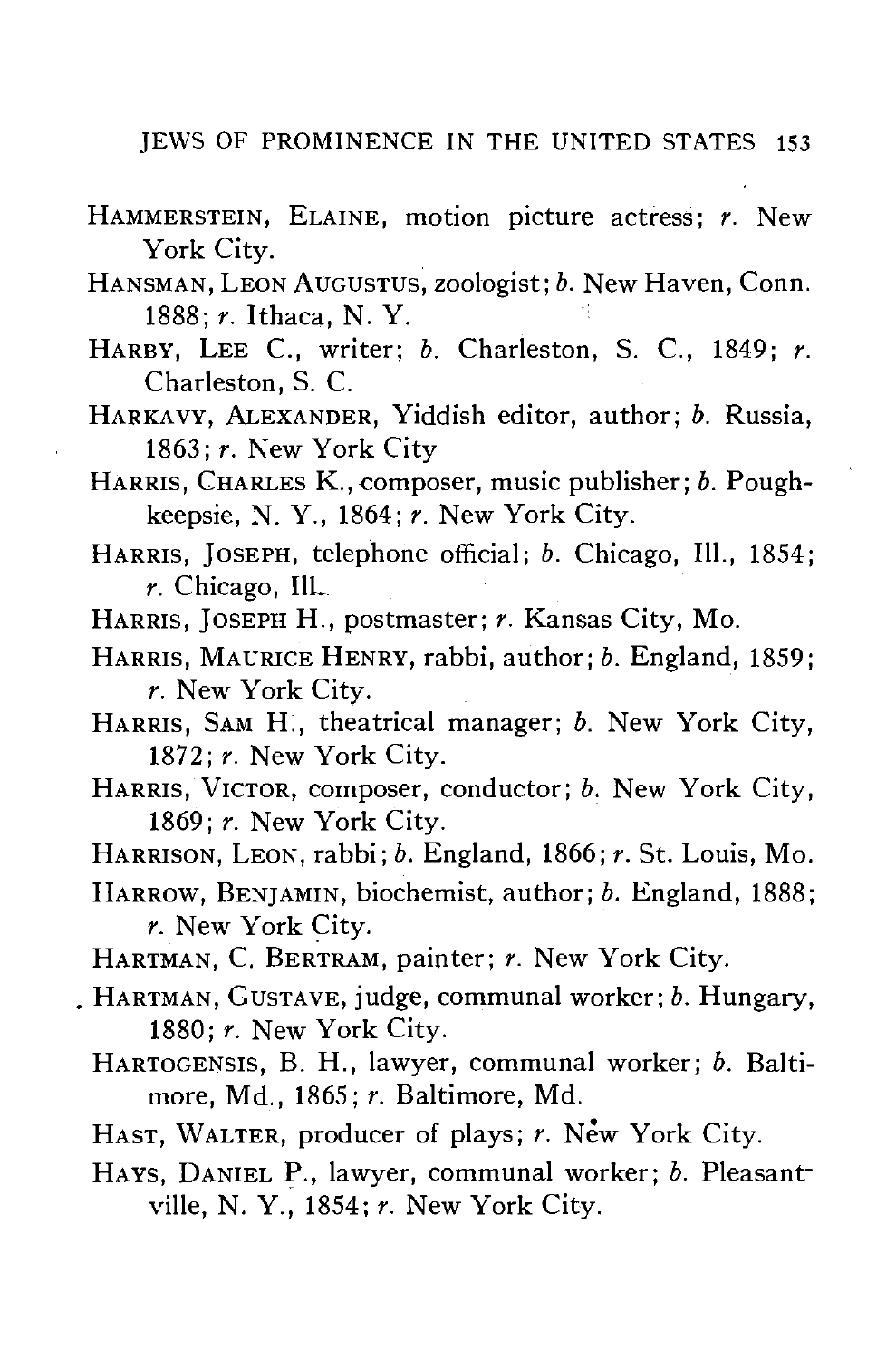- HECHT, BEN, novelist; *b.* New York City, 1893; *r.* Chicago, 111.
- HECHT, SELIG, physiologist, college professor; *b.* Austria, 1892; *r.* Omaha, Neb.
- HECHT, SIMON E., merchant, communal worker; *b.* Boston, Mass., 1875; *r.* Boston, Mass.
- HECHT, VICTOR DAVID, painter; *b.* France, 1873; *r.* New York City.
- HEIFETZ, JASCHA, violinist; *b.* Russia, 1901; *r.* New York City.
- HELBURN,THERESA, theatrical executive; *r.* New York City.
- HELLER, JOSEPH MILTON, physician, college professor; *b.* Staunton, Va., 1872; *r.* Washington, D. C.
- HELLER, MAXIMILIAN, rabbi; *b.* Bohemia, 1860; *r.* New Orleans, La.
- HELLMAN, GEORGE SIDNEY, author; *b.* New York City, 1878; *r.* New York City.
- HELLMAN, MILO, dentist, author;  $r$ . New York City.
- HENRY, PHILIP S., communal worker, book collector; *r.* Asheville, N. C.
- HERMAN, ADAM, vertebrate paleontologist; *b.* Germany, 1847; *r.* New York City.
- HERMAN, AL(BERT MORTON), actor, theatrical manager; *b.* Austria, 1886; *r.* New York City.
- HERRMAN, MOSES, judge; *b.* New York City, 1868; *r. •* New York City.
- HERSHMAN, ABRAHAM, rabbi; *r.* Detroit, Mich.
- HERTS, BENJAMIN RUSSELL, writer, editor; *b.* New York City, 1888; *r'* New York City.
- HERTS , HENRY BEAUMONT, architect, engineer; *b.* New York City, 1871; *r.* New York City.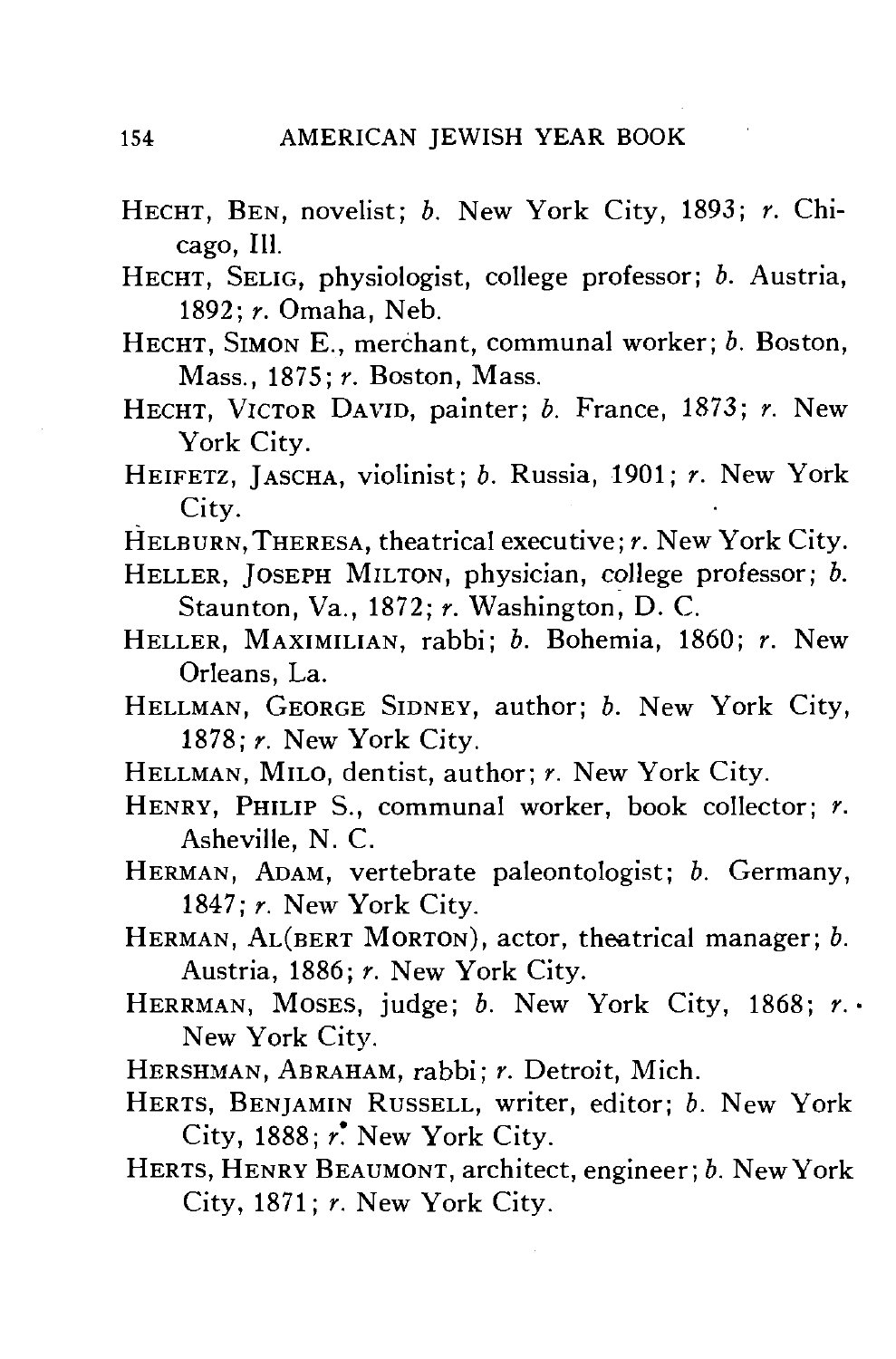- HERTZ, ALFRED, conductor; *b.* Germany, 1872; *r.* San Francisco, Cal.
- HERTZ, RALPH, actor; *r.* New York City.
- HERZBERG, MAX, lawyer, communal worker; *b.* Davenport, Iowa, 1866; *r.* Philadelphia, Pa.
- HERZBERG, MAX J., editor, teacher; *b.* New York City, 1886; *r.* South Orange, N. J.
- HERZBERG, MORTIMER, physician; *b.* Philadelphia, Pa., 1879; *r.* Sioux City, Iowa.
- HERZOG, LEWIS, painter; *b.* Philadelphia, Pa., 1868; *r.* New York City.
- HESS, ALFRED FABIAN, physician, college professor; *b.* New York City, 1875; *r*. New York City.<br>HESS, GABRIEL, motion picture producer.
- HESS, GABRIEL, motion picture producer.
- HESS, JULIUS HAYS, pediatrist; *b.* Ottawa, 111., 1876; *r.*
- Chicago, In. HILLKOWITZ, PHILIP, pathologist; *b.* Lithuania, 1873; *r.* Denver, Colo.<br>HILLOUIT, MORRIS, lawyer, author: b. Russia, 1869: r.
- New York City.
- New York City.<br>Man Sidney la HILLMAN, SIDNEY, labor leader; *b.* Roumania; *r.* New York City.<br>HIRSCH, EMIL GUSTAV, rabbi, college professor; b. Luxem-
- burg, 1852; r. Chicago, Ill.
- burg, 1852; *r.* Chicago, 111. HIRSCH, I. SETH, physician, X-ray specialist; *r.* New York  $City.$
- HIRSCH, LOUIS A., composer, song writer; *b.* New York City, 1881; *r.* New York City.
- HIRSCHBEIN, PEREZ, Yiddish playwright; *b.* Russia, 1878; *r.* New York City.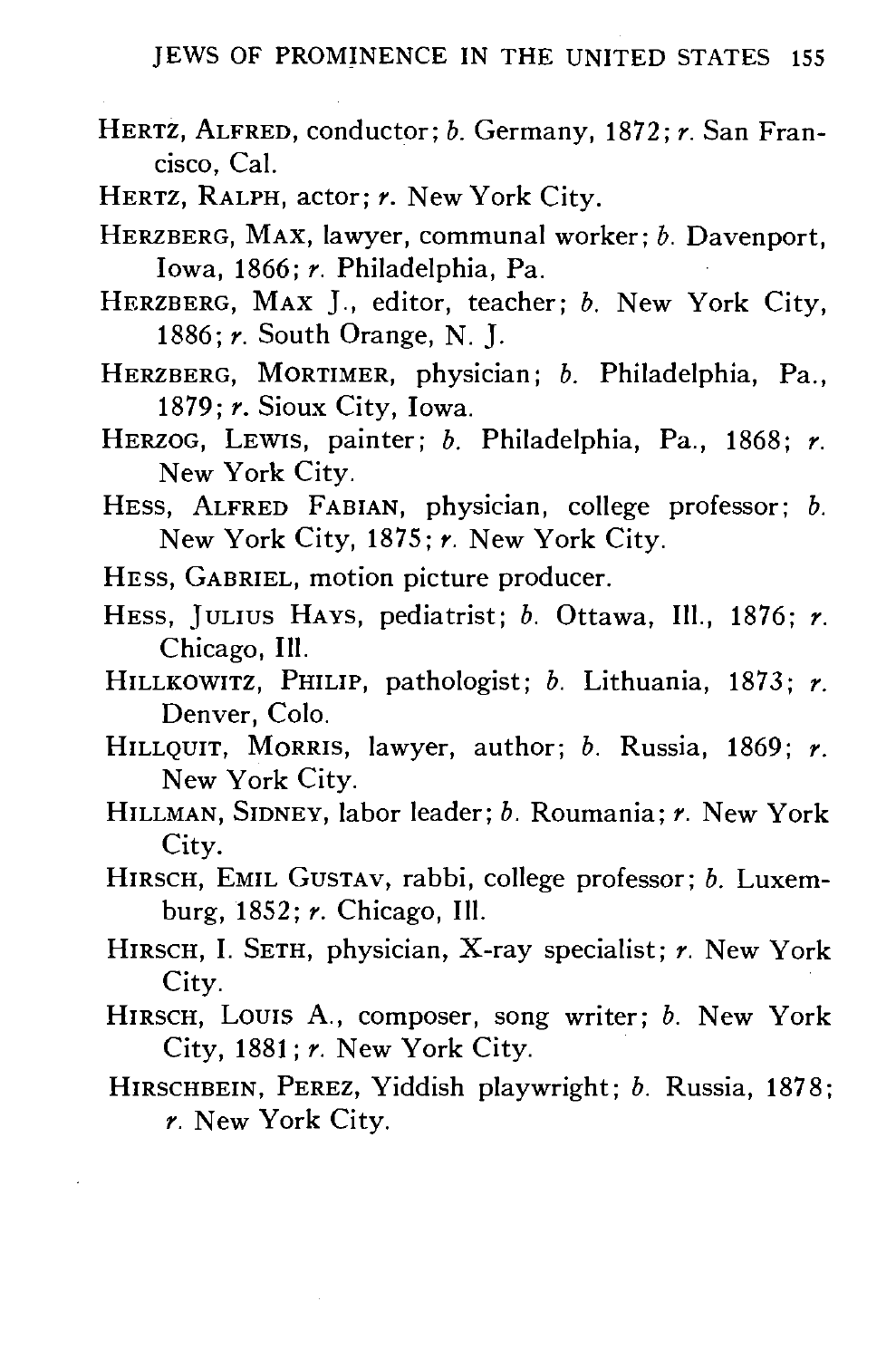- HIRSCHBERG, MICHAEL HENRY, judge; b. Newburgh, N.Y., 1847; *r.* Newburgh, N. Y.
- HIRSCHENSOHN, CHAYIM, rabbi, Hebrew author; *b.* Palestine, 1857; *r.* Hoboken, N. J.
- HIRSCHFELD, MERVYN HELLER, physician, neuropsychiatrist; *b.* Alameda, Cal., 1892; *r.* San Francisco, Cal.
- HIRSCHFIELD, DAVID, commissioner of accounts; *r.* New York City.
- HIRSCHMAN, Louis JACOB, surgeon, author; *b.* Republic, Mich., 1878; *r.* Detroit, Mich.
- HIRSH, HUGO, lawyer, author; *b.* Germany, 1848; *r.* Brooklyn, N. Y.
- HIRSHBERG, HERBERT SIMON, librarian; *b.* Boston, Mass., 1879; *r.* Columbus, Ohio.
- HIRSHBERG, LEONARD KEENE, physician, author; *b.* Baltimore, Md., 1877; *r.* New York City.
- HIRSHFIELD, HARRY, cartoonist; *r.* New York City.
- HOFFHEIMER, HARRY M., former judge; *r.* Cincinnati, Ohio.
- HOFFMAN, AARON, playwright; *b.* St. Louis, Mo., 1879; *r.* New York City.
- HOFFMAN, B., Yiddish editor; *b.* Russia; *r.* New York City.
- HOFFMAN, CHARLES ISAIAH, rabbi; *b.* Philadelphia, Pa., 1864; *r.* Newark, N. J.
- HOLLANDER, JACOB H., economist, college professor; *b.* Baltimore, Md., 1871; *r.* Baltimore, Md.
- HOROWITZ, LOUIS J., builder; *r.* New York City.
- HOROWITZ, NATHAN, major, U. S. A.; *b.* Russia, 1884; *r.* Chicago, 111.
- HOROWITZ, PHILIP, physician; *b.* Russia, 1881; *r.* New York City.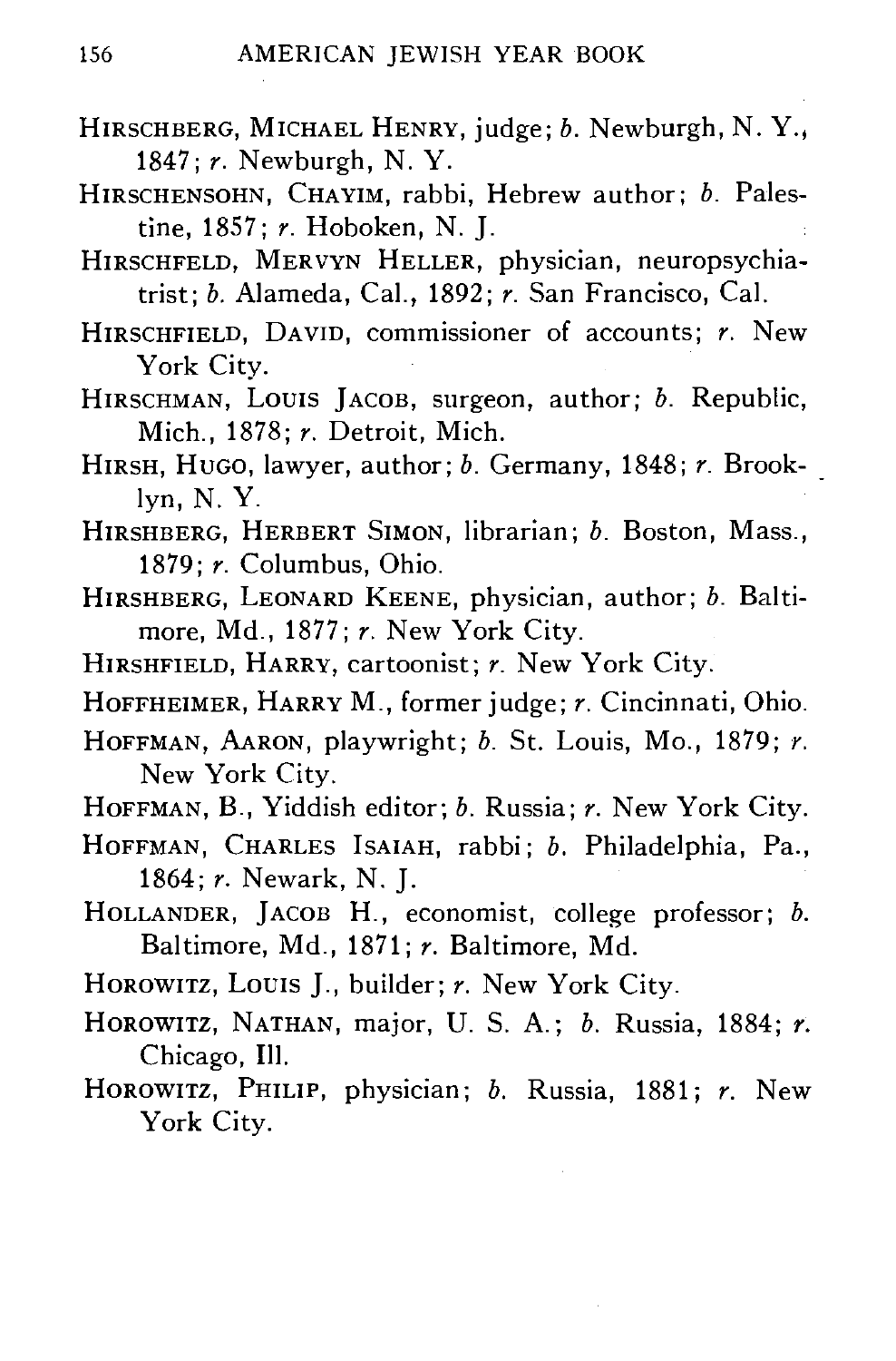- HOSCHANDER, JACOB, Orientalist, author; *b.* Silesia, 1874; *r.* Philadelphia, Pa.
- HOUDINI, HARRY, illusionist, actor; *b.* Appleton, Wis., 1874; *r.* New York City.
- HOURWICH, ISAAC A., statistician, author; *b.* Russia, 1860; *r.* Brooklyn, N. Y.
- HOWARD, EUGENE, actor; *r.* New York City.
- HOWARD, WILLIAM, actor; *r.* New York City.
- 'HUEBSCH, B. W., publisher; *b.* New York City, 1876; *r.* New York City.
	- HUEHNER, LEON, writer on American-Jewish history; *b.* Germany, 1871; *r.* New York City.
	- HUEHNER, MAX, surgeon, author; *b.* Germany, 1873; *r.* New York City.
	- HURST, FANNIE, novelist; *b.* St. Louis, Mo., 1889; *r.* New YOR CIty.
	- HURWITZ, HENRY, editor, *b.* Russia, 1880, *t.* New York City.<br>HURWITZ, SAMUEL HAYMAN, physician, college professor:
	- $b.$  Poland, 1885;  $r.$  San Francisco, Cal. *b. r* bland, 1885; *r.* San Francisco, Cal.
	- HURWITZ, WALLIE ABRAHAM, mathematician, college professor; *b.* Fulton, Mo., 1886; *r.* Ithaca, N. Y.
	- HUSIK, ISAAC, writer on philosophy, college professor; *b.* Russia, 1876; *r.* Philadelphia, Pa.
	- HUSSAKOF, Louis, zoologist; *b.* New York City, 1881; *r.* Brooklyn, N. Y.
	- HYAMSON, MOSES, rabbi, college professor; *b.* Russia, 1863; *r.* New York City.
	- HYMAN, MARK, general counsel U. S. Shipping Board; *r.* New York City.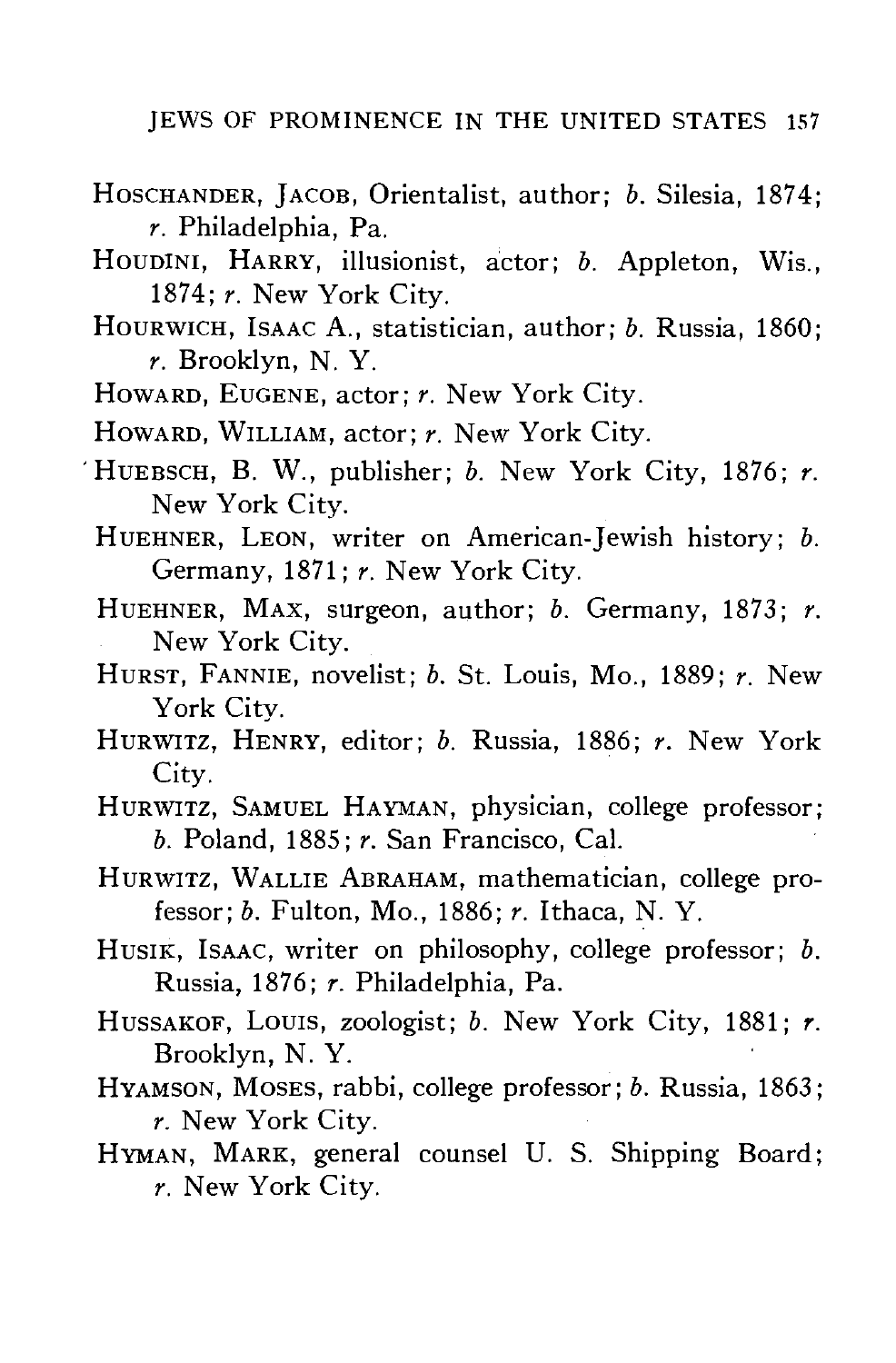- IGLAUER, SAMUEL, surgeon; *b.* Cincinnati, Ohio, 1871; *r.* Cincinnati, Ohio.
- ILLOWAY, HENRY, physician, author; *b.* Bohemia, 1848; *r.* New York City.
- ISAACS, BERNARD, educator; *b.* Poland, 1886; *r.* Detroit, Mich.
- ISAACS, LEWIS MONTEFIORE, lawyer, writer on musical subjects; *b.* New York City, 1877; *r.* New York City.
- ISAACS, NATHAN, college professor; *b.* Cincinnati, Ohio, 1886; *r.* Pittsburgh, Pa.
- ISAACS, SCHACHNE, psychologist; *b.* Cincinnati, Ohio, 1888; *r.* Baltimore, Md.
- ISAACSON, CHARLES DAVID, writer on musical subjects; *b.* Brooklyn, N. Y., 1891; *r.* New York City.
- JACKSON, MARTIN JACOB, costume designer; *b.* Newburgh, N. Y., 1871; *r.* Los Angeles, Cal.
- JACOBINOFF, SASCHA, violinist; *b.* Philadelphia, Pa., 1896; *r.* Philadelphia, Pa.
- JACOBS, JOSEPH E., consul; *b.* Johnston, S. C, 1893; *r.* Shanghai, China.
- JACOBS, MICHEL, painter, sculptor; *b.* Montreal, Can., 1877; *r.* New York City.
- JACOBSEN, BENJAMIN L., major, U. S. A.; *r.* Washington, D. C.
- JACOBSON, MORRIS L., economist, statistician Federal Reserve Board; *b.* Russia, 1868; *r.* Washington, D. C.
- JACOBSON, NATHAN, surgeon; *b.* Syracuse, N. Y., 1857; *r.* Syracuse, N. Y.
- JACOBSON, SASCHA, violinist; *r.* New York City.
- JACOBSTEIN, MEYER, economist, labor manager; *b.* New York City, 1880; *r.* Rochester, N. Y.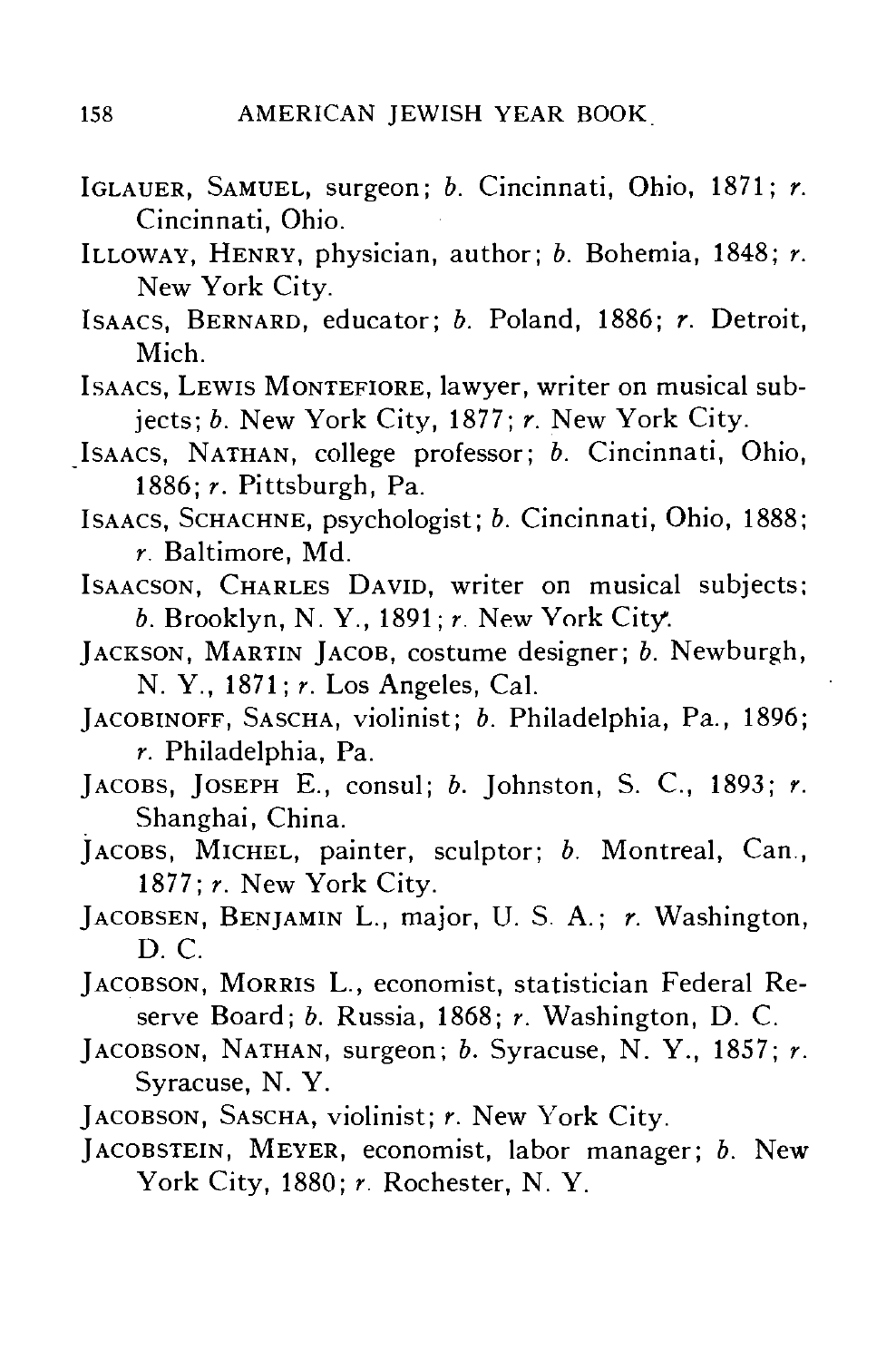- JACOBY, GEORGE W., neurologist, author; *b.* St. Louis, Mo., 1856; *r.* New York City.
- JACOBY, HAROLD, astronomer, college professor; *b.* New York City, 1865; *r*. New York City.
- JAFFA, JOSEPH S., lawyer, college professor; *b.* Pittsburgh, Pa., 1872; *r.* Denver, Colo.
- JAFFA, MYER EDWARD, chemist, college professor; *b.* Australia, 1857; *r.* Berkeley, Cal.
- JAFFE, CHARLES, chess master, writer; *b.* Russia, 1876; *r.* New York City.
- JAMES, PHILIP, composer; *b.* New York City, 1890; *r.* New York City.
- JANOWSKY, DAVID, chess master; *b.* Russia; *r.* New York City.
- JARECKY, HERMAN, otologist, ophthalmologist; *b.* New York City, 1863; *r.* New York City.
- JASTROW, JOSEPH, psychologist, college professor; *b.* Poland, 1863; *r.* Madison, Wis.
- JOFFE, JUDAH ACHILLES, Yiddish philologist; *b.* Russia, 1873; *r.* New York City.
- JOFFE, SOLOMON ACHILLOVICH, mathematician, actuary; *b.* Russia, 1868; *r.* New York City.
- JOHNSON, SIMEON MOSES, lawyer; *b.* Cincinnati, Ohio, 1859; *r.* Cincinnati, Ohio.
- JOLSON, AL (Asa Yoelson), actor; *b.* Atlantic Ocean, 1886; *r.* New York City.
- JONAS, NATHAN, hanker, communal worker; *r.* Brooklyn, N. Y.
- JOSEPH, DAVID H., newspaperman; *b.* Cincinnati, Ohio, 1886; *r.* New York City.
- JOSEPH, SAMUEL, teacher, author; *r.* New York City.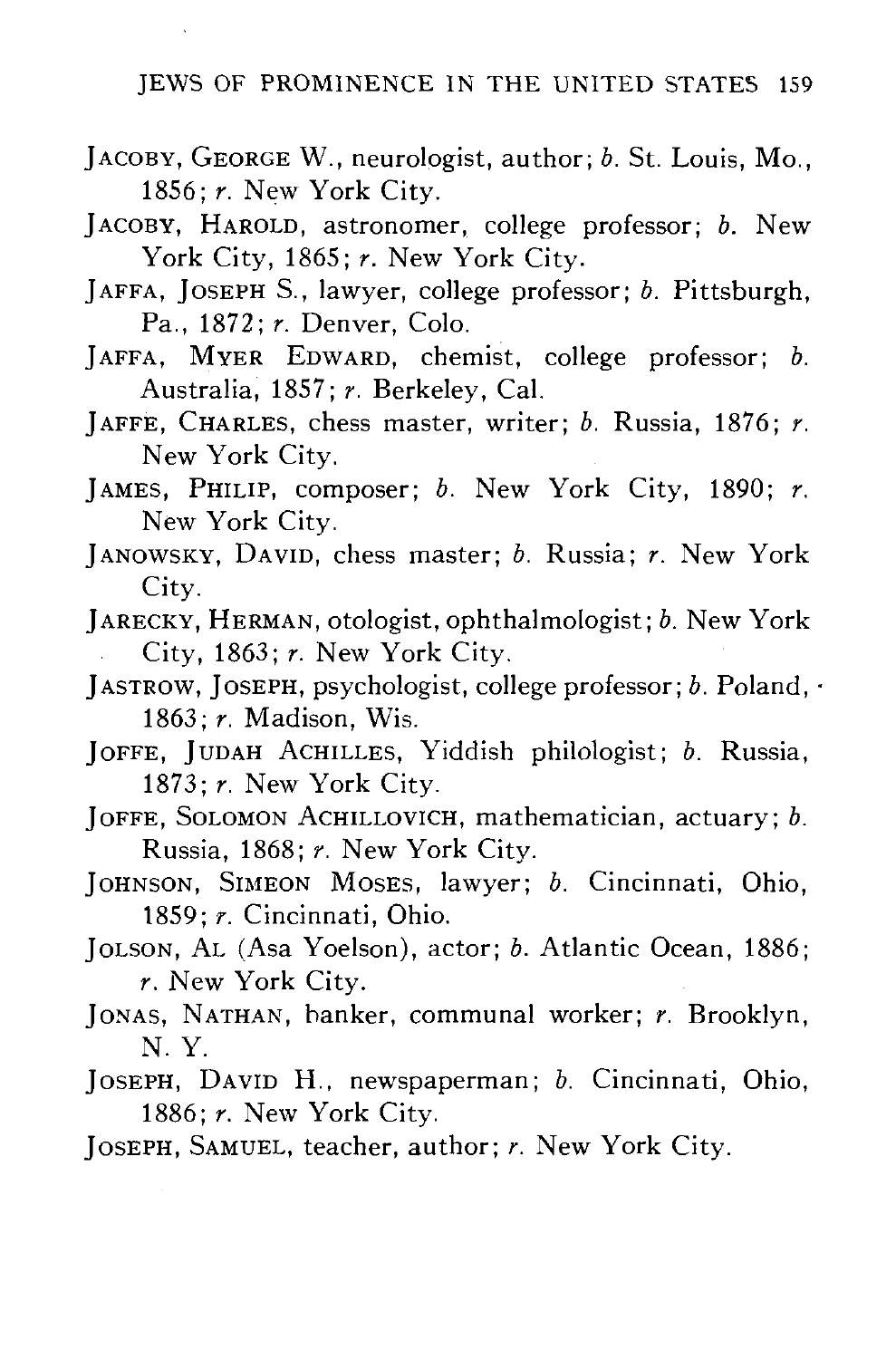- JOSEPHI, ISAAC A., painter; *b.* New York City; *r.* New-York City.
- KADESCH, WILLIAM HENRY, physicist; *b.* Grand Rapids, Ohio, 1879; *r.* Annapolis, Md.
- KAHN, ALBERT, architect; *b.* Germany, 1869; *r.* Detroit, Mich.
- KAHN, HOWARD, newspaper editor; *r.* St. Paul, Minn.
- KAHN, ISAAC, painter, writer; *b.* Cincinnati, Ohio, 1883; *r.* Cincinnati, Ohio.
- KAHN, JULIUS, congressman; *b.* Germany, 1861; *r.* San Francisco, Cal.
- KAHN, LAZARUS, manufacturer; *b.* Germany, 1850; *r.* Hamilton, Ohio.
- KAHN, MAX, physician, biochemist; *b.* Russia, 1887; *r.* New York City.
- KAHN, OTTO HERMAN, banker, patron of music; *b.* Germany, 1867; *r.* New York City.
- KALISCH, BERTHA, actress; *b.* Galicia; *r.* New York City.
- KALISCH, SAMUEL, judge; *b.* Cleveland, Ohio, 1851; *r.* Newark, N. J.
- KALLEN, HORACE MEYER, author, college professor; *b.* Germany, 1882; *r.* New York City.
- KAMAIKY, LEON, Yiddish newspaper publisher, communal worker; *b.* Lithuania, 1864; *r.* New York City.
- KANDEL, ISAAC LEON, educator; *b.* Roumania, 1881; *r.* New York City.
- KANOVITCH, ABRAHAM, painter, author; *b.* Poland, 1879; *r.* New York City.
- KANTOR, JACOB ROBERT, psychologist, college professor; *b.* Harrisburg, Pa., 1888; r. Bloomington, Ind.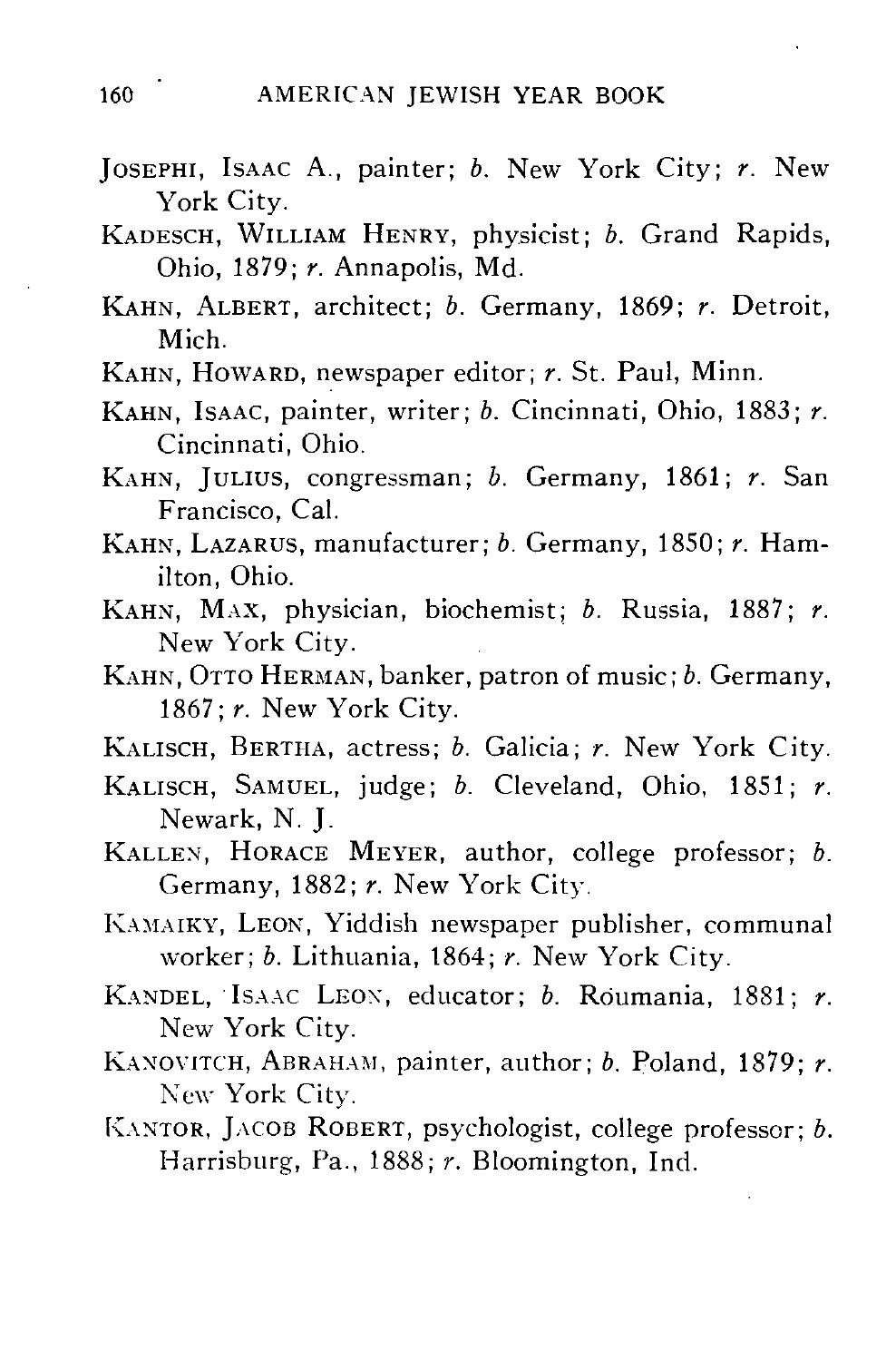- KANTOR, JOHN LEONARD, physician; *b.* Russia, 1890; *r.* New York City.
- KANTOR, LOUIS, writer on philosophy; *r.* New York City.
- KAPLAN, MORDECAI M., rabbi, educator, college professor; *r.* New York City.
- KAPPER, ISAAC M., judge; *b.* New York City, 1864; *r.* Brooklyn, N. Y.
- KARFIOL, BERNARD, painter; *b.* Brooklyn, N. Y., 1886; *r.* Ridgefield, N. J.
- KARFUNKLE, DAVID, painter, sculptor; *b.* Austria; *r.* New York City.
- KARGER, GUSTAV J., newspaperman; *b.* Germany, 1866; *r.* Washington, D. C.
- KASS, MAURICE (M. Katz), Yiddish journalist; *b.* Russia, 1867; *r.* Philadelphia, Pa.
- KASSEL, MORRIS, painter *;b.* Russia, 1876; *r.* New York City.
- KASTIN, SAMUEL, Yiddish actor; *r.* New York City.
- KATZ, FRANK JAMES, geologist; *b.* New York City, 1883; *r.* Washington, D. C.
- KAUFMAN, BENJAMIN, recipient Congressional Medal of Honor; *r.* New York City.
- KAUFMAN, GEORGE S., newspaperman, playwright; *b.* Pittsburgh, Pa., 1889; *r.* New York City.
- KAUFMAN, GUSTAVE, civil engineer; *b.* Allegheny City, Pa., 1859; *r.* New York City.
- KAUFMAN, HARRY, pianist; *r.* New York City.
- KAUFMAN, HERBERT, magazine editor; *r.* New York City.
- KAUFMAN, JACOB, physician, college professor; *r.* New York City.
- KAUFMAN, JOSEPH S., business engineer; *b.* Pittsburgh, Pa., 1856; *r.* New York City.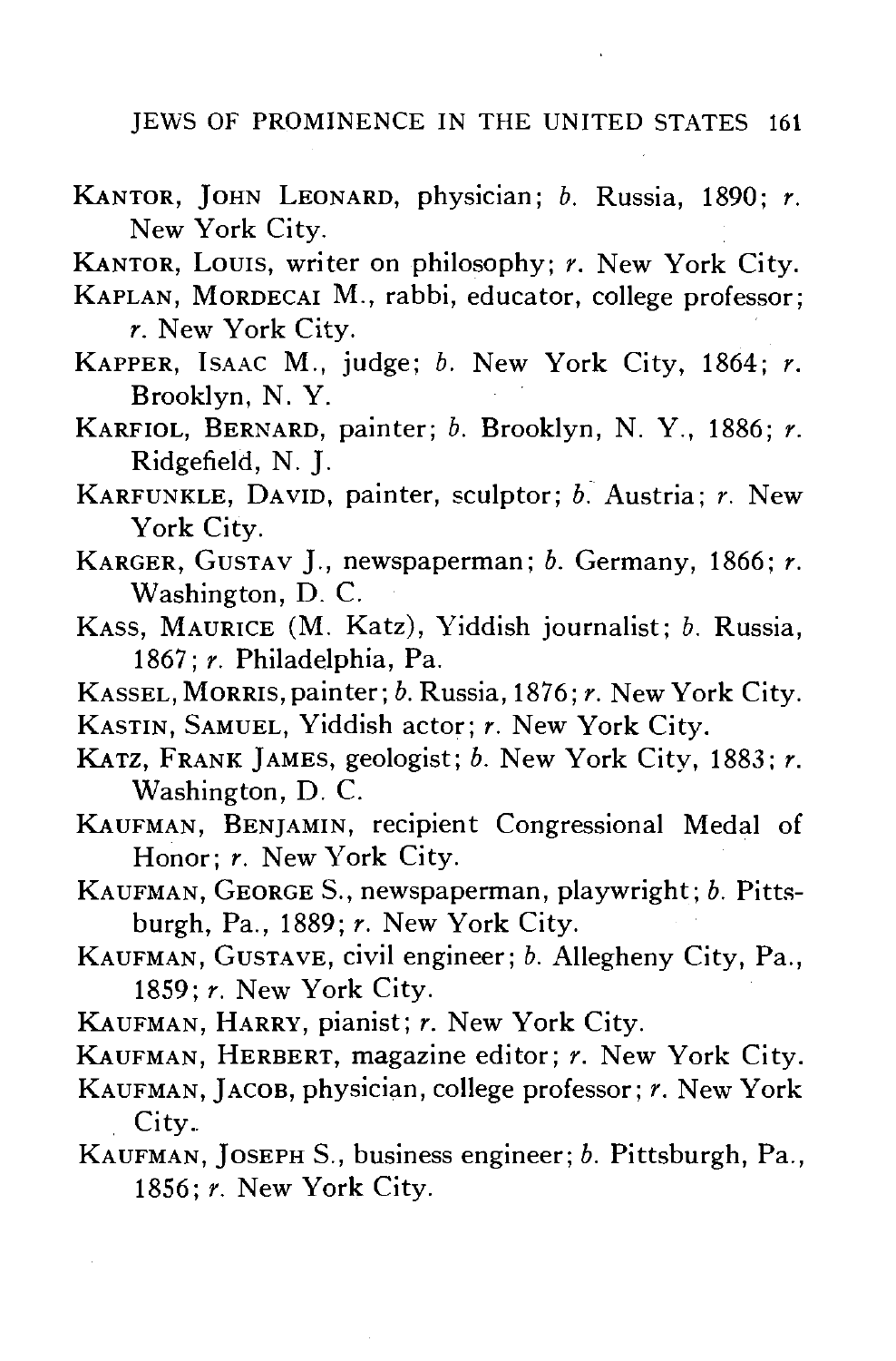- KAUFMAN, S. JAY, writer, newspaperman; *r.* New York City.
- KAUN, ALEXANDER SAMUEL, professor of Russian, writer; *b.* Russia, 1889; *r.* Berkeley, Cal.
- KAUVAR,CHARLES ELIEZER HILLEL,rabbi,college professor; *b.* Russia, 1879; *r.* Denver, Colo.
- KEIDAN, HARRY H., judge; *r.* Detroit, Mich.
- KERN, JEROME DAVID, composer; *b.* New York City, 1885; *r.* New York City.
- KEYSER, EPHRAIM, sculptor; *b.* Baltimore, Md., 1850; *r.* Baltimore, Md.
- KEYSER, ERNEST WISE, sculptor, painter; *b.* Baltimore, Md., 1874; *r.* New York City.
- KIRJASSOFF, MAX D., consul; *b.* Russia, 1888; *r.* Manchuria.
- KIRSTEIN, Louis EDWARD, merchant, communal worker; *b.* Rochester, N. Y., 1867; *r.* Boston, Mass.
- KLAPPER, PAUL, educator, author, college dean; *b,* Roumania, 1885; *r*. New York City.<br>KLAW, MARC, theatrical manager; *b*. Paducah, Ky., 1858;
- $r.$  New York City.
- KLEIN, DAVID, chemist, college professor; b. Chicago, Ill., 1884; r. Chicago, Ill.
- KLEIN, HERMAN LEO, musical critic, vocal teacher: b. England, 1856; r. New York City.
- KLEIN, JOSEPH JEROME, author, accountant; b. New York Kity, 1885; r. New York City.
- KLEIN, KARL, violinist; b. New York City, 1884; r. New York City.
- KLEIN, MAX D., rabbi; r. Philadelphia, Pa.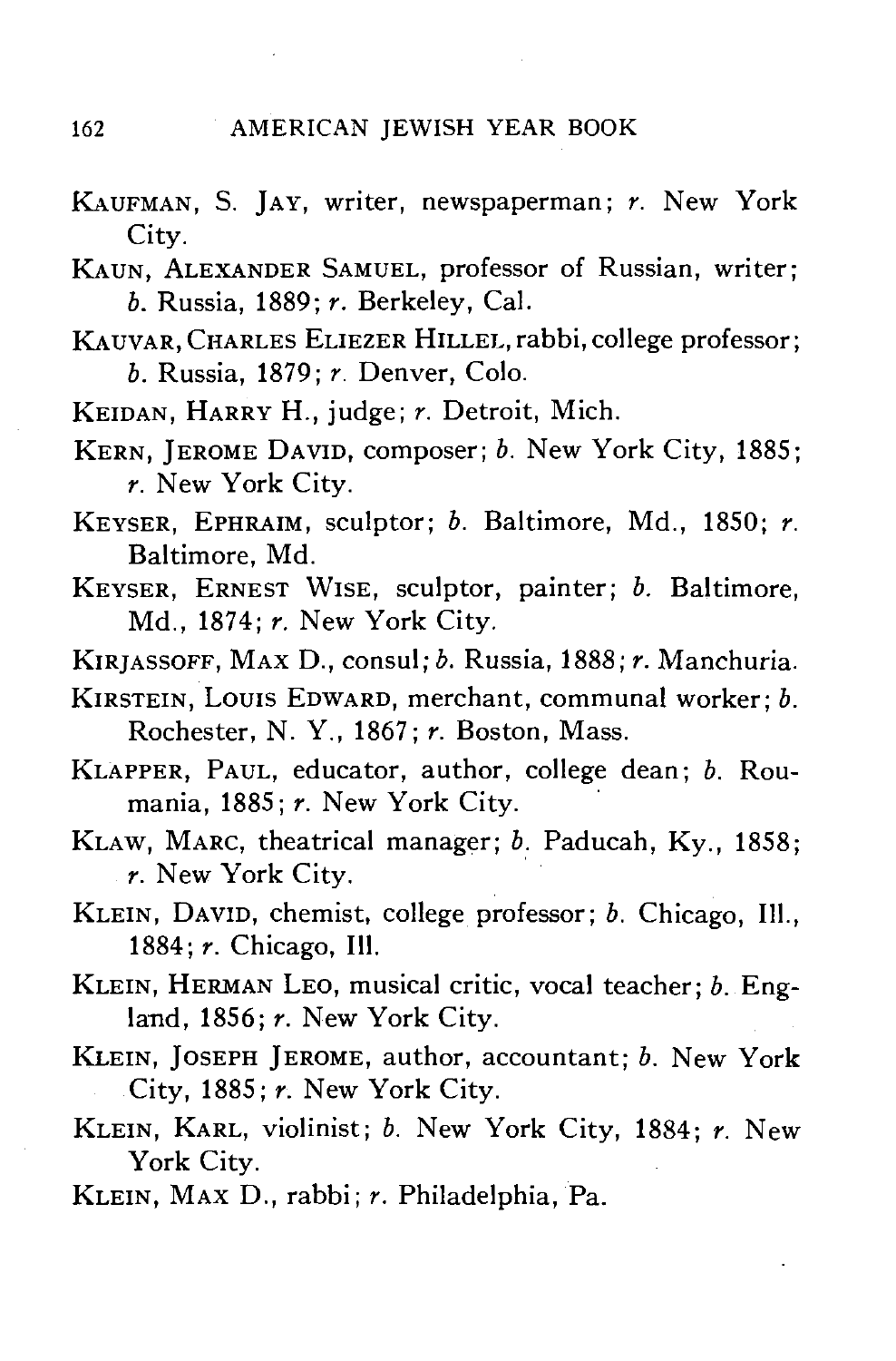- KLEINBERGEK, F., art dealer; *b.* Hungary *r.* New York City.
- KLEINER, ISRAEL SIMON, physiological chemist, college professor; *b.* New Haven, Conn., 1885; *r.* Brooklyn, N. Y.
- KLINE, BENJAMIN S., pathologist; *b.* Philadelphia, Pa., 1886; *r.* Crestwood, N. Y.
- KLINE, SoL., merchant, communal worker; b. Denver, Colo.; 1870; *r.* Chicago, 111.
- KLOPPER, ZANWILL DAVID, painter, illustrator; *b.* Russia, 1870; *r.* Chicago, 111.
- KLOTS, EPHRAIM D., physician; *r.* New York City.
- KNOPF, ALFRED A., publisher; *b.* New York City, 1892; *r.* New York City.
- KOBRIN, LEON, Yiddish novelist, playwright; *b.* Russia, 1872; *r.* New York City.
- KOENIG, MORRIS, judge; *r.* New York City.
- KOENIG, SAMUEL S., lawyer, chairman New York City Republican Committee; *r.* New York City.
- KOHLER, KAUFMAN, author, president emeritus Hebrew Union College; *b.* Germany, 1843; *r.* New York City.
- KOHLER, MAX JAMES, lawyer, author; *b.* Detroit, Mich., 1871: *r.* New York City.
- KOHLMAR, LEE, actor; b. Germany, 1873; r. New York City. KOHLMAR, LEE, actor; *b.* Germany, 1873; *r.* New York City.
- KOHN, ANNETTE, traveller, writer; *b.* New York City; *r.*
- NEW TOIR CIty. KOHN, AUGUST, journalist; *b.* Orangeburg, S. C., 1860, *r.* Columbia, S. C.
- 
- KOHN, JACOB, rabbi; b. Newark, N. J., 1881 r. New York **KOHN, JACOB, rabbi;** b. Newark, N. J., 1882<sup>,</sup> *b.* New York 1881 City.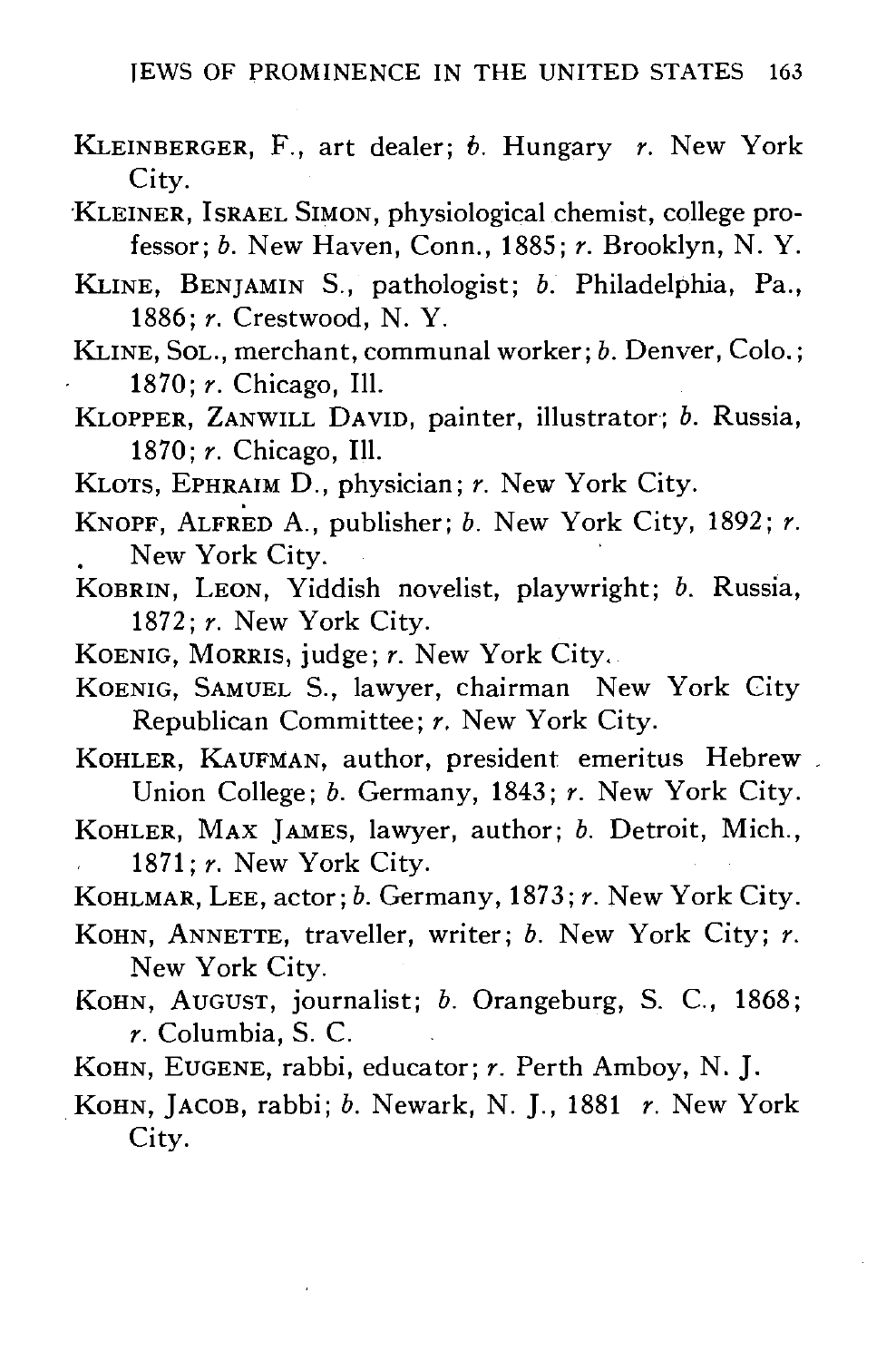- KOHN, MORRIS, motion picture producer; *r.* New York City.
- KOHN, ROBERT DAVID, architect; *b.* New York City, 1870; *r.* New York City.
- KOHNS, LEE, merchant, communal worker; *b.* Columbus, Ga., 1864;.
- KOHS, SAMUEL CALMIN, psychologist; *b.* New York City, 1890; *r.* Portland, Ore.
- KOHUT, GEORGE ALEXANDER, author; *b.* Hungary, 1874; *r.* New York City.
- KOHUT, REBEKAH (Mrs. Alexander), communal worker; *r.* New York City.
- KONTI, ISIDORE, sculptor; *b.* Austria, 1862; *r.* Yonkers, N. Y.
- KOPELOFF, NICHOLAS, bacteriologist; *b.* New York City, 1890; *r.* New York City.
- KOPLIK, HENRY, physician, author; *b.* New York City, 1858; *r.* New York City.
- KOPMAN, BENJAMIN D., painter; *r.* New York City.
- KORN, Louis, architect; *b.* New York City, 1869; *r.* New York City.
- KORN, LOUIS LEHMAN, major, judge advocate, U. S. A.; *b.* Germany, 1863; *r.* San Francisco, Cal.
- KORNFELD, JOSEPH SAUL, rabbi, U. S. minister to Persia; *b.* Hungary, 1876; *r.* Columbus, Ohio.
- KORNGOLD, ERICH, composer; *b.* Germany, 1897; *r.* New
- KORNHAUSER, DAVID E., painter; b. Philadelphia, Pa.
- KORNHAUSER, SIDNEY ISAAC, zoologist, college professor;  $b.$  Cleveland, Ohio, 1887;  $r.$  Granville, Ohio. *b.* Cleveland, Ohio, 1887; *r.* Granville, Ohio.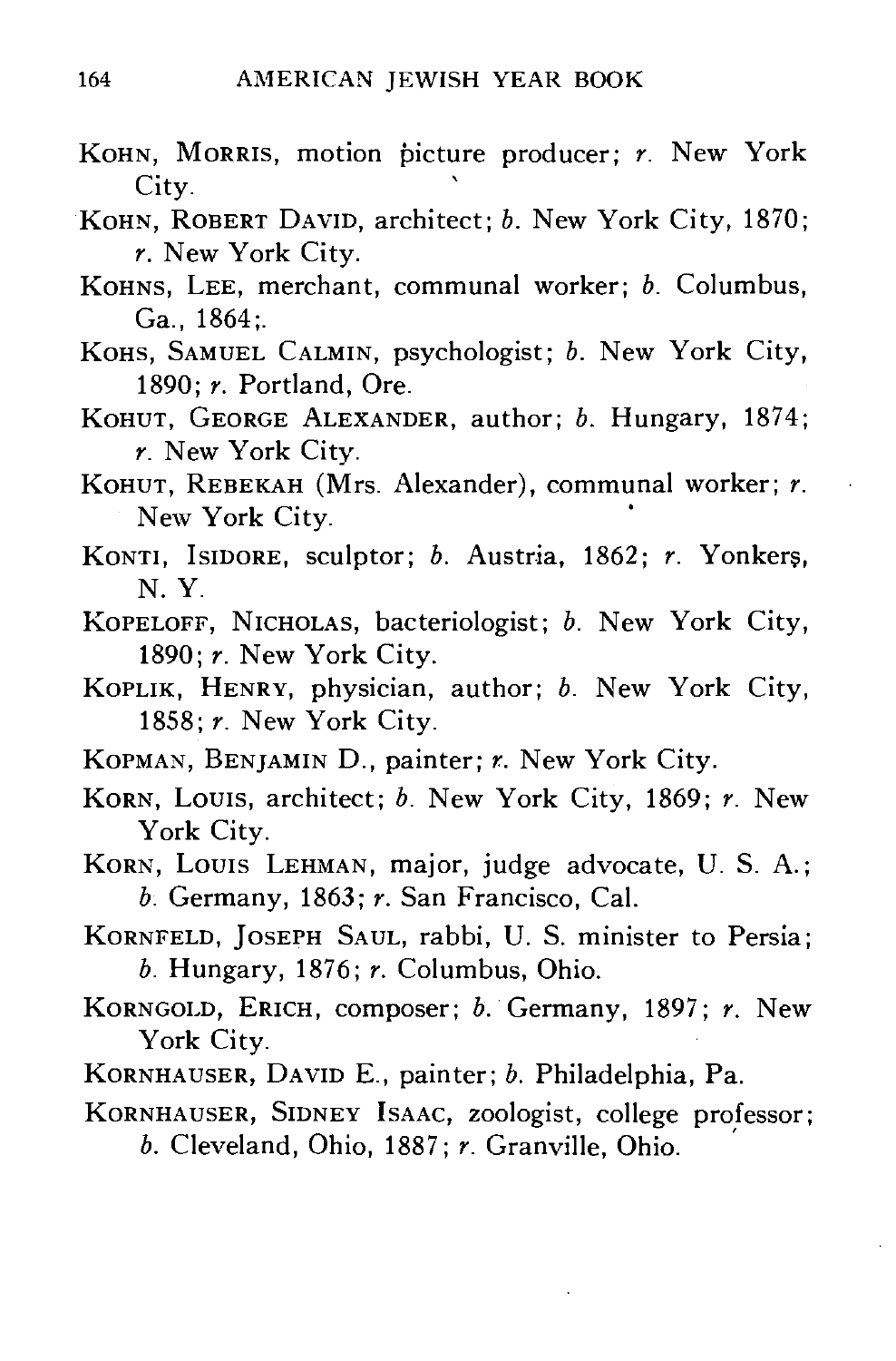- KOTINSKY, JACOB, entomologist; *b.* Russia, 1873; *r.* New Orleans, La.
- KRAMER, BENJAMIN, pediatrist, college professor; *b.* Russia, 1887; *r.* Baltimore, Md.
- KRANZ, PHILIP (Jacob Rombo), Yiddish journalist; *b.* Russia, 1858; *r.* New York City.
- KRASNOW, PETER, painter; *b.* Russia, 1887; *r.* Chicago, 111.
- KRASS, NATHAN, rabbi; *b.* Russia, 1879; *r.* New York City.
- KRAUS, ADOLPH, lawyer, president of I. 0. B. B.;' *b.* Bohemia, 1850; *r.* Chicago, 111.
- KRAUS, MILTON, congressman; *b.* Kokomo, Ind., 1866; *r.* Peru, Ind.
- KRAUSKOPF, JOSEPH, rabbi, author; *b.* Germany, 1858; *r.* Philadelphia, Pa.
- KREISLER, FRITZ, violinist; *b.* Austria, 1875; *r.* New York City.
- KREYMBORG, ALFRED, poet; *r.* Italy.
- KRISS, MAX, agricultural chemist; *b.* Russia, 1889; *r.* State College, Pa.
- KROLL, LEON, painter; *b.* New York City, 1884; *r.* New York City.
- KRONBERG, LOUIS, painter; *b.* Boston, Mass., 1872; *r.* Boston, Mass.
- KUNITZER, ROBERT, physician; *b.* Hungary, 1866; *r.* New York City.
- KUPCHIK, A., chess master; *b.* Russia; *r.* New York City.
- KUSSY, NATHAN, novelist; *b.* Newark, N. J., 1872; *r.* Newark, N. J.
- LACHMAN, ARTHUR, chemist; *b.* San Francisco, Cal., 1873; *r.* San Francisco, Cal.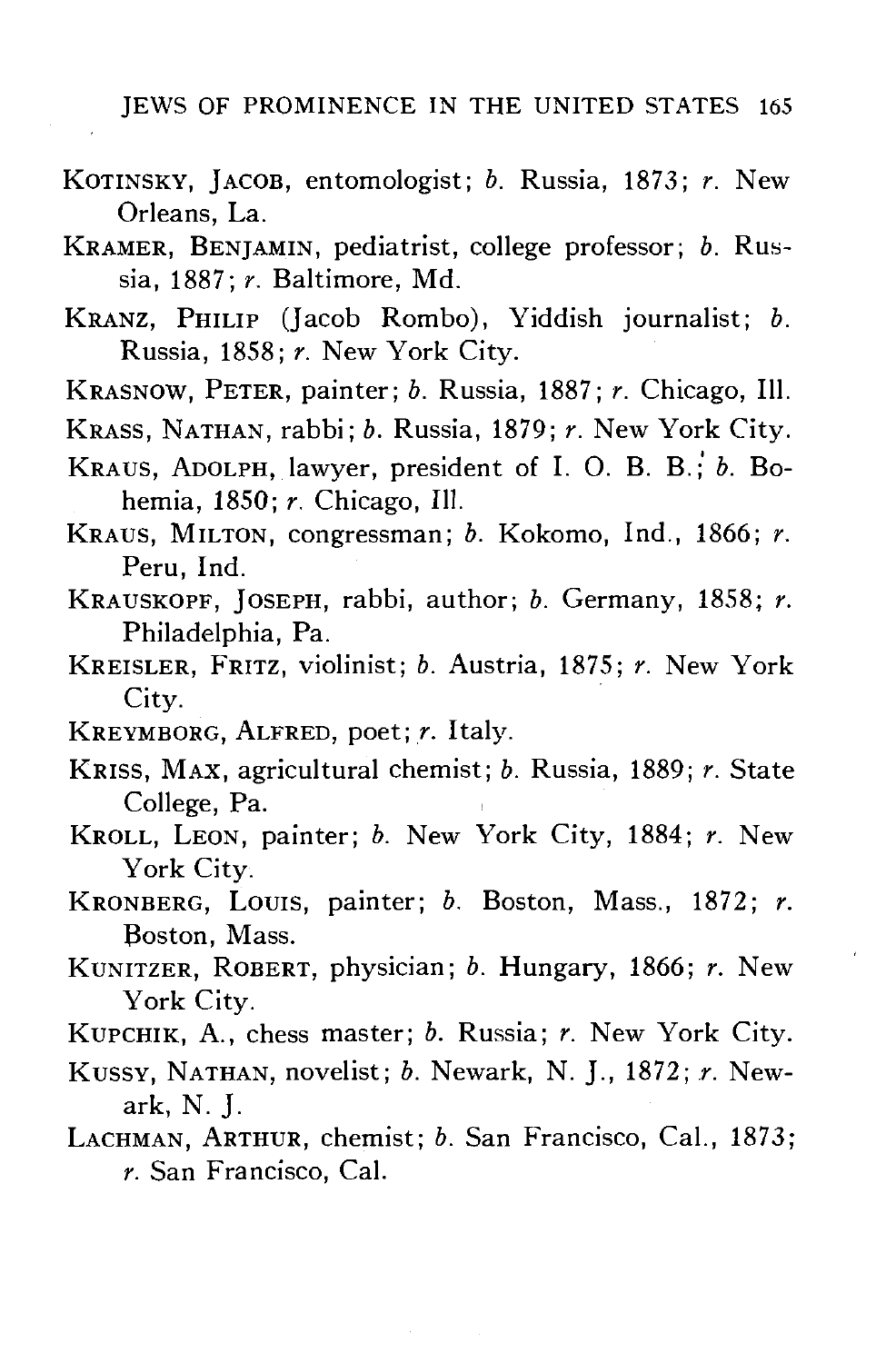- LACHMAN, SAMSON, lawyer, communal worker; *b.* New York City, 1855; *r.* New York City.
- LAEMMLE, CARL, motion picture producer; *b.* Germany, 1867; *r.* New York City.
- LAIT, JACQUIN L. (Jack Lait), author; *b.* Chicago, Ill., 1882; *r.* New York City.
- LANDMAN, ISAAC, rabbi, editor; *b.* Russia, 1880; *r.* Lawrence, L. I.
- LANDSBERG, EMIL M., editor; *b.* Rochester, N. Y., 1871; *r.* New York City.
- LANDSBERG, MAX, rabbi; *b.* Germany, 1845; *r.* Rochester, N. Y.
- LANG, EUGENE J., architect; *r.* New York City.
- LANGFELD, MILLARD, physician; *b.* Glasgow, Mo., 1872; *r.* Omaha, Neb.
- LANGSDORF, ALEXANDER SUSS, electrical engineer, college dean; b. St. Louis, Mo., 1877; r. St. Louis, Mo. dean; *b.* St. Louis, Mo., 1877; *r.* St. Louis, Mo.
- LAPOWSKI, BOLESLAW, physician; *r.* New York City.
- LARRIMORE, FRANCINE, actress; *r.* New York City.
- $b.$  New York City, 1893;  $r.$  New York City.
- LASKER, ALBERT D., chairman U. S. Shipping Board: b. Galveston, Tex., 1880; *r*. Washington D. C.
- LASKER, BRUNO, editor, social worker; b. Germany; r. New York City.
- LASKER, EDWARD, chess master, engineer, writer; b. Germany, 1885; r. Chicago, Ill.
- LASKER, LOULA DAVIS, social worker, writer; b. Galveston. Tex., 1888; r. New York City.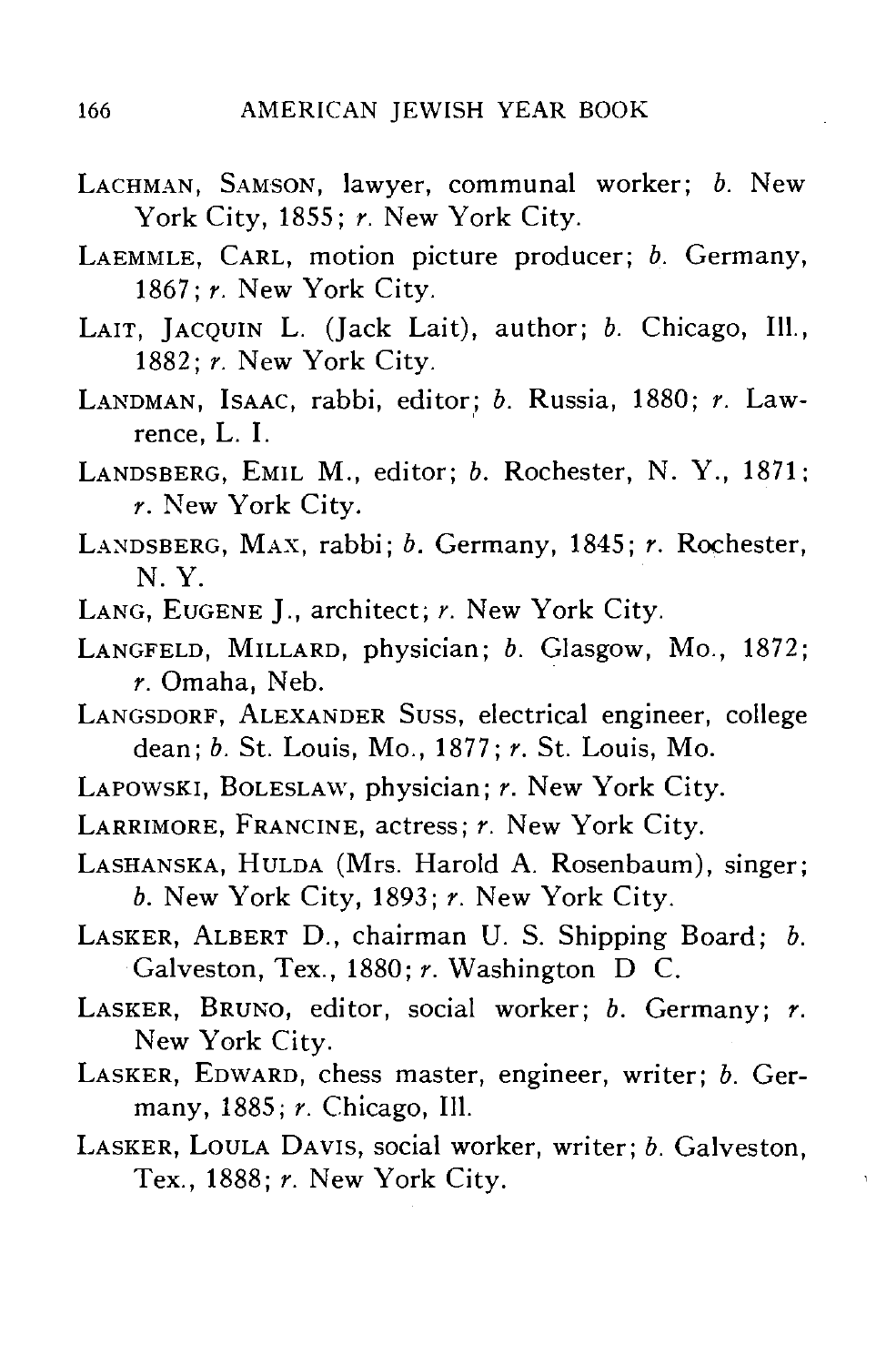- LASKY, JESSE L., motion picture producer; *b.* San Francisco, 1880; *r.* New York City.
- LATEINER, JOSEPH, Yiddish playwright; *b.* Russia, 1853; *r.* New York City.
- LAUFER, BERTHOLD, anthropologist, Orientalist, author; *b.* Germany, 1874; *r.* Chicago, 111.
- LAUTERBACH, EDWARD, lawyer, civic worker; *b.* New York City, 1844; *r.* New York City.
- LAUTERBACH, JAKOB ZALLEL, talmudist, college professor; *b.* Galicia, 1873; *r.* New York City.
- LAWRENCE, DAVID, journalist; *b.* Philadelphia, Pa., 1888; *r.* Washington, D. C.
- LAZANSKY, EDWARD, judge; *r.* Brooklyn, N. Y.
- LAZARON, MORRIS SAMUEL, rabbi; *r.* Baltimore, Md.
- LAZARUS, EDGAR M., architect; *b.* Baltimore, Md., 1868; *r,* Portland, Ore.
- LEAVITT, EZEKIEL, poet; *b.* Russia, 1878; *r.* Boston, Mass.
- LEAVITT, JULIAN, writer on sociologic subjects; *b.* Russia; *r.* New York City.
- LEDERER, EPHRAIM, lawyer, communal worker; *b.* Philadelphia, Pa., 1862; *r.* Philadelphia, Pa.
- LEDERMAN, MOSES DAVID, otologist, laryngologist; *b.* New York City, 1868; *r.* New York City.
- LEFSCHETZ, SOLOMON, mathematician, college professor; *b.* Russia, 1884; *r.* Lawrence, Kan.
- LEHMAN, ARTHUR, banker, communal worker; *b.* New York
- LEHMAN, B. H., college professor; r. Berkeley, Cal.
- LEHMAN, EUGENE HERTLER, educator, writer; b. Pueblo, LEHMAN, EUGENE HERTLER, educator, writer, *b.* Pueblo, Colo., 1878; *r.* Tarrytown-on-the-Hudson, N. Y.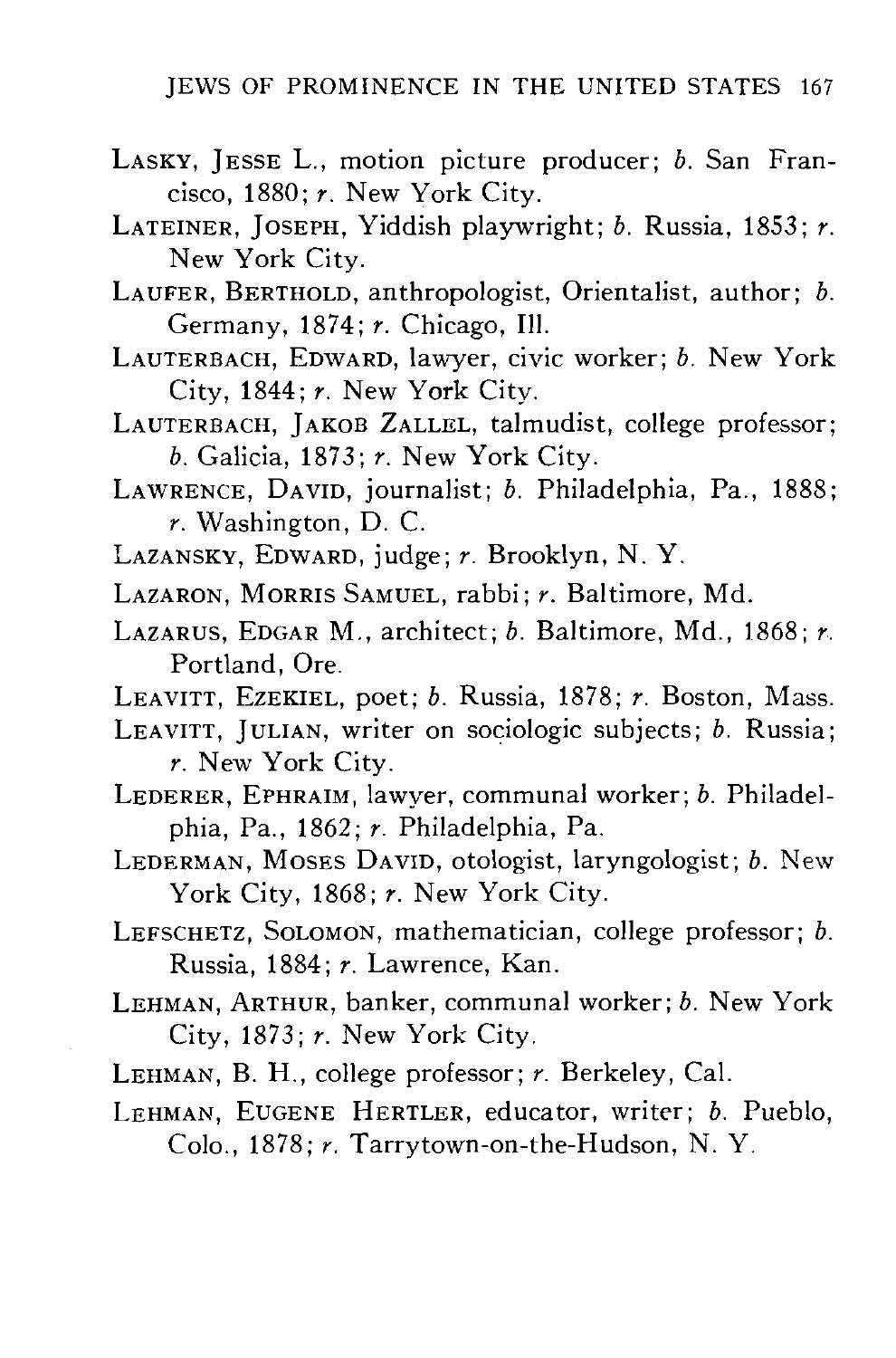- LEHMAN, HERBERT HENRY, banker, communal worker; *b.* New York City, 1878; *r.* New York City.
- LEHMAN, IRVING, judge, communal worker; *b.* New York City, 1876; *r.* New York City.
- LEHMAN, ISRAEL J., architect; *b.* St. Joseph, Mo., 1859; *r.* Cleveland, Ohio.
- LEHMAYER, MARTIN, lawyer; *b.* Baltimore, Md., 1861; *r.* Baltimore, Md.
- 'LEISERSON, WILLIAM MORRIS, economist, arbitrator of industrial disputes; *b.* Russia, 1883; *r.* Toledo, Ohio.
	- LEMANN, ISAAC IVAN, physician; *b.* Donaldsonville, La., 1877; *r.* New Orleans, La.
	- LEMANN, MONTE M., lawyer; *b.* Donaldsonville, La., 1884; *r.* New Orleans, La.
	- LEO, RICHARD LEOPOLD, architect; *b.* New York City, 1872; *r.* New York City.
	- LEON, MAURICE, writer; *b.* Syria, 1880; *r.* New York City.
	- LEONARD, BENNY (Benjamin Leiner), lightweight boxing champion of the world; *b.* New York City, 1896; *r.* New York City.
	- LEOPOLD, JEROME S., physician, author; *b.* Chicago, 111., 1881; *r.* New York City.
	- LERNER, TINA, pianist; *b.* Russia, 1890; *r.* San Francisco, Cal.
	- LESSER, SOLOMON, motion picture producer; *r.* Los Angeles, Cal.
	- LESSLER, MONTAGUE, congressman; *b.* New York City, 1869; *r.* New York City.
	- LESSING, BRUNO, see Bloch, Rudolph.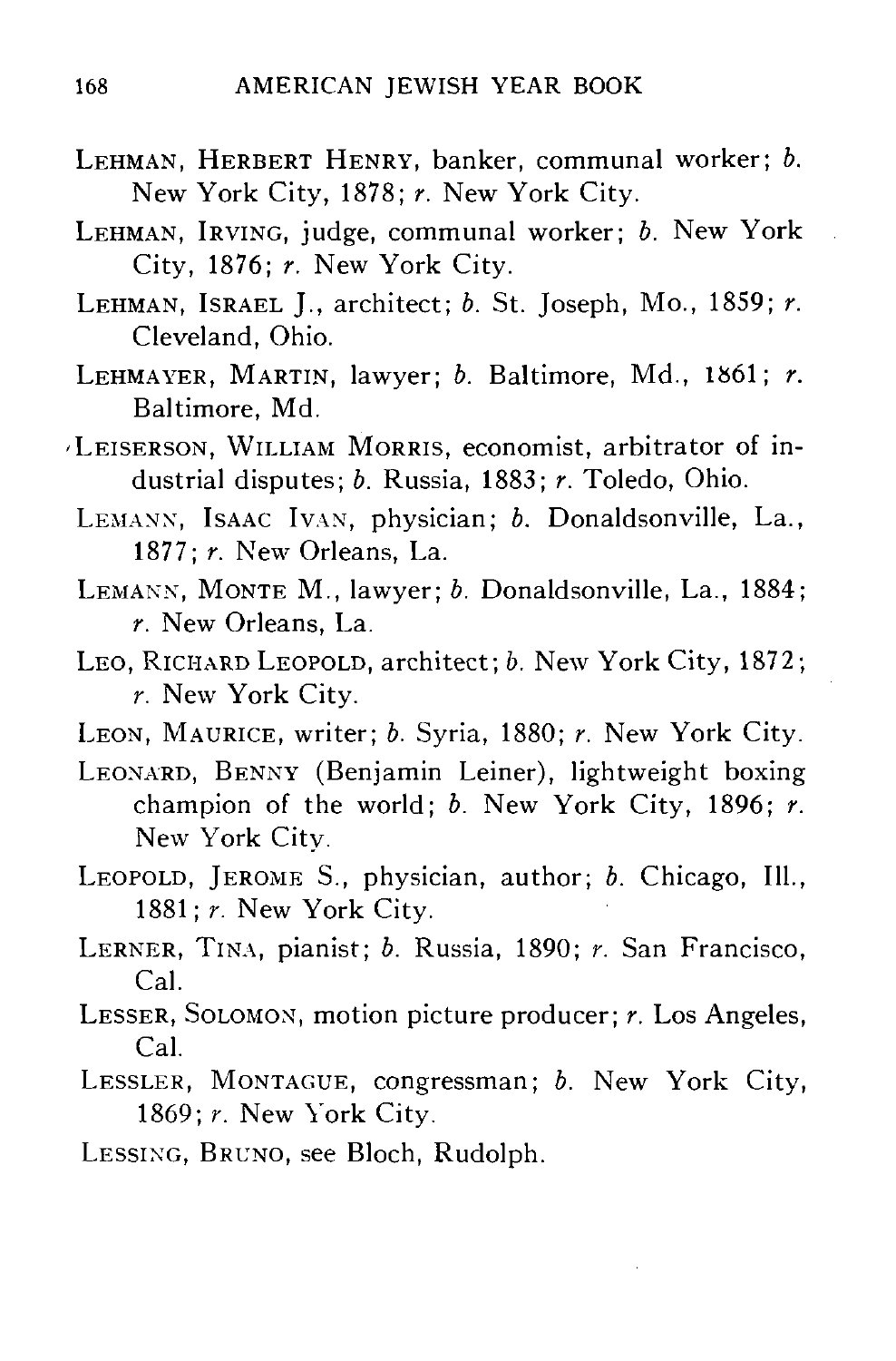LEVENE, PHOEBUS AARON (THEODORE), head of department of chemistry, Rockefeller Institute; *b.* Russia, 1869; *r.* New York City.

LEVENSON, BORIS, composer; *b.* Russia; *r.* New York City.

- LEVENTRITT, DAVID, former judge; *b.* Winnsboro, S. C, *r.* New York City.
- LEVEY, ETHEL, actress; *r.* New York City.
- LEVEY, HARRY/motion picture producer; *r.* New York City.
- LEVI, GERSON B., rabbi, editor; *r.* Chicago, Ill.
- LEVI, HARRY, rabbi; *b.* Cincinnati, Ohio, 1875; *r.* Brookline, Mass.
- LEVI, JULIAN CLARENCE, painter, architect; *b.* New York City, 1874; *r.* New York City.
- LEVI, LOUIS, architect; *b.* Baltimore, Md., 1868; *r.* Baltimore, Md.
- LEVI, LOUIS EMANUEL, chemist; *b.* Buffalo, N. Y., 1862; *r.* Milwaukee, Wis.
- LEVI, MORITZ, editor, college professor; *b.* Germany, 1857; *r.* Ann Arbor, Mich.
- LEVIAS, CASPAR, Hebrew lexicographer; *b.* Russia, 1860; *r.* Newark, N. J.
- LEVIEN, SONIA, editor, scenario writer; *r.* New York City.
- LEVIN, ISAAC, physician, pathologist; *b.* Russia, 1866; *r.* New York City.
- LEVIN, LOUIS H., communal worker, editor; *b.* Charleston, S. C, 1866; *r.* Baltimore, Md.
- LEVINE, BENJAMIN SAMUEL, chemist; *b.* Russia, 1887; *r.* Washington, D. C.
- LEVINE, ISAAC DON, writer; *b.* Russia, 1892; *r.* New York City.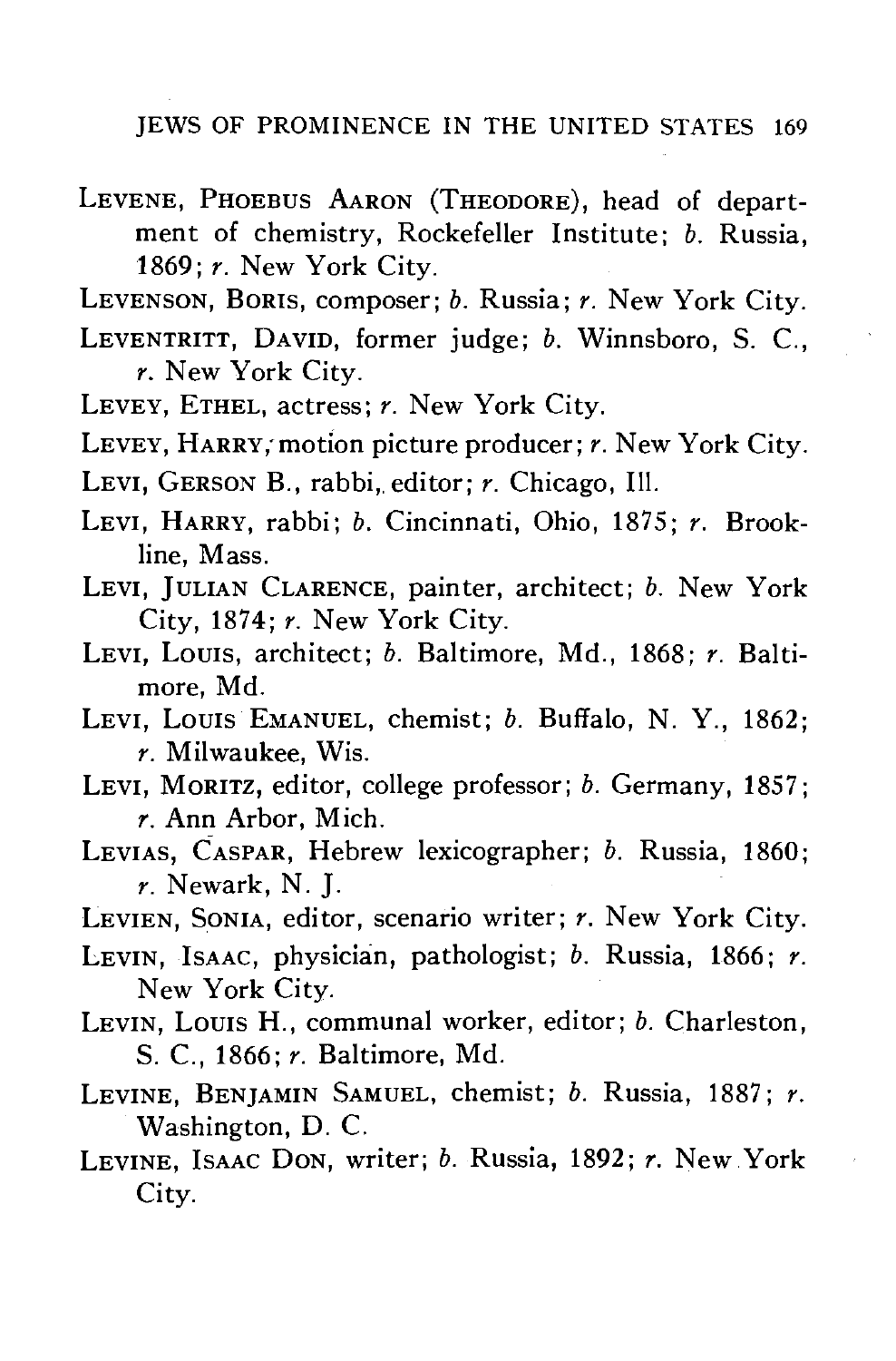- LEVINE, LOUIS, economist, college professor; *b.* Russia, 1883; *r.* Beloit, Wis.
- LEVINE, MICHAEL, botanist, physiologist; *b.* Russia, 1886; *r.* New York City.
- LEVINE, MORRIS D., rabbi, educator; *r.* New York City.
- LEVINE, MOSES NAPHTALI, plant pathologist; *b.* Russia, 1886; *r.* St. Paul, Minn.
- LEVINE, SAMUEL A., physician; *b.* Poland, 1891; *r.* Boston, Mass.
- LEVINE, VICTOR EMANUEL, biological chemist, college professor; *b.* Russia, 1891; *r.* Omaha, Neb.
- LEVINGER, ELMA EHRLICH, writer; *b.* Chicago, 1887; *r.* New York City.
- LEVINGER, LEE J., rabbi, writer; *b.* Burke, Idaho, 1890; *r.* New York City.
- LEVINSON, SALMON OLIVER, lawyer; *b.* Noblesville, Ind., 1865; *r.* Chicago, 111.
- LEVINTHAL, BERNARD LOUIS, rabbi; *b.* Russia, 1866; *r.* Philadelphia, Pa.
- LEVINTHAL, ISRAEL H., rabbi; *b.* Philadelphia, Pa.; *r.* Brooklyn, N. Y.
- LEVISON, ERIC, writer; *b.* Germany, 1894; *r.* Atlanta, Ga.
- LEVISON, JACOB B., insurance official, communal worker; *b.* Virginia City, Nev., 1862; *r.* San Francisco, Cal.
- LEVISON, JACOB J.,forester; *b.* Russia, 1883; *r.* Sea Cliff, L. I.
- LEVISON, WALLACE G., chemist; *b.* Brooklyn, N. Y., 1846;  $r$ . Brooklyn, N. Y.
- LEVITT, JOEL J., painter; *b.* Russia, 1875; *r.* New York City.
- LEVITZKI, MISCHA, pianist; *b.* Russia, 1898; *r.* New York City.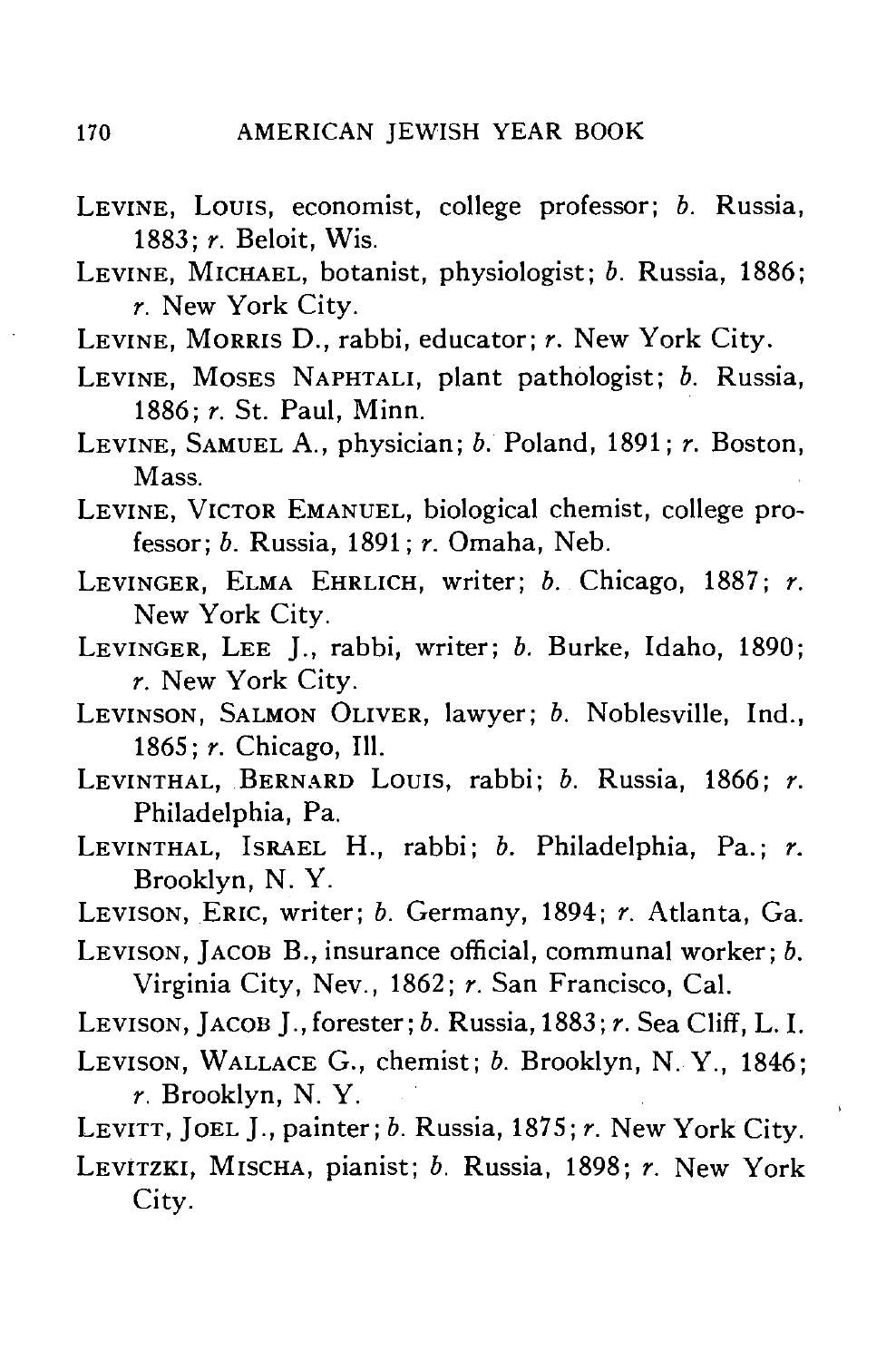- LEVUSSOVE, MOSES S,, writer on art; *b.* Russia, 1874; *r.* New York City.
- LEVY, AARON J., judge? communal worker; *b.* New York City, 1881; *r.* New York City.
- LEVY, ALEXANDER OSCAR, painter, illustrator; *b.* Germany, 1881; *r.* Buffalo, N. Y.
- LEVY, BEATRICE S., painter, etcher; *b.* Chicago, 1892;.*r.* Chicago, 111.
- LEVY, BERT, illustrator, cartoonist, entertainer; *r.* New York City.
- LEVY, CLINTON HARBY, rabbi, journalist; *b.* New Orleans, La., 1867; *r.* New York City,
- LEVY, ERNEST COLEMAN, sanitarian; *b.* Richmond, Va.,
- LEVY, FLORENCE W., editor; b. New York City, 1870; r. New York City.
- LEVY, HENIOT, pianist, teacher;  $b$ . Poland, 1879;  $r$ . Chicago, LEVY, HENIOT, pianist, teacher; *b.* Poland, 1879; *r.* Chicago,
- LEVY, HERMAN, painter; b. Hartford, Conn., 1868; r. Chicago, Ill.
- LEVY, I. HARRIS, physician, college professor; b. Poland, . 1869; *r.* Syracuse, N. Y.
- LEVY, JEFFERSON MONROE, former congressman; b. New York City;  $r$ . New York City.
- LEVY, JULIUS, manufacturer, communal worker; b. Baltimore, Md., 1868; r. Baltimore, Md.
- more, Md., 1868; *r.* Baltimore, Md. LEVY, MAX, inventor; *b.* Detroit, Mich., 1857; *r.* Philadelphia, Pa.
- LEVY, ROBERT LOUIS, physician; *b.* New York City, 1888; *r.* New York City.'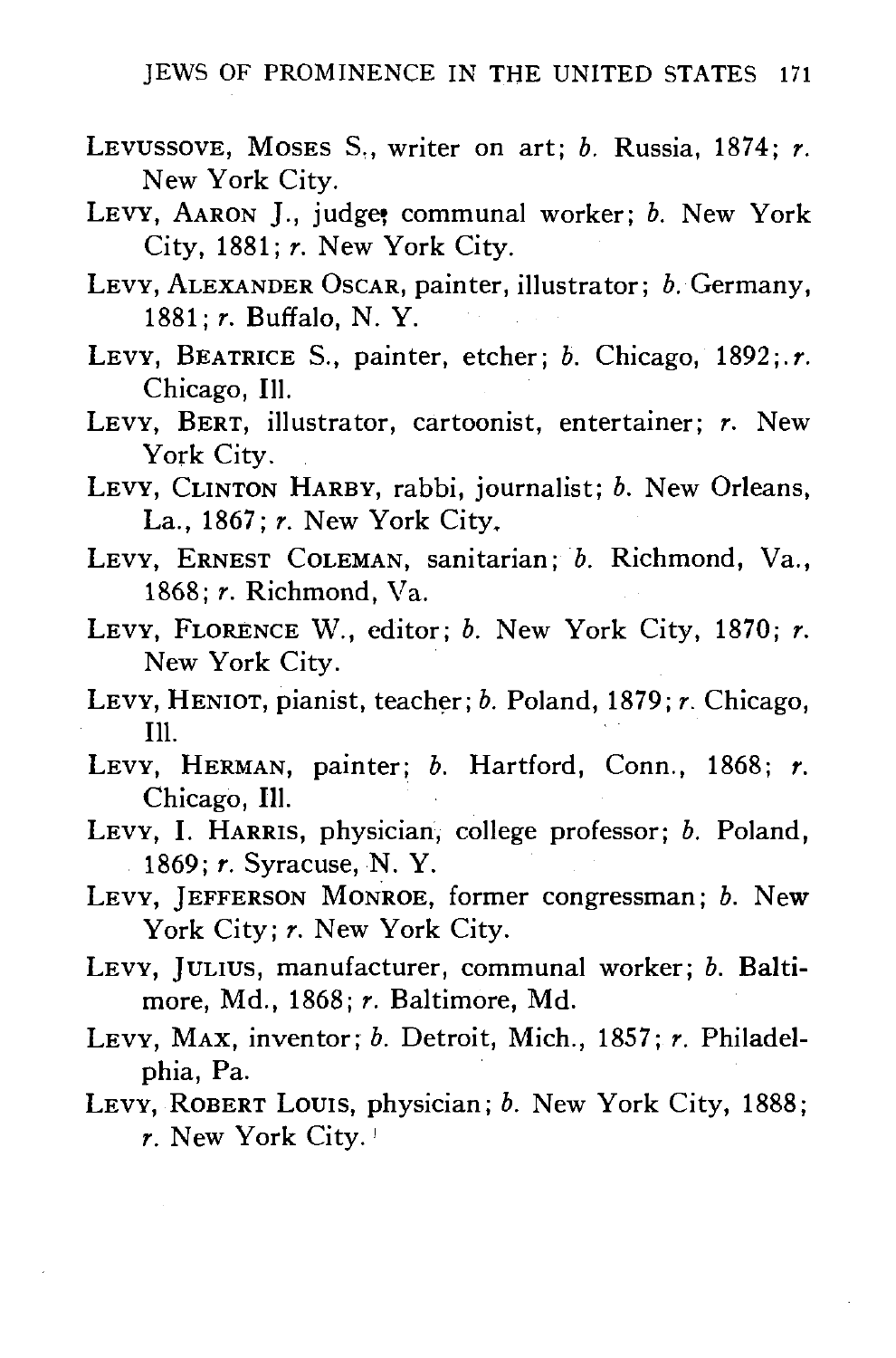- LEVY, T. AARON, lawyer; *b.* Canton, Pa., 1874; *r.* Syracuse, N. Y.
- LEVY, WILLIAM, architect; *b.* New Orleans, La., 1866; *r.* St. Louis, Mo.
- LEVY, WILLIAM, manufacturer, communal worker; *b.* England, 1856; *r.* Baltimore, Md.
- LEVY, WILLIAM AUERBACH, painter, etcher; *b.* Russia, 1889; *r.* New York City.
- LEWI, ISIDOR, journalist; *b.* Albany, N. Y., 1850; r. New York City.
- LEWINSKI-CORVIN, EDWARD, writer, social worker; *b.* Poland; *r.* New York City.
- LEWIS, HARRY E., judge; *b.* New York City, 1879; *r.* Brooklyn, N. Y.
- LEWIS, HARRY SAMUEL, rabbi, author; *b.* England, 1863; *r.* New York City.
- LEWIS, SAM, song writer; *r.* New York City.
- LEWIS, WILLIAM M., judge; *b.* Russia, 1884; *r.* Philadelphia, Pa.
- LEWISOHN, ADOLPH, financier, civic and communal worker; *b.* Germany; *r.* New York City.
- LEWISON, M., physician, college professor; *r.* Urbana, 111.
- LHEVINNE, JOSEF, pianist; *b.* Russia, 1874; *r.* New York City.
- LIBER, BENZION, physician, Yiddish writer; *b.* Roumania, 1875; *r.* New York City.
- LIBIN, S. (Israel Hurewitz), Yiddish playwright; *b.* Russia, 1872;  $r$ . New York City.
- LIBMAN, EMANUEL, physician; *b.* New York City, 1872; *r.* New York City.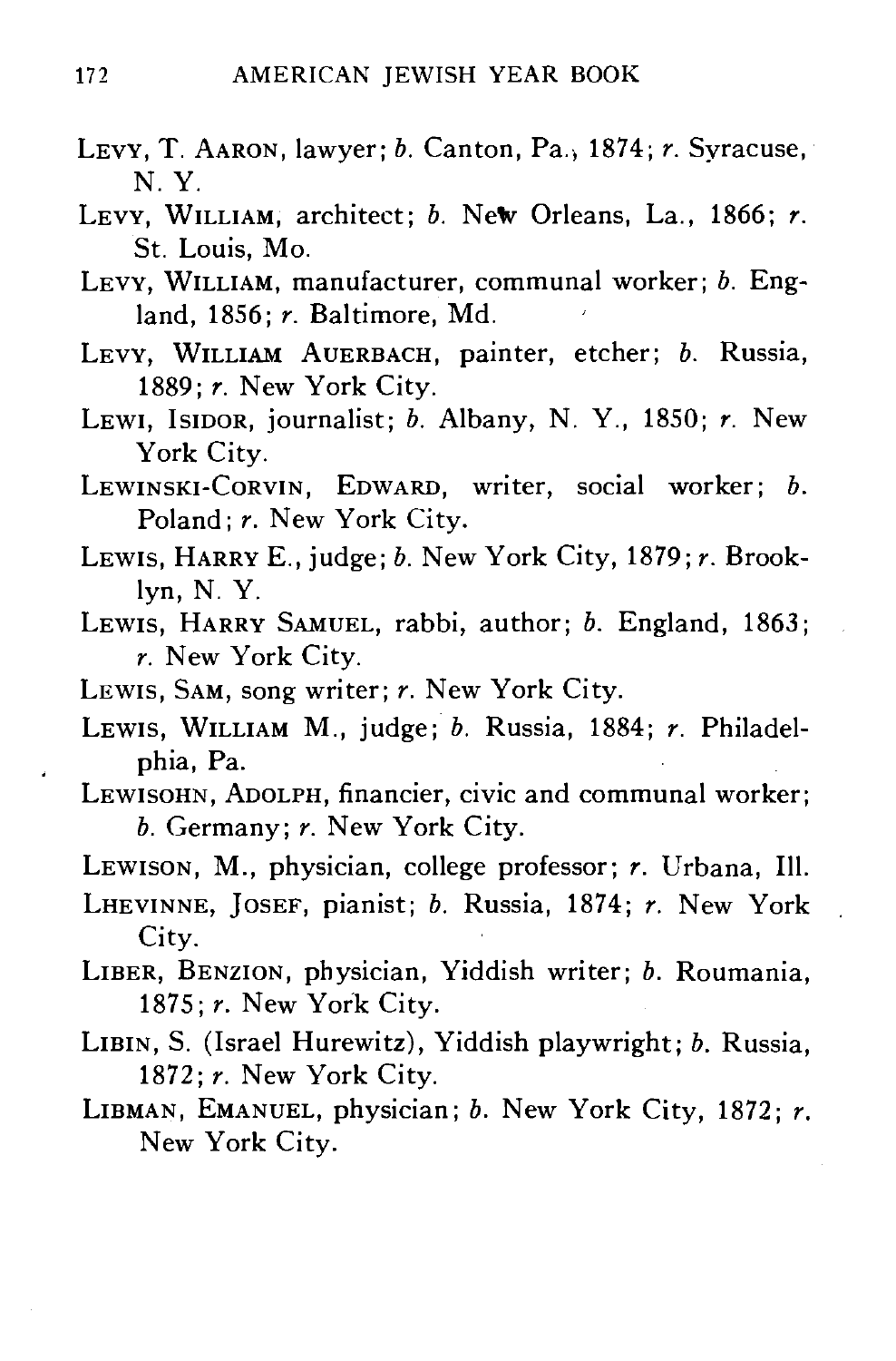- LICHTENAUER, JOSEPH MORTIMER, painter; *b.* New York City, 1876; *r.* New York City.
- LICHTENSTEIN, JOY, writer; *b.* San Francisco, Cal., 1874; *r.* San Francisco, Cal.
- LICHTENSTEIN, WALTER, librarian, translator; *b.* Germany, 1880; *r.* Evanston, 111.
- LICHTENTAG, ALEXANDER, author of Paragon shorthand system; *b.* Mobile, Ala., 1868; *r.* Mobile, Ala
- LICHTMAN, A., motion picture producer; *r.* New York City.
- LIEBER, HUGO, chemist, author; *b.* Germany, 1867; *r.* New York City.
- LIEBERMAN, ELIAS, poet,writer; *b.* Russia, 1883; *r.* Brooklyn, N. Y.
- LIEBOVITZ, SIDNEY, chemist; *b.* New York City, 1887; *r.* New York City.
- LIEBOWICH, N. S., Hebrew author; *b.* Russia; *r.* New York City.
- LIESIN, ABRAHAM (WALT), Yiddish editor, poet, journalist; *b.* Russia, 1872; *r.* New York City
- LIKNAITZ, DAVID, rabbi; *r.* Kansas City, Mo.
- LILIENTHAL, ABRAHAM WOLF, composer, teacher; *b.* New York City, 1859; *r.* New York City.
- LINDAUER, EUGENE, physician; *b.* Germany, 1872; *r.* Philadelphia, Pa.
- LINFIELD, HARRY SEBEE, editor; *b.* Lithuania, 1889 *r.* New York City.
- LIPMAN, CHARLES BERNARD, soil chemist, college professor; *b.* Russia, 1883; *r.* Berkeley, Cal.
- LIPMAN, CLARA, actress; *b.* Chicago, 111., 1872; *r.* New York City.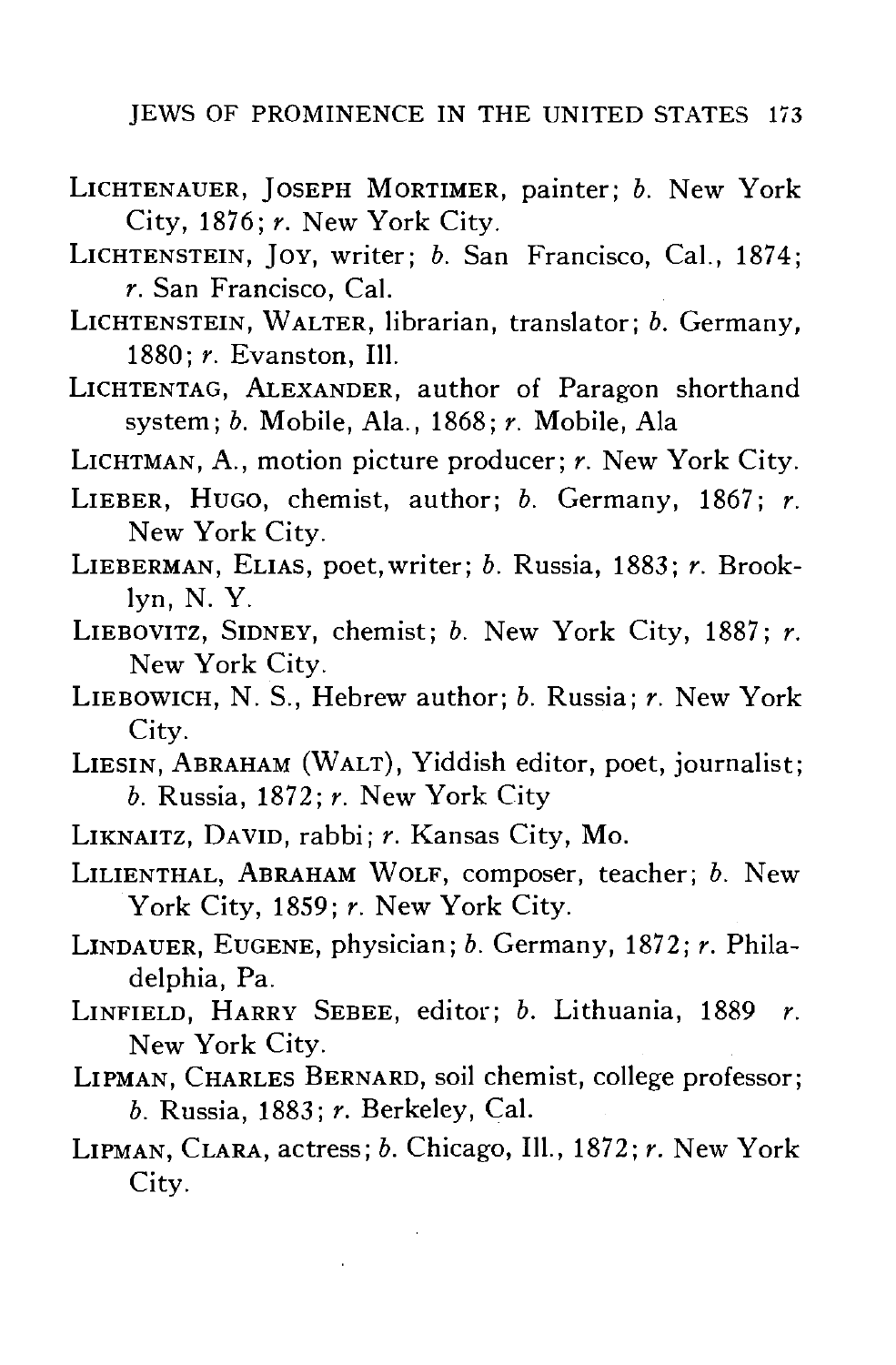- LIPMAN, JACOB GOODALE, college professor, director of agricultural experiment station; *b.* Russia, 1874; *r.* New Brunswick, N. J.
- LIPPMAN, GUSTAVE, physician; *b.* Germany, 1868; *r.* St. Louis, Mo.
- LIPPMAN, JONAS, editor, lecturer; *b.* France, 1858; *r.* New York City.
- LIPPMAN, JOSEPH, lawyer; *r.* Salt Lake City, Utah.
- LIPPMAN, WALTER, writer, editor; *b.* New York City, 1889; *r.* New York City.
- LIPSITZ, S. T., physician, college professor; *r.* St. Louis, Mo.
- LIPSKY, ABRAM, writer; *b.* Rochester, N. Y.; *r.* New York City.
- LIPSKY, LOUIS, Zionist worker, writer; *b.* Rochester, N. Y., 1876; *r.* New York City.
- LIPSNER, BENJAMIN BERL, mechanical engineer; *b.* Chicago, 111., 1888; *r.* Washington, D. C.
- LIPSON, M., Hebrew editor; *b.* Russia; *r.* New York City.
- LISSNER, MEYER, lawyer, commissioner United States Shipping Board; *b.* San Francisco, Cal., 1871; *r.* Los Angeles, Cal.
- LIT, JACOB D., merchant, communal worker; *r.* Philadelphia, Pa.
- LIT, SAMUEL D., merchant, communal worker; *r.* Philadelphia, Pa.
- LITMAN, SIMON, economist, author; *b.* Russia, 1873; *r.* Urbana, 111.
- LITTAUER, Lucius N., manufacturer, former congressman; *b.* Gloversville, N. Y., 1859; *r.* New York City.
- LITWIN, A. (Samuel Hurwitz), Yiddish journalist; *b.* Russia, 1862; *r.* New York City.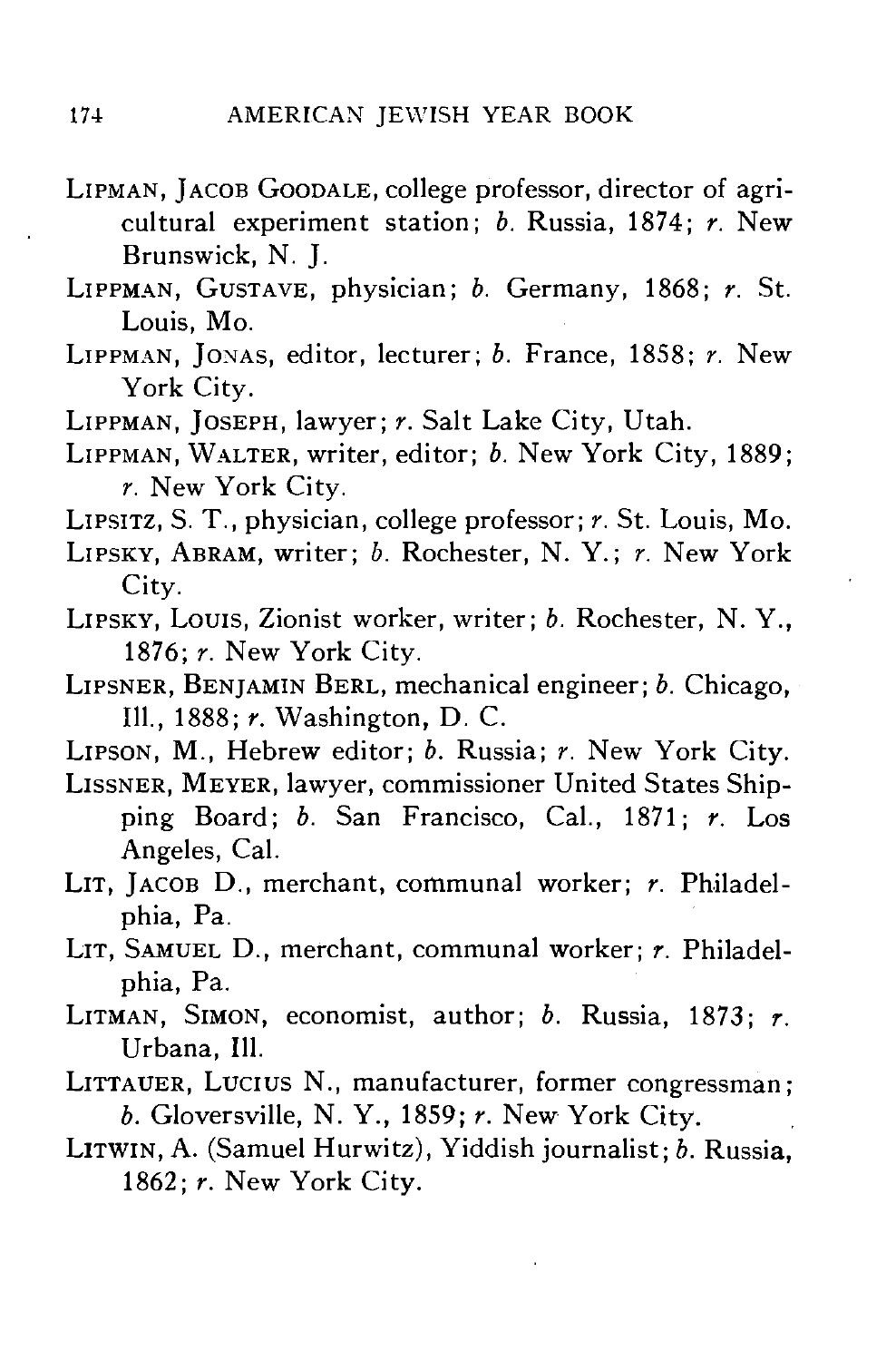- LITZINGER, DOROTHEA M. (Mrs. Thompson), painter; *r.* New York City.
- LIVERIGHT, HORACE BRISBIN, publisher; *b.* Osceola Mills, Pa., 1885; *r.* New York City.
- LOBEL, MALVINA, Yiddish actress; *r.* New York City.
- LOEB, ALBERT H., merchant, communal worker; *b.* Rockford, 111., 1868; *r.* Chicago, 111.
- LOEB, DOROTHY, painter, etcher; *b.* Bavaria, 1887; *r.* Chicago, 111.
- LOEB, HANAN WOLF, physician, college dean; *b.* Philadelphia, Pa., 1865; *r.* St. Louis, Mo.
- LOEB, ISIDOR, writer, college professor; *b.* Roanoke, Mo., 1868; *r.* Columbia, Mo.
- LOEB, JACOB MORITZ, communal worker; *b.* Chicago, 111., 1875; *r.* Chicago, 111.
- LOEB, JACCUES, biologist; *b.* Germany, 1859; *r.* New York City.
- LOEB, JAMES, author, patron of music and literature; *b.* New York City, 1867; *r.* Germany.
- LOEB, LEO, pathologist, college professor; *b.* Germany, 1869; *r.* St. Louis, Mo.
- LOEB, MITCHELL, cartoonist, illustrator; *b.* Poland, 1889; *r.* New York City.
- LOEB, SOPHIE IRENE, journalist; *b.* Russia, 1876; *r.* New York City.
- LOEB, VIRGIL, surgeon, college professor; *b.* Columbia, Mo., 1883; *r.* St. Louis, Mo.
- LOEBL, FLORENCE W., painter; *r.* New York City.
- LOEVENHART, ARTHUR SOLOMON, physiologist, chemist; *b.* Lexington, Ky., 1878; *r.* Madison, Wis.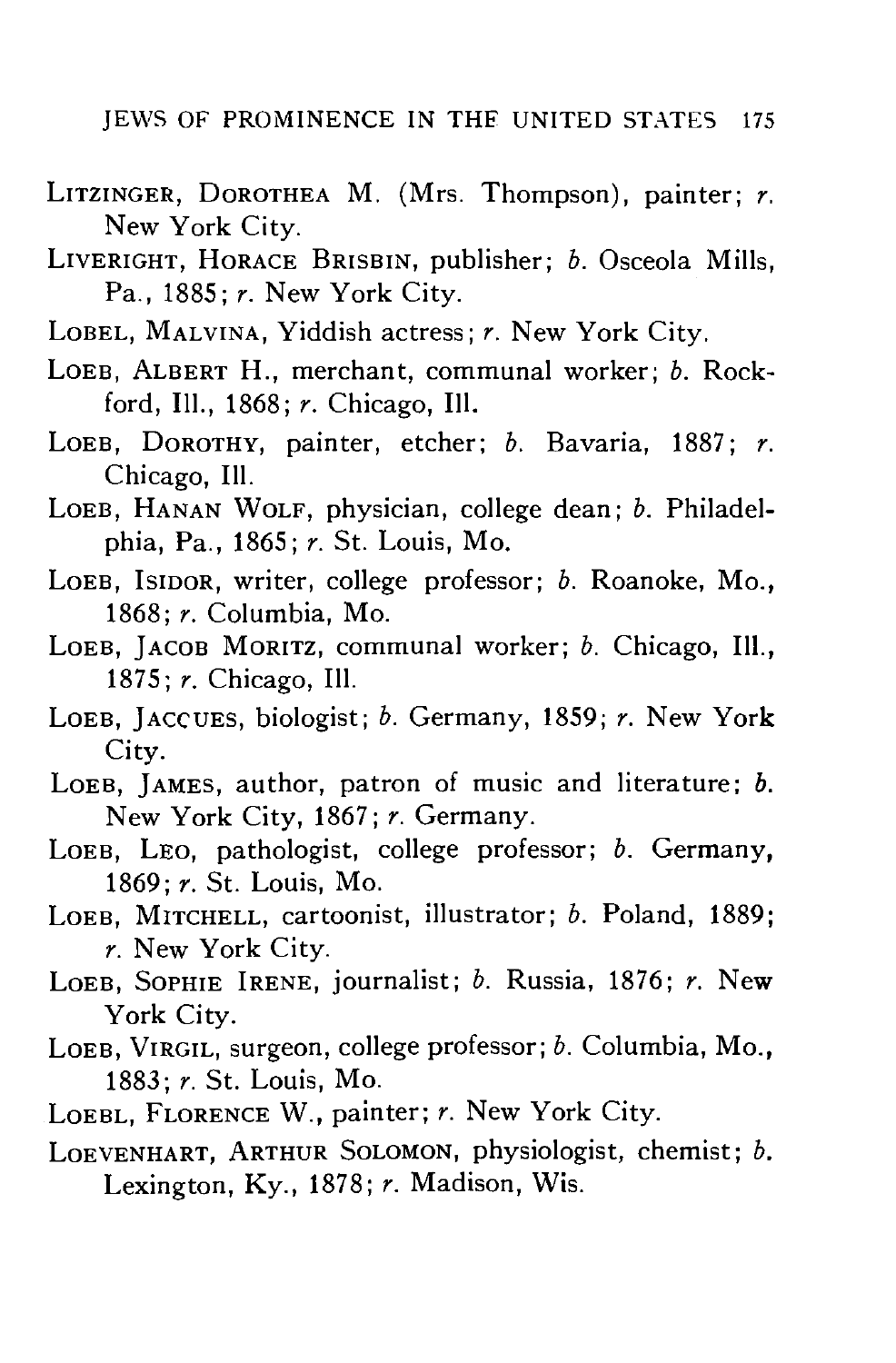LOEW, MARCUS, owner of vaudeville and motion picture theatres; *b.* New York City; *r.* New York City.

LOEWENBERG, J., college professor; *r.* Berkeley, Cal.

- LOEWENSTEIN, BELLE (Mrs. Ben), civic worker; *b.* San Francisco, Cal., 1869; *r.* Cincinnati, Ohio.
- LOEWENSTEIN, LOUIS C, engineer, author; *b.* Mora, N. M., 1876; *r.* Lynn, Mass.
- LONDON, MEYER, congressman; *b.* Russia, 1871; *r.* New York City.
- LORE, LUDWIG, journalist; *b.* Germany; *r.* New York City.
- LOURIA, LEON, physician; *b.* Russia; *r.* New York City.
- LOVEMAN, AMY, writer, editor; *r.* New York City.
- LOVEMAN, ROBERT, poet; *b.* Cleveland, Ohio, 1864; *r.* Dalton, Ga.
- LOWENBERG, BETTIE, author; *b.* Mobile, Ala., 1845; r. San Francisco, Cal.
- LOWENBERG, S. A., physician, college professor, writer; *b.* Latvia, 1881; *r.* Philadelphia, Pa.
- LOWENBURG, HARRY, pediatrist, college professor, author; *b.* Philadelphia, Pa., 1878; *r.* Philadelphia, Pa.
- LOWENHEIM, FREDERICK, illustrator; *b.* Germany; *r.* New Rochelle, N.Y.
- LOWENSTEIN, ABRAHAM GABRIEL, biological chemist; *b.* Russia, 1889; *r.* New York City.
- LOWENSTEIN, ARTHUR, chemist; *b.* Philadelphia, Pa., 1882; *r.* Chicago, 111.
- LOWENSTEIN, HARRIET B. (Mrs. Jonah Goldstein), communal worker; *b.* New York City; *r.* New York City.
- LOWENSTEIN, SOLOMON C, social worker; *b.* Philadelphia, Pa., 1877; *r.* New York City.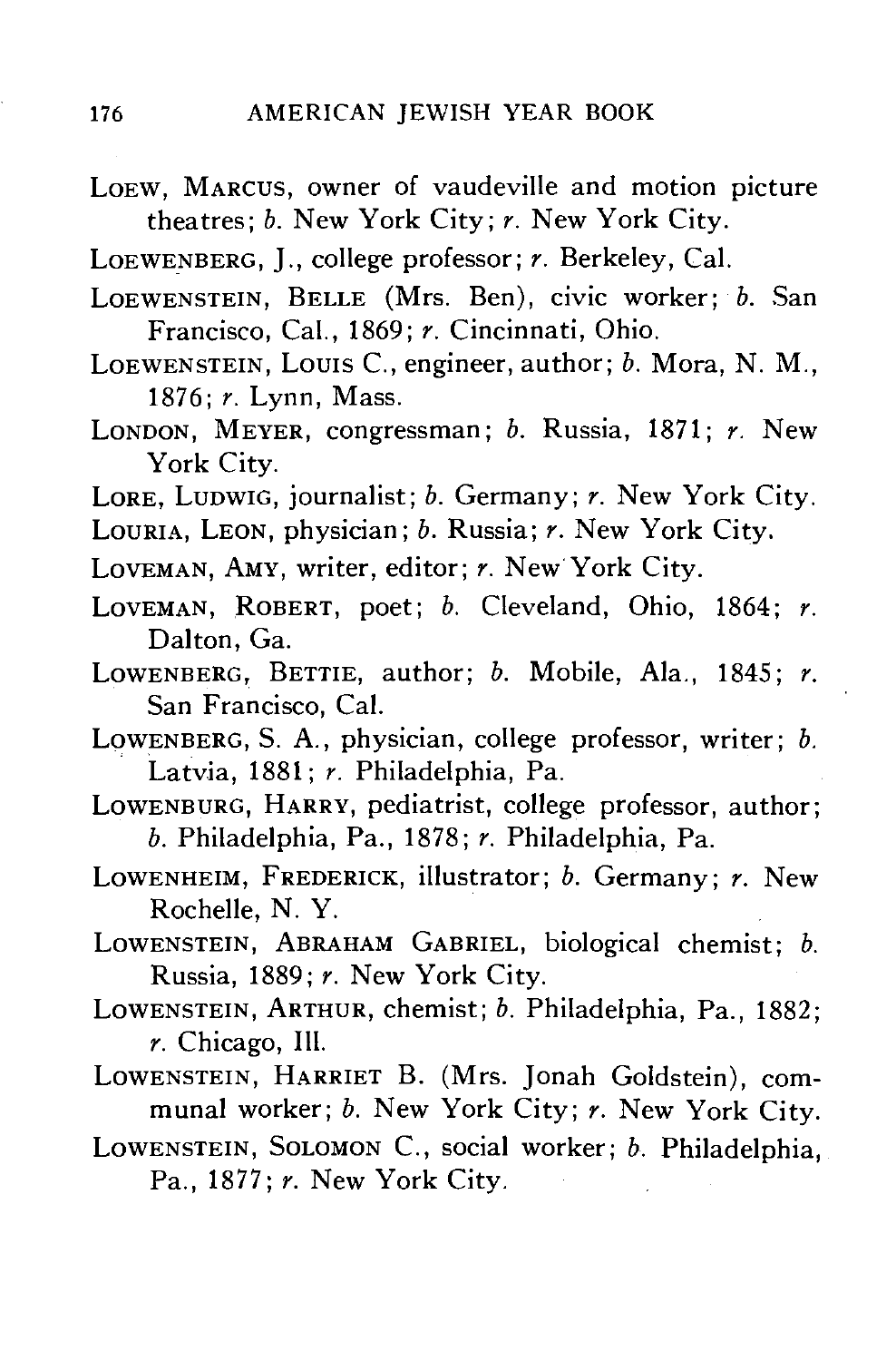- LOWENTHAL, E. (Miss), sociologist, college professor; *r.* Northampton, Mass.
- LOWENTHAL, MARVIN, journalist; *b.* Bradford, Pa., 1890; *r.* New York City.
- LOWIE, ROBERT HARRY, anthropologist; *b.* Austria, 1883; *r.* New York City.
- LOWY, ALEXANDER, chemist, college professor; *b.* 1889; *r.* Pittsburgh, Pa.
- LUBIN, DAVID, motion picture producer; *r.* Philadelphia, Pa.
- LUBIN, ISADOR, economist; *b.* Worcester, Mass., 1896; *r.* Ann Arbor, Mich.
- LUBIN, SIMON JULIUS, civic worker; *b.* Sacramento, Cal., 1876; *r.* Sacramento, Cal.
- LUBSCHEZ, BEN JUDAH, architect; *b.* Russia, 1881; *r.* New
- $\frac{1}{1}$   $\frac{1}{1}$ LUCAS, ALBERT, communal worker; *b.* England, 1859; *r.*
- New York City. LUCAS, ARTHUR, newspaperman; *b.* Albany, N. Y., 1859; *r.*
- Albany, N. Y. LUST, ADELINE C, author; *b.* Germany, 1860; *r.* Chicago, Ill.<br>Lyons, David, commander, U.S. N
- 
- LIONS, DAVID, commander, U. S. N. MACHT, DAVID I., pharmacologist; *b.* Russia, 1882; *r.* Baltimore, Mu.<br>wa I M
- MACHT, I. M., physician, college professor; *r.* Baltimore, Md.<br>MACK, JULIAN WILLIAM, judge, civic and communal worker;
- $b.$  San Francisco, Cal., 1866;  $r.$  New York City.
- MACK. MILLARD W., insurance expert; *b.* Cincinnati, Ohio. 1873; r. Cincinnati, Ohio. 1873; *r.* Cincinnati, Ohio.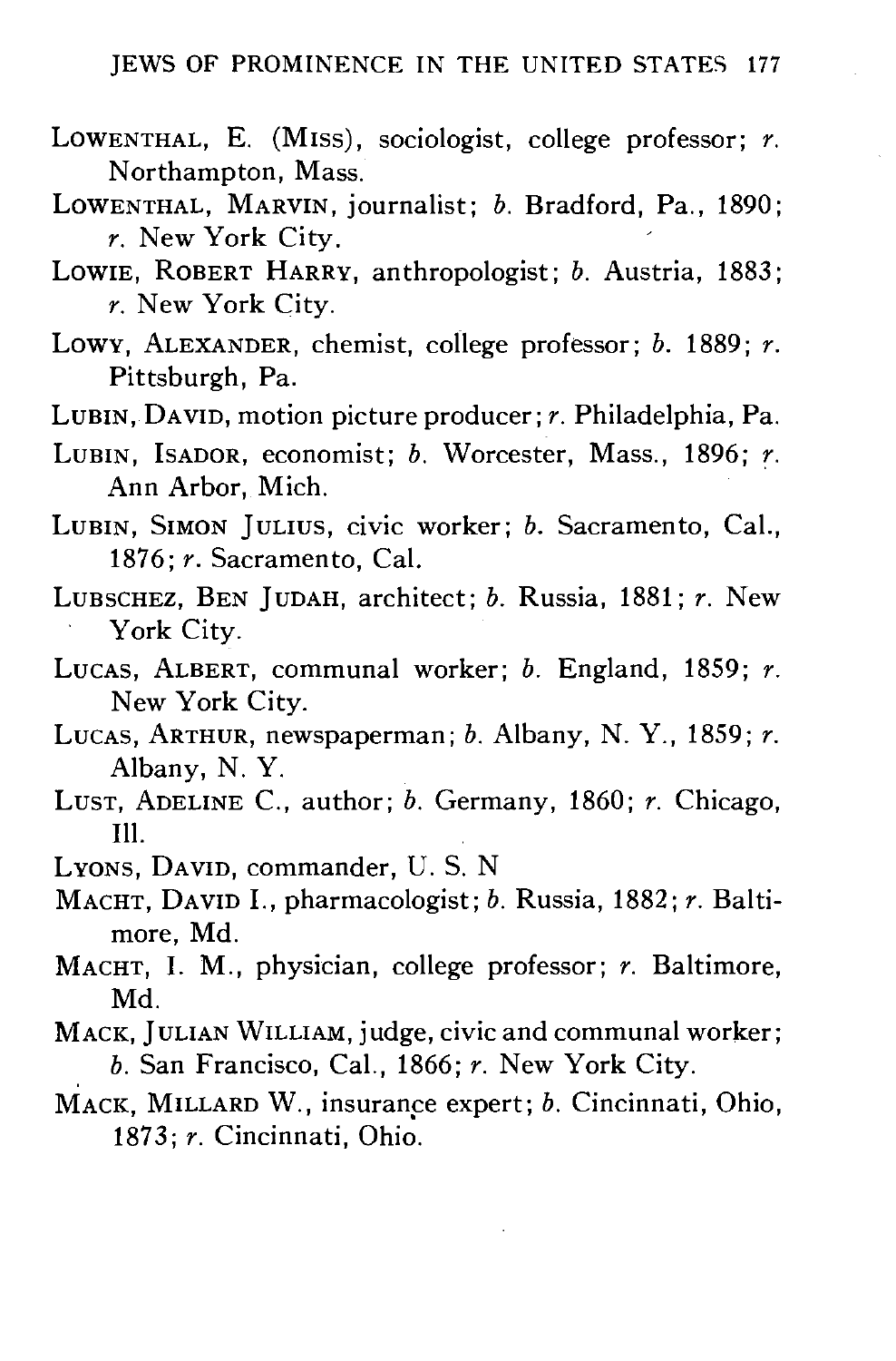- MAGNES, JUDAH LEON, rabbi, communal worker; *b.* San Francisco, 1877; *r.* New York City.
- MAILHOUSE, MAX, physician, college professor; *b.* New Haven, Conn., 1857; *r.* New Haven, Conn.
- MAISEL, MAX N., publisher, bookseller; *b.* Russia, 1872; *r.* New York City.
- MALTER, HENRY, rabbinical scholar, college professor; *b.* Galicia, 1867; *r.* Philadelphia, Pa.
- MANDEL, ARTHUR RUDOLPH, pathologist; *b.* Boston, Mass., 1876: *r.* New York City. 1876; *r.* New York City.
- MANDEL, EDWARD, educator, district superintendent of schools; *r.* New York City.
- MANDELBAUM, FRED SAMUEL, pathologist; *b.* Hartford, Conn., 1867; *r.* New York City.
- MANE LEIB, Yiddish poet; *b.* Russia, 1884; *r.* New York
- City.<br>C<sup>ro</sup> MANGES, MORRIS, physician, college professor; *b.* New York City, 1865; *r*. New York City.<br>MANHEIMER. WALLACE AARON, sanitarian; *b*. New York
- City, 1887; r. New York City,
- MANN. JACOB. author, college professor; *b.* Galicia, 1888;  $r$ . Cincinnati, Ohio.
- MANN, Louis, actor, playwright; b. New York City. 1865:  $r$ . New York City,
- MANNERS, JANE, dramatic reader; b. New York City; r. New York City.
- MANNES, DAVID, violinist, director; b. New York City, 1866: r. New York City.
- MARCIN, MAX, playwright, producer; b. Germany, 1879; MARCIN, MAX, playwright, producer; *b.* Germany, 1879; *r.* New York City.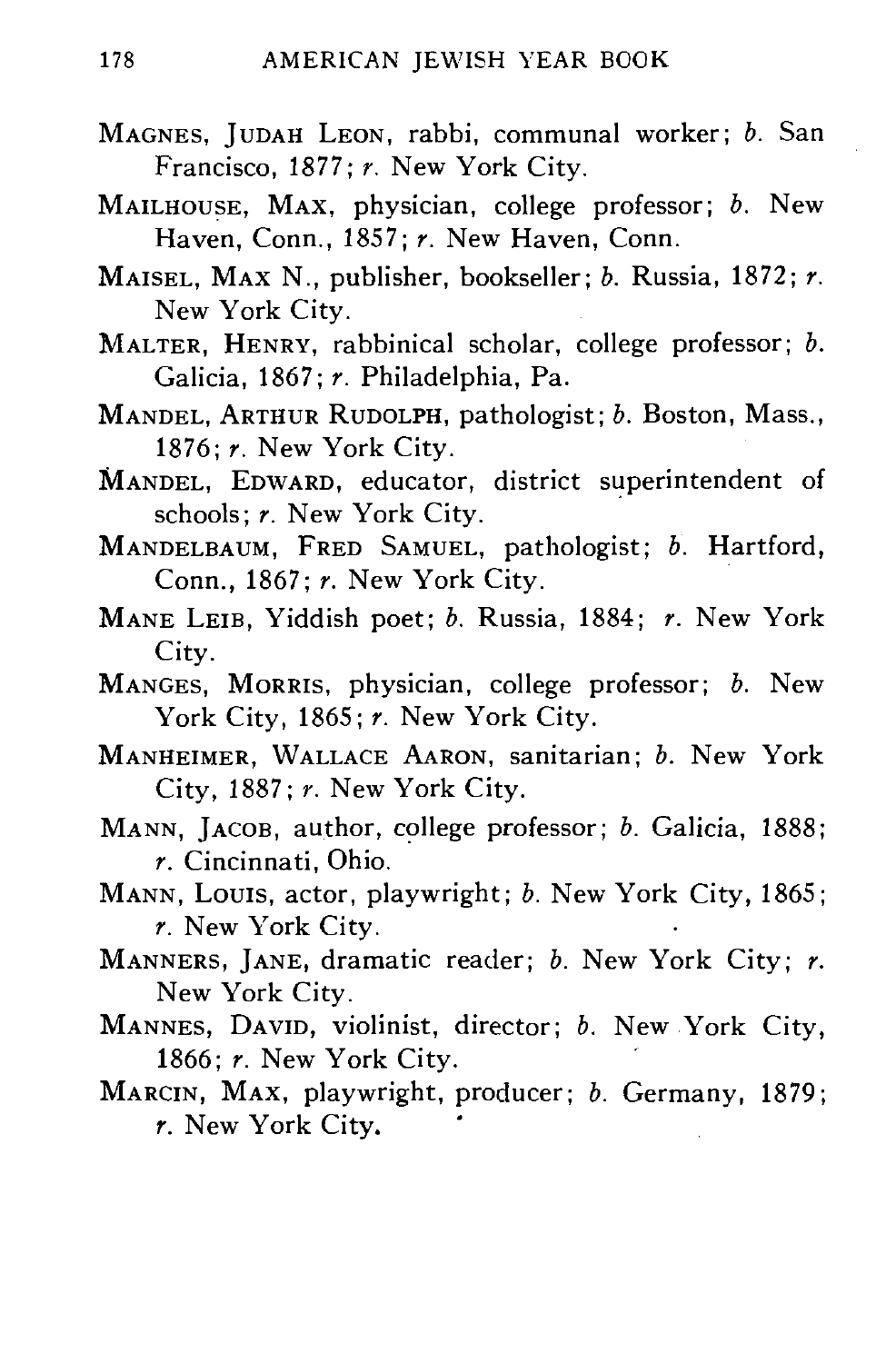- MARCOSSON, ISAAC FREDERICK, editor; *b.* Louisville, Ky., 1877; *r.* New York City.
- MARCOSSON, SOL, violinist; *b.* Louisville, Ky., 1869; *r.* Cleveland, Ohio.
- MARCOVITCH, SIMON, entomologist; *b.* Russia, 1890; *r.* Knoxville, Tenn.
- MARCUS, EDWIN, cartoonist; *b.* New York City, 1885; *r.* New York City.
- MARCUS, LOUIS WILLIAM, judge; *b.* Buffalo, N. Y., 1863; *r.* Buffalo, N. Y.
- MARGOLIES, MOSES ZEBULON, rabbi; *b.* Lithuania, 1851; *r.* New York City.
- MARGOLIS, MAX LEOPOLD, author, Biblical scholar, college professor; *b.* Lithuania, 1866; *r.* Philadelphia, Pa.
- MARGULIES, ADELE, pianist; *b.* Austria, 1863; *r.* New York City.
- MARINOFF, FANIA (Mrs. Van Vechten), actress; *b.* Russia; *r.* New York City.
- MARINOFF, JACOB, Yiddish editor; *b.* Russia, 1870; *r.* New York City.
- MARKS, MARCUS M., merchant, civic worker; *b.* Schenectady, N. Y., 1858; *r.* New York City.
- MARKENS, ISAAC, writer; *b.* New York City, 1846; *r.* New York City.
- MARSDEN, LAWRENCE, stage director; *r.* New York City.
- MARSHALL, LOUIS, lawyer, and civic communal worker; *b.* Syracuse, N. Y., 1856; *r.* New York City.
- MARX, ALEXANDER, bibliographer, college professor; *b.* Germany, 1878; *r.* New York City.
- MARX, DAVID, rabbi; *b.* New Orleans, La., 1872; *r,* Atlanta, Ga.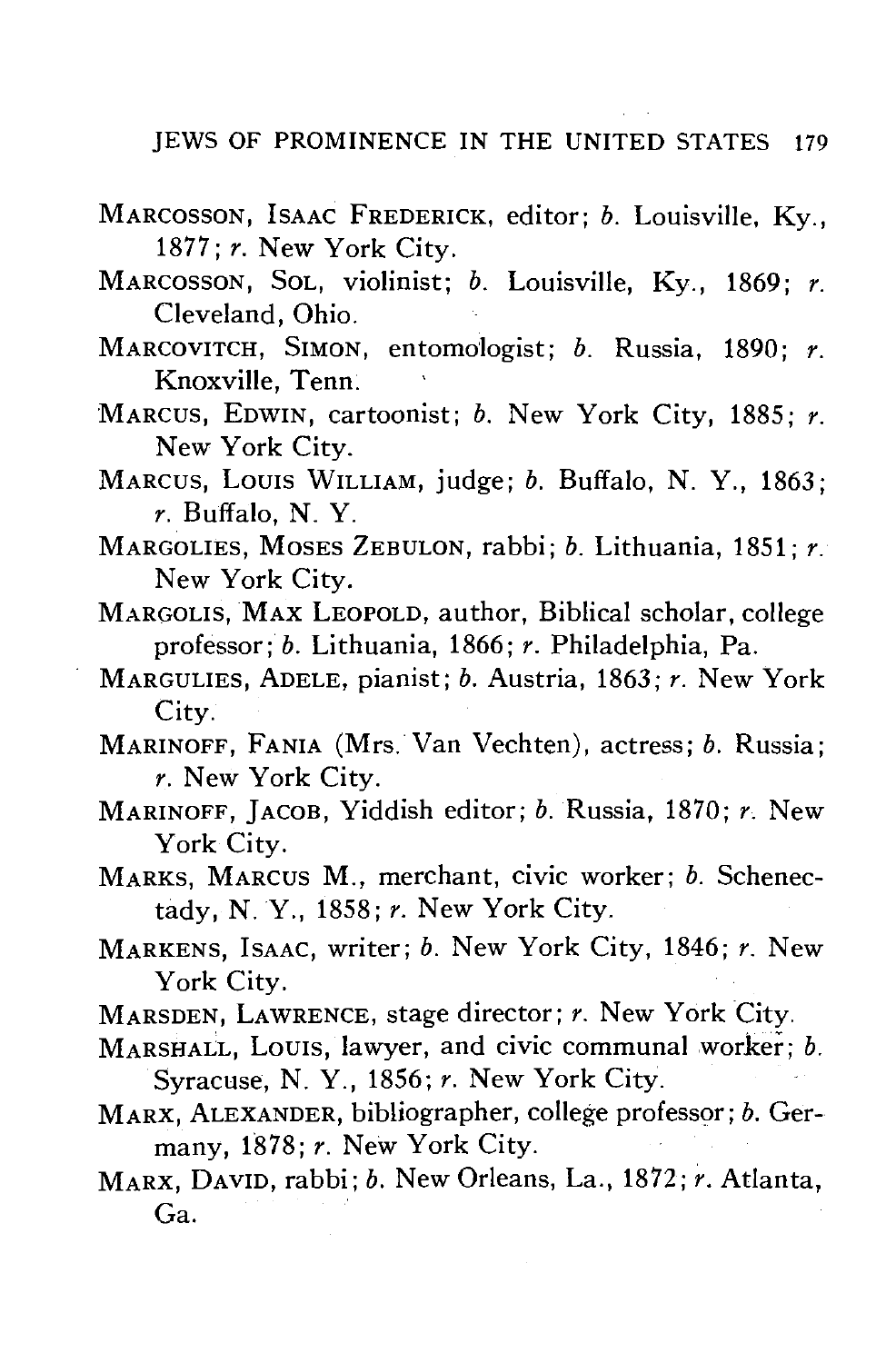- MARX , OTTO, banker; *b.* Montgomery, Ala., 1869; *r.* Birmingham, Ala.
- MARX, ROBERT S., judge, national commander of Disabled American Veterans of World War; *b.* Cincinnati, Ohio, 1889; *r.* Cincinnati, Ohio.
- MARYSON, JACOB A., Yiddish writer on medical subjects; *b.* Russia, 1866; *r.* New York City.
- MASLIANSKY, ZEBI HIRSCH, Yiddish preacher; b. Russia, 1856; *r.* New York City.
- MASTBAUM, JULES E., motion picture exhibitor, communal worker; *b.* Philadelphia, Pa., 1872; *r.* Philadelphia, Pa.
- MATZ. JULIUS, plant pathologist, acting director of Insular Experiment Station; *b.* Russia, 1886; *r.* Porto Rico.
- MATZKIN, MEYER , sculptor; *b.* Russia, 1880; *r.* Roxbury, Mass.
- MAXIMON, S. B., Hebrew educator; *b.* Russia, 1881; *r.* Dayton, Ohio.
- MAY, CHARLES HENRY, ophthalmologist, editor; *b.* Baltimore, Md., 1861; *r.* New York City.
- MAY, MAX BENJAMIN, judge; *b.* Cincinnati, Ohio, 1866; *r.* Cincinnati, Ohio.
- MAY , MITCHELL, judge ; *b.* Brooklyn, N. Y., 1871; *r.* Brooklyn, N. Y.
- MAYER, EMIL, physician; *b.* New York City, 1854; *r.* New York City.
- MAYER, GUSTAV, newspaper publisher; *r.* Philadelphia, Pa.
- MAYER, HENR Y ("HY") , cartoonist; *b.* Germany, 1868; *r.* New York City.
- MAYER, JULIUS M., judge; *b.* New York City, 1865; r. New York City.
- MAZZANOVICH, LAWRENCE, painter; *r.* Westport, Conn.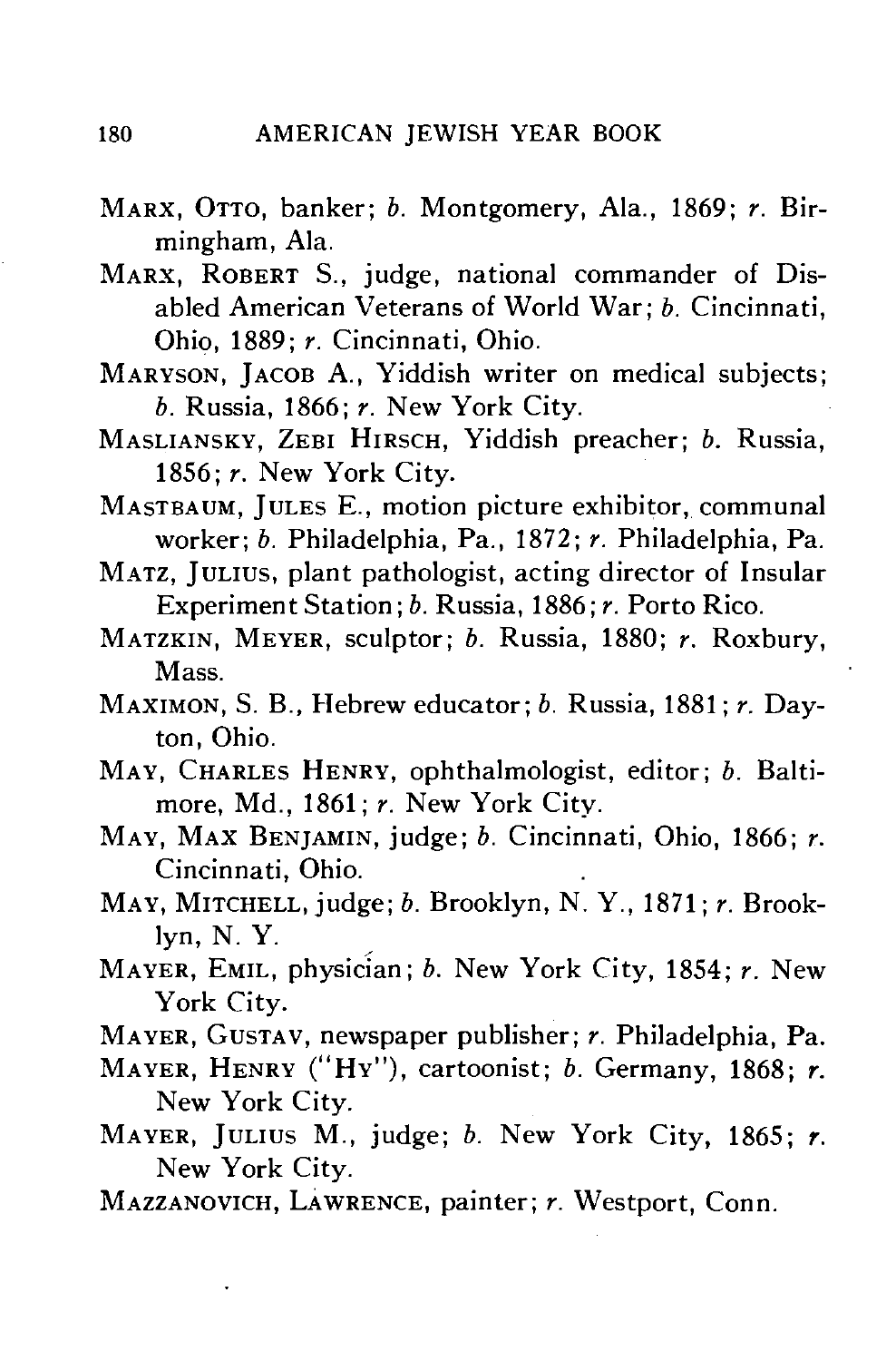- MELAMED, RAPHAEL H., rabbi; *r.* Far Rockaway, L. I.
- MELAMED, SAMUEL MAX, editor, journalist; *b.* Lithuania, 1878; *r.* Chicago, 111.
- MENDEL, LAFAYETTE BENEDICT, physiological chemist, college professor; *b.* Delhi, N. Y., 1872; *r.* New Haven, Conn.
- MENDELSOHN, SAMUEL, rabbi, author; *b.* Russia, 1850; *r.* Wilmington, N. C.
- MENDES, FREDERICK DE SOLA, rabbi, writer, editor; *b.* Jamaica, W. I., 1850; *r.* New York City.
- MENDES, HENRY PEREIRA, rabbi, writer; *b.* England, 1852; *r.* England.
- MENGELBERG, JOSEF WILLIAM, conductor; *b.* Holland, 1871; *r.* New York City.
- MESSING, ALFRED H., editor; *b.* Williamsport, Pa., 1875; *r.* Chicago, 111.
- METZ, ABRAHAM LOUIS, chemist, toxicologist, college professor; *b.* Chicago, 111., 1864; *r.* New Orleans, La.
- MEYER, ALFRED, physician, college professor; *b.* New York City, 1854; *r.* New York City.
- MEYER, ANNIE NATHAN, writer; *b.* New York City, 1867; *r.* New York City.
- MEYER, EUGENE, JR., banker, managing director of War Finance Board; *b.* Los Angeles, Cal., 1870; *r.* Washington, D. C.
- MEYER, HERBERT, painter, illustrator; *b.* New York City, 1882; *r.* New York City.
- MEYER, MARTIN A., rabbi; *b.* San Francisco, Cal., 1879; *r.* San Francisco, Cal.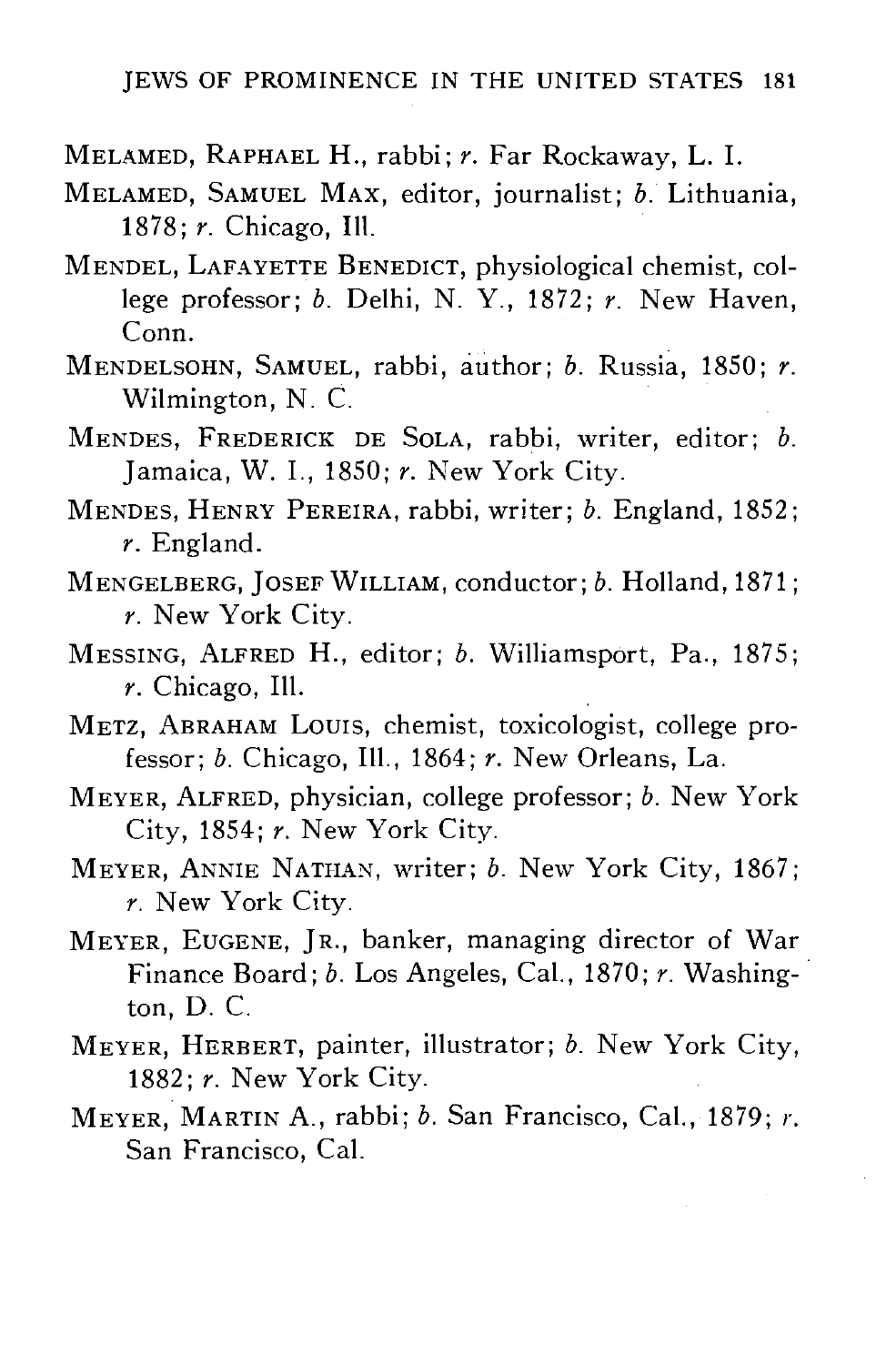- MEYER, WILLY, surgeon, college professor; *b.* 1858; *r.* New York City.
- MEYEROWITZ, WILLIAM, painter, etcher; *b.* Russia, 1887; *r.* New York City.
- MICHELSON, ALBERT ABRAHAM, scientist, winner of Nobel Prize for Physics; *b.* Germany, 1852; *r.* Chicago, 111.
- MICHELSON, CHARLES, editor, writer; *b.* Virginia City, Nev., 1869; *r.* Washington, D. C.
- MICHELSON, MIRIAM, writer; *b.* Calaveras, Cal., 1870; *r.* San Francisco, Cal.
- MIELZINER, LEO, painter; *b.* New York City, 1869; *r.* New York City.
- MIELZINER, LEO, JR. (Kenneth McKenna), actor; *b.* France; *r.* New York City.
- MILCH, JACOB, Yiddish writer; *b.* Russia, 1860; *r.* New York City.
- MILLER, LOUIS E., Yiddish journalist; *b.* Russia; *r.* New York City.
- MILLER, SIMON, manufacturer, textile expert, communal worker; *b.* Harrisburg, Pa., 1862; *r.* Philadelphia, Pa.
- MINIKES, CH. J., Yiddish editor; *b.* Lithuania, 1857; *r.* New York City.
- MISCH, MARION L., merchant, communal worker; *b.* Newark, N. J., 1869; *r.* Providence, R. I.
- MOELLER, PHILIP, playwright; *r.* New York City.
- MOISSEIFF, LEON S., bridge engineer; *b.* Latvia, 1872; *r.* New York City.
- MOLARSKY, ABRAHAM, painter; *b.* Russia, 1879; *r.* Nutley, **N. J.**
- MOLARSKY, MAURICE, painter; *b.* Russia, 1885; *r.* New York City.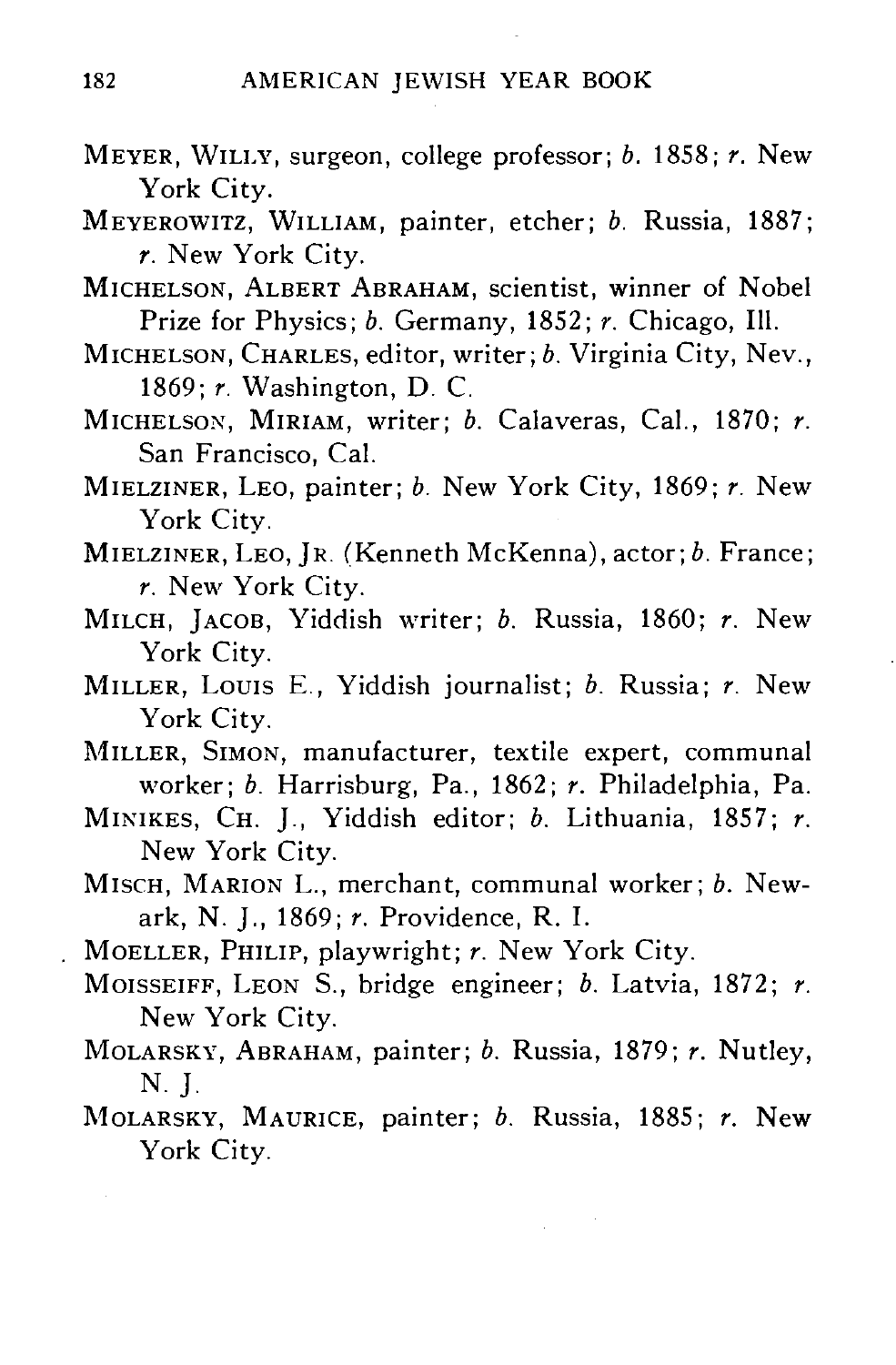- MONOSSOWITCH, M. M., author of Hebrew text-books; *b.* Russia; *r.* New York City.
- MOORE, ISAIAH D., judge, civic worker; *b.* British West Indies, 1846; *r.* New Orleans, La.
- MORAIS, HENRY S., rabbi, writer; *b.* Philadelphia, Pa., 1860; *r.* New York City.
- MORAWETZ, VICTOR, lawyer, author; *b.* Baltimore, Md., 1859; *r.* New York City.
- MORDELL, ALBERT, lawyer, author; *b.* Philadelphia, Pa.; *r.* Philadelphia, Pa.
- MORDELL, LOUIS J., mathematician; *b.* Philadelphia, Pa.; *r.* England.
- MORDELL, PHINEAS, Hebrew grammarian; *b.* Russia, 1861; *r.* Philadelphia. Pa,
- MORDKHIN, BORIS, painter; *b.* Russia, 1865; *r.* Brooklyn, N. Y.
- MORGENSTERN, JULIAN, rabbi, college president; *b.* St. Francisville, 111., 1881; *r.* Cincinnati, Ohio.
- MORGENTHAU, HENRY, diplomat; *b.* Germany, 1856; *r.* New York City.
- MORGULIS, SERGIUS, biochemist, college professor; *b.* Russia, 1885; *r.* Omaha, Neb.
- MORINI, ERIKA, violinist; *b.* Vienna; *r.* New York City.
- MORITZ, ALBERT, commander, U. S. N.; *b.* Cincinnati, Ohio, 1860; *r.* Brooklyn, N. Y.
- MORK, HARRY SOLOMON, chemical engineer; *b.* Boston, Mass., 1878; *r.* Boston, Mass.
- MORRIS, ERNEST, lawyer; *b.* Germany, 1875; *r.* Denver,  $\frac{C_{\text{OIO}}}{\frac{1}{2}}$
- MORRIS, HAROLD, composer; *r.* New York City.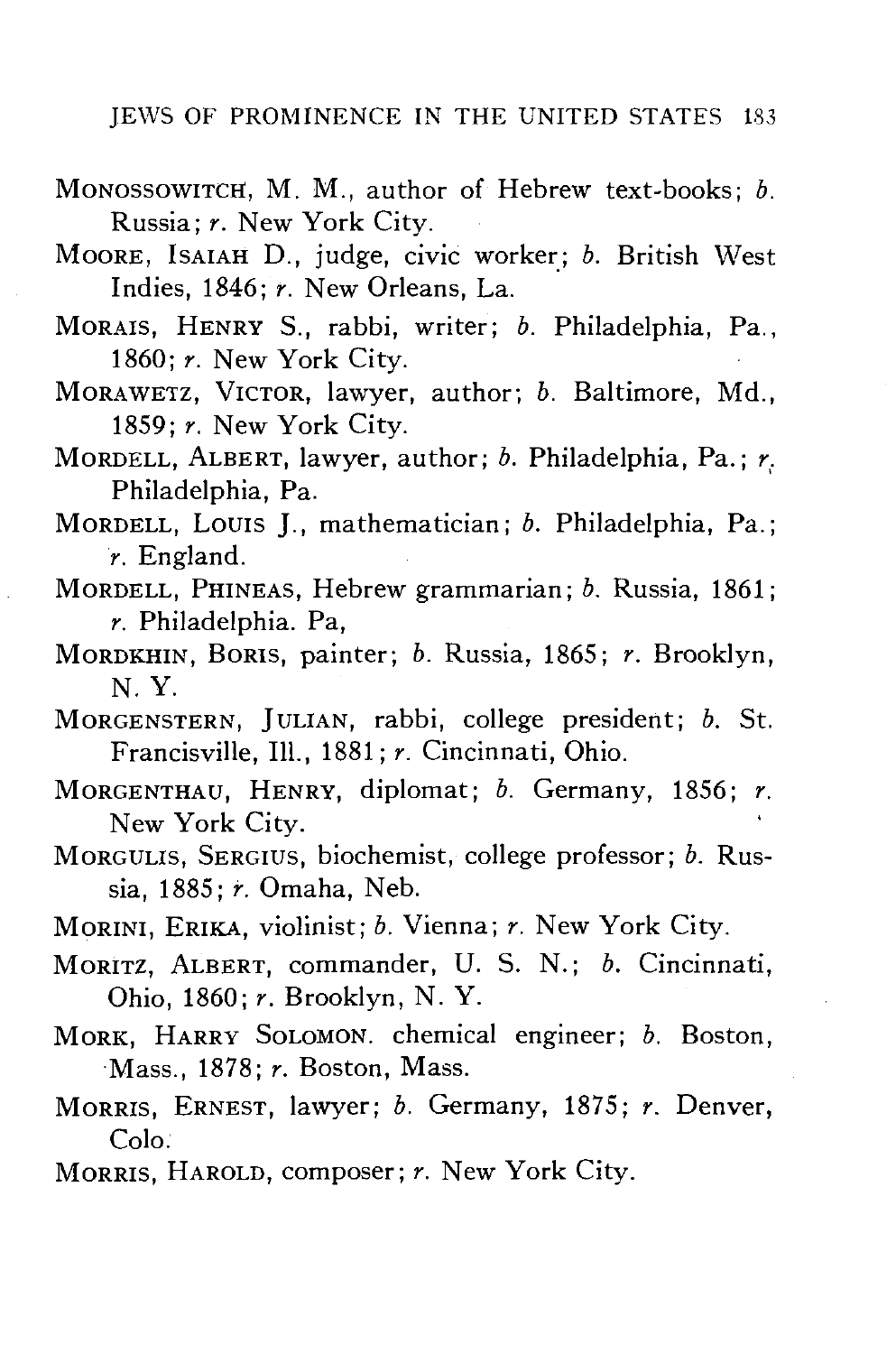- MORRIS, IRA NELSON, diplomat, author; *b.* Chicago, 111., 1875; *r.* Chicago, 111.
- MORTON, MARTHA, playwright; *b.* 1865; *r.* New York City.
- MORTON, MICHAEL, playwright; *r.* New York City.
- MOSCHCOWITZ, ALEXIS VICTOR, surgeon, college professor; . *b.* Hungary, 1865; *r.* New York City.
- MOSCHCOWITZ, PAUL, painter; *b.* Hungary, 1876; *r.* New York City.
- MOSES, ALFRED GEIGER, rabbi, writer; *b.* Livingstone, Ala., 1878; *r.* Mobile, Ala.
- MOSES, BELLE, writer; *b.* Savannah, Ga.; *r.* New York City.
- MOSES, MONTROSE JONAS, writer; *b.* New York City, 1878; *r.* New York City.
- MOSES, STANFORD ELWOOD, captain, U. S. N.; *b.* Washington Co., 1872; *r.* Berkeley, Cal.
- MOSESSOHN, DAVID N., publisher, industrial organizer; *r.* New York City.
- MOSESSOHN, NEHEMIAH, editor; *b.* Russia, 1853; *r.* New York City.
- MOSKOWITZ, BELLE ISRAELS (Mrs. Henry), social worker; *b.* New York City, 1877; *r.* New York City.
- MOSKOWITZ, HENRY, social worker; *r.* New York City.
- Moss, B. S., theatrical owner; *r.* New York City.
- MUHLMANN, ADOLPH, vocal teacher; *b.* Russia, 1867; *r.* Chicago, 111.
- MYERS, CARMEL, motion picture actress; *r.* Hollywood, Cal.
- MYERS, GUSTAVUS, author; *b.* Trenton, N. J., 1872; *r.* New York City.
- MYERS, JEROME, painter; *b.* Petersburg, Va., 1867; *r.* New York City.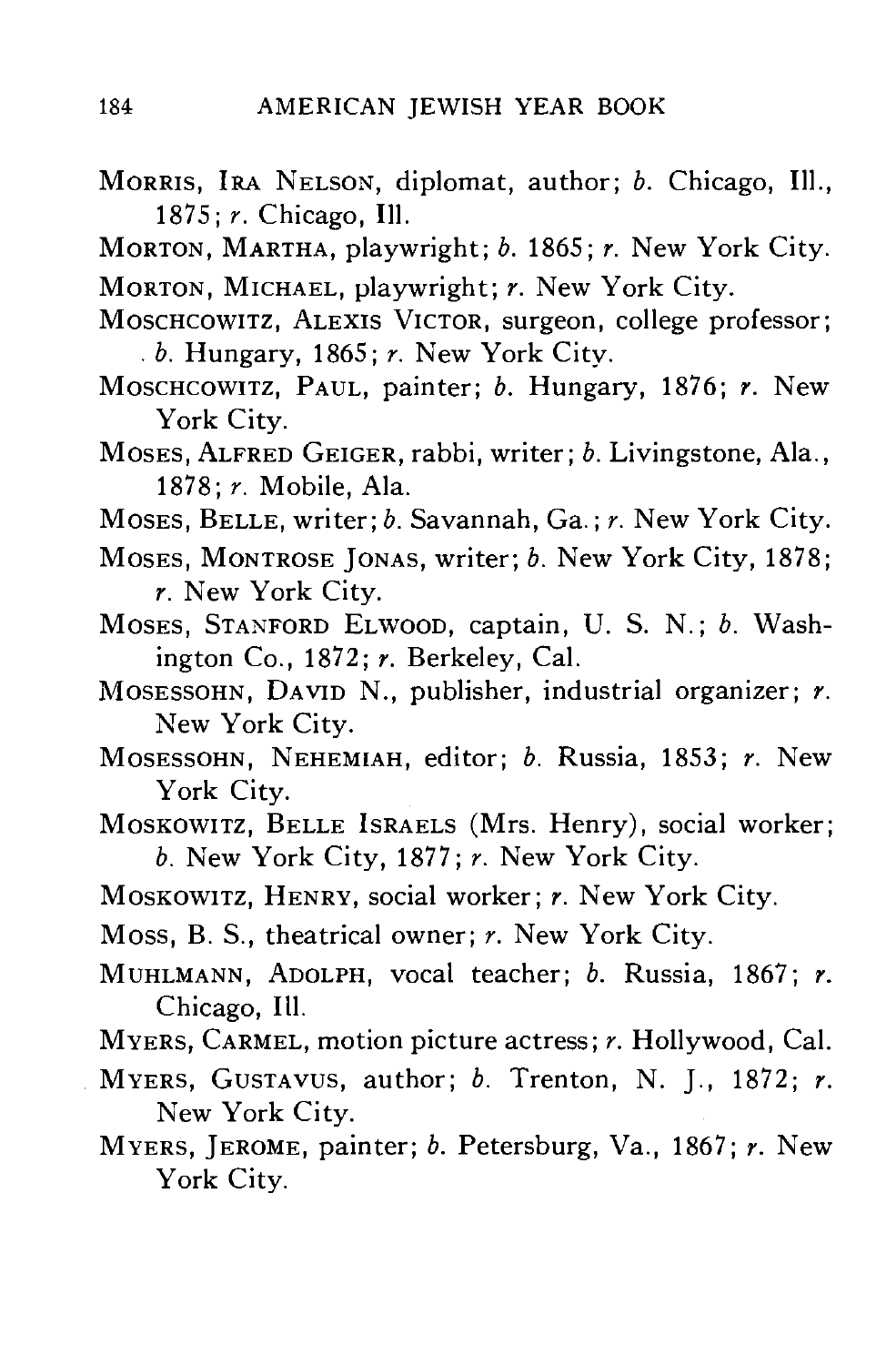- MYERS, LEWIS EDWARD, civic worker; *b.* Pittsburgh, Pa., 1864; *r.* Chicago, 111.
- MYERS, NATHAN, architect; *b.* Newark, N. J., 1875; *r.* Newark, N. J.
- MYERSON, ABRAHAM, neurologist, college professor; *b.* Russia, 1881; *r.* Boston, Mass.
- NADELMAN, ELI, sculptor; *r.* New York City.
- NADLER, ALFRED G., physician; *b.* New Haven, Conn., 1873; *r.* New Haven, Conn.
- NATHAN, EDGAR JOSHUA, lawyer, communal worker; *b.* New York City, 1860; *r.* New York City.
- NATHAN, GEORGE JEAN, dramatic critic, editor; *b.* Ft. Wayne, Ind., 1882; *r.* New York City.
- NATHAN, JACOB, journalist; *b.* Alpena, Mich., 1879; *r.* Detroit, Mich.
- NATHAN, MAUD (Mrs. Frederick), social worker; *b.* New York City; r. New York City.
- NATHAN, P. W., surgeon, college professor; *r.* New York City.
- NATHAN, ROBERT, novelist; *b.* New York City, 1894; *r.* New York City.
- NATHANSON, JONAS BERNARD, physician, college professor; *b.* Russia, 1889; *r.* Pittsburgh, Pa.
- NAZIMOVA, ALLA (Mrs. Charles Bryant), actress; *b.* Russia, 1879; *r.* New York City.
- NEUBURGER, JOSEPH EMANUEL, judge; *b.* New York City, 1853; *r.* New York City.
- NEUHOF, HAROLD, surgeon; *b.* New York City, 1884; *r.* New York City.
- NEUHOFF, LOUIS GEORGE, dentist, college professor; *b.* Belleville, 111.; *r.* St. Louis, Mo.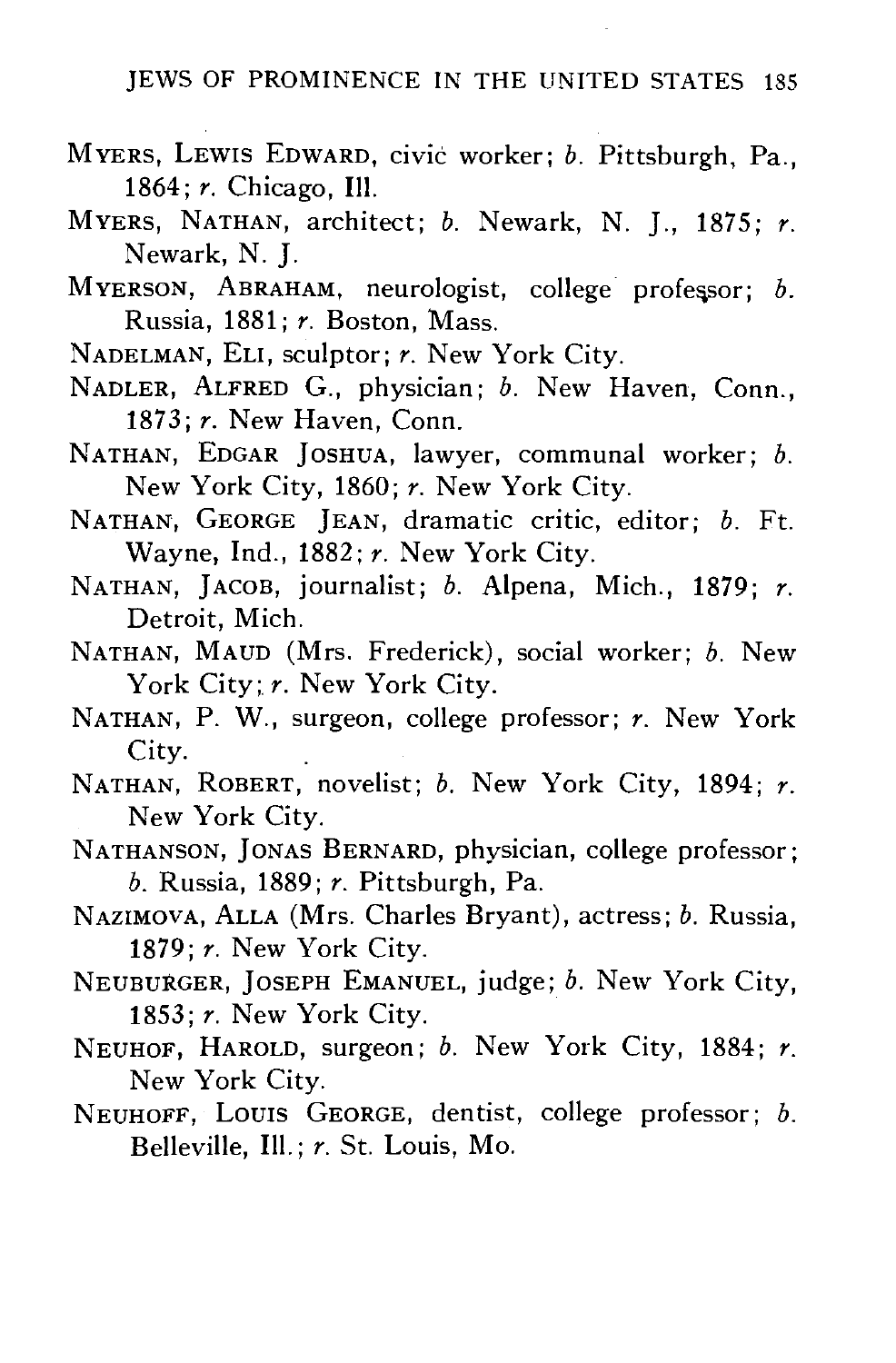- NEUMAN, ABRAHAM A., rabbi; *b.* Austria, 1889; *r.* Philadelphia, Pa.
- NEUMAN, HENRY, educator; *b.* New York City, 1882; *r.* Brooklyn, N. Y.
- NEUMARK, DAVID, author, college professor; *b.* Galicia, 1866; *r.* Cincinnati, Ohio.
- NEWFIELD, MORRIS, rabbi; *b.* Hungary, 1869; *r.* Birmingham, Ala.
- NEWMAN, EMANUEL, Zionist worker; *b.* Brooklyn, N. Y., 1872; *r.* New York City.
- NEWMAN, EMANUEL D., physician, author; *b.* Newark, N. J., 1863; *r.* Newark, N. J.
- NEWMAN, EMANUEL M., travel lecturer; *b.* Cleveland, Ohio, 1872; *r.* Chicago, 111.
- NEWMAN, JACOB, lawyer; *b.* 1853; *r.* Chicago, 111.
- NEWMAN, J. W. (MRS.), painter; *b.* Murfreesboro, Tenn.; *r.* Nashville, Tenn.
- NEWMAN, LOUIS ISRAEL, rabbi, poet; *b.* Providence, R. I., 1893; *r.* New York City. 1893; *r.* New York City.
- NEWMARK, LEO, physician; *b.* San Francisco, Cal., 1861; *r.* San Francisco, Cal.
- NEWMARK, MARCO ROSS, merchant; *b,* Los Angeles, Cal., 1878; *r.* Los Angeles, Cal.<br>NEWMARK, MAURICE HARRIS, merchant; *b.* Los Angeles,
- Cal., 1859; *r.* Los Angeles, Cal.
- NEWMARK, MILTON, lawyer, lecturer; b. Sacramento, Cal., 1876; r. San Francisco, Cal.
- NEWMARK, NATHAN, lawyer; b. New York City, 1853; r. San Francisco, Cal.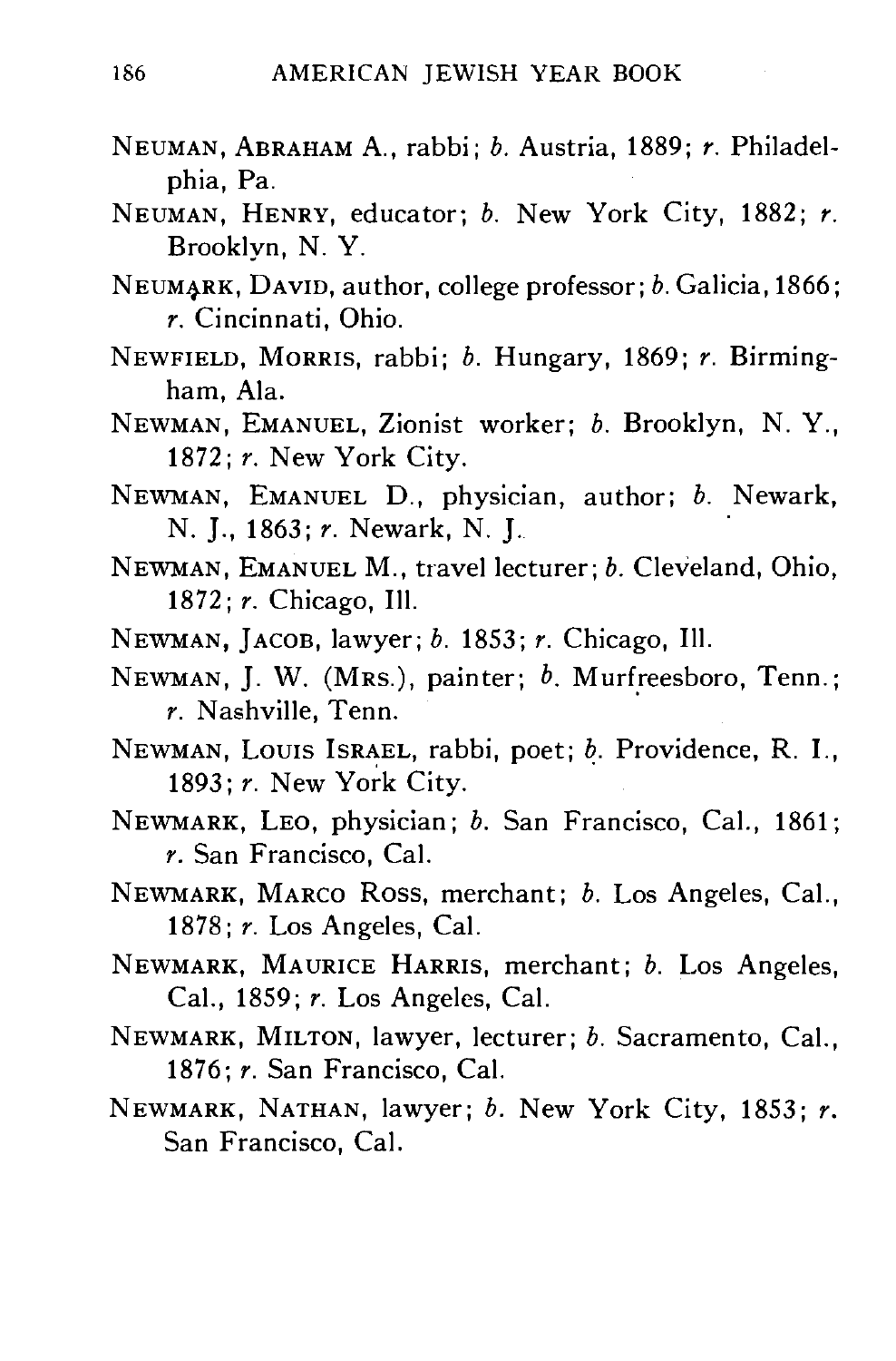- NEWMYER, ARTHUR GROVER, newspaper publisher; *b.* Washington, D. C, 1885; *r.* New Orleans, La.
- NICOLL, DANIEL, newspaper publisher; *b.* New York City, 1886; *r.* New York City.
- NIGER, S. (Samuel Charney), Yiddish critic, editor; *b.* Russia, 1884; *r.* New York City.
- NIRDLINGER, FREDERICK, author, playwright; *r.* New York City.
- NORMAN, DA LORIS (MRS.), painter; *r.* Lynne, Conn.
- NUSBAUM, Louis, educator; *b.* Philadelphia, Pa., 1877; *r.* Philadelphia, Pa.
- NUSIM, MELACH JOSEPH, mechanical engineer; *b.* Roumania, 1881; *r.* Easton, Pa.
- NYBURG, SIDNEY LAUER, novelist; *b.* Baltimore, Md., 1880; *r.* Baltimore, Md.
- OAKES, GEORGE WASHINGTON OCHS, journalist; *b.* Cincinnati, Ohio, 1861; *r.* New York City.
- OBERDORFER, A. LEO, college professor; *r.* Birmingham, Ala.
- OCHS, ADOLPH S., newspaper publisher; *b.* Cincinnati, Ohio, 1858; *r.* New York City.
- OCHS, MILTON BARLOW, journalist; *b.* Cincinnati, Ohio, 1864; *r.* Chattanooga, Tenn.
- OKO, ADOLPH SIEGMUND, librarian, bibliographer; *b.* Russia, 1883; *r.* Cincinnati, Ohio.
- OLGIN, MOISSEY JOSEPH, writer, editor; *b.* Russia, 1874; *r.* New York City.
- OLINSKY, IVAN G., painter; *b.* Russia, 1878; *r.* New York City.'
- OPATOSHU, J., Yiddish novelist; *b.* Russia; *r.* New York City.
- OPPENHEIM, JAMES, author, poet; *b.* St. Paul, Minn., 1882; *r.* New York City.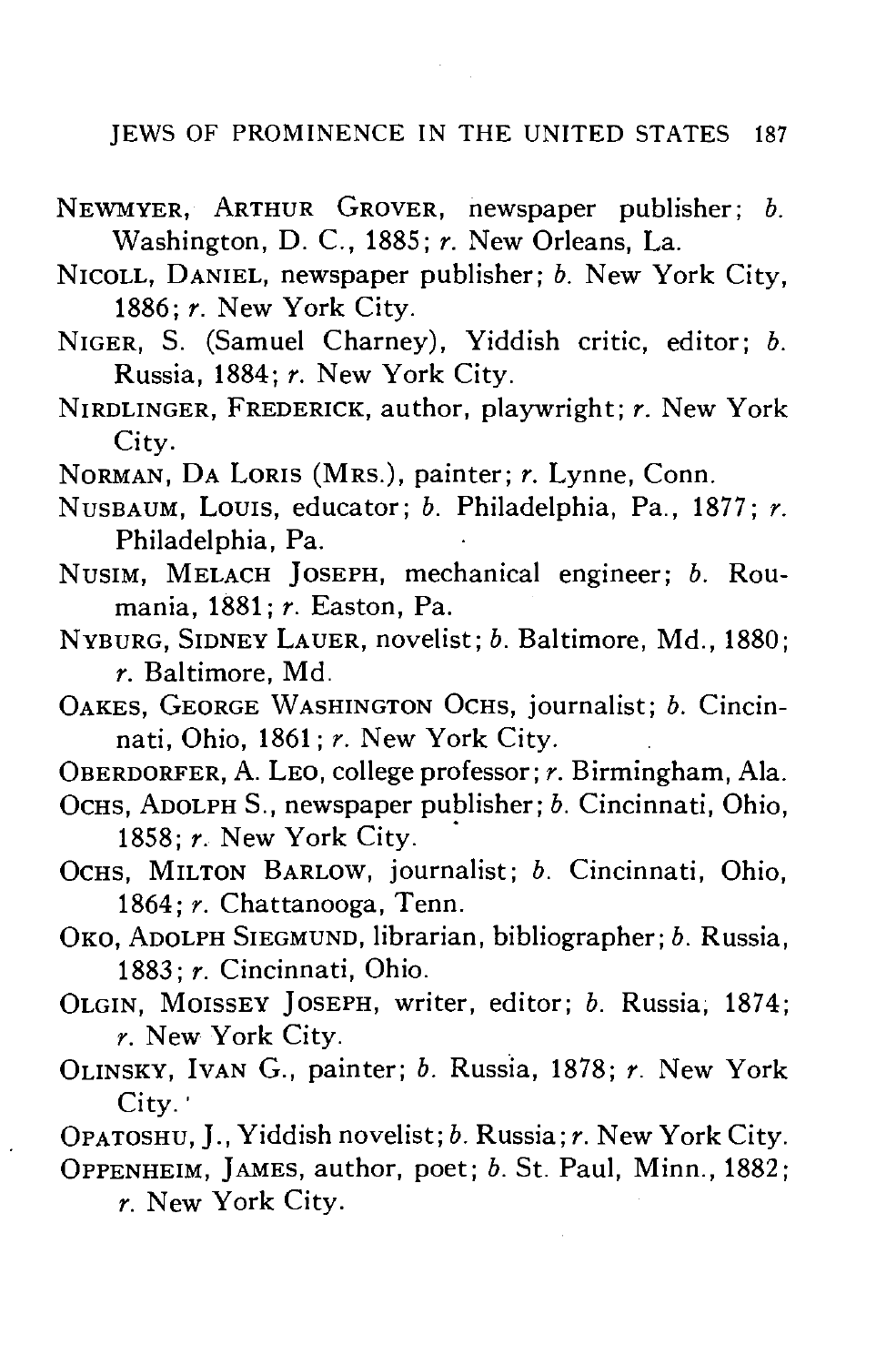- OPPENHEIM, SAMUEL, writer on American Jewish history; *r.* New York City.
- OPPENHEIMER, BERNARD SUTRO, physician, college professor; *b.* New York City, 1876; *r.* New York City.
- OPPENHEIMER, FRANCIS J., writer; *b.* New York City, 1881; *r.* New York City.
- ORNSTEIN, LEO, pianist, composer; *b.* Russia, 1895; *r.* New York City.
- OSNIS, BENEDICT A., painter; *b.* Russia, 1872; *r.* Philadelphia, Pa.
- OSTERBERG, MAX, consulting engineer; *b.* Germany, 1869; *r.* New York City.
- OSTRALEXK, BERNARD, educator; *b.* Poland, 1887; *r.* Farm School, Bucks County, Pa.
- OSTROM, Louis, physician; *b.* Sweden, 1874; *r.* Rock Island, 111.
- OSTROSKI, HERBERT MERTON, major, U. S. A.; b. San Francisco, Cal., 1886; *r.* Alcatraz, Cal.
- OSTROWSKY, ABBO, artist; *b.* Russia; *r.* New York City.
- OSTROWSKY, SAMUEL, painter; *b.* Russia, 1885; *r.* Chicago 111.
- OTTINGER, NATHAN, judge; r. Albany, N. Y.
- OTTOLENGUI, R., dentist; *r.* New York City.
- PAM, HUGO, judge; r. Chicago, Ill.
- PAM, MAX, lawyer; *b.* Bohemia, 1865; *r.* Chicago, 111.
- PANKEN, JACOB, judge, socialist worker; *b.* Russia, 1879 *r.* New York City.
- PAPPENHEIMER, ALVIN M., pathologist, college professor; *r.* New York City.
- PASTERNACK, JOSEF A., musical director; *b.* Poland, 1881; *r.* Philadelphia, Pa.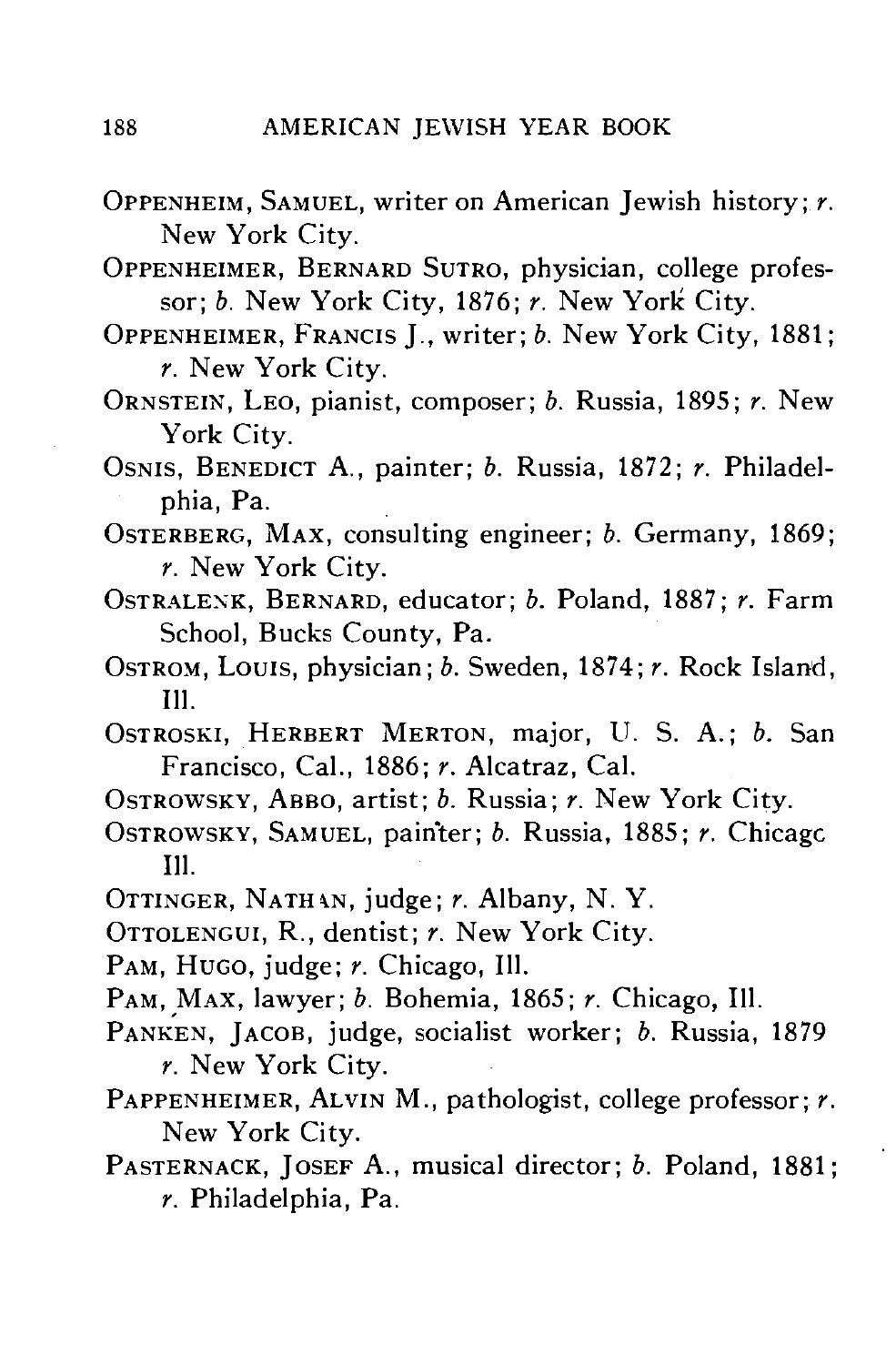- PEARL, BERTHA, novelist; *b.* Russia; *r.* New York City.
- PEFFER, NATHANIEL, journalist; *r.* New York City.
- PEIXOTTO, ERNEST CLIFFORD, illustrator, writer; *b.* San Francisco, Cal., 1869; *r.* New York City.
- PEIXOTTO, GEORGE DA MADURO, painter; *b.* Cleveland, Ohio; *r.* New York City.
- PEIXOTTO, IRMA MADURO, writer; *b.* New York City, 1881; *r.* Los Angeles, Cal.
- PEIXOTTO, JESSICA BLANCHE, sociologist, college professor: *b.* New York City; *r.* Berkeley, Cal,
- PEIXOTTO, SIDNEY SALZADO, social worker; *b.* New York City, 1866; *r.* San Francisco, Cal.
- PEIXOTTO, VICTORIA MAUDE (Victoria Addison), actress; *b.* France; *r.* New York City.
- PERLMAN, NATHAN D., congressman; *b.* Russia, 1887; *r.* New York City.
- PERLMAN, PHILIP B., Secretary of State of Maryland; *b.* Baltimore, Md., 1890; *r.* Baltimore, Md.
- PERLZWEIG, WILLIAM ALEXANDER, physiological chemist, college professor; *b.* Russia, 1891; *r.* New York City.
- PFORZHEIMER, CARL H., financier, collector; *r.* New York
- PHILIP, MAXIMILIAN, mathematician, college professor; b. Hungary, 1878; r. New York City.
- PHILIPS, HENRY F., physician, major, U. S. A.; b. Brush Creek, Tenn.; r. Washington, D. C.
- PHILIPSON, DAVID, rabbi, author; b. Wabash, Ind., 1862;  $r$ . Cincinnati, Ohio.
- PHILLIPS, J. CAMPBELL, painter; b. New York City, 1873;  $r.$  New York City. *r.* New York City.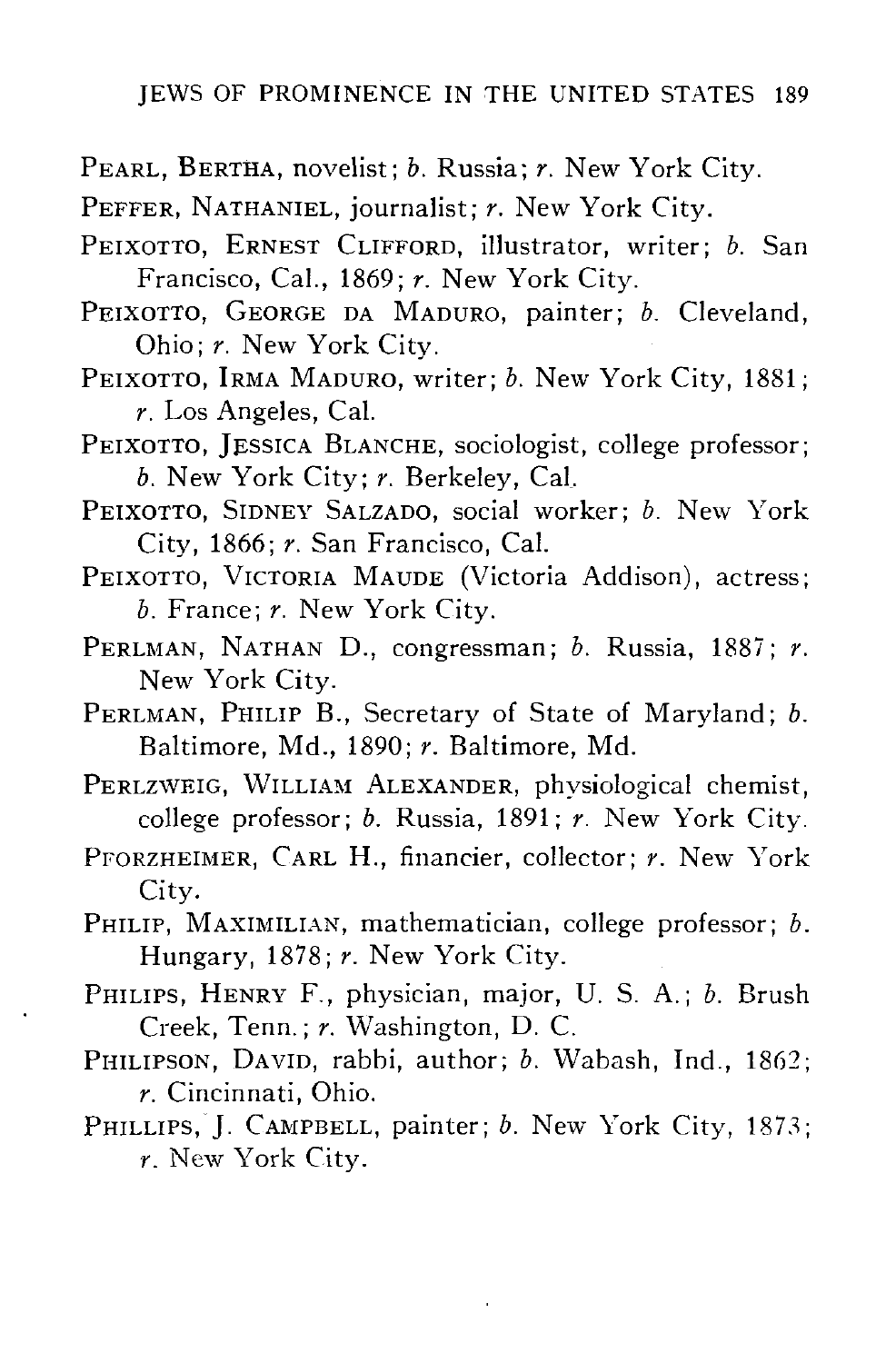- PHILLIPS, N. TAYLOR, lawyer, communal worker; *b.* New York City, 1868; r. New York City.
- PHILLIPS, PHILLIP LEE, cartographer, librarian; *r.* Washington, D. C.

PILZER, MAXIMILIAN, violinist, teacher; *r.* New York City.

- PINKOVITZ, HYMAN A., painter; *b.* Roumania, 1890; *r.* Philadelphia, Pa.
- PINSKI, DAVID, Yiddish editor, dramatist; *b.* Lithuania, 1872; *r.* New York City.
- PLATZEK, MAX WARLEY, judge; *b.* North Carolina, 1854; *r.* New York City.
- PLOTZ, HARRY, physician, bacteriologist; *b.* Paterson, N. J., 1890; *r.* Brooklyn, N. Y.
- POLACCO, GIORGIO, conductor; *b.* Italy, 1875; *r.* Chicago, 111.
- POLACHEK, VICTOR HENRY, newspaperman; *b.* Chicago, 111., 1876; *r.* New York City.
- POLAKOFF, DAVID, concert-master; *r.* Davenport, la.
- POLAKOV, WALTER N., statistician, writer; *r.* New York City.
- POLLAK, EMIL, merchant; *b.* Austria, 1846; *r.* Cincinnati, Ohio.
- POLLITZER, SIGMUND, dermatologist, college professor; *b.* Staten Island, N. Y., 1859; *r.* New York City.
- POLLOCK, LEWIS JOHN, neurologist, college professor; *b.* Russia, 1886; *r.* Chicago, 111.
- POLLOCK, SIMON O., writer on Russian political subjects; *b.* Russia, 1866; *r.* New York City.
- POLOWETSKI, CHARLES EZEKIEL, painter; *b.* New York City; *r.* New York City.

Links a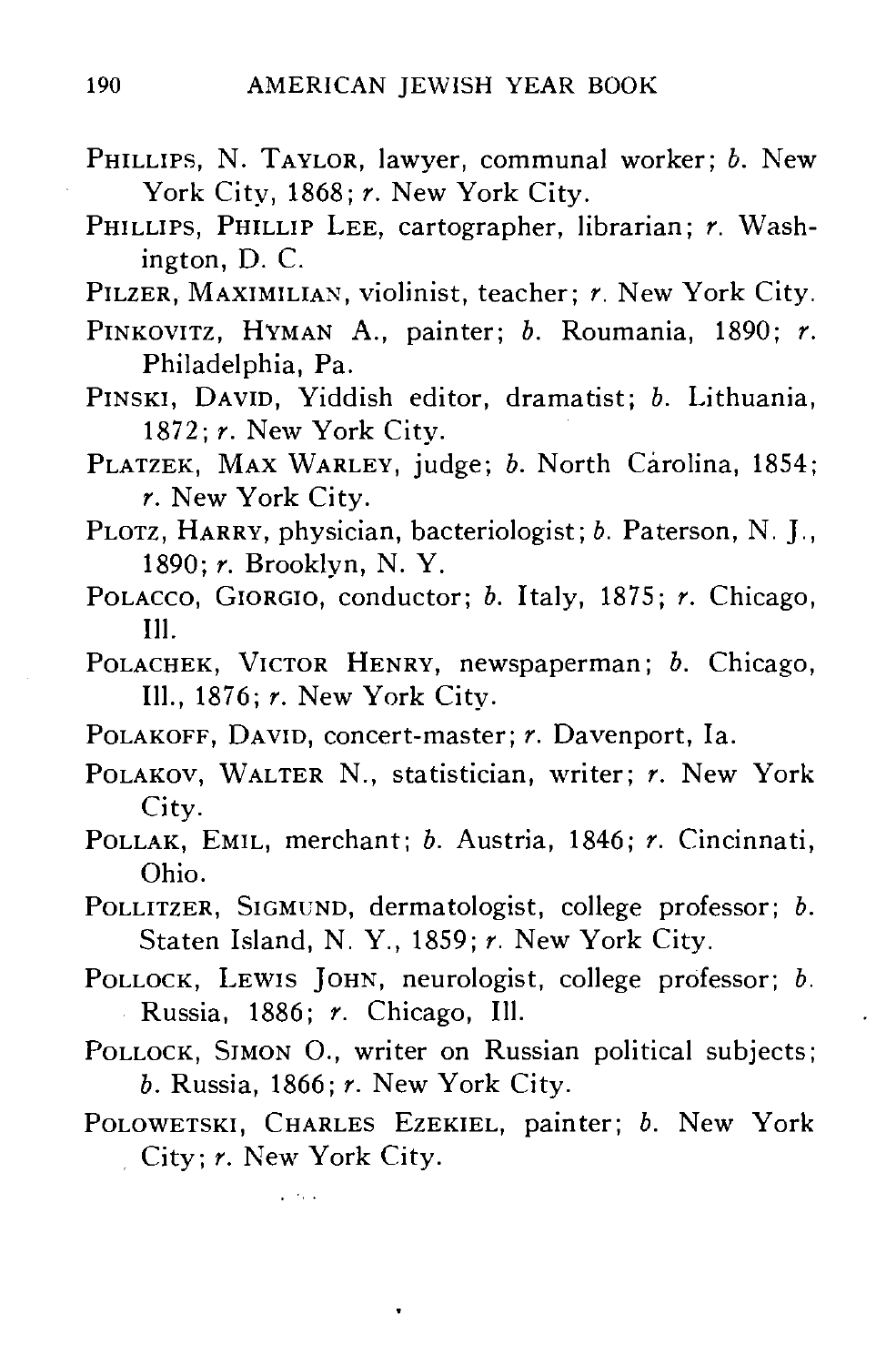- POOL, DAVID DE SOLA, rabbi; *b.* England, 1885; *r.* New York City.
- POPPER, WILLIAM, Orientalist, college professor; *b.* St. Louis, Mo.,  $1874$ ;  $r$ . Berkeley, Cal.
- PORTNOFF, ALEXANDER, sculptor; *b.* Russia, 1887; *r.* Philadelphia, Pa.
- PRAGER, WILLIAM LOUIS, chemist, college professor; *b.* New York City, 1882; r. New York City.
- PRICE, GEORGE M., physician, sanitarian; *b.* Russia, 1875; *r.* New York City.
- PROSKAUER, JOSEPH M., lawyer; *r.* New York City.
- RABINOWITZ, ELIAS N., rabbi, educator; *r.* Hawthorne, N.Y.
- RADIN, MAX, college professor, writer; *b.* Russia, 1880; *r.* Berkeley, Cal.
- RADIN, PAUL, ethnologist, college professor; *b.* Russia, 1883; *r.* Berkeley, Cal.
- RADITZ, LAZAR, painter; *b.* Russia, 1887; *r.* Philadelphia, Pa. RAISA, ROSA, singer; *b.* Poland, 1893; *r.* Chicago, 111.
- RAISIN, JACOB, rabbi, writer; *b.* Poland; *r.* Charleston, S. C.
- RAISIN, MAX, rabbi, writer; *b.* Poland, 1880; *r.* Paterson, **N. J.**
- RAIZISS, GEORGE W., physiological chemist, college professor; *b.* Russia, 1884; *r.* Philadelphia, Pa.
- RAPHAEL, JOSEPH, painter; *b.* Jackson, Cal., 1872; *r.* San Francisco, Cal.
- RAPPOLD, MARIE, singer; *b.* Brooklyn, N. Y.; *r.* New York City.
- RASCOVAR, EDWARD, president New York News Bureau; *r.* New York City.
- RASKIN, PHILIP M., editor, poet; *b.* Russia, 1880; *r.* New York City.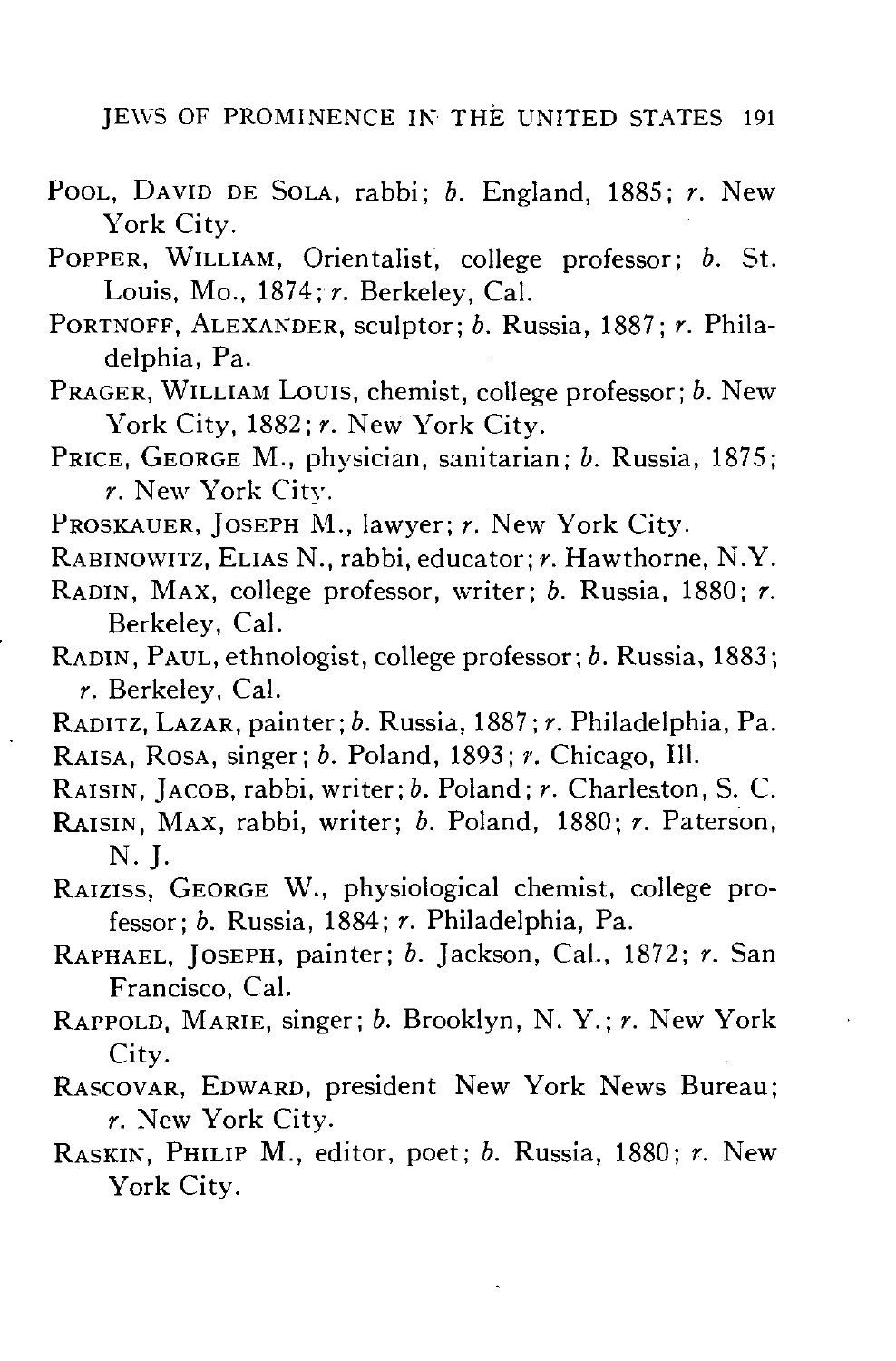- RASKIN, SAUL, artist, Yiddish writer; *b.* Russia; *r.* New York City.
- RATSHESKY, ABRAHAM C., banker, communal worker; b. Boston, Mass., 1864; *r.* Boston, Mass.
- REED, FLORENCE, actress; r. New York City.
- REICHER, EMANUEL, actor, manager; *r.* New York City.
- REICHER, FRANK, actor; *r.* New York City.
- REICHER, HEDWIG, actress; r. New York City.
- REICHLER, MAX, rabbi, author of text-books; *b.* Austria, 1885; r. New York City.
- REIDER, JOSEPH, librarian; *b.* Russia, 1884; *r.* Philadelphia, Pa.
- REINTHALER, JOSEPH E., physician; b. Germany, 1868; r. New York City.
- REISEN, ABRAHAM, Yiddish poet, short-story writer; b. Russia; *r.* New York City.
- REISENSTEIN , IRVING B., motion picture photographer; *r.* New York City.
- REMICK, JEROME, music publisher; *r.* New York City.
- RESZCHEWSKI, SAMUEL, chess prodigy; *b.* Poland, 1913; *r.* New York City.
- REVEL , BERNARD, rabbinical scholar; *b.* Lithuania, 1884; *r.* Tulsa, Okla.
- RHEIN, MEYER, dentist; r. New York City.
- RHINE , ABRAHAM BENEDICT, rabbi, writer; *b.* Lithuania, 1878; *r.* Hot Springs, Ark.
- RICE , ELMER L., playwright; *r.* New York City
- RICE , JOSEPH M., physician, author; *b.* Philadelphia, Pa., 1857; *r.* Philadelphia, Pa.
- RICH , CHARLES A., architect; *b.* Beverly, Mass.; *r.* New York City.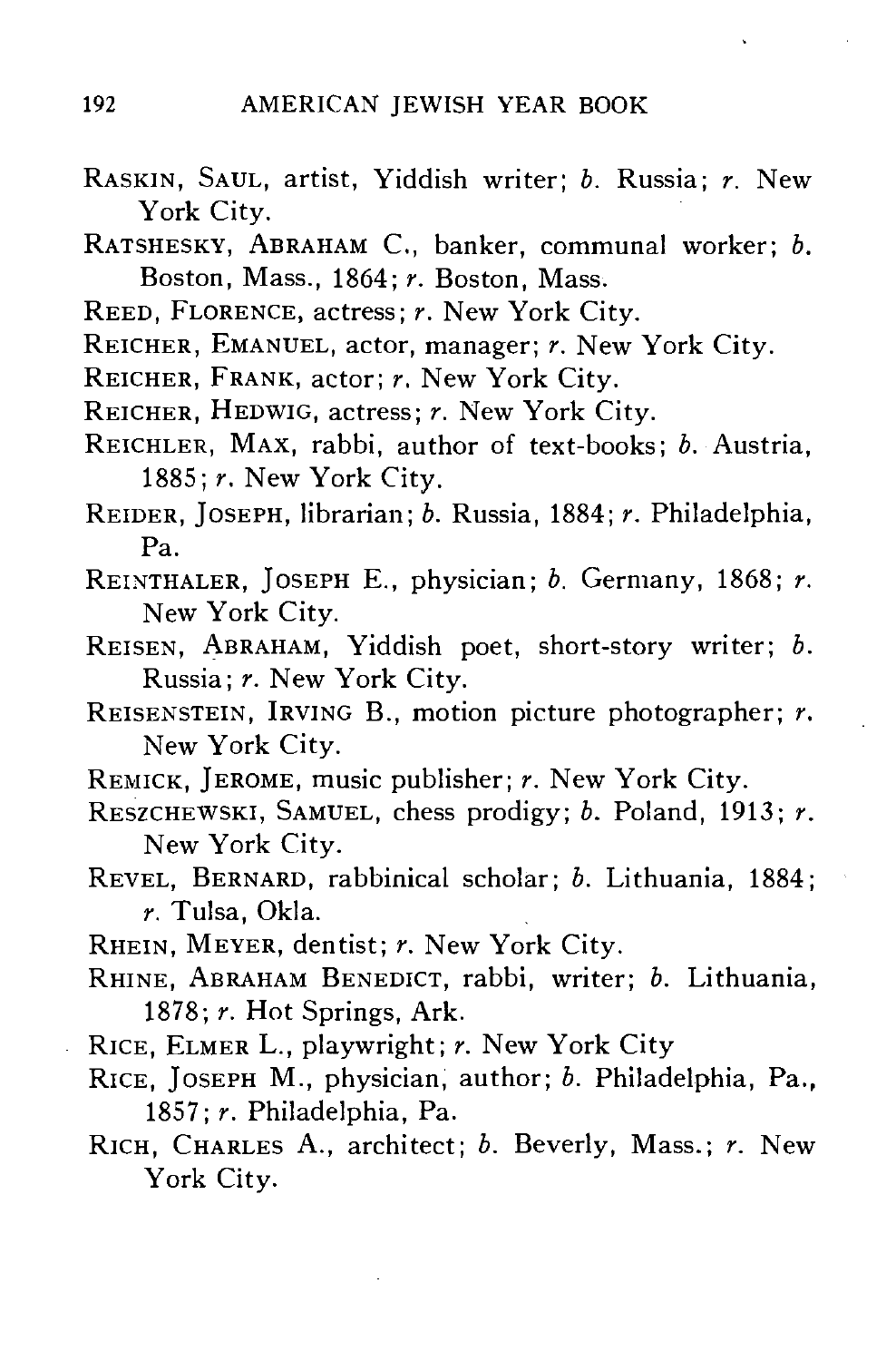- RICHARDS, BERNARD G., journalist, communal worker; *b.* Russia, 1877; *r.* New York City.
- RICHMAN, ARTHUR, playwright; *b.* New York City, 1886; *r.* New York City.
- RIES, ELIAS ELKAN, inventor; *b.* Germany, 1862; *r.* New York City.

RIESENFELD, HUGO, conductor, violinist; *b.* Austria, 1879; *r.* New York City.

- RIESMAN, DAVID, physician, college professor; *b.* Germany, 1867; *r.* Philadelphia, Pa.
- RIMINI, GIACOMO, opera singer; *r.* Chicago, 111
- RINGER, ADOLPH IRVING, physiological chemist, college professor; *b.* Russia, 1883; *r.* New York City.
- RIPINSKI, SOLOMON, colonel, U. S. A.; *r.* Haines, Alaska.
- RITTENBERG, HENRY R., painter; *b.* Russia, 1879; *r.* New York City.
- ROBACK, ABRAHAM AARON, psychologist, college professor; *b.* Russia, 1890; *r.* Dorchester, Mass.
- ROBIN, ALBERT, bacteriologist, college professor; *b.* Russia, 1875; *r.* Wilmington, Del.
- ROGERS, SAUL E., motion picture producer; *b.* New York City, 1883; *r.* New York City.
- ROGOFF, HILLEL, Yiddish journalist; *b.* Russia, 1882; *r.* New York City.
- ROGOFF, JULIUS MOSES, physician, college professor; *b* Russia, 1880; *r.* Cleveland, Ohio.
- ROLNIK, JOSEPH, Yiddish poet; *b.* Russia, 1879; *r.* New York City.
- ROMBERG, SIEGMUND, song writer; *r.* New York City.
- ROSALSKY, OTTO A., judge; *b.* New York City, 1873; *r.* New York City.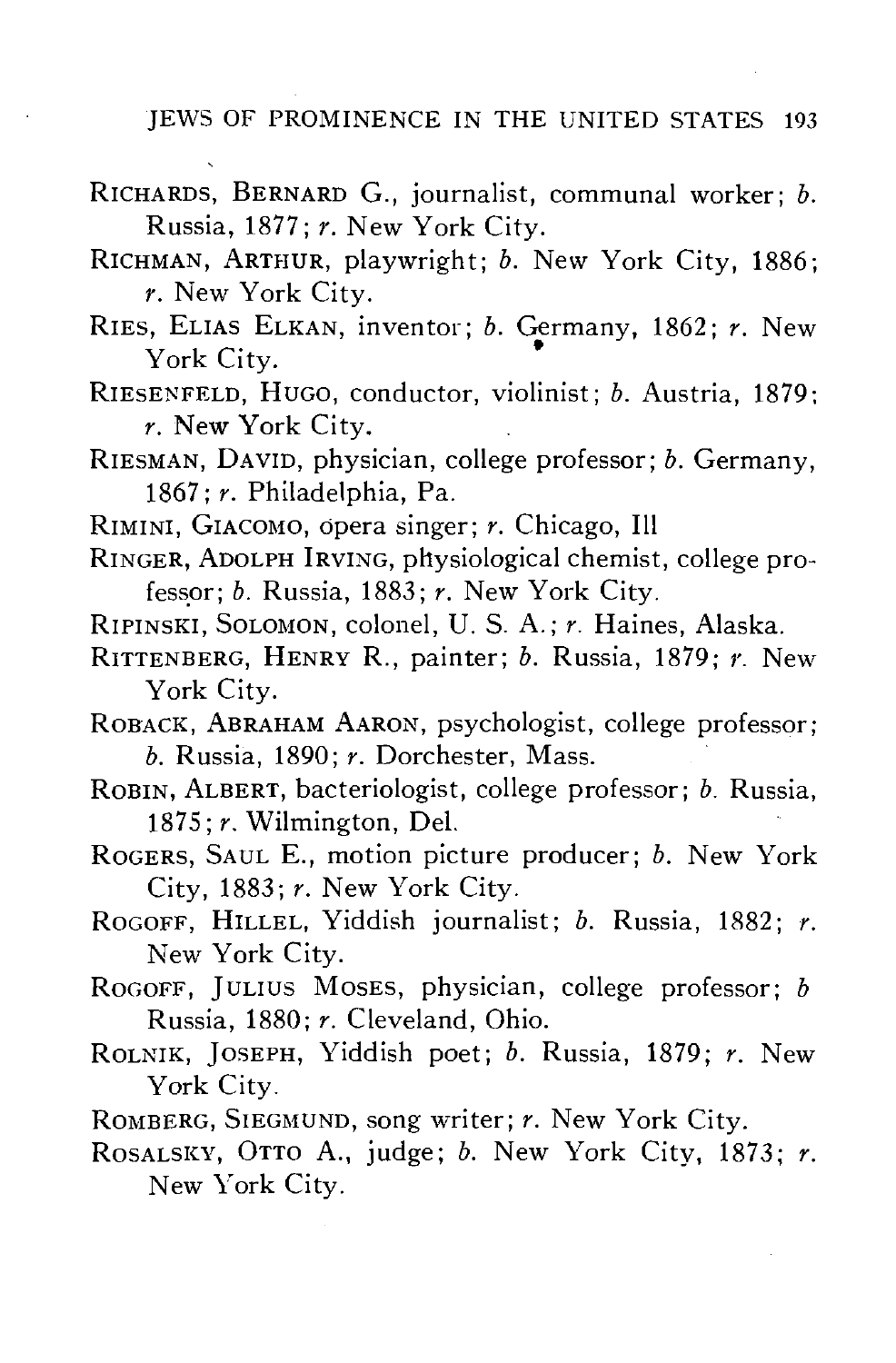- ROSANOFF, AARON JOSHUA, psychiatrist; *b.* Russia, 1878; *r.* New York City.
- ROSANOFF, LILLIAN, physical chemist, college professor; *b.* Russia, 1886; *r.* New London, Conn.
- ROSANOFF, MARTIN ANDRE, chemist, college professor; *b.* Russia, 1874; *r.* Pittsburgh, Pa.
- ROSEBAULT, CHARLES J., journalist; *r.* New York City.
- ROSEBAULT, WALTER M., journalist; *b.* Savannah, Ga., 1851; *r.* New York City.
- ROSEN, CHARLES, lawyer; *b.* Bayou Sara, La., 1872; *r.* New Orleans, La.
- ROSE, MAX, violinist; *r.* New York City.
- ROSEN, PHILIP S., motion picture director; *r.* New York City.
- ROSENAU, MILTON JOSEPH, hygienist, sanitarian, college professor; *b.* Philadelphia, Pa., 1869; *r.* Cambridge, Mass.
- ROSENAU, WILLIAM, rabbi, writer; *b.* Germany, 1865; *r.* Baltimore, Md.
- ROSENBACH, ABRAHAM S. WOLF, writer, dealer in rare books; *b.* Philadelphia, Pa., 1876; *r.* Philadelphia, Pa.
- ROSENBACH, PHILIP H., art dealer; *r.* Philadelphia, Pa.
- ROSENBAUM, SOLOMON GEDALIA, merchant; *b.* Rale: gh, N. C, 1868; *r.* New York City.
- ROSENBERG, ABRAHAM HAYYIM, Hebrew author; *b.* Russia, 1838; *r.* New York City.
- ROSENBERG, HENRY M., painter; *b.* New Brunswick, N. J., 1858; *r.* Dartmouth, N. Y.
- ROSENBERG, JAMES N., lawyer, war relief worker; *r.* New York City.
- ROSENBERG, LOUIS JAMES, lawyer, writer; *b,* 1876; *r.* Detroit, Mich.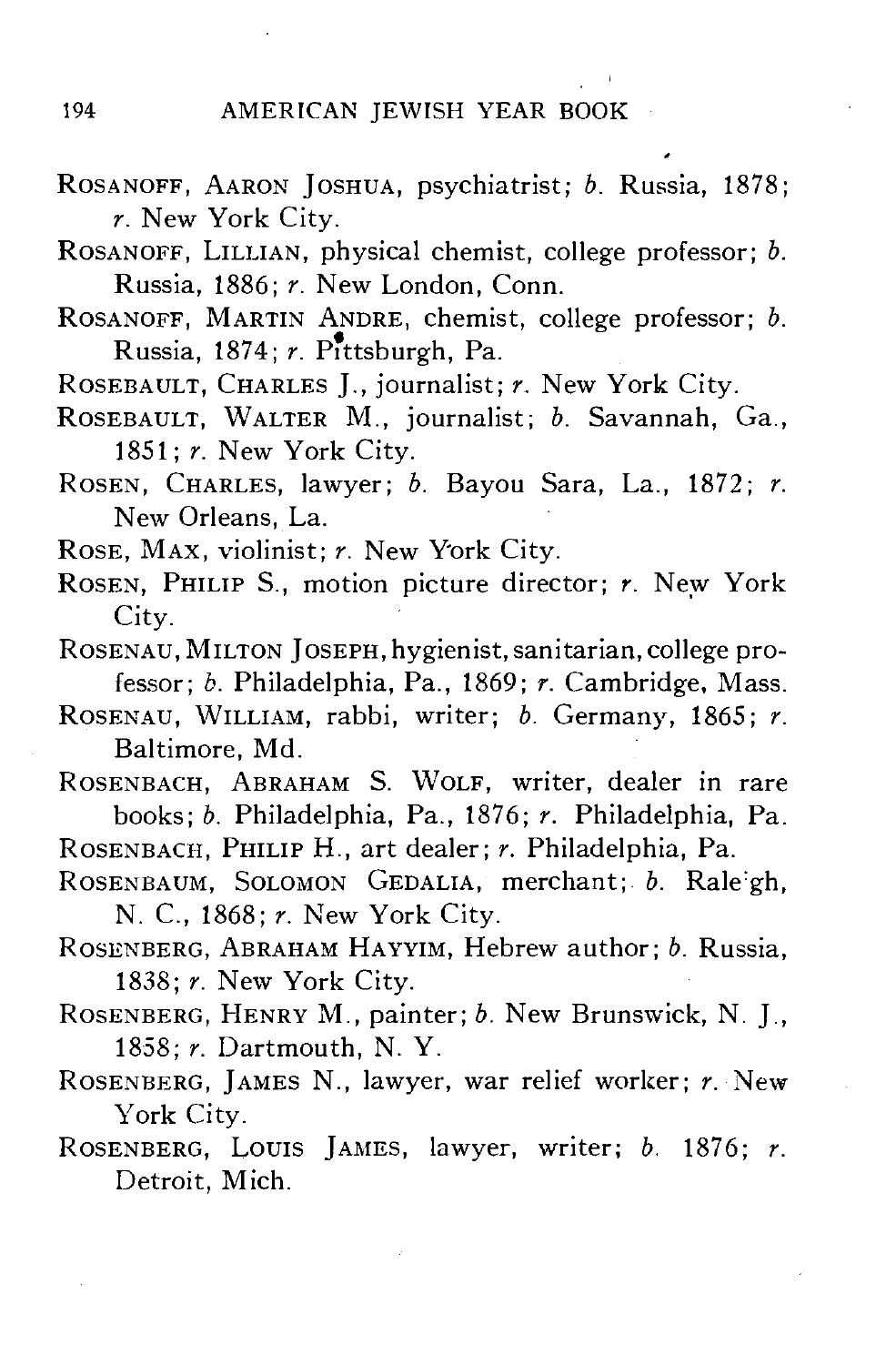- ROSENBERG, S. L. MILLARD, college professor; *r.* Los Angeles, Cal.
- ROSENBLATT, BENJAMIN A., short-story writer; *r.* Brooklyn, N. Y.
- ROSENBLATT, BERNARD A., lawyer, Zionist worker, author; *r.* New York City.
- ROSENBLATT, JOSEF, cantor, concert singer; *r.* New York City.
- ROSENBLOOM, BENJAMIN L., congressman; *b.* Braddock, W. Va., 1880; *r.* Wheeling, W. Va.
- ROSENBLOOM, JACOB, biochemist, college professor; *b.* Braddock, Pa., 1884; *r.* New York City.
- ROSENBLOOM, SOL, merchant, communal worker; *b.* Russia, 1866; *r.* Pittsburgh, Pa.
- ROSENDALE, SIMON WOLFE, lawyer; *b.* Albany, N. Y., 1842; *r.* Albany, N. Y.
- ROSENFELD, MAURICE BERNARD, pianist, music critic; *b.* Austria, 1867; *r.* Chicago, 111.
- ROSENFELD, MORRIS, Yiddish poet; *b.* Poland, 1862; *r.* Yonkers, N. Y.
- ROSENFELD, PAUL, writer; *r.* New York City.
- ROSENFELD, SYDNEY, dramatist; *b.* Richmond, Va., 1855; *r.* New York City.
- ROSENFIELD, LESTER, painter; *b.* Minneapolis, Minn., 1886; *r.* New York City.
- ROSENFIELD, WALTER A., manufacturer, chairman Republican State Committee; *b.* Rock Island, 111., 1877; *r.* Rock Island, 111.
- ROSENHEIM, ALFRED FAIST, architect; *b.* St. Louis, Mo., 1859; *r.* Los Angeles, Cal.
- ROSENHEIM, SYLVAN, laryngologist; *b.* Baltimore, Md., 1874; *r.* Baltimore, Md.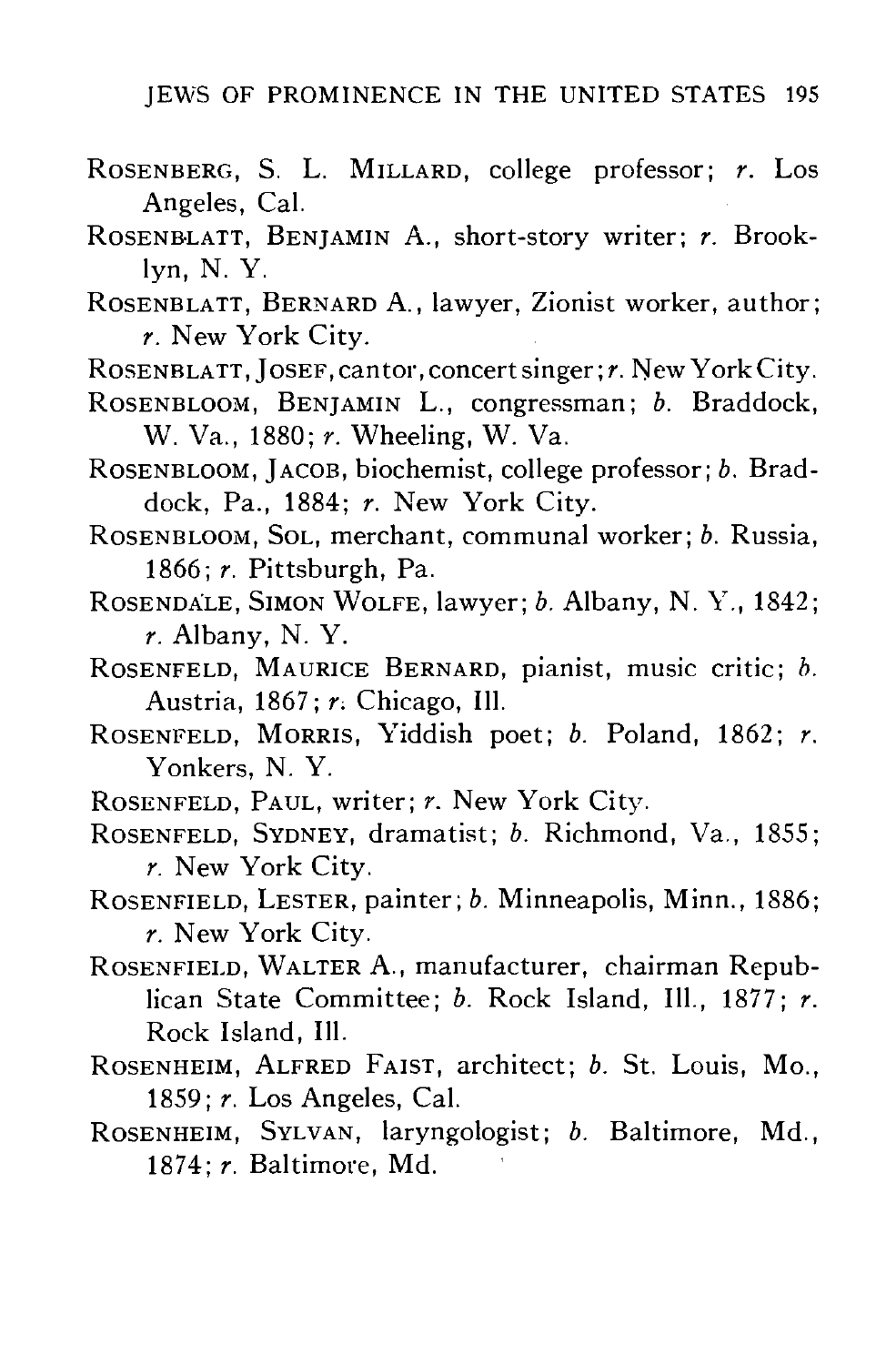- ROSENMEYER, BERNARD JACOB, illustrator; *b.* New York City, 1870; *r.* Tenafly, N. J.
	- ROSENSTEIN, ABRAHAM, sculptor; *b.* Baltimore, Md., 1890; *r.* New York City.
	- ROSENSTEIN, LUDWIG, chemist; *b.* Germany, 1886; *r.* San Francisco, Cal.
	- ROSENTHAL, ALBERT, painter, etcher; *b.* Philadelphia, Pa., 1863; *r.* Philadelphia, Pa.
- ROSENTHAL, ALBERT ABRAHAM, lawyer, editor; *b.* Philadelphia, Pa., 1899; *r.* Birmingham, Ala.
- ROSENTHAL, DAVID, painter, illustrator; *b.* Cincinnati, Ohio, 1876; *r.* Cincinnati, Ohio.
- ROSENTHAL, LESSING, lawyer; *b.* Chicago, 111., 1868; *r.* Chicago, 111.
- ROSENTHAL, LEWIS JAY, surgeon; *b.* Baltimore, Md., 1881; *r.* Baltimore, Md.
- ROSENTHAL, LOUIS, sculptor; *r.* Baltimore, Md.
- ROSENTHAL, M., surgeon, dermatologist, college professor; *r.* Baltimore, Md.
- ROSENWALD, JULIUS, merchant, civic and communal worker; *b.* Springfield, 111., 1862; *r.* Chicago, 111.
- ROSENZWEIG, SIEGFRIED, mechanical engineer; *b.* Germany, 1879; *r.* New York City.
- ROSEWATER, CHARLES COLMAN, newspaper publisher; *b.* Omaha, Neb., 1874; *r.* Los Angeles, Cal.
- ROSEWATER, VICTOR, newspaper publisher; *b.* Omaha, Neb., 1871; *r.* Philadelphia, Pa.
- ROSSDALE, ALBERT B., congressman; *b.* New York City, 1878; *r.* New York City.
- ROTH, CHARLES FERDINAND, chemist; *b.* New York City, 1886; *r.* New York City.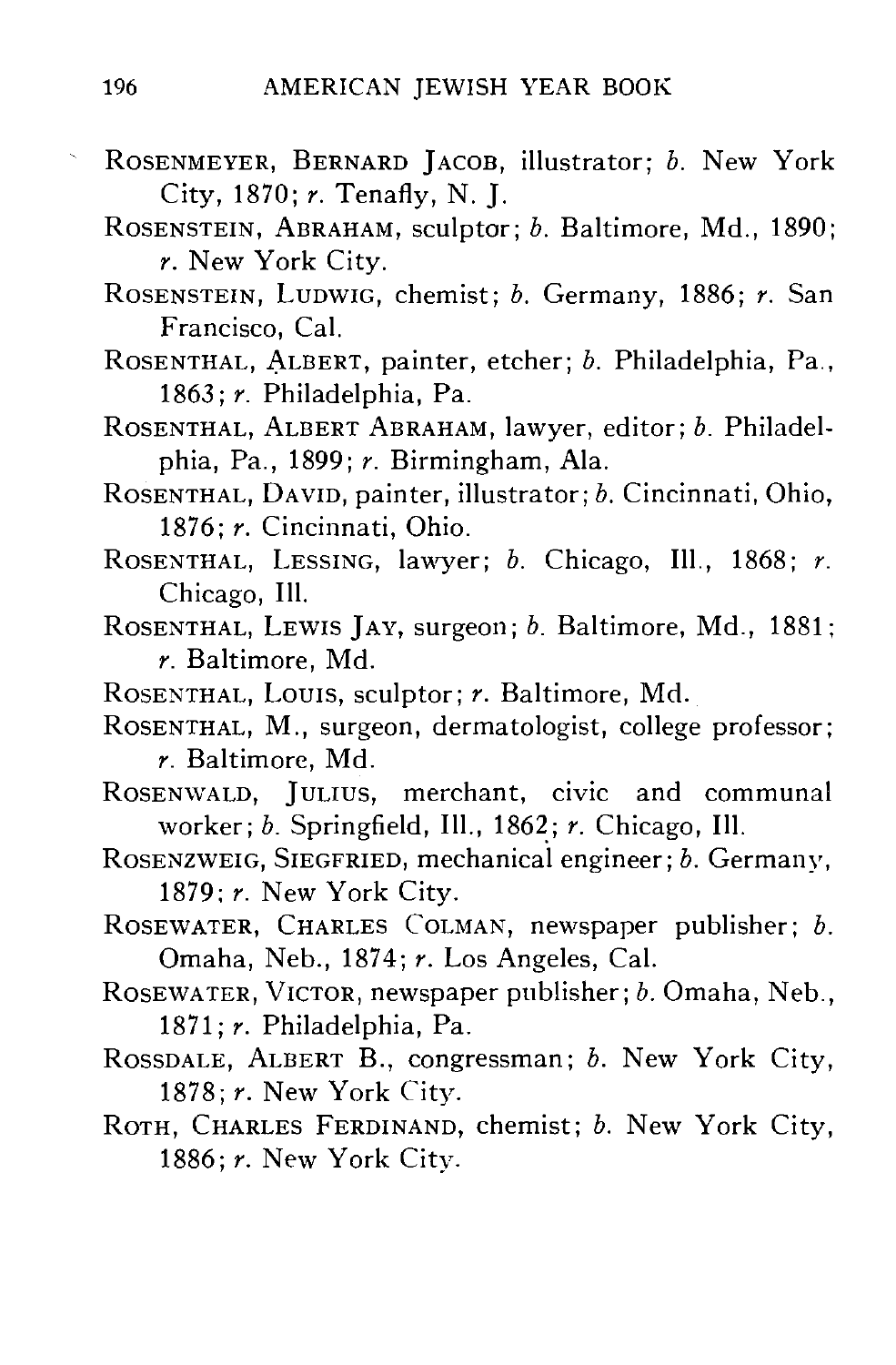ROTH, SAMUEL, poet; *r.* New York City.

ROTHAFEL, S. L., moving picture exhibitor; *r.* New York City.

ROTHENBERG, MORRIS, lawyer, Zionist worker; *b.* Esthonia, 1884; *r.* New York City.

ROTHSCHILD, MARCUS ADOLPHUS, physician; *b.* Woodville, Miss., 1887; r. New York City.

ROTHSTEIN, JULIUS, newspaper publisher; *b.* Utica, N. Y., 1877; *r.* Utica, N. Y.

ROWE, LEO S., economist, director-general Pan-American Union; *b.* McGregor, la., 1871; *r.* Washington, D. C. RUBEN, JOSE, actor; *r.* New York City.

RUBENS, ALMA, motion picture actress; *r.* New York City. RUBIN, I., motion picture exhibitor; *r.* Minneapolis, Minn. RUBINOW, ISAAC MAX, statistician, economist, author; *b.* Russia, 1875; *r.* New York City.

RUDNICK, PAUL,chemist*;b.*Chicago, 111., 1872; *r.* Chicago, 111. RUTTENBERG, JOSEPH, motion picture photographer; *r.*

New York City.

RYKOFF, SARAH, educator, college professor; *b.* Russia, 1899; *r.* Los Angeles, Cal.

SABATH, ADOLPH JOSEPH, congressman; *b.* Bohemia, 1866; *r.* Chicago, 111.

SABATH, JOSEPH, judge; *b.* Bohemia, 1870; *r.* Chicago, 111.

SACHS, A. S., Yiddish writer; *b.* Russia, 1879; *r.* New York City.

SACHS, ARTHUR, banker; *r.* New York City.

SACHS, BERNARD, neurologist, college professor; *b.* Baltimore, Md., 1858; *r.* New York City.

SACHS, ERNEST, surgeon, college professor; *b.* New York City, 1879; *r.* St. Louis, Mo.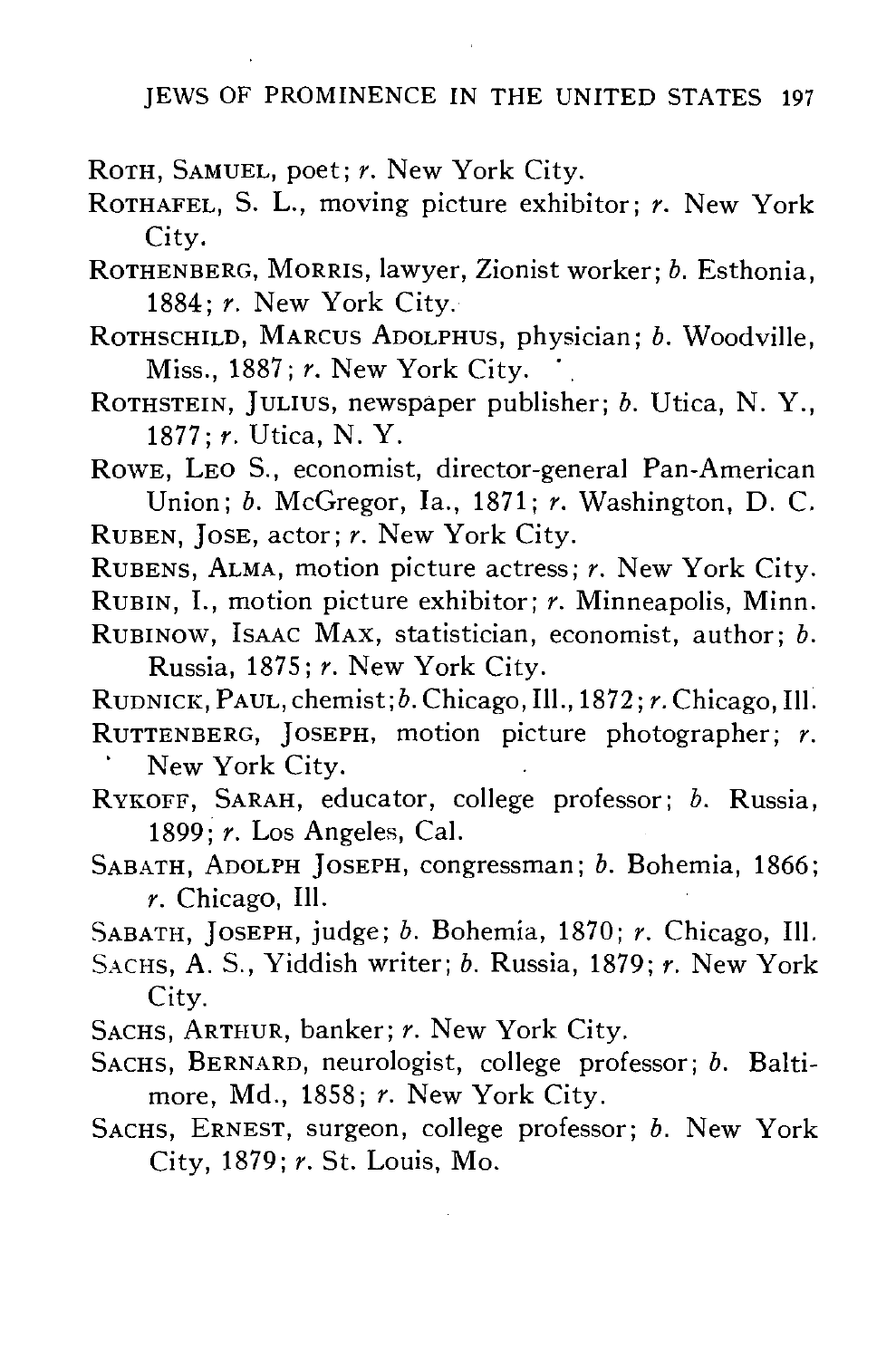- SACHS, JOSEPH, painter; *b.* Russia, 1887; *r.* Philadelphia, Pa.
- SACHS, JULIUS, educator, college professor; *b.* Baltimore, Md., 1849; *r.* New York City.
- SACHS, PAUL JOSEPH, college professor; *b.* New York City, 1878; *r.* Cambridge, Mass.
- SAFRO, VICTOR I., entomologist, college professor; *b.* New York City, 1888; *r.* Louisville, Ky.
- SAKOLSKI, AARON M., author, statistician; *b.* Baltimore, Md., 1880; *r.* New York City.
- SAKS, H. A., merchant; *r.* New York City.
- SALANT, WILLIAM, pharmacologist, college professor; *b.* Russia, 1870; *r.* St. Louis, Mo.
- SALE, SAMUEL, consul; *b.* New Jersey; *r.* Kalgan, China.
- SALINGER, BENJAMIN I., lawyer, former judge; *b.* Germany, 1860; *r.* Carroll, la.
- SAMOILOFF, LAZARE S., musician, teacher; *b.* Russia, 1878; *r.* New York City.
- SAMPSON, JOHN JACOB, physician, college professor; *b.* Galveston, Tex., 1898; *r.* San Francisco, Cal.
- SAMPTER, JESSIE E., writer, poet; *b.* New York City; *r.* New Rochelle, N. Y.
- SAMUEL,-BUNFORD, librarian; *b.* Philadelphia, Pa., 1857; *r.* Philadelphia, Pa.
- SAMUEL, J. BUNFORD, art patron, civic worker; *r.* Philadelphia, Pa.
- SAMUEL, MAURICE , novelist, journalist; *b.* Roumania, 1895; *r.* New York City.
- SAMUELS, ABRAHAM, surgeon; *b.* Baltimore, Md., 1876; *r.* Baltimore, Md.
- SAMUELS, MAURICE VICTOR, author, playwright; *b.* San Francisco, Cal., 1874; *r.* New York City.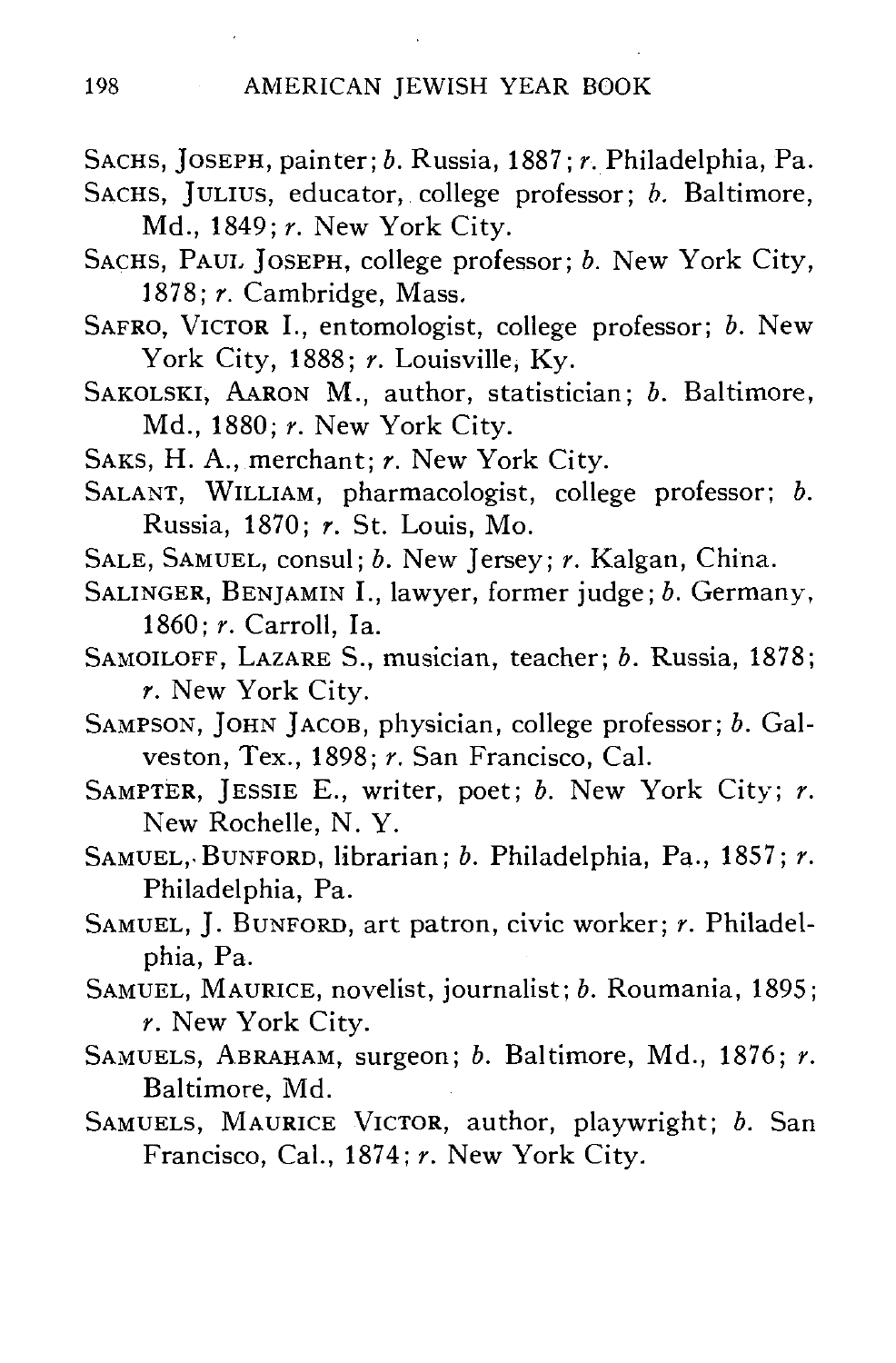- SANDLER, PERETZ, composer of Jewish melodies; *b.* Russia; *r.* New York City.
- SAPERSTEIN, DAVID, pianist; *r.* New York City.
- 'SARASOHN, EZEKIEL, Yiddish publisher; *b.* Poland, 1863; *r.* New York City.
- SASLAVSKY, ALEXANDER, violinist; *b.* Russia, 1870; *r.* New York City.
- SATZ, LUDWIG, Yiddish actor; *b.* Austria, 1893; *r.* New York City.
- SCHAMBERG, JAY FRANK, dermatologist, college professor; *b.* Philadelphia, Pa., 1870; *r.* Philadelphia, Pa.
- SCHANFARBER, TOBIAS, rabbi, editor; *b.* Cleveland, Ohio, 1862; *r.* Chicago, 111.
- SCHAPIRO, ISRAEL, librarian, college professor; *b.* Russia, 1882; *r.* Washington, D. C.
- SCHAPIRO, JACOB SALWYN, historian, college professor; *b.* Russia; *r.* New York City.
- SCHARFSTEIN, ZEBI, author of Hebrew text-books*;b.* Russia; *r.* New York City.
- SCHATZ, HARRY ABRAHAM, surgeon, college professor; *b.* Russia, 1881; *r.* Philadelphia, Pa.
- SCHAYER, ISADORE, hygienist, college professor; *r.* Columbia, S. C.
- SCHENCK, JOSEPH M., motion picture producer; *r.* New York City.
- SCHERAGO, MORRIS, pathologist, college professor; *b.* Roumania, 1895; *r.* Lexington, Ky.
- SCHERESCHEWSKY, JOSEPH WILLIAM, physician, editor; *b.* China, 1873; *r.* Washington, D. C.
- SCHERTZINGER, VICTOR L., motion picture director; *r.* Hollywood, Cal.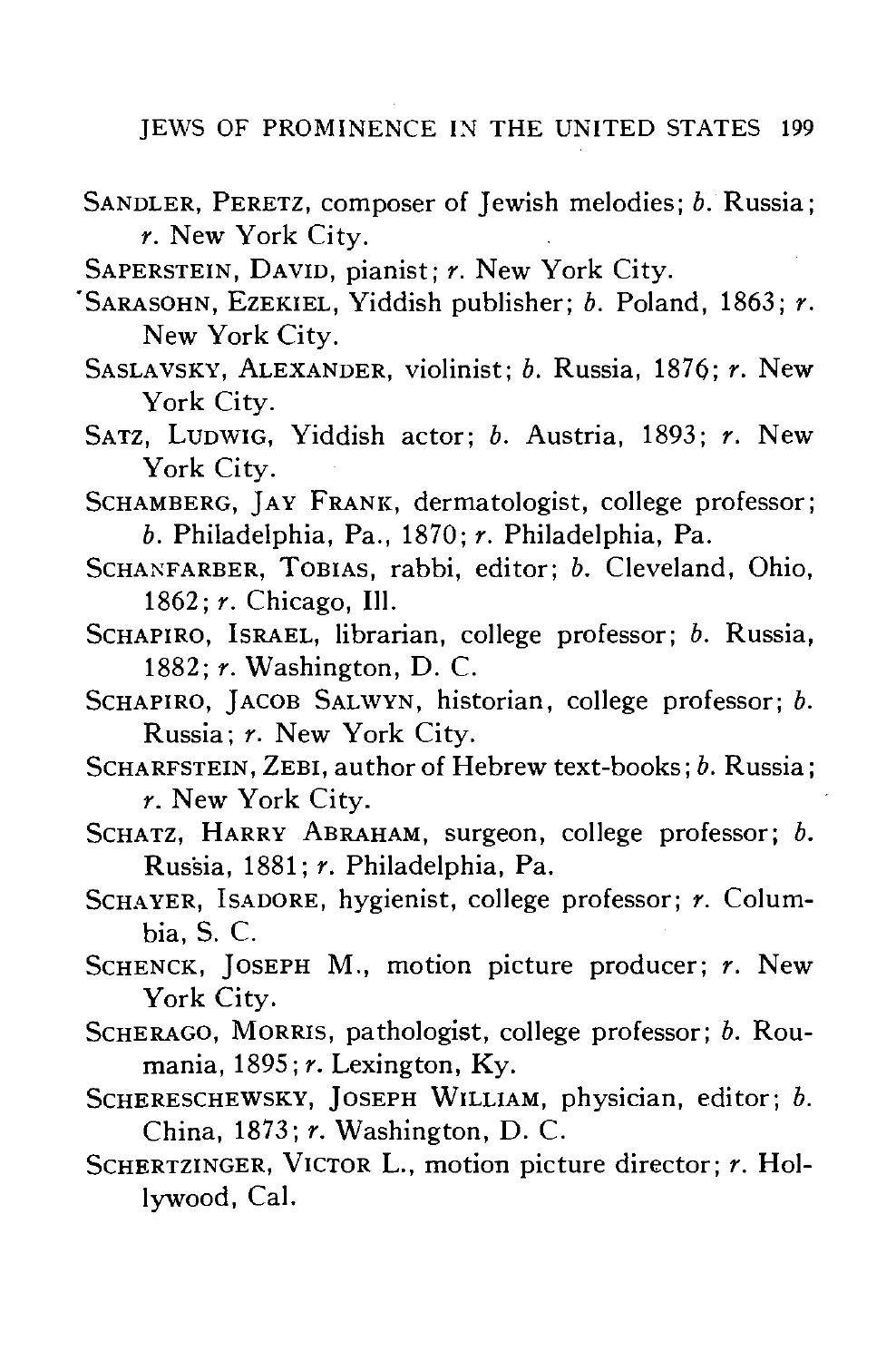- SCHIFF, MORTIMER L., banker, civic worker; *b.* New York City, 1877; *r.* New York City.
- SCHILDKRAUT, JOSEPH, actor; *b.* Roumania, 1896; *r.* New York City.
- SCHILDKRAUT, RUDOLPH, Yiddish actor; *t.* New York City.
- SCHINDLER, KURT, conductor; *b.* Prussia, 1882; *r.* New York City.
- SCHLESINGER, ARTHUR MEIER, historian, college professor; *r.* Iowa City, la.
- SCHLESINGER, BENJAMIN, labor leader; *b.* Lithuania, 1876; *r.* New York City.
- SCHLESINGER, ELMER, lawyer; *r.* Chicago, 111.
- SCHLESINGER, FRANK, astronomer, college professor; *b.* New York City, 1871; r. New Haven, Conn.
- SCHLESINGER, HERMANN IRVING, chemist, college professor; *b.* Minneapolis, Minn., 1882; *r.* Chicago, 111.
- SCHLOMOVITZ, BENJAMIN HERMAN, physiologist, college professor; *b.* Milwaukee, Wis., 1889; *r.* Milwaukee, Wis.
- SCHLOSSBERG, JOSEPH, labor leader, editor; *b.* Russia, 1875; r.New York City.
- SCHNEIDERMAN, HARRY, editor, writer; *b.* Poland, 1885; *r.* New York City.
- SCHNEIDERMAN, ROSE, social worker, labor leader; *b.* Poland; *r.* New York City.
- SCHOEN, EUGENE, architect; *r.* New York City.
- SCHOENBAUM, CHARLES EDGAR, motion picture photographer; *r.* Los Angeles, Cal.
- SCHOENBERG, MARK JOSEPH, physician; *b.* Roumania, 1874; *r.* New York City.
- SCHOMER, ABRAHAM S., Yiddish and English playwright; *b.* Russia, 1876; *r.* New York City.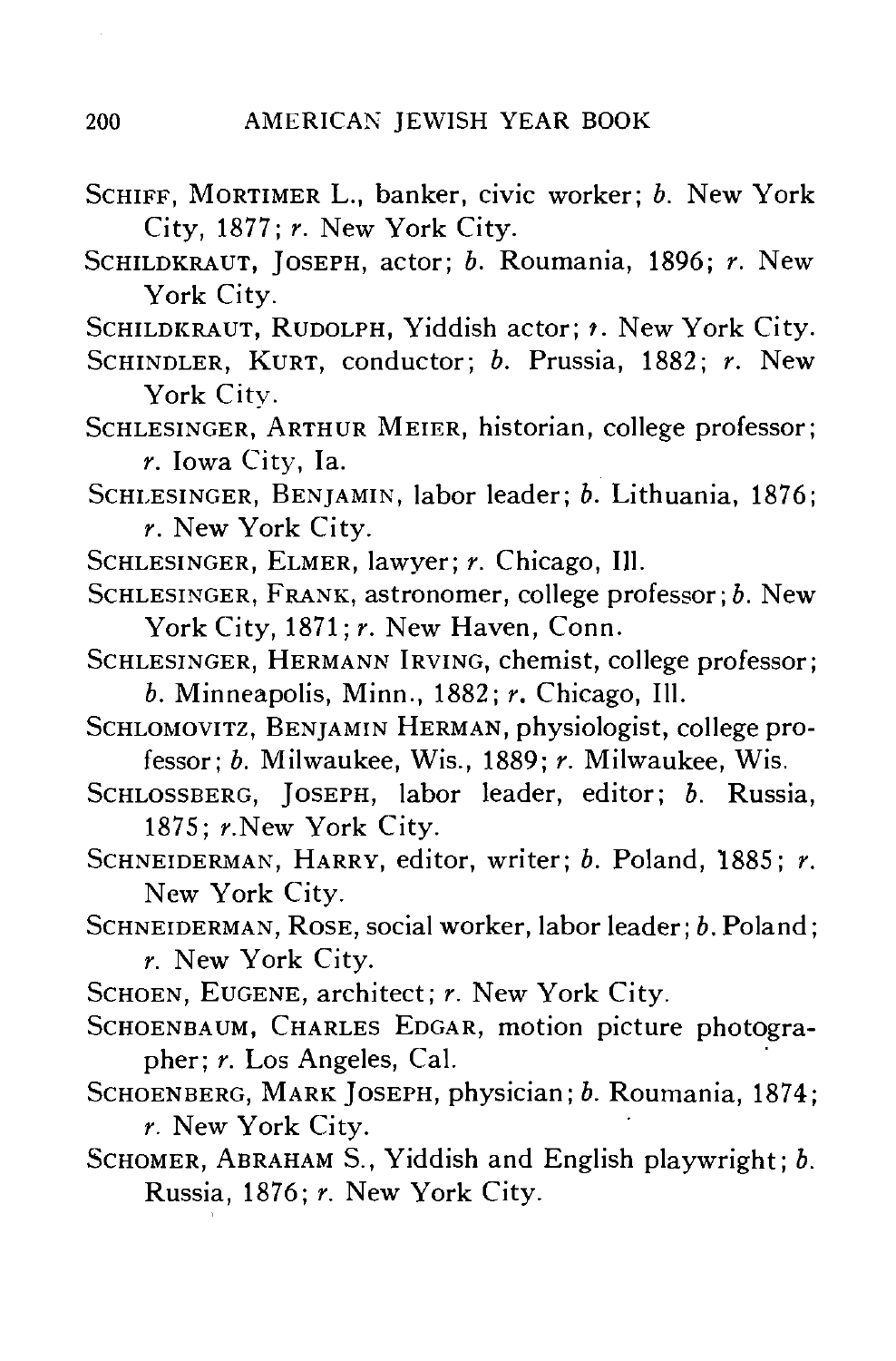- SCHULMAN, ABRAM G., painter, college professor; *b.* Germany, 1881; *r.* New York City.
- SCHULMAN, SAMUEL, rabbi; *b.* Russia, 1864; *r.* New York City.
- SCHWAB, SIDNEY ISAAC, neurologist, writer, college professor; *b.* Memphis, Tenn., 1871; *r.* St. Louis, Mo.
- SCHWARTZ, JOSEPH, opera singer; *r.* Chicago, 111.
- SCHWARTZ, MAURICE, Yiddish actor; *r.* New York City.
- SCHWARTZ, SIMON J., architect; *b.* New York City, 1876; r. New York City.
- SCHWARZ, RALPH J., lawyer; *b.* New Orleans, La., 1880; *r.* New Orleans, La.
- SCHWATT, ISAAC JOACHIM, mathematician, college professor; *b.* Russia, 1867; *r.* Philadelphia, Pa.
- SCOTT, TEMPLE, editor, publisher; *b.* England; *r.* New York City.
- SEIDEL, TOSCHA, violinist; *b.* Russia; *r.* New York City.
- SEIFERTH, HERMAN JOSHUA, newspaperman; *b.* Russia, 1863; *r.* New Orleans, La.
- SEIFERTH, SOUS, architect, engineer; *b.* New Orleans, La., 1895; *r.* New Orleans, La.
- SEGAL, VIVIENNE SONIA, actress; *b.* Philadelphia, Pa., 1900; *r.* New York City.
- SELDES, GEORGE, journalist; *b.* Alliance, N. J., 1890; *r.* New York City.
- SELDES, GILBERT, editor, writer; *b.* Alliance, N. J., 1893; *r.* New York City.

SELIGMAN, EDWIN ROBERT ANDERSON, economist, college professor; *b.* New York City, 1861; *r.* New York City.

SELIGMAN, HERBERT J., writer; *r.* New York City.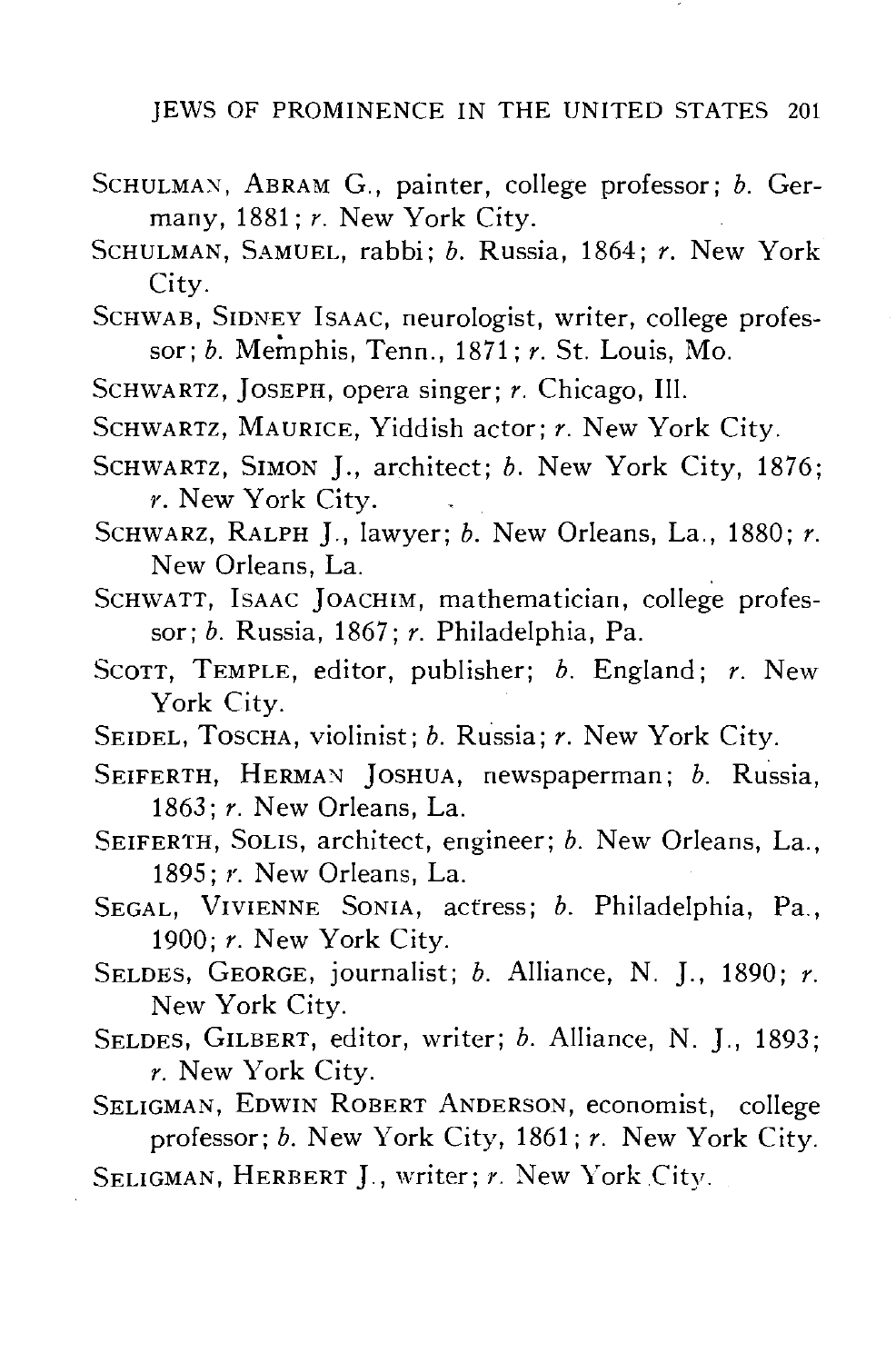- SELIGSOHN, MAX, Orientalist; *b.* Russia, 1865; *r.* New York City.
- SELIKOVITSCH, GEORGE (Goetzel), Yiddish editor, writer; *b.* Russia, 1863; *r.* New York City.
- SELLING, BEN, merchant, communal worker; *b.* San Francisco, Cal., 1852; *r.* Portland, Ore.
- SELLING, LAWRENCE, physician; *b.* Portland, Ore., 1882; *r.* Portland, Ore.
- SELTZER, THOMAS, publisher, translator; *b.* Russia, 1876; *r.* New York City.
- SELWYN, ARCHIBALD ARTHUR, theatrical manager; *b*.<br>Canada, 1877; *r*. New York City. Canada, 1877; *r.* New York City.
- SELWYN, EDGAR, theatrical producer, playwright; *r.* New York City.<br>SELZNICK, LEWIS J., motion picture producer: r. New York
- SERVICE PRODUCER: **SELVICE PRODUCER;** *r.* New York: **1999**
- SEMEL, BERNARD, communal worker; b. Galicia; r. New York City.
- SENIOR, MAX, merchant, communal worker; b. Cincinnati, Ohio, 1862; r. Cincinnati, Ohio.
- SEYDEL. IRMA, violinist; b: Boston, Mass., 1896. r. New York City.
- SHAPIRA, L., Yiddish writer; b. Russia, 1878; r. New York City. SHAPIRA, L., Yiddish writer; *b.* Russia, 1878; *r.* New York
- $\frac{1}{D}$ . SHAPIRO, LOUIS LEONARD, bacteriologist; *r.* Washington,
- lFMAN<br>1005 1886; r. Ann Arbor, Mich.
- SHEFFER, HENRY, logician; b. Russia; r. Cambridge, Mass.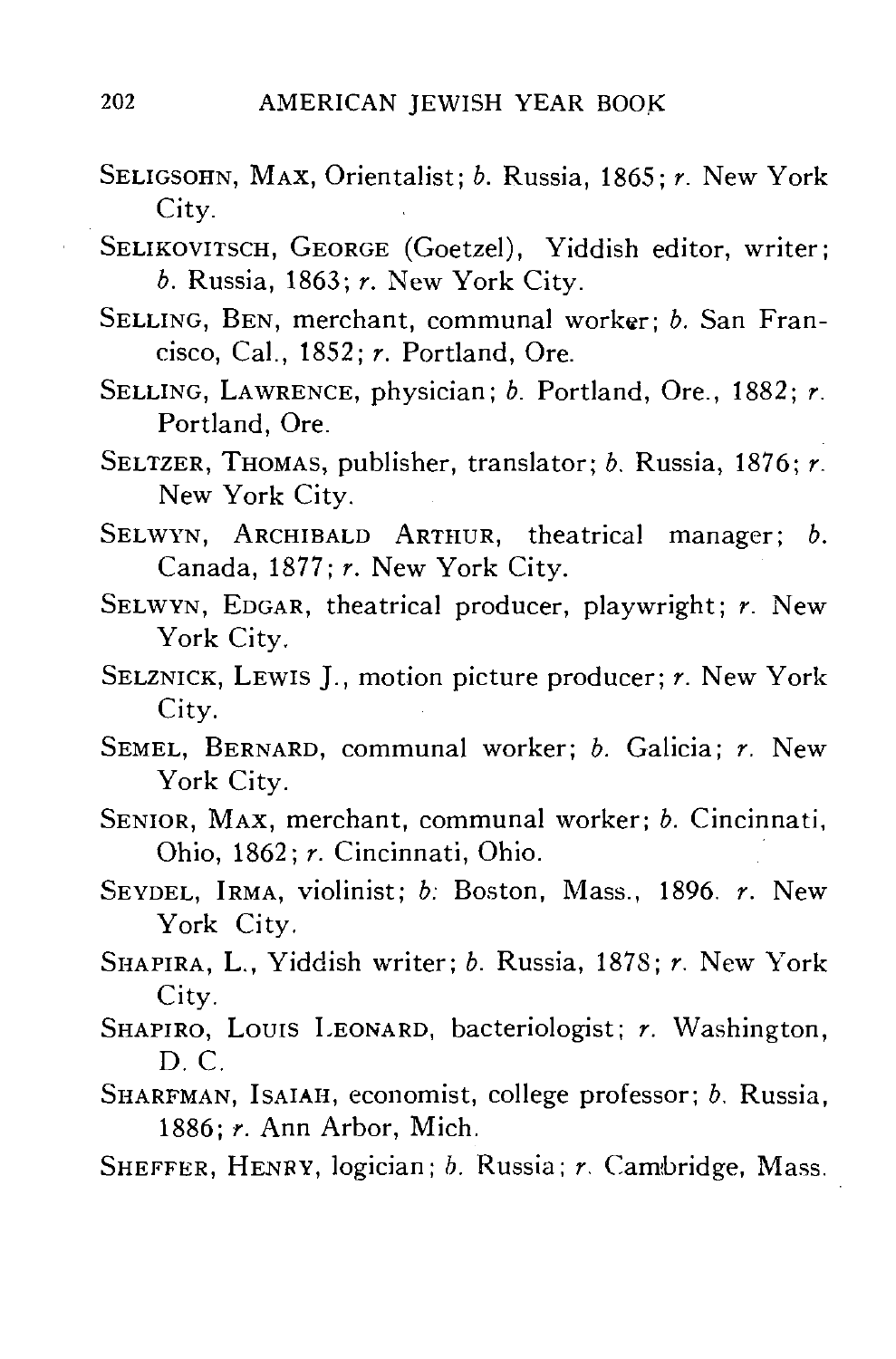- SHIPLACOFF, ABRAHAM I., labor leader; *b.* Russia; *r.* Brooklyn, N. Y.
- SHIPMAN, SAMUEL, dramatist; *b.* New York City, 1883; *r* New York City.
- SHIRE, EDWARD, architect; *r.* New York City.
- SHOHL, CHARLES, communal worker; *b.* Cincinnati, Ohio, 1850; *r.* Cincinnati, Ohio.
- SHORE, VIOLA BROTHERS, novelist; *r.* New York City.
- SHUBERT, J. J., theatrical manager; *r.* New York City.
- SHUBERT, LEE, theatrical manager; *b.* Syracuse, N. Y., 1875; *r.* New York City.
- SIDIS, BORIS, psychopathologist, author; *b.* Russia, 1867; *r.* Portsmouth, N. H.
- SIDNEY, GEORGE, actor; *r.* New York City.
- SIEGEL, ISAAC, congressman; *b.* New York City, 1880; *r.* New York City.
- New York City. SILVER, ABBA HILLEL, rabbi; *b.* Poland, 1893; *r.* Cleveland, Ohio.
- SILVERBERG, E. MYER, painter; *b.* Russia, 1876; *r.* New York City.
- SILVERMAN, ALEXANDER, chemist; *b.* Pittsburgh, Pa., 1881; *r.* Pittsburgh, Pa.
- SILVERMAN, ARCHIBALD, communal worker; *r.* Providence
- R. I. SILVERMAN, JOSEPH, rabbi, author; *b.* Cincinnati, Ohio, 1860; *r.* New York City. .<br>SILVERMAN, LOUIS LAZARUS, mathematician; *b.* Russia.
- 1884; r. Hanover, N. H.
- SILVERSTEIN, ALBERT, surgeon; b. Syracuse, N. Y., 1875  $r.$  Denver, Colo.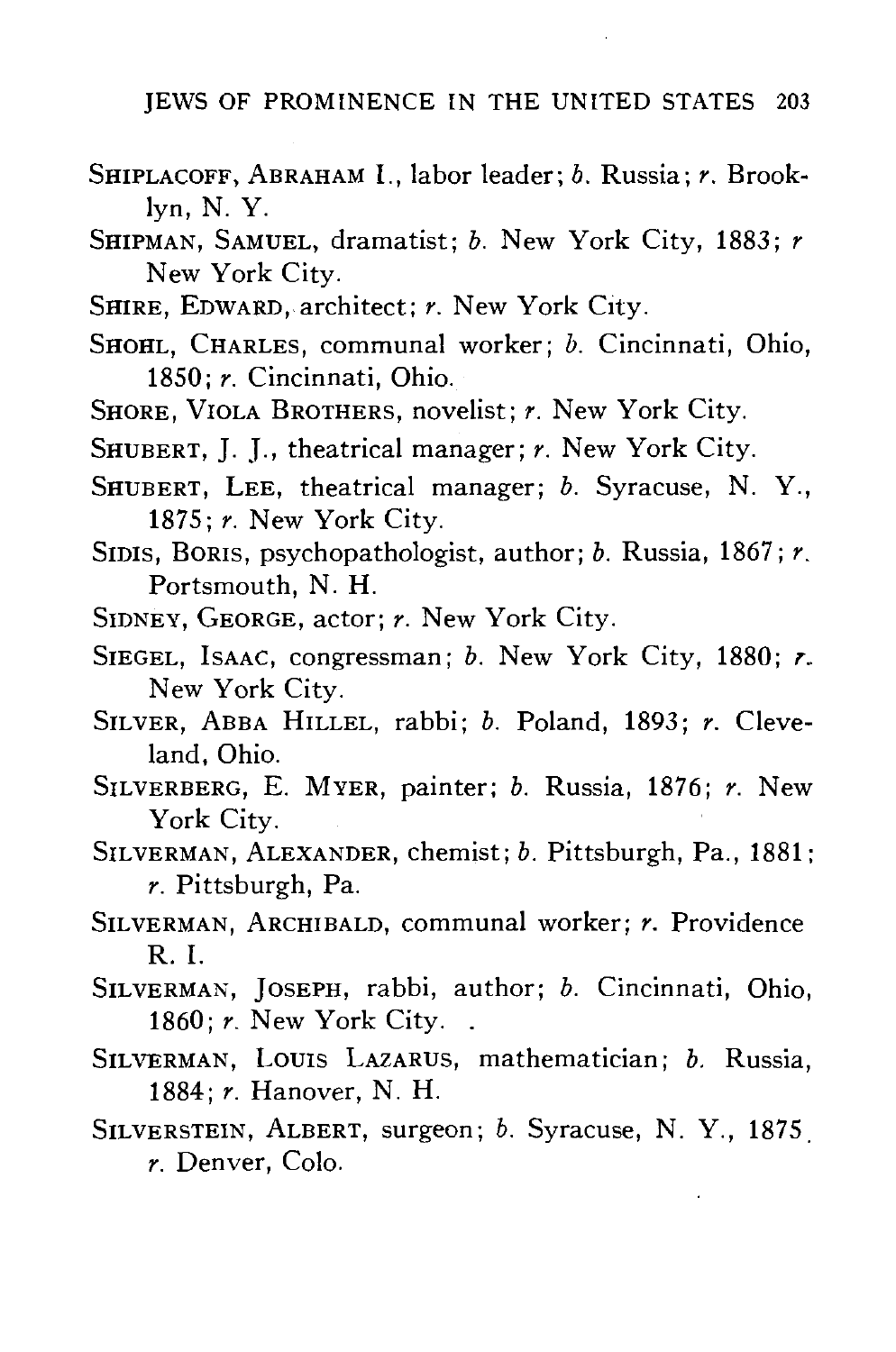- SIMON, ABRAM, rabbi, author; *b.* Nashville, Tenn., 1872; *r.* Washington, D. C.
- SIMON, JOSEPH, former United States Senator; *b.* Germany, 1851; *r.* Portland, Ore.
- SIMONS, CHARLES C., lawyer, communal worker; *b.* Detroit, Mich., 1876; *r.* Detroit, Mich.
- SIMONSON, GUSTAVE, writer; *b.* Germany, 1864; *r.* New York City.
- SIMONSON, LEE, dramatic scene director; *r.* New York City.
- SIMPSON, HERMAN, editor, writer; *b.* Russia; *r.* New York City.
- SINGER, ISIDORE, editor, writer; *b.* Austria, 1859 *r.* New York City.
- SINGER, JACOB, rabbi; *b.* Russia, 1883; *r.* Lincoln, Neb.
- SKLOVSKY, MAX, mechanical engineer; *b.* Chicago, Ill., 1878; *r.* Moline, 111.
- SLOMAN, JOSEPH, painter, sculptor; *b.* Philadelphia, Pa., 1879; *r.* Union Hill, N. J.
- SLOMOVITZ, PHILIP, editor; *b.* Russia, 1896; *r.* Detroit, Mich.
- SLONIM, JOEL, Yiddish poet; *b.* Russia, 1884; *r.* New York City.
- SLONIMSKY, HENRY, educator, college professor; *b.* Russia, 1884; *r.* Cincinnati, Ohio.
- SLOSS, MARCUS CAUFFMAN, former judge; *b.* New York City, 1869; *r.* San Francisco, Cal.
- SMIRNOW, MAX RUSKIN, bacteriologist; *b.* Russia, 1881; *r.* New Haven, Conn.
- SNELLENBURG, JOSEPH, merchant, civic worker; *r.* Philadelphia, Pa.
- SOBEL, ISADOR, lawyer, communal worker; *b.* New York City, 1858; r. Erie, Pa.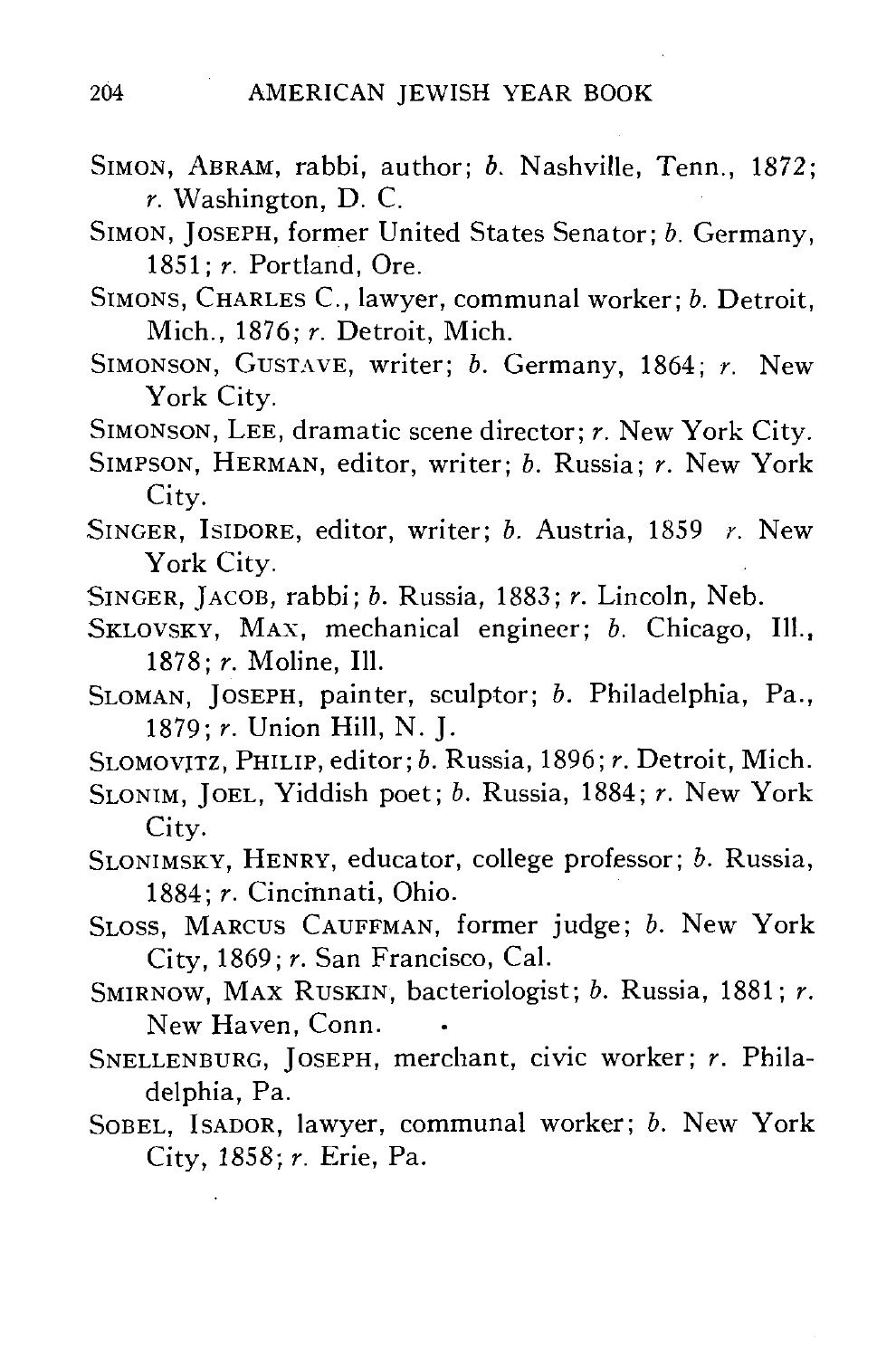- SOHN, JOSEPH, musician, writer; *b.* New York City, 1867; *r.* New York City.
- SOKOBIN, SAMUEL, consul; *b.* Newark, N. J., 1893; *r.* Kalgan, China.
- SOKOLOFF, NIKOLAI A., conductor; *b.* Petrograd, Russia, 1859; *r.* Cleveland, Ohio.
- SOLOMON, ELIAS L., rabbi; *b.* Russia, 1879; *r.* New York **City**
- SOLOMON, HARRY, painter; *b.* San Francisco, Cal., 1873; *r.* New York City.
- SOLOMON, HARRY CAESAR, psychiatrist; *b.* Hastings, Neb., 1889; *r.* Boston, Mass.
- SOLOMON, WILLIAM J., editor; *b.* New York City, 1876; *r.* New York City.
- SOLOMONS, LUCIUS C, communal worker; *r.* San Francisco, Cal.
- SONNICHSEN, ALBERT, author; *b.* San Francisco, Cal., 1878; *r.* New York City.
- SPEAR, IRVING J., physician, college professor; *b.* Germany, 1877; *r.* Baltimore, Md.
- SPEAKER, HENRY M., educator; *b.* Russia; *r.* Philadelphia, Pa.
- SPEYER, JAMES, banker, civic worker; *b.* New York City, 1861; *r.* New York City.
- SPIEGEL, FREDERICK, civic worker; *r.* Cincinnati, Ohio.
- SPINGARN, ARTHUR B., lawyer, author; *b.* New York City, 187\$; *r.* New York City.
- SPINGARN, JOEL ELIAS, writer; *b.* New York City, 1875; *r.* New York City.
- SPIRO, SOLON, mine operator; *b.* Germany, 1863; *r.* Salt Lake City, Utah.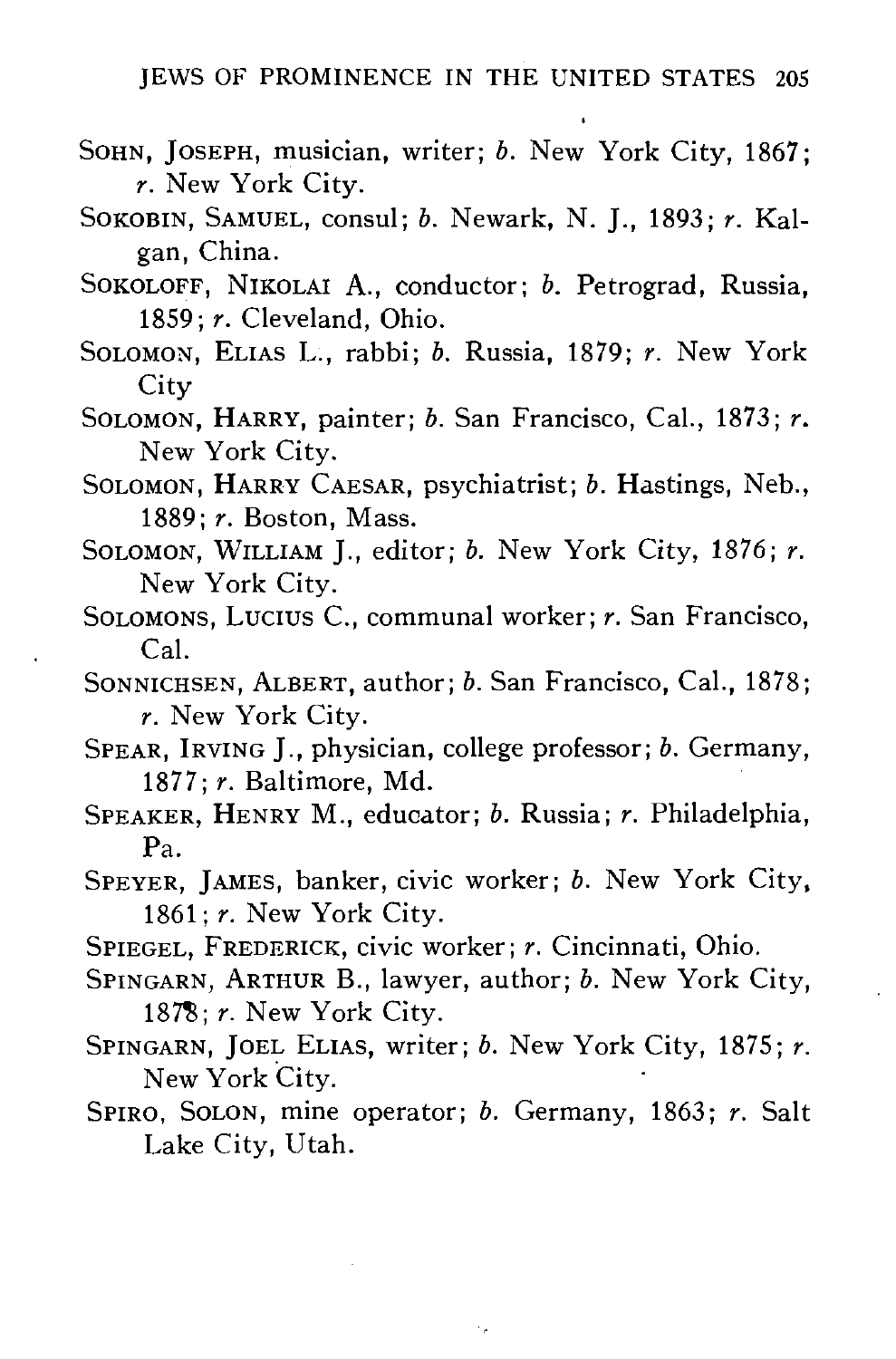- SPIVAK, CHARLES DAVID, physician, college professor; *b.* Russia, 1861; *r.* Denver, Colo.
- STARK, SIGMAR, surgeon, college professor; *b.* Germany, 1863; *r.* Cincinnati, Ohio.
- STEIN, PHILIP, lawyer; *b.* Prussia, 1844; *r.* Chicago, 111.
- STEIN, MODEST, painter; *b.* Russia, 1871'; *r.* New York City.
- STEINBERGER, LOUIS, inventor; *b.* Hungary; *r.* Brooklyn, N. Y.
- STEINBRINK, MEIER, lawyer; *r.* Brooklyn, N. Y.
- STEINDLER, ARTHUR, orthopedic surgeon; *b.* Austria, 1878; *r.* Iowa City, la.
- STEINMAN, DAVID BARNARD, engineer; *b.* New York City, 1886; *r.* New York City.
- STERN, EUGENE W., engineer; *r.* New York City.
- STERN, HORACE, judge, communal worker; *b.* Philadelphia, Pa., 1878; *r.* Philadelphia, Pa.
- STERN, J. DAVID, newspaper editor and publisher; *b.* Philadelphia, Pa., 1886; *r.* Camden, N. J.
- STERN, LEON, architect; *b.* Rochester, N. Y., 1867; *r.* Rochester, N. Y.
- STERNBERG, WALDEMAR M., physical chemist, college professor; *b.* Russia, 1884; *r.* Rolla, Mo.
- STERNE, MAURICE, painter; *b.* Russia, 1878; *r.* New York Ctiy.
- STERNER, ALBERT, painter, illustrator, teacher; *b.* England, 1863;  $r$ . New York City.
- STEUER, MAX D., lawyer; *r.* New York City.
- STIEGLITZ, ALFRED, photographer, author; *b.* Hoboken, N. J., 1864; *r.* New York City.
- STIEGLITZ, JULIUS OSCAR, chemist, college professor; *b.* Hoboken, N. J., 1867; *r.* Chicago, 111.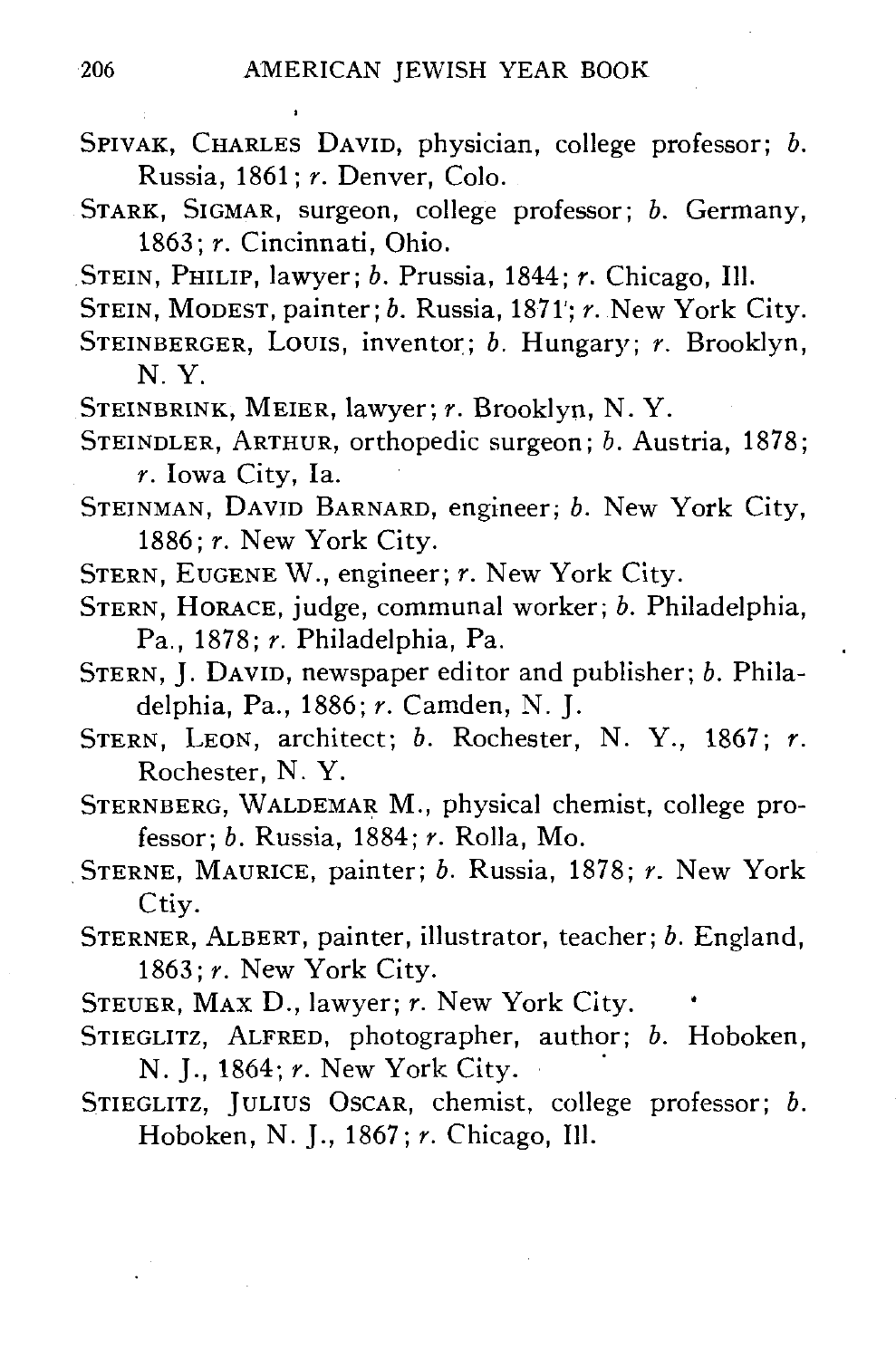- STOKES, ROSE PASTOR, writer, lecturer; *b.* Russia, 1879; *r.* New York City.
- STOLZ, BENJAMIN, lawyer; *b.* Syracuse, N. Y., 1867; *r.* Syracuse, N. Y.
- STOLZ, JOSEPH, rabbi; *b.* Syracuse, N. Y., 1861; *r.* Chicago, 111.
- STONE, NAHUM ISAAC, statistician, translator; *b.* Russia, 1873; *r.* Rochester, N. Y.
- STRALEM, CASIMIR, financier, civic worker; *r.* New York City.
- STRANSKY, JOSEF, conductor; *b.* Czecho-Slovakia, 1874; *r.* New York City.
- STRAUS, ADOLPH D., merchant; *b.* Germany, 1839; *r.* New York City.
- STRAUS, MITTELDORFER, painter; *b.* Richmond, Va., 1880; *r.* New York City.
- STRAUS, NATHAN, merchant, civic and communal worker; *b.* Bavaria, 1848; *r.* New York City.
- STRAUS, OSCAR SOLOMON, diplomat, author; *b.* 1850; *r.* New York City.
- STRAUS, SIMON WILLIAM, banker; *b.* Ligonier, Ind., 1866; *r.* New York City.
- STRAUSS, ALBERT, banker, member of Federal Reserve Board; *b.* New York City, 1864; *r.* New York City.
- STRAUSS, CHARLES, lawyer, civic worker; *b.* New York City, 1854.
- STRAUSS, JOSEPH, rear-admiral, U. S. N., commander-inchief Asiatic Fleet; *b.* Mt. Morris, N. Y., 1861; *r.* Washington, D. C.
- STRAUSS, JOSEPH BAEMAN, engineer; *b.* Cincinnati, Ohio, 1870; *r.* Chicago, 111.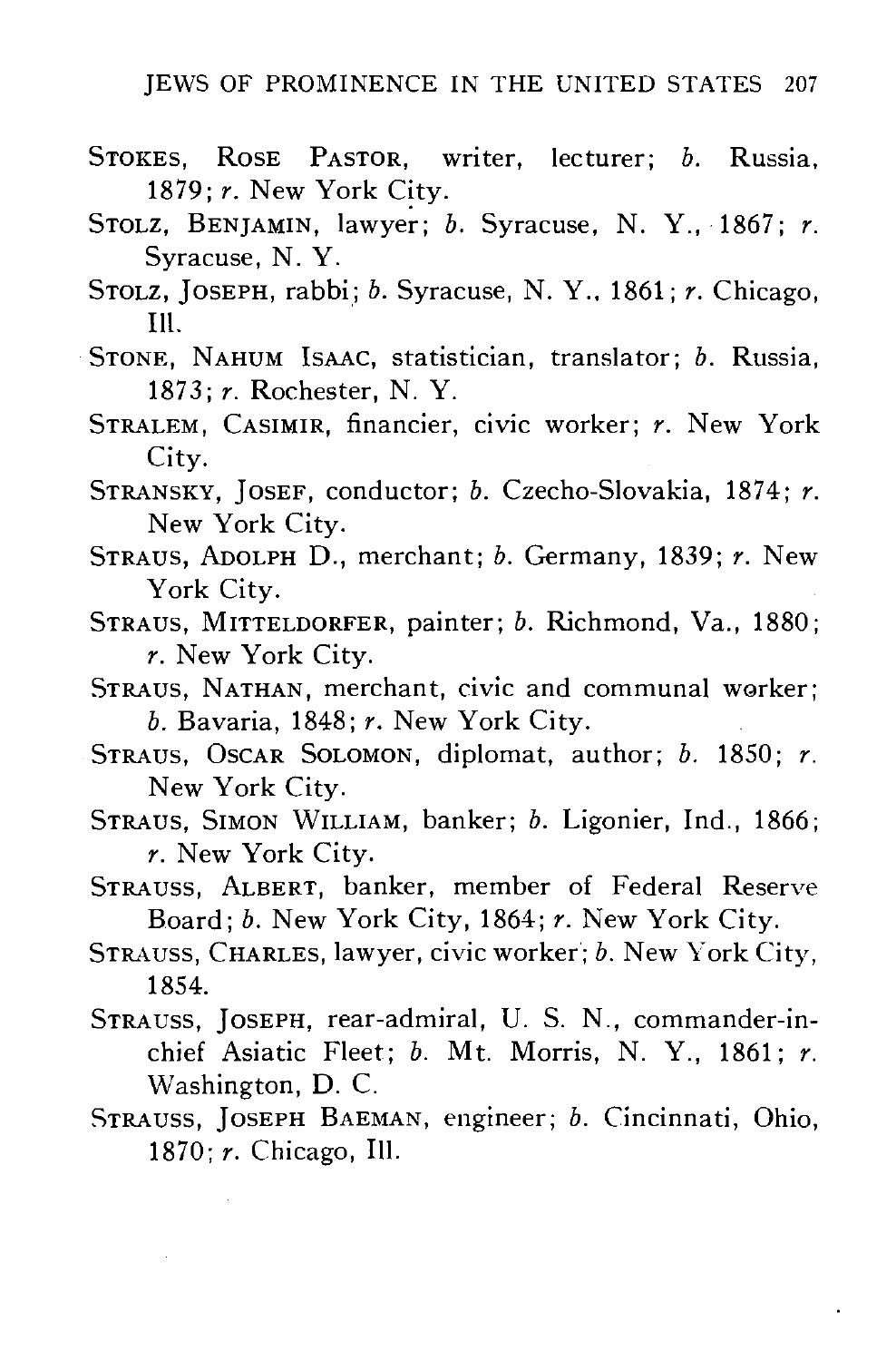- STRAUSS, MALCOLM ATHERTON, illustrator; *b.* New York City, 1879; *r.* New York City.
- STRAUSS, SAMUEL, journalist; *b.* Des Moines, Iowa, 1870; *r.* New York City.
- STRAUSS, SELIGMAN JOSEPH, former judge; *b.* Wilkes-Barre, Pa., 1852; *r.* Wilkes-Barre, Pa.
- STROOCK, SOLOMON MARCUSE, lawyer, communal worker; *b.* New York City, 1873; *r.* New York City.
- STROUSE, SOLOMON, physician; *b.* Baltimore, Md., 1882; *r.* Chicago, 111.
- STRUNSKY, ROSE (Mrs. Louis Levine), writer; *b.* Russia; r. Beloit, Wis.
- STRUNSKY, SIMEON, author, editor; *b.* Russia, 1879; *r.* New York City.
- SULZBERGER, CYRUS L., merchant, communal worker; *b.* Philadelphia, Pa., 1858; *r.* New York City.
- SULZBERGER, MAYER, jurist, author, collector of rare books*b.* Bavaria, 1843; *r.* Philadelphia, Pa.
- SUTRO, THEODORE, lawyer, author; *b.* Germany, 1845; *r.* New York City.
- SWAAB, S. M., civil engineer; *r.* Philadelphia, Pa.
- SWITZER, MAURICE, author; *b.* New Orleans, La., 1870; *r.* New York City.
- SYRKIN, NACHMAN, Yiddish writer; *b.* Russia, 1868; *r.* New York City.
- SZOLD, HENRIETTA, editor, writer, Zionist worker; *b.* Baltimore, Md., 1860; *r.* Jerusalem, Palestine.
- SZOLD, ROBERT, communal worker; *r.* Washington, D. C.
- TACHAU, WILLIAM, architect; *r.* New York City.
- TALMADGE, HARRY S., newspaper publisher; *b.* Philadelphia, Pa., 1872; *r.* New York City.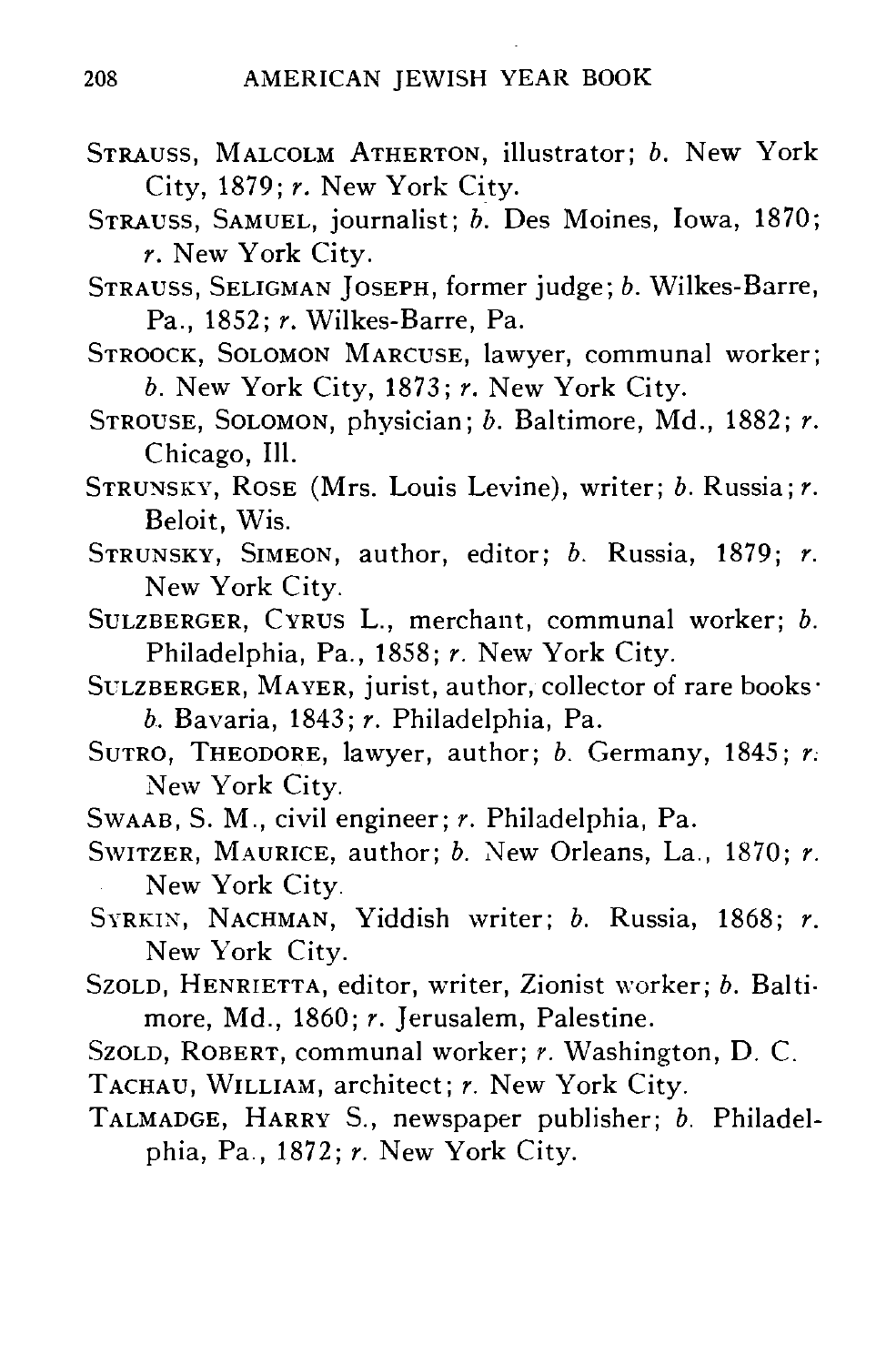- TANNEN, JULIUS, actor; *r.* Forest Hills, L. I.
- TAUBENHAUS, JACOB JOSEPH, plant pathologist; *b.* Palestine, 1884; *r.* College Station, Tex.
- TAUSSIG, JOSEPH K., captain, U. S. N.
- TAUSSIG, RUDOLPH JULIUS, merchant, civic worker, *b.* New-York City, 1861; *r.* San Francisco, Cal.
- TEDESCHE, LEON GREENFIELD, bacteriologist; *b.* Cincinnati, Ohio, 1878; *r.* Cincinnati, Ohio.
- TELLER, WILLIAM H., surgeon; *b.* Philadelphia, Pa., 1867; *r.* Philadelphia, Pa.
- THALBERG, MARIAN, pianist; *b.* Russia, 1877; *r.* Cincinnati, Ohio.
- THOMASHEFSKY, BORIS, Yiddish actor; *b.* Russia, 1866; *r.* New York City.
- TOBENKIN, ELIAS, writer; *b.* Russia, 1882; *r.* New York City.
- TOCH, MAXIMILIAN, chemist; *b.* New York City, 1864; *r.* Long Island, N. Y.
- TOUROFF, NISAN, Hebrew educator; *b.* Russia; *r.* Boston, Mass.
- TRAUM, JACOB, veterinary scientist, college professor; *b.* Austria, 1882; *r.* Berkeley, Cal.
- TRIEBER, JACOB, judge; *b.* Germany, 1853; *r.* Little Rock, Ark.
- TROOSTWYK, ISIDORE, violinist, college professor; *b.* Holland, 1862; *r.* New Haven, Conn.
- TUSKA, GUSTAVE R., engineer; *b.* New York City, 1869; *r.* New York City.
- ULLMAN, EUGENE PAUL, painter; *b.* New York City, 1877; *r.* New York City.
- ULLMAN, ISAAC MORRIS, manufacturer, communal worker; *b.* New Haven, Conn., 1863; *r.* New Haven, Conn.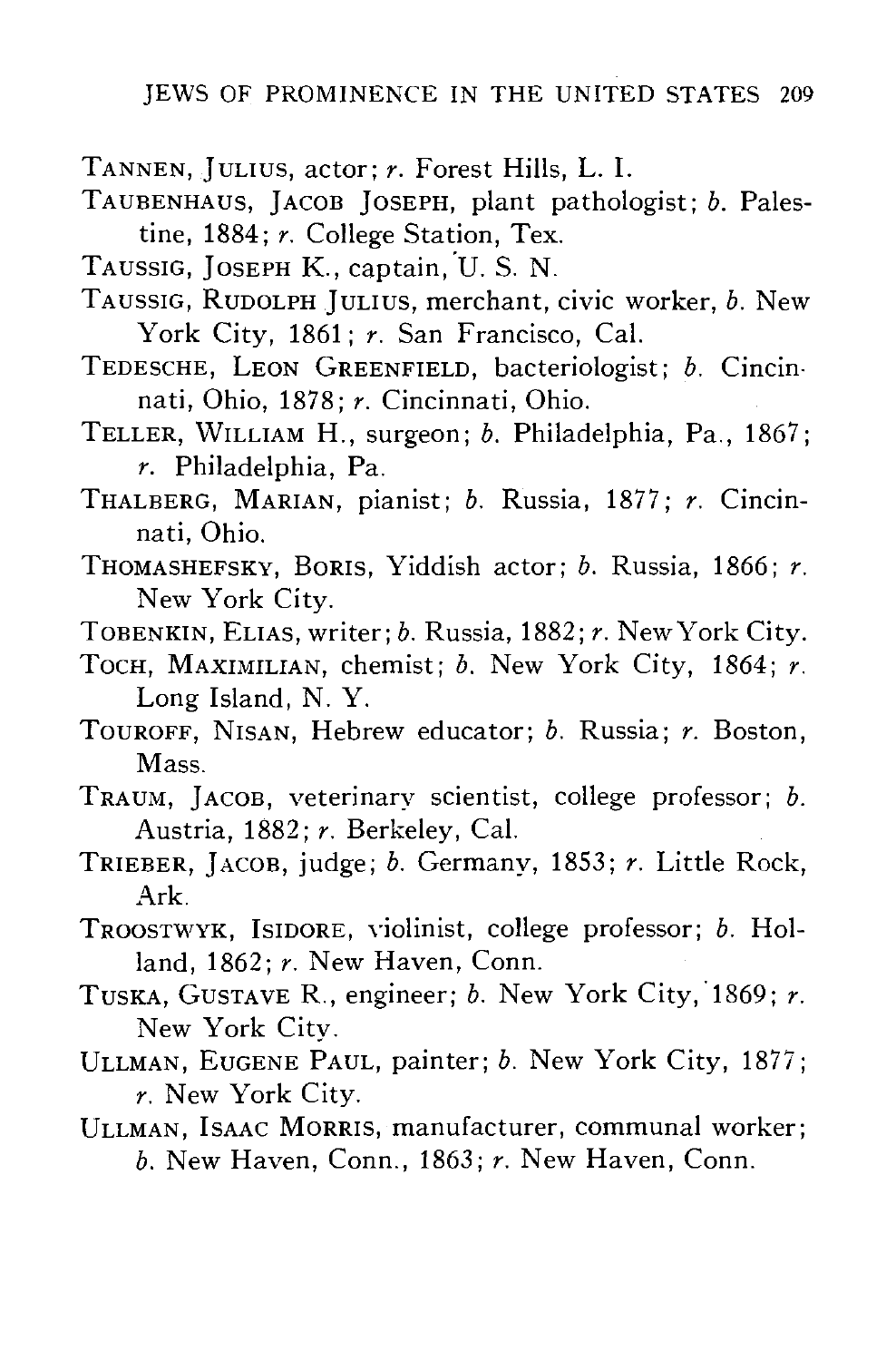- ULLMAN, MOSES MONTEFIORE, lawyer; *b.* Natchez, Miss., 1875; *r.* Birmingham, Ala.
- ULMANN, ALBERT, author; *b.* New York City, 1861; *r.* New York City.
- UNTERMEYER, LOUIS, author; *b.* New York City, 1885; *r.* New York City.
- UNTERMYER, SAMUEL, lawyer, civic and comunal worker; *b.* Lynchburg, Va., 1858; *r.* New York City.
- VEIT, BENJAMIN, educator; *b.* New York City, 1867; *r.* New York City.
- VINEBERG, HIRAM N., surgeon; *b.* 1857; *r.* New York City.
- VINER, JACOB K., economist, college professor; *r.* Washington, D. C.
- VLADECK, B. CHARNEY, Yiddish newspaperman; *b.* Russia, 1886; *r.* New York City.
- VOGEL, MARTIN, lawyer, civic worker; *r.* New York City.
- VOLK, LESTER DAVID, lawyer, physician; *b.* Brooklyn, N. Y., 1884; *r.* Brooklyn, N. Y.
- VOLPE, ARNOLD, conductor; *b.* Russia, 1869; *r.* New York City.
- VON DEN BERG, BRAHM, pianist; *b.* Germany, 1876; *r.* Cincinnati, Ohio.<br>VON TILZER, ALBERT, composer, music publisher; b. Indi-
- anapolis, Ind.; r. Great Neck, Long Island, N.Y. anapolis, Ind.; *r.* Great Neck, Long Island, N. Y.
- VON TILZER, HARRY, song writer, publisher; *b.* Detroit, Mich., 1872; *r.* New York City.
- VOORSANGER, ELKAN C, rabbi, chaplain, communal worker; *r.* Chicago, 111.
- VORHAUS, Louis J., lawyer; *b.* Austria, 1868; *r.* New York City.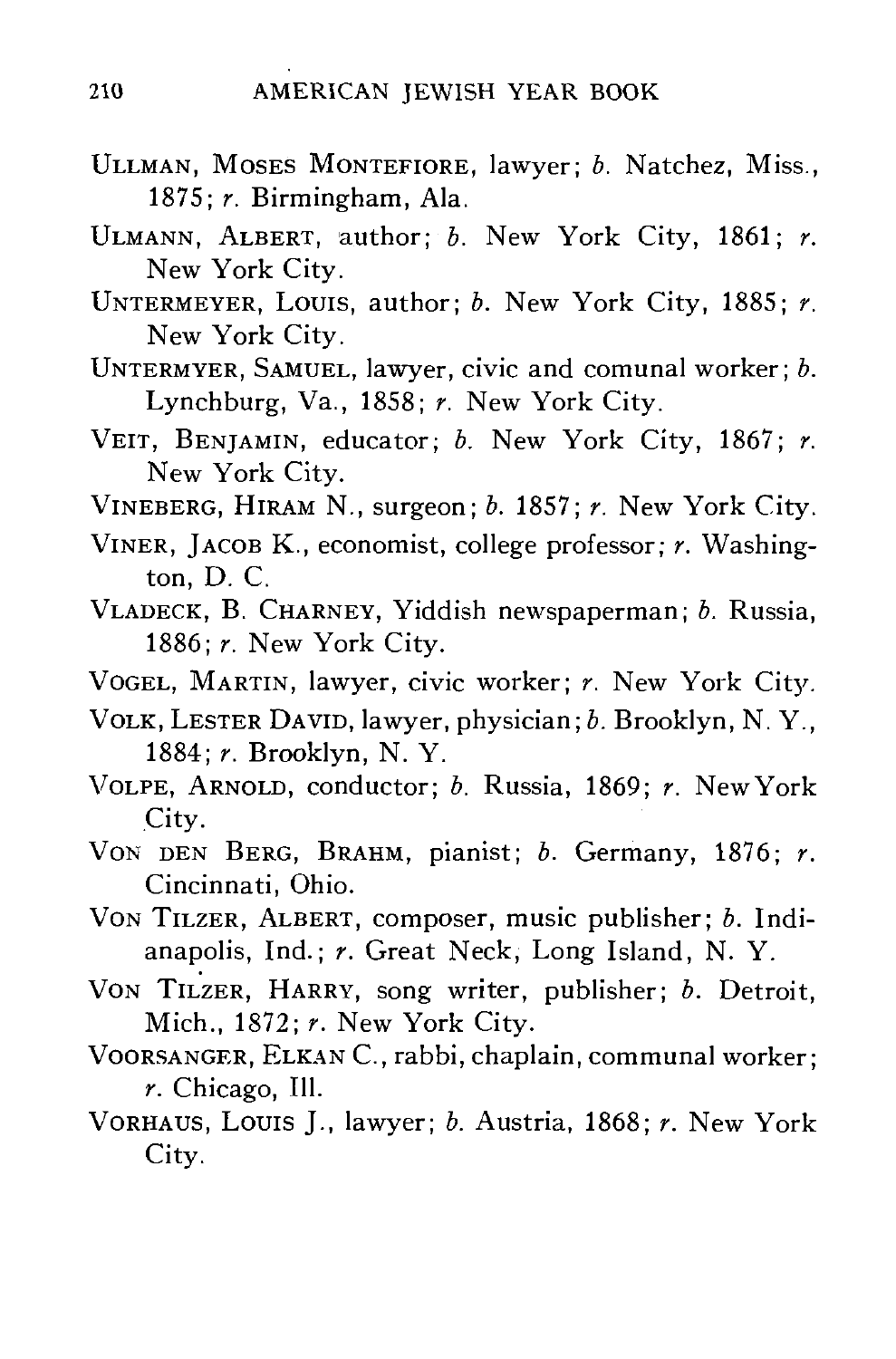- VORNBERG, CARL (I. Rosenberg), Yiddish publisher, journalist; *b.* Russia, 1871; *r.* New York City.
- WACHENHEIM, F. L., physician; *r.* New York City.
- WACHSMANN, SIEGFRIED, physician, college professor; *b.* Germany, 1864; *r.* New York City.
- WAINER, MAX R., major, U. S. A.; *b.* Russia, 1885; *r.* Washington, D. C.
- WALD, LILLIAN D., social worker; *b.* Ohio, 1867; *r.* New York City.
- WALDMAN, MORRIS D., social worker; *b.* Hungary, 1880; *r.* New York City.
- WALKOWITZ, ABRAHAM, painter, etcher; *b.* Siberia, 1880; *r.* New York City.
- WALLERSTEIN, MAX, chemist; *b.* Bavaria, 1874; *r.* New York City.
- WALLING, ANNA STRUNSKY author; *b.* Russia, 1879; *r.* Greenwich, Conn.
- WALTER, WILLIAM, communal worker; *r.* New York City.
- WALTMAN, HARRY FRANKLIN, painter; *b.* Ohio, 1871; *r.* New York City.
- WARBURG, FELIX M., banker, communal worker; *b.* Germany, 1871; r. New York City.
- WARBURG, PAUL M., banker, writer; *b.* Germany, 1868; *r.* Washington, D. C.
- WARFIELD, DAVID, actor; *b.* San Francisco, Cal., 1866; *r.* New York City.
- WARHAFTIG, MATT, lawyer, lecturer; *b.* Orangevale, Cal., 1892; *r.* Oakland, Cal.
- WARSHAWSKY, A. G., painter; *b.* Sharon, Pa., 1883; *r.* Paris, France.
- WARWICK, ROBERT, motion picture actor; *r.* Hollywood, Cal.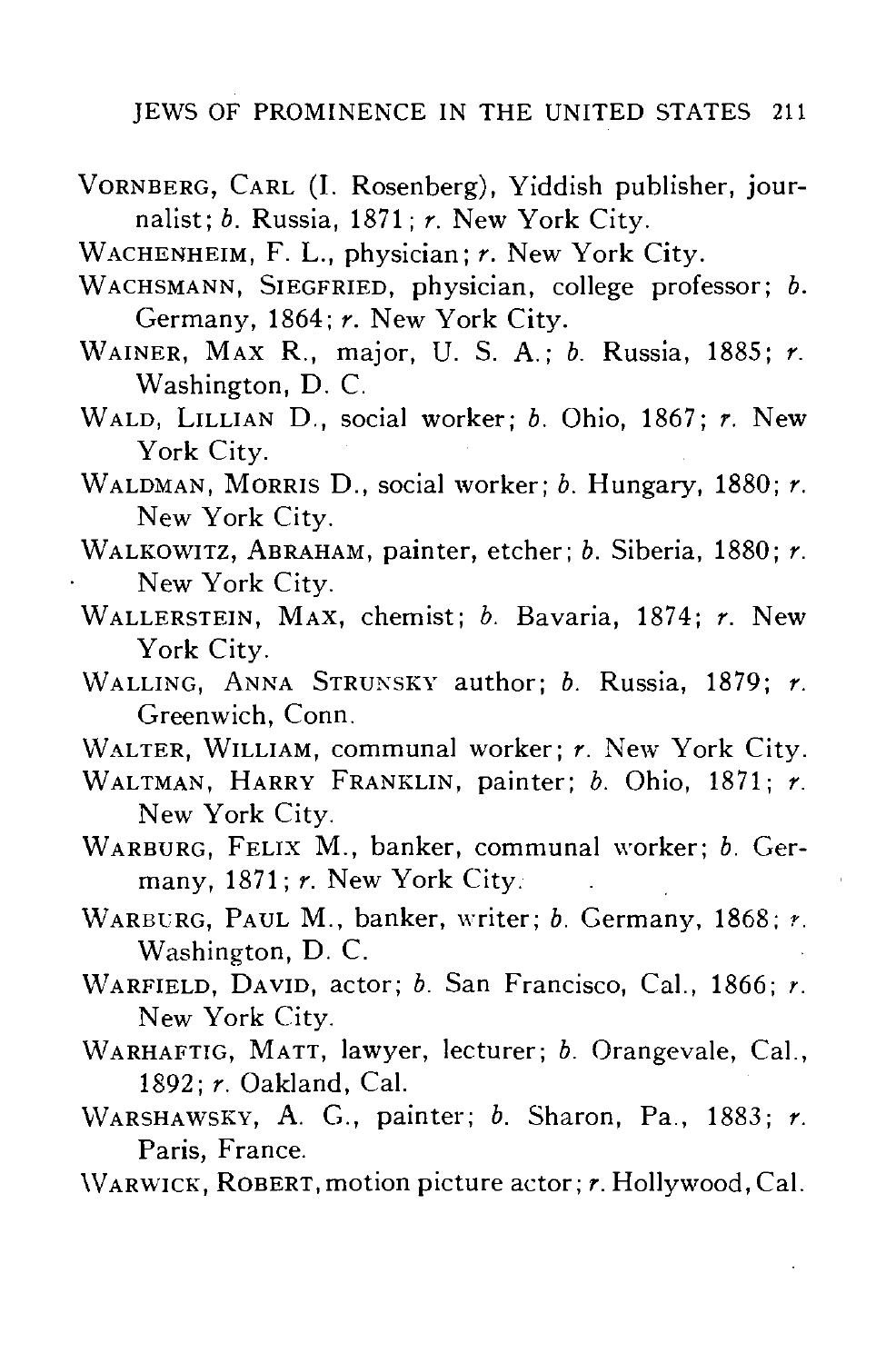- WASSERVOGEL, ISIDOR, judge; *b,* Hungary, 1875; *r.* New York City.
- WAXMAN, MEYER, rabbi, writer; *r.* New York City.
- WAXMAN, SAMUEL MONTEFIORE, college professor; *r.* Roxbury, Mass.
- WEBER, JOSEPH, actor, theatrical manager; *b.* New York City, 1867; *r.* New York City.
- WEBER, LOUIS LAWRENCE, motion picture producer; *b.* New York City, 1872; *r.* New York City.
- WEBER, MAX, painter; *b.* Russia, 1880; *r.* New Hyde Park, L. I., N. Y.
- WEHLE, LOUIS.BRANDEIS, lawyer; *b.* Louisville, Ky., 1880; *r.* Louisville, Ky.
- WEIL, A. LEO, lawyer, civic and communal worker; *b.* Keysville, Va., 1858; *r.* Pittsburgh, Pa.
- WEIL, ABRAHAM, painter; *b.* New York City, 1869; *r.* New York City.
- WEIL, EMILE, architect; *b.* New Orleans, La., 1878; *r.* New Orleans, La.
- WEIL, GERTRUDE, social worker; *b.* Goldsboro, N. C, 1879; *r.* Goldsboro, N. C.
- WEIL, LIONEL, merchant, civic and communal worker; *b.* Goldsboro, N. C, 1877; *r.* Goldsboro, N. C.
- WEILL, EDMUND, painter, etcher; *b.* New York City, 1877; *r.* Brooklyn, N. Y.
- WEILL, FELIX, college professor; *b.* France; *r.* New York City.
- WEIMAN, RITA, author, playwright; *b.* Philadelphia, Pa., 1889; *r.* New York City.
- WEINBERG, LOUIS, writer on art; *b.* Poland, 1885; *r.* New York City.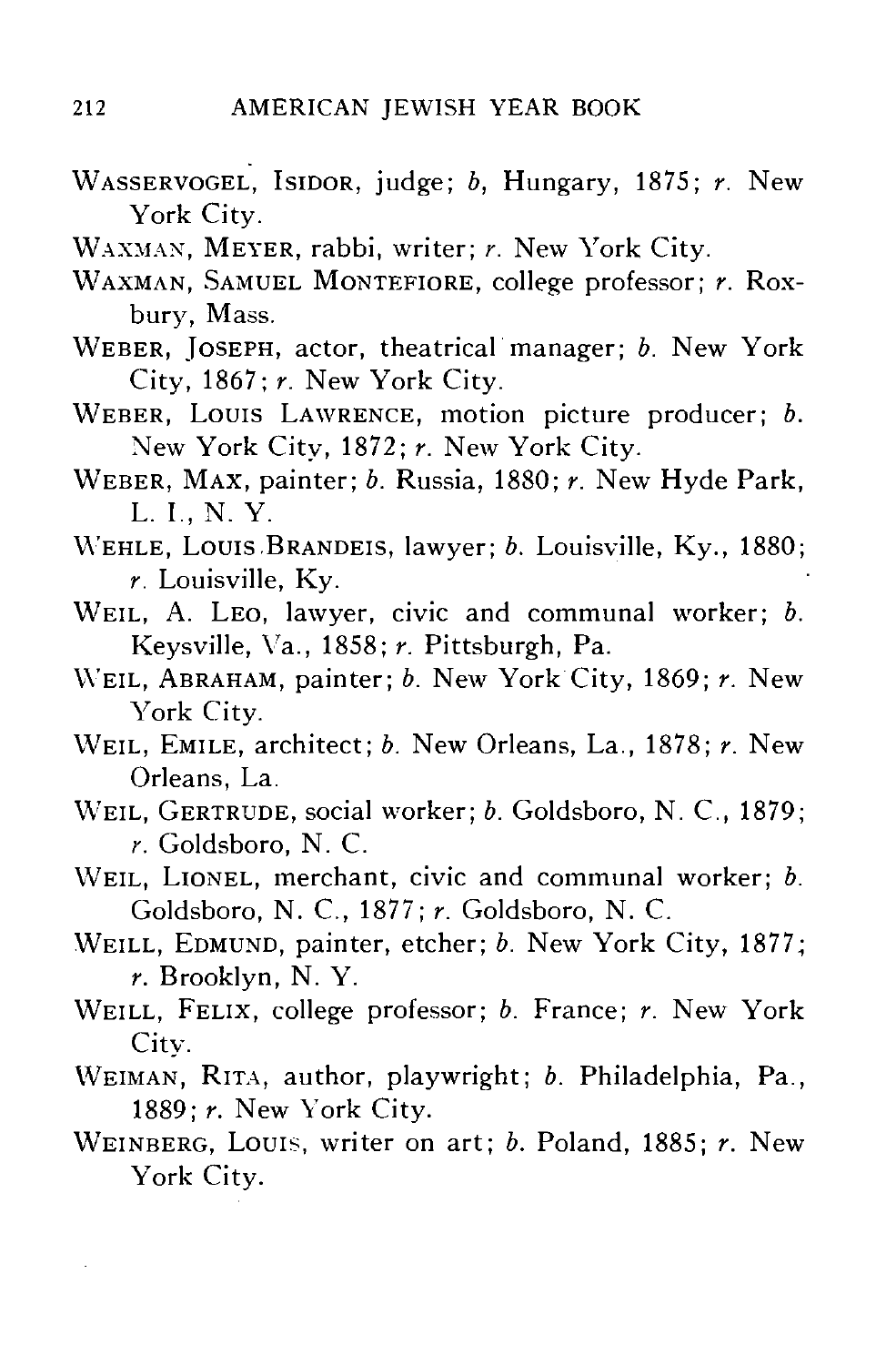- WEINBERG, MORRIS, Yiddish newspaper publisher; *r.* New York City.
- WEINBERGER, CHARLES, merchant, civic and communal worker; *b.* Austin, Tex., 1875; *r.* New Orleans, La.
- WEINDORF, ARTHUR, painter, architect, writer; *b.* Long Island City, N. Y., 1885; *r.* New York City.
- WEINSTEIN, ALEXANDER, biologist; *b.* Russia, 1893; *r.*  $\frac{1}{2}$ Garrison-On-Hudson, N. Y.
- WEINSTEIN, MARIOM, journalist; *r.* New York City.
- WEINSTOCK, HARRIS, merchant, civic worker; *b.* England, 1854: *r.* San Francisco. Cal.
- WEINTRAUB, EZECHIEL, chemist, electrical engineer; b. Russia, 1874; r. New York City.
- WEIS, JOSEPH DEUTSCH, physician, college professor; b. New Orleans, La., 1872; r. New Orleans, La.
- WEIS, SAMUEL W., painter; b. Natchez, Miss., 1870; r. Chicago, Ill.
- WEISBACH. HARRY, violinist; b. Russia, 1886; r. Chicago, WEISBACH, HARRY, violinist; *b.* Russia, 1886; *r.* Chicago,
- ידי<br>פוס WEISBERG, AARON H., violin teacher; *b.* 1878; *r.* Missoula, Mon.<br>WEISKOPF, SAMUEL C., civil engineer; r. New York City.
- WEISKOPF, SAMUEL C, civil engineer; *r.* New York City.
- WEISS, LEON C, architect; *b.* Farmersville, La., 1882; *r.* New Orleans, La.
- WELCH, BEN, actor; *b.* New York City, 1873; *r.* New York City.
- WENGER, JOHN, scene artist, stage decorator; *b.* Russia, 1882; *r.* New York City.
- WERBELOWSKY, DAVID, Yiddish and Hebrew publisher; *b.* Germany, 1878; *r.* Brooklyn, N. Y.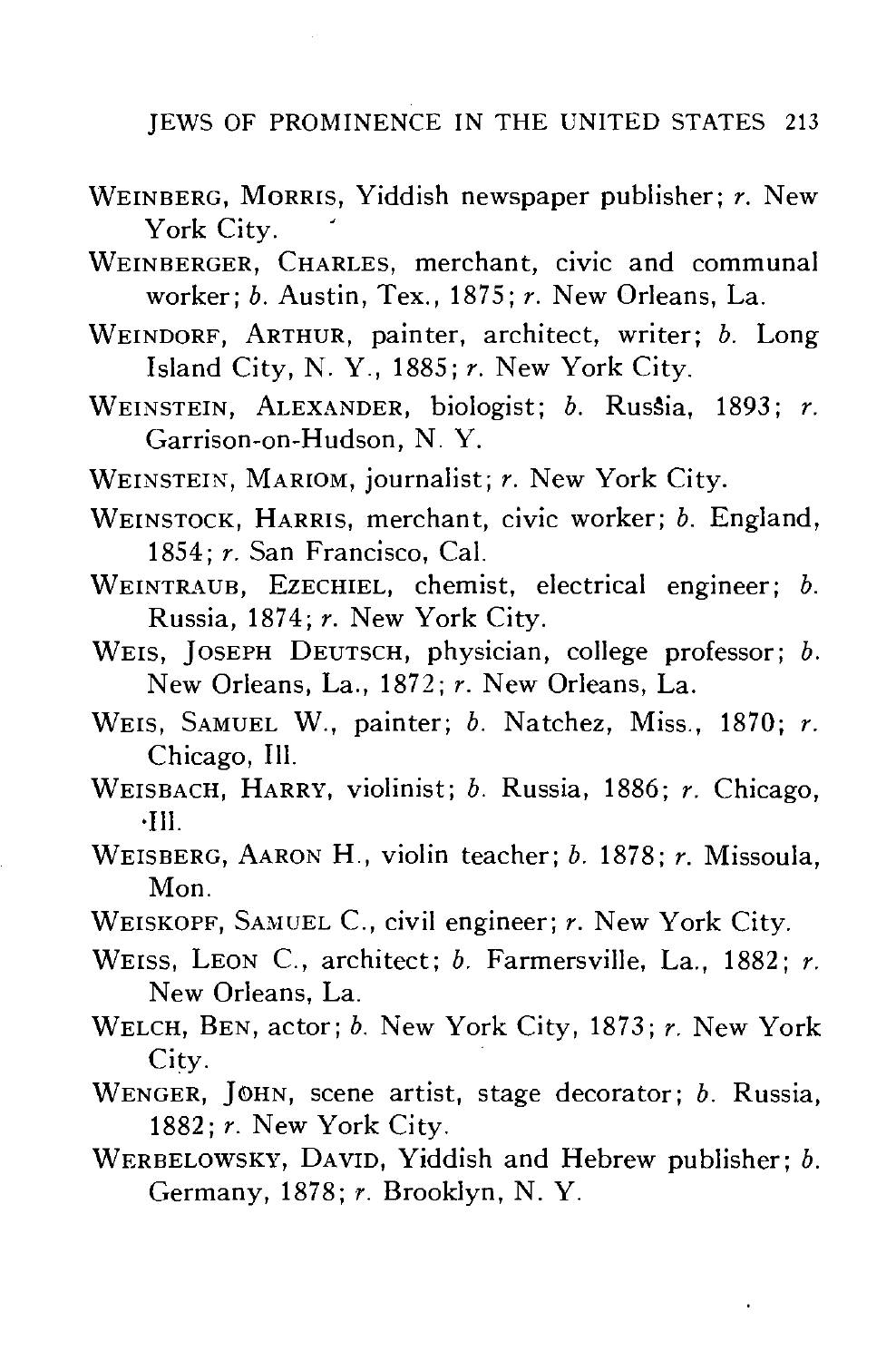- WERNER, SIMON, illustrator; *b.* New York City, 1871; *r.* New York City.
- WEYL, BERTIN ALFRED, judge; *b.* San Francisco, Cal., 1877; *r.* Los Angeles, Cal.
- WEYL, MAURICE N., author; *b.* Philadelphia, Pa., 1869; *r.* Philadelphia, Pa.
- WHITE, LAZARUS, civil engineer; *r.* New York City.
- WIEDER, HENRY STRAUSS, physician, college professor; *b.* Philadelphia, Pa.; *r.* Philadelphia, Pa.
- WIEMAN, HARRY LEWIS, zoologist, college professor; *b.* Cincinnati, Ohio, 1883; *r.* Cincinnati, Ohio.
- WIENER, LEO, author, college professor; *b.* Russia, 1862; *r.* Cambridge, Mass.
- WIENER, NORBERT, mathematician, college professor; *b.* Columbia, Mo., 1894; *r.* Cambridge, Mass.
- WIENER, WILLIAM, educator; *b.* Newark, N. J., 1867; *r.* Newark, N. J.
- WIERNIK, PETER, Yiddish editor, author; *b.* Russia, 1865; *r.* New York City.
- WILE, FREDERICK WILLIAM, journalist, author; *r.* Washington, D. C.
- WILE, IRA SOLOMON, physician, author; *b.* Rochester, N. Y., 1877; *r.* New York City.
- WILEY, LOUIS, newspaperman; *b.* Hornell, N. Y., 1869; *r.* New York City.
- WILIMOVSKY, CHARLES A., painter, etcher; *b.* Chicago, 111., 1885; *r.* Kansas City, Mo.
- WINCHEVSKY, MORRIS (Leopold Benedict), Yiddish poet; *b.* Lithuania, 1856; *r.* New York City.
- WINKLER, MAX, college professor; *b.* Austria, 1866; *r.* Ann Arbor, Mich.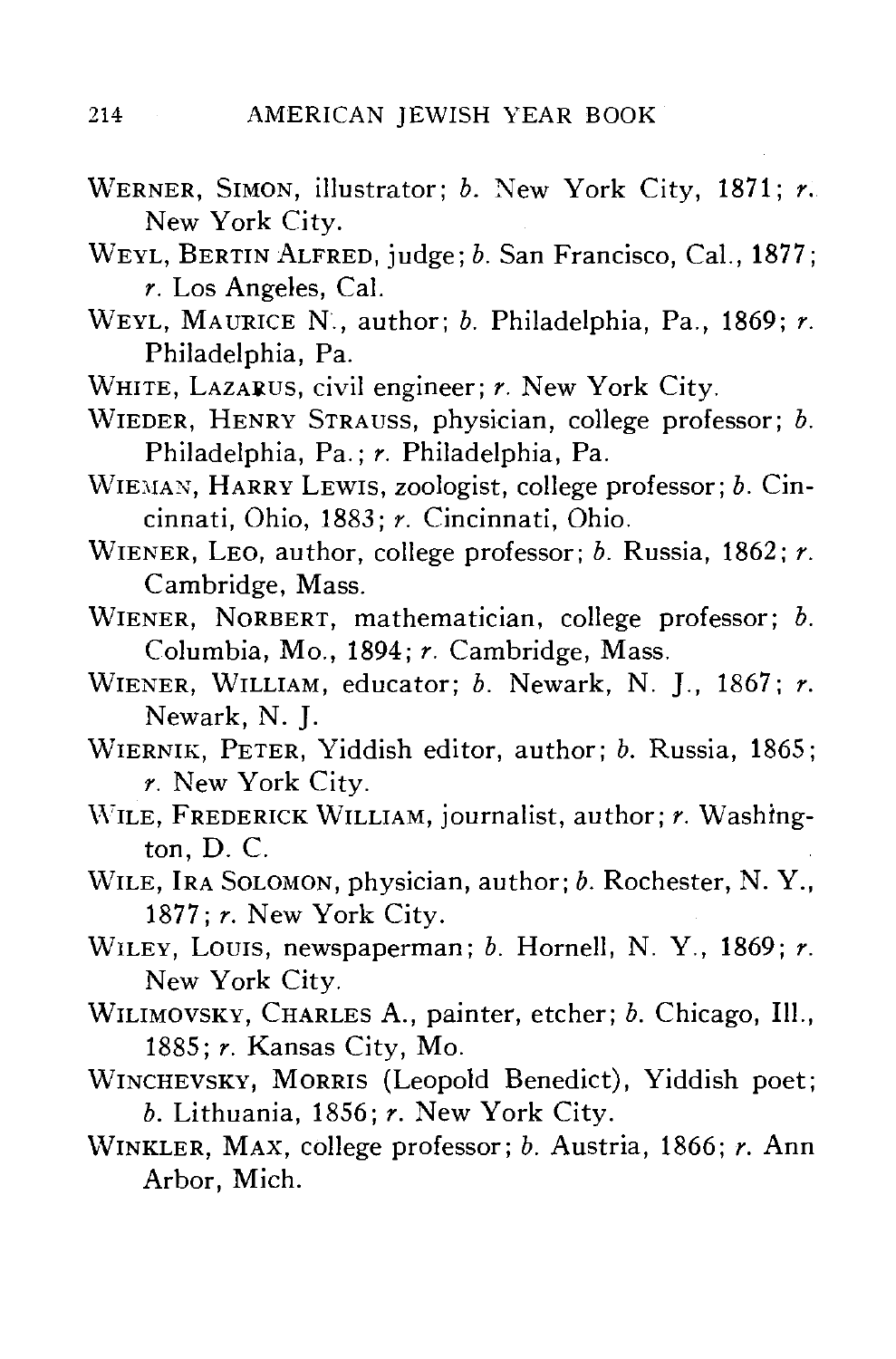- WINTERNITZ, MILTON CHARLES, pathologist, college professor; *b.* Baltimore, Md., 1885; *r.* New Haven, Conn.
- WISE, ETHEL BRAND, sculptress; *b.* New York City, 1888; *r.* Syracuse, N. Y.
- WISE, JONAH B., rabbi, editor; *r.* Portland, Ore.
- WISE, LEO, newspaper publisher, editor; *b.* Albany, N. Y., 1849; *r.* Cincinnati, Ohio.
- WISE, LOUIS ELSBERG, chemist, college professor; *b.* New York City, 1888; *r.* Syracuse, N. Y.
- WISE, LOUISE WATERMAN (Mrs. Stephen), portrait painter, writer; *b.* New York City; *r.* New York City.
- WISE, OTTO IRVING, lawyer; *b.* Austria, 1871; *r.* San Francisco, Cal.
- WISE, STEPHEN SAMUEL, rabbi, lecturer; *b.* Hungary, 1872; *r.* New York City.
- WITMARK, JULIUS P., music publisher; *b.* New York City, 1870; *r.* New York City.
- WOHL, MICHAEL G., surgeon; *b.* Russia, 1887; *r.* Omaha, Neb.
- WOHLINER, A. (L. Landau), Yiddish journalist; *b.* Russia, 1877; *r.* New York City.
- WOLBARST, ABRAHAM LEO, physician, author; *b.* New York City, 1872; *r.* New York City.
- WOLF, ADOLPH G., judge; *b.* Washington, D. C, 1869; *r.* San Juan, Porto Rico.
- WOLF, CLARENCE, financier, communal worker; *b.* Philadelphia, Pa., 1860; *r.* Philadelphia, Pa.
- WOLF, EDWIN, manufacturer, civic and communal worker; *b.* Uhrichsville, Ohio, 1855; *r.* Philadelphia, Pa.
- WOLF, EMMA, novelist; *b.* San Francisco, Cal., 1865; *r.* San Francisco, Cal.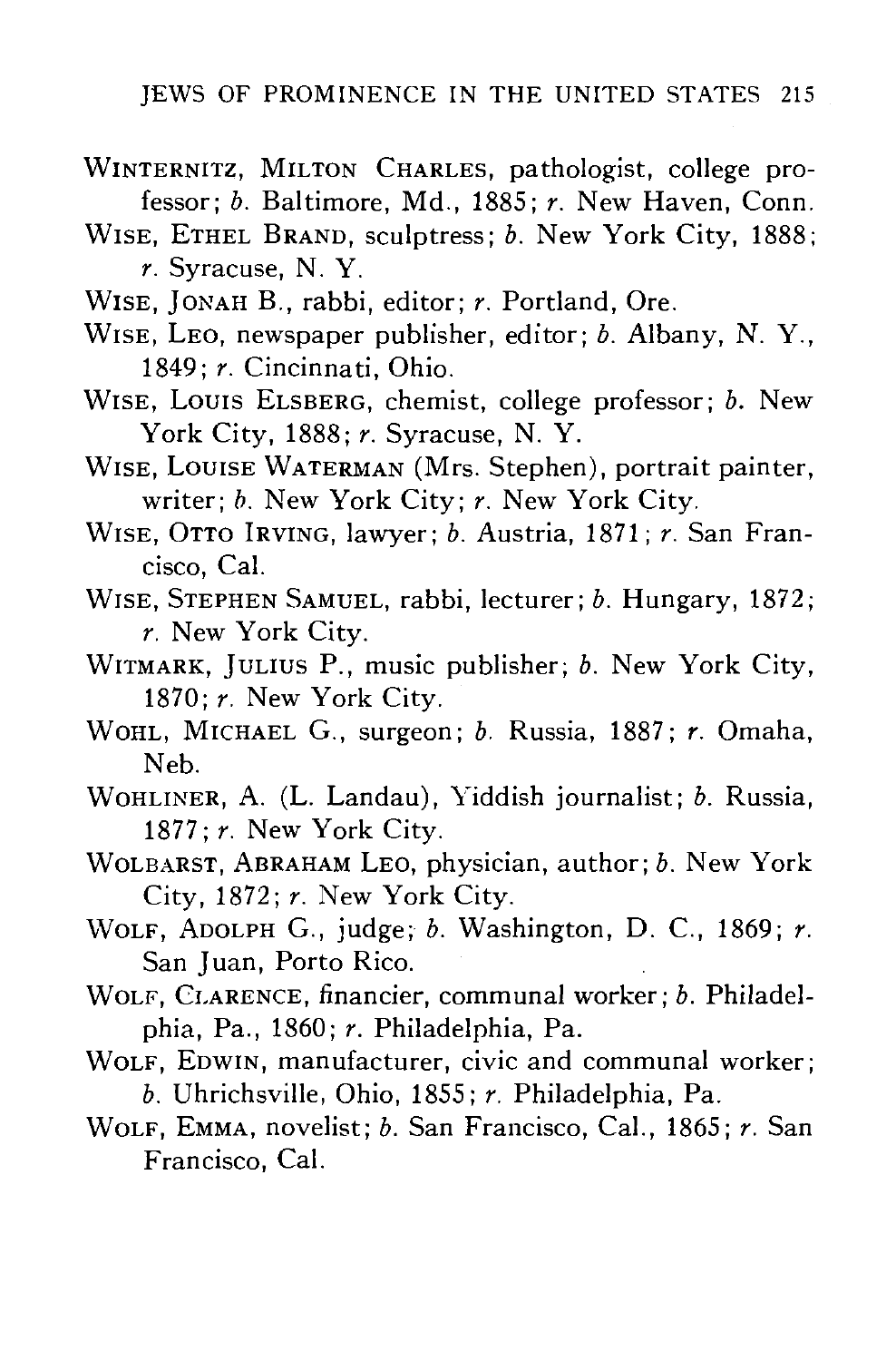- WOLF, LOUIS, merchant, communal worker; *b.* Philadelphia, Pa., 1856; *r.* Elkins Park ,Pa.
- WOLF , MORRIS , lawyer, communal worker; *r.* Philadelphia, Pa.
- WOLF, SIMON, lawyer, author, communal worker; *b.* Bavaria, 1836; *r.* Washington, D. C.
- WOLF , WILLIAM B., surgeon; *b.* Germany, 1869; *r.* Baltimore, Md.
- WOLFE, ADOLPHE, merchant, civic and communal worker; *b.* Germany, 1848; *r.* Portland, Ore.
- WOLFE , ALFRED S., commander, U. S. N.
- WOLFE , ISAAC, judge; *b.* New Haven, Conn., 1860; *r.* New Haven, Conn.
- WOLFE , S. HERBERT, actuary; *b.* Baltimore, Md., 1874; *r.* New York City.
- WOLFENSON, Louis B., college professor; *b.* LaCrosse, Wis., 1882; *r.* Cincinnati, Ohio.
- WOLFF , ALBERT, conductor; *r.* New York City.
- WOLFSOHN, ARTHUR M., educator; *b.* Chicago 111., 1873; *r.* New York City.
- WOLFSOHN, JULIAN MAST, neurologist, college professor; *b.* San Francisco, Cal., 1873; *r.* San Francisco, Cal.
- WOLFSON, HARRY, college professor; *b.* Lithuania; *r.* Cambridge, Mass.
- WOLFSTEIN, DAVID I., physician; *b.* Hannibal, Mo., 1862; *r.* Cincinnati, Ohio.
- WOLHEIM, Louis, actor; *r.* New York City.
- WOLKIN, HARRY, painter; *b.* Russia, 1877; *r.* Pittsburgh, Pa.
- WOODS, ALBERT H., theatrical manager; *r.* New York City.
- WOOLF, EDGAR ALLAN, playwright; *b.* New York City, 1886; *r.* New York City.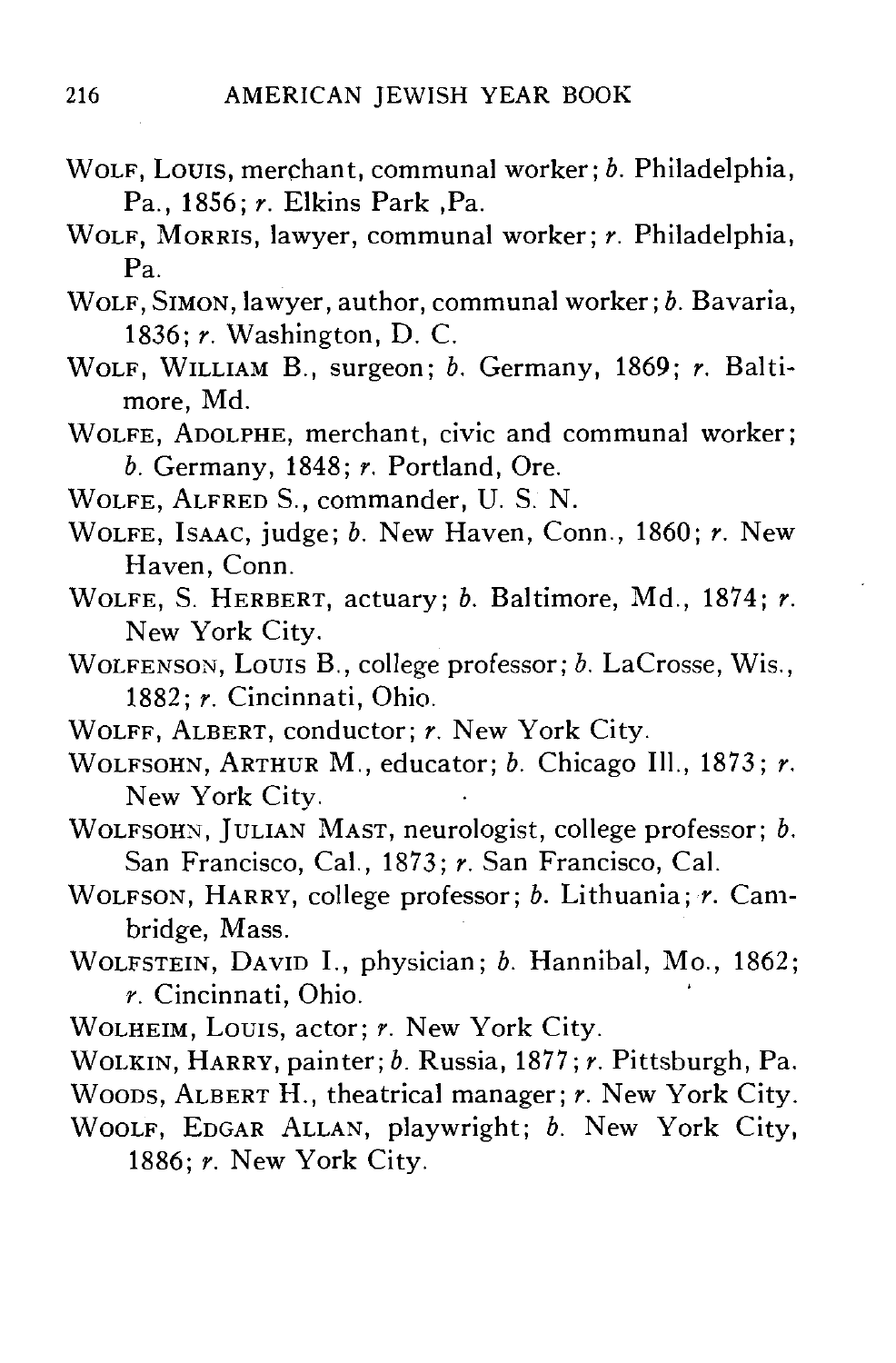- WORMSER, I. M., lawyer, college professor; *r.* New York City.
- WYNN, ED, (Israel Leopold), actor; *b.* Philadelphia, Pa., 1886; *r.* Kensington Gardens, L. I., N. Y.
- YAMPOLSKY, CECIL, botanist; *b.* Russia, 1886; *r.* Dutch East Indies.
- YANOVSKY, SAUL, Yiddish editor, *b.* Russia, 1864; *r.* New York City.
- YARMOLINSKY, ABRAHAM, translator, librarian; *b.* Russia, 1890; *r.* New York City.
- YEHOASH, see Bloomgarden, Solomon.
- YEZIERSKA, ANZIA, short-story writer; *b.* Russia, 1885; *r.* New York City.
- ZALINSKI, MORRIS G., colonel, U. S. A.; *r.* Atlanta, Ga.
- ZEISLER, FANNIE BLOOMFIELD, pianist; *b.* Austria; *r.* Chicago, 111.
- ZEISLER, SIGMUND, lawyer; *b.* Austria, 1860; *r.* Chicago, 111.
- ZEITLIN, ALEXANDRE, sculptor; *b.* Russia, 1872; *r.* New York City.
- ZEITLIN, JACOB, college professor; *b.* Russia, 1883; *r.* Urbana, 111.
- ZEITLIN, SOLOMON, Jewish historian; *b.* Russia, 1886; *r.* New York City.
- ZENNER, PHILIP, neurologist; *b.* Cincinnati, Ohio, 1852; *r.* Cincinnati, Ohio.
- ZEPIN, GEORGE, rabbi, educator; *b.* Cincinnati, Ohio; *r.* Cincinnati, Ohio.
- ZEVIN, ISRAEL J. ("Tashrak"), Yiddish writer; *b.* Russia, 1872; *r.* New York City.
- ZHITLOWSKY, CHAIM, Yiddish writer; *b.* Russia, 1865; *r.* New York City.